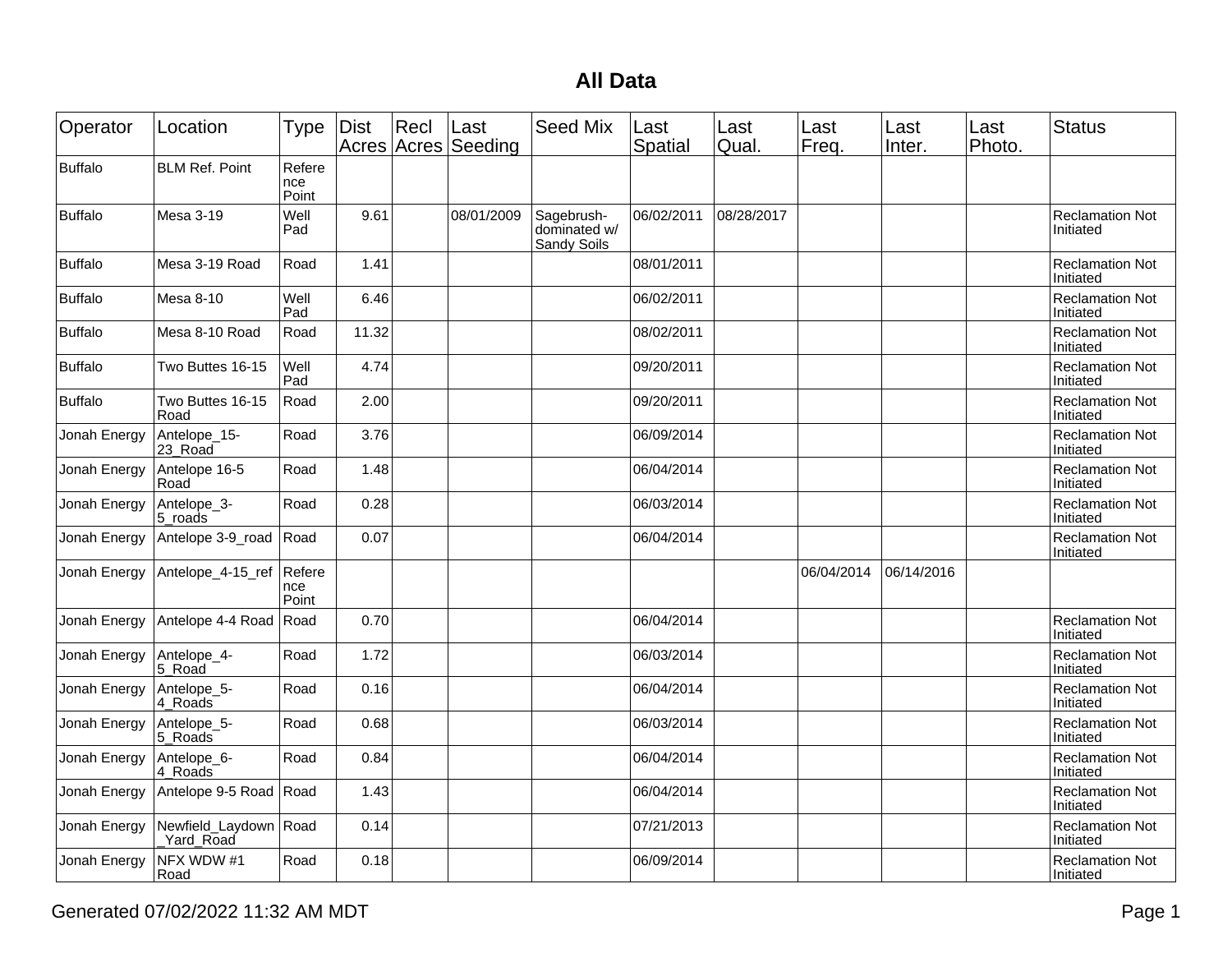| Operator     | Location                          | Type        | Dist | Recl | Last<br>Acres Acres Seeding | <b>Seed Mix</b>                           | Last<br>Spatial | Last<br>Qual | Last<br>Freq. | Last<br>Inter. | Last<br>Photo. | <b>Status</b>                                     |
|--------------|-----------------------------------|-------------|------|------|-----------------------------|-------------------------------------------|-----------------|--------------|---------------|----------------|----------------|---------------------------------------------------|
| Jonah Energy | RAINBOW 10-30D<br>Road            | Road        | 2.09 |      |                             |                                           | 06/03/2014      |              |               |                |                | <b>Reclamation Not</b><br>Initiated               |
| Jonah Energy | Rainbow 10-32<br>Road             | Road        | 2.08 |      |                             |                                           | 06/03/2014      |              |               |                |                | <b>Reclamation Not</b><br>Initiated               |
| Jonah Energy | Rainbow_15-31<br>PAD Road         | Road        | 0.19 |      |                             |                                           | 06/03/2014      |              |               |                |                | <b>Reclamation Not</b><br>Initiated               |
| Jonah Energy | Rainbow 15-32<br>Road             | Road        | 0.33 |      |                             |                                           | 06/03/2014      |              |               |                |                | <b>Reclamation Not</b><br>Initiated               |
| Jonah Energy | Rainbow_16-<br>31_Road            | Road        | 0.21 |      |                             |                                           | 06/03/2014      |              |               |                |                | <b>Reclamation Not</b><br>Initiated               |
| Jonah Energy | Rainbow 3-31<br>Road              | Road        | 0.58 |      |                             |                                           | 06/03/2014      |              |               |                |                | <b>Reclamation Not</b><br>Initiated               |
| Jonah Energy | Rainbow_5-<br>31_Road             | Road        | 0.20 |      |                             |                                           | 06/03/2014      |              |               |                |                | <b>Reclamation Not</b><br>Initiated               |
| Jonah Energy | Rainbow 5-32<br>Road              | Road        | 0.20 |      |                             |                                           | 06/03/2014      |              |               |                |                | <b>Reclamation Not</b><br>Initiated               |
| Jonah Energy | Rainbow 6-32<br>Road              | Road        | 1.38 |      |                             |                                           | 06/03/2014      |              |               |                |                | <b>Reclamation Not</b><br>Initiated               |
| Jonah Energy | RAINBOW 9-30D<br>Road             | Road        | 0.46 |      |                             |                                           | 06/03/2014      |              |               |                |                | <b>Reclamation Not</b><br>Initiated               |
| Jonah Energy | Rainbow <sub>9</sub> -<br>31_Road | Road        | 0.84 |      |                             |                                           | 06/03/2014      |              |               |                |                | <b>Reclamation Not</b><br>Initiated               |
| Mustang      | <b>Highway Federal 2</b>          | Well<br>Pad | 2.29 |      | 2.29 10/20/2010             | Sagebrush-<br>dominated w/<br>Sandy Soils | 08/19/2011      | 07/15/2011   |               |                |                | Interim<br><b>Reclamation Full</b><br>Development |
| Mustang      | Highway Federal 2<br>Road         | Road        | 5.69 |      | 10/20/2010                  | Sagebrush-<br>dominated w/<br>Sandy Soils | 08/19/2011      | 07/15/2011   |               |                |                | Interim<br>Reclamation<br>Initiated               |
| Mustang      | <b>Highway Federal</b><br>4Y - 4Z | Well<br>Pad | 4.98 |      | 3.46 10/30/2007             | Sagebrush-<br>dominated w/<br>Sandy Soils | 08/19/2011      | 07/06/2010   |               |                |                | Interim<br><b>Reclamation Full</b><br>Development |
| Mustang      | Highway Federal 5<br>& 27         | Well<br>Pad | 9.38 |      | 05/20/2010                  | Sagebrush-<br>dominated w/<br>Sandy Soils | 08/19/2011      | 07/05/2010   |               |                |                | Interim<br>Reclamation<br>Initiated               |
| Mustang      | Highway Federal 5<br>Road         | Road        | 0.99 |      | 10/02/2004                  | Sagebrush-<br>dominated w/<br>Sandy Soils | 08/19/2011      | 07/05/2010   |               |                |                | Interim<br>Reclamation<br>Initiated               |
| Mustang      | Highway Federal 7                 | Well<br>Pad | 6.52 | 5.02 | 10/30/2007                  | Sagebrush-<br>dominated w/<br>Sandy Soils | 08/19/2011      | 07/06/2010   |               |                |                | Interim<br>Reclamation<br>Initiated               |
| Mustang      | Highway Federal 7<br>Road         | Road        | 2.02 |      | 10/02/2004                  | Sagebrush-<br>dominated w/<br>Sandy Soils | 08/19/2011      | 07/16/2010   |               |                |                | Interim<br>Reclamation<br>Initiated               |
| Mustang      | Highway SWD 11                    | Well<br>Pad | 5.48 |      | 3.55 10/18/2005             | Sagebrush-<br>dominated w/<br>Sandy Soils | 08/19/2011      | 07/05/2010   |               |                |                | Interim<br>Reclamation<br>Initiated               |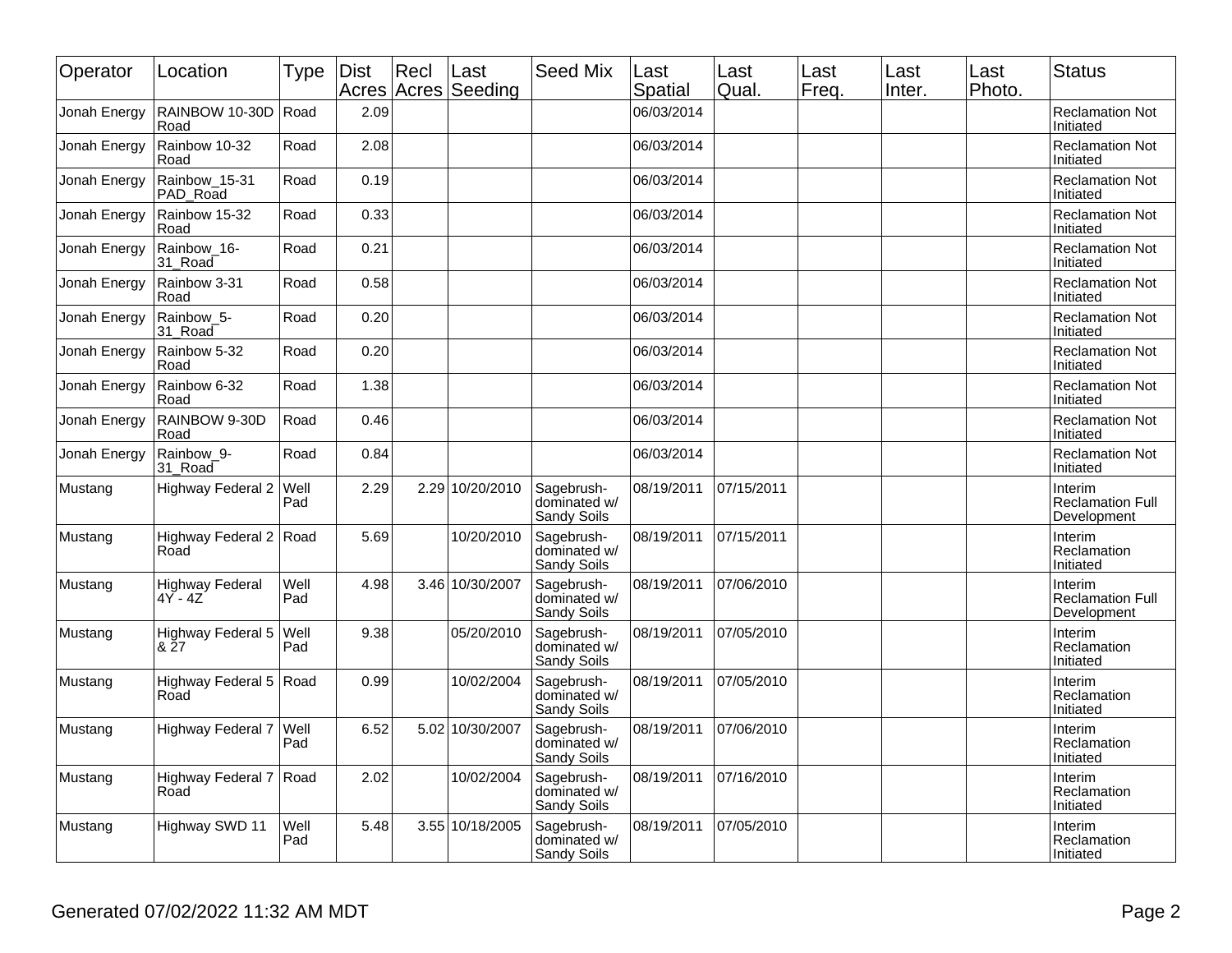| Operator                     | Location                            | Type         | <b>Dist</b> | Recl<br>Acres Acres | Last<br>Seeding  | <b>Seed Mix</b>                           | Last<br><b>Spatial</b> | Last<br>Qual. | Last<br>Freq. | Last<br>Inter. | Last<br>Photo. | <b>Status</b>                         |
|------------------------------|-------------------------------------|--------------|-------------|---------------------|------------------|-------------------------------------------|------------------------|---------------|---------------|----------------|----------------|---------------------------------------|
| Mustang                      | Highway SWD 11<br>Road              | Road         | 2.20        |                     | 10/18/2005       | Sagebrush-<br>dominated w/<br>Sandy Soils | 08/19/2011             | 07/05/2010    |               |                |                | Interim<br>Reclamation<br>Initiated   |
| Mustang                      | Southeast<br>Pinedale Federal<br>#1 | Well<br>Pad  |             |                     | 11/19/2006       | Sagebrush-<br>dominated w/<br>Sandy Soils |                        | 07/05/2010    |               |                |                | Interim<br>Reclamation<br>Initiated   |
| <b>QEP Energy</b><br>Company | M 11-7                              | Well<br>Pad  | 17.20       | 13.92               |                  |                                           | 06/15/2015             |               |               |                |                | <b>Reclamation Not</b><br>Initiated   |
| <b>QEP Energy</b><br>Company | M 11-7                              | Well<br>Pad  | 15.24       |                     |                  |                                           | 11/14/2012             |               |               |                |                | <b>Reclamation Not</b><br>Initiated   |
| <b>QEP Energy</b><br>Company | M 11-7 Road                         | Road         | 17.25       |                     |                  |                                           | 08/04/2015             |               |               |                |                | <b>Reclamation Not</b><br>Initiated   |
| <b>QEP Energy</b><br>Company | M 3-8                               | Well<br>Pad  | 6.71        | 5.39                |                  |                                           | 07/13/2009             |               |               |                |                | Interim<br>Reclamation<br>Initiated   |
| <b>QEP Energy</b><br>Company | M 3-8                               | Well<br>Pad  | 6.71        | 4.76                |                  |                                           | 08/05/2015             |               |               |                |                | <b>Reclamation Not</b><br>Initiated   |
| <b>QEP Energy</b><br>Company | M 4-8                               | Well<br>Pad  | 4.01        | 2.66                |                  |                                           | 08/12/2009             |               |               |                |                | Interim<br>Reclamation<br>Initiated   |
| <b>QEP Energy</b><br>Company | M 6-7                               | Well<br>Pad  | 15.52       |                     | 11/07/2010       | Other                                     | 08/04/2015             | 07/13/2011    |               |                |                | Interim<br>Reclamation<br>Initiated   |
| <b>QEP Energy</b><br>Company | SP 8-32                             | Well<br>Pad  | 17.52       |                     | 12.24 11/07/2007 | Other                                     | 10/27/2011             | 07/21/2012    |               |                |                | Interim<br>Reclamation<br>Initiated   |
| <b>UAE</b>                   | AN 11-10BP                          | Pipelin<br>e |             |                     |                  |                                           |                        |               |               |                |                | <b>Reclamation Not</b><br>Initiated   |
| <b>UAE</b>                   | Boulder 10-25<br>Pipeline           | Pipelin<br>e | 1.15        |                     |                  |                                           | 08/24/2011             |               |               |                |                | <b>Reclamation Not</b><br>Initiated   |
| <b>UAE</b>                   | Boulder 10-32<br>Pipeline           | Pipelin<br>e | 1.46        |                     |                  |                                           | 08/12/2011             |               |               |                |                | <b>Reclamation Not</b><br>Initiated   |
| <b>UAE</b>                   | Boulder 14-31<br>Pipeline           | Pipelin<br>e | 1.06        |                     |                  |                                           | 08/19/2011             |               |               |                |                | <b>Reclamation Not</b><br>Initiated   |
| UAE                          | Boulder 14-34<br>Pipeline           | Pipelin<br>e | 1.47        |                     |                  |                                           | 08/11/2011             |               |               |                |                | <b>Reclamation Not</b><br>Initiated   |
| <b>UAE</b>                   | Boulder 5-30<br>Pipeline            | Pipelin<br>е | 1.22        |                     |                  |                                           | 08/24/2011             |               |               |                |                | <b>Reclamation Not</b><br>Initiated   |
| <b>UAE</b>                   | Boulder 6-32<br>Pipeline            | Pipelin<br>e | 2.62        |                     |                  |                                           | 08/11/2011             |               |               |                |                | <b>Reclamation Not</b><br>Initiated   |
| <b>UAE</b>                   | <b>BR 1-32P</b>                     | Pipelin<br>e |             |                     | 09/12/2008       | Sagebrush-<br>dominated w/<br>Sandy Soils |                        | 06/09/2014    |               |                |                | <b>Final Reclamation</b><br>Initiated |
| <b>UAE</b>                   | BR 14-34P                           | Pipelin<br>e |             |                     | 09/12/2008       | Sagebrush-<br>dominated w/<br>Sandy Soils |                        | 06/19/2014    |               |                |                | <b>Final Reclamation</b><br>Initiated |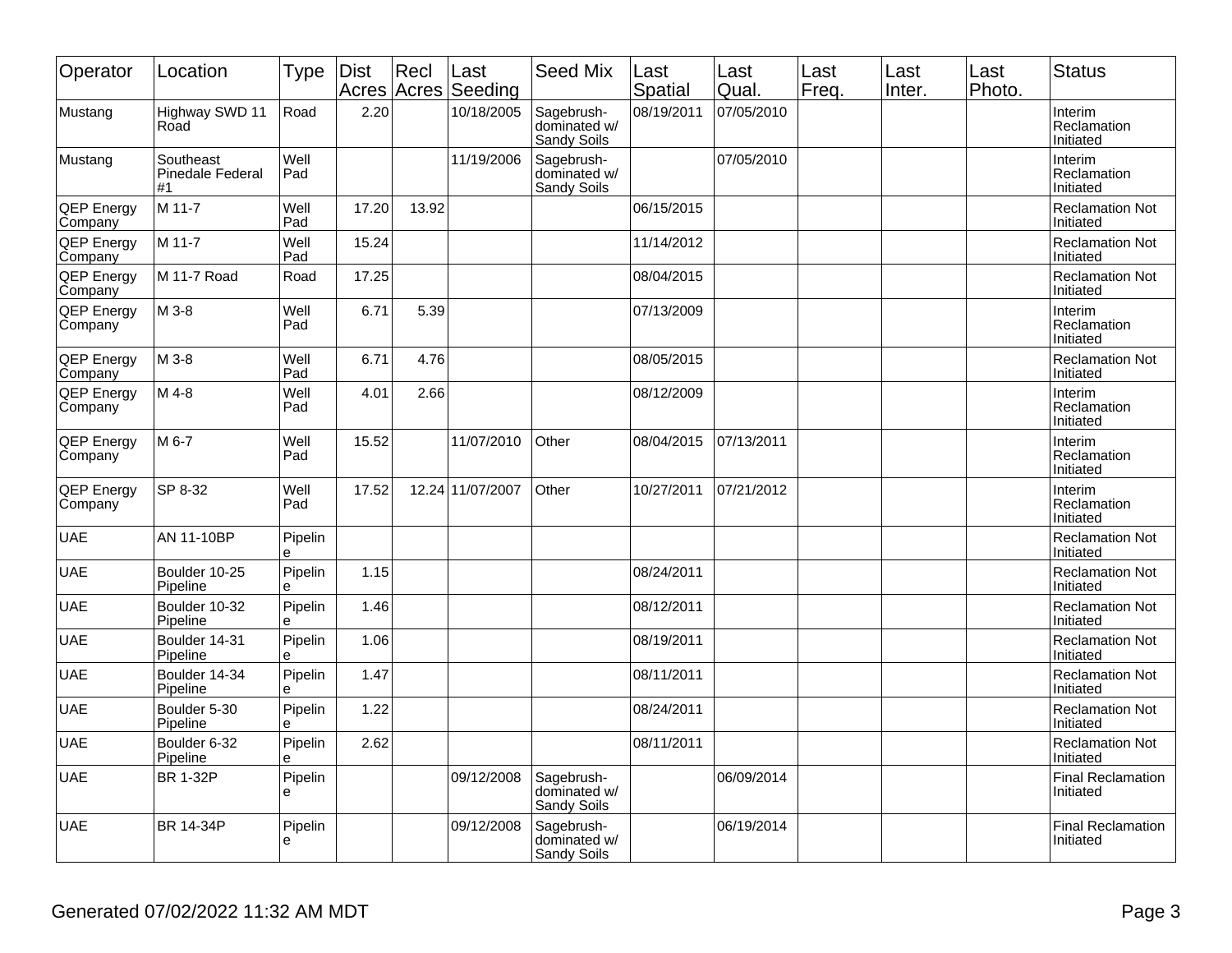| Operator   | Location        | Type         | <b>Dist</b> | Recl<br>Acres Acres | Last<br>Seeding | <b>Seed Mix</b>                           | Last<br>Spatial | Last<br>Qual. | Last<br>Freq. | Last<br>Inter. | Last<br>Photo. | <b>Status</b>                         |
|------------|-----------------|--------------|-------------|---------------------|-----------------|-------------------------------------------|-----------------|---------------|---------------|----------------|----------------|---------------------------------------|
| <b>UAE</b> | BR 15-31P       | Pipelin<br>e |             |                     | 09/12/2008      | Sagebrush-<br>dominated w/<br>Sandy Soils |                 | 06/20/2014    |               |                |                | <b>Final Reclamation</b><br>Initiated |
| <b>UAE</b> | M 10-33P        | Pipelin<br>e |             |                     | 09/12/2008      | Sagebrush-<br>dominated w/<br>Sandy Soils |                 | 07/30/2014    |               |                |                | Final Reclamation<br>Initiated        |
| <b>UAE</b> | M 11-20P        | Pipelin<br>è |             |                     | 09/12/2008      | Sagebrush-<br>dominated w/<br>Sandy Soils |                 | 07/22/2014    |               |                |                | <b>Final Reclamation</b><br>Initiated |
| <b>UAE</b> | M 12-22P        | Pipelin<br>e |             |                     | 09/12/2008      | Sagebrush-<br>dominated w/<br>Sandy Soils |                 | 07/23/2014    |               |                |                | Final Reclamation<br>Initiated        |
| <b>UAE</b> | M 12-27         | Pipelin<br>è |             |                     | 09/12/2008      | Sagebrush-<br>dominated w/<br>Sandy Soils |                 | 07/29/2014    |               |                |                | Final Reclamation<br>Initiated        |
| <b>UAE</b> | M 12-9P         | Pipelin<br>e |             |                     | 09/12/2008      | Sagebrush-<br>dominated w/<br>Sandy Soils |                 | 07/22/2014    |               |                |                | Final Reclamation<br>Initiated        |
| <b>UAE</b> | M 1-33          | Pipelin<br>ė |             |                     | 09/12/2008      | Sagebrush-<br>dominated w/<br>Sandy Soils |                 | 07/29/2014    |               |                |                | Final Reclamation<br>Initiated        |
| <b>UAE</b> | M 13-35P        | Pipelin<br>e |             |                     | 09/12/2008      | Sagebrush-<br>dominated w/<br>Sandy Soils |                 | 07/30/2014    |               |                |                | Final Reclamation<br>Initiated        |
| <b>UAE</b> | M 15-18P        | Pipelin<br>è |             |                     | 09/12/2008      | Sagebrush-<br>dominated w/<br>Sandy Soils |                 | 07/22/2014    |               |                |                | <b>Final Reclamation</b><br>Initiated |
| <b>UAE</b> | M 15-22P        | Pipelin<br>e |             |                     | 09/12/2008      | Sagebrush-<br>dominated w/<br>Sandy Soils |                 | 07/23/2014    |               |                |                | <b>Final Reclamation</b><br>Initiated |
| <b>UAE</b> | M16-19 Pipeline | Pipelin<br>è | 1.03        | 1.03                |                 |                                           | 10/04/2011      |               |               |                |                | <b>Reclamation Not</b><br>Initiated   |
| <b>UAE</b> | M 1-7P          | Pipelin<br>e |             |                     | 09/12/2008      | Sagebrush-<br>dominated w/<br>Sandy Soils |                 | 07/22/2014    |               |                |                | <b>Final Reclamation</b><br>Initiated |
| <b>UAE</b> | M 2-17P         | Pipelin<br>e |             |                     | 09/12/2008      | Sagebrush-<br>dominated w/<br>Sandy Soils |                 | 07/23/2014    |               |                |                | Final Reclamation<br>Initiated        |
| <b>UAE</b> | M 3-17P         | Pipelin<br>е |             |                     | 09/12/2008      | Sagebrush-<br>dominated w/<br>Sandy Soils |                 | 07/22/2014    |               |                |                | Final Reclamation<br>Initiated        |
| <b>UAE</b> | M 3-21P         | Pipelin<br>e |             |                     | 09/12/2008      | Sagebrush-<br>dominated w/<br>Sandy Soils |                 | 07/23/2014    |               |                |                | Final Reclamation<br>Initiated        |
| <b>UAE</b> | M 3-8P          | Pipelin<br>e |             |                     | 09/12/2008      | Sagebrush-<br>dominated w/<br>Sandy Soils |                 | 07/22/2014    |               |                |                | Final Reclamation<br>Initiated        |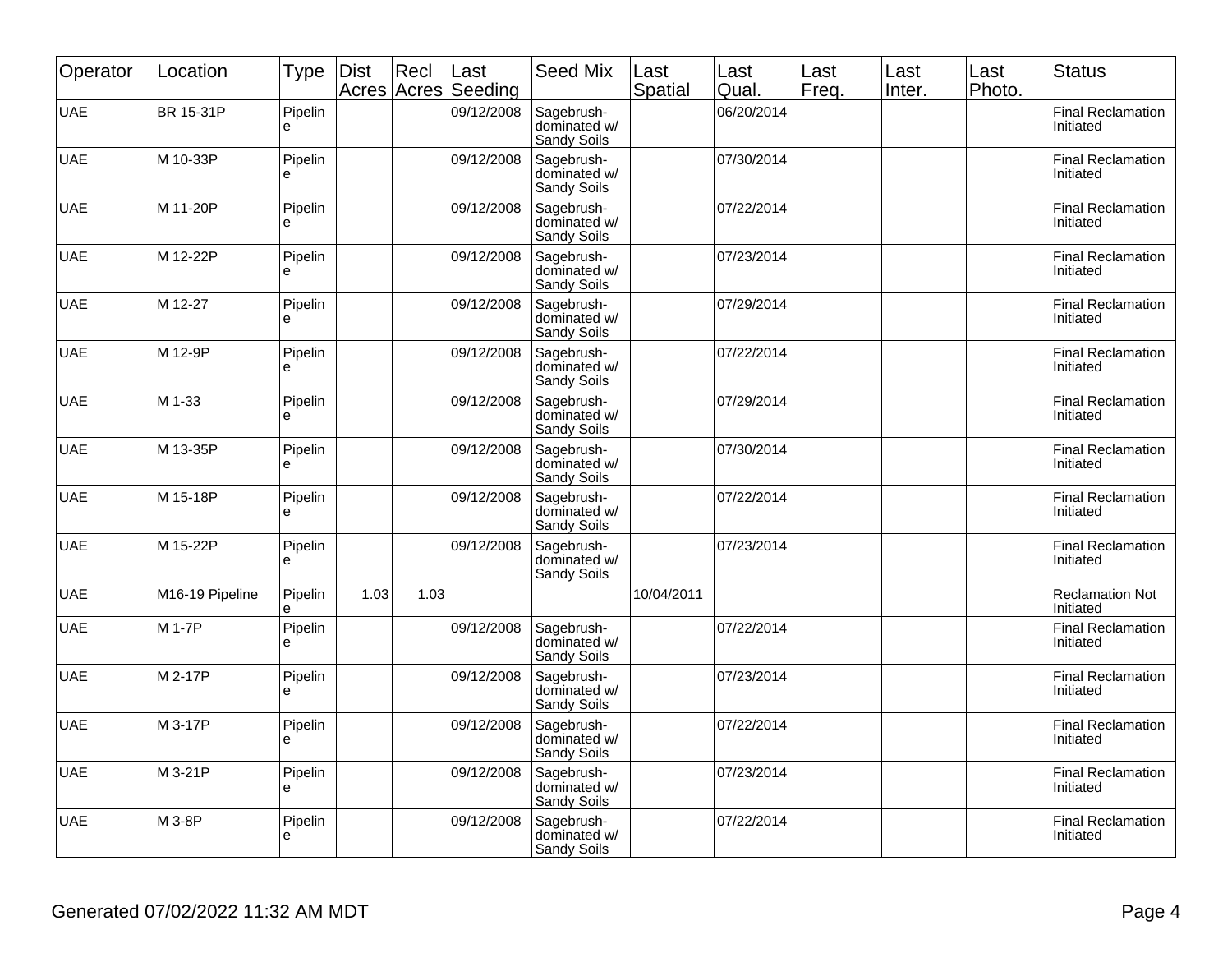| Operator   | Location                     | Type         | <b>Dist</b> | Recl<br>Acres Acres | Last<br>Seeding | <b>Seed Mix</b>                           | Last<br>Spatial | Last<br>Qual. | Last<br>Freq. | Last<br>Inter. | Last<br>Photo. | <b>Status</b>                         |
|------------|------------------------------|--------------|-------------|---------------------|-----------------|-------------------------------------------|-----------------|---------------|---------------|----------------|----------------|---------------------------------------|
| <b>UAE</b> | M 4-28P                      | Pipelin<br>è |             |                     | 09/12/2008      | Sagebrush-<br>dominated w/<br>Sandy Soils |                 | 07/23/2014    |               |                |                | Final Reclamation<br>Initiated        |
| <b>UAE</b> | M 5-22P                      | Pipelin<br>e |             |                     | 09/12/2008      | Sagebrush-<br>dominated w/<br>Sandy Soils |                 | 07/23/2014    |               |                |                | Final Reclamation<br>Initiated        |
| <b>UAE</b> | M 5-35P                      | Pipelin<br>e |             |                     | 09/12/2008      | Sagebrush-<br>dominated w/<br>Sandy Soils |                 | 07/30/2014    |               |                |                | Final Reclamation<br>Initiated        |
| <b>UAE</b> | M 5-8BP                      | Pipelin<br>e |             |                     | 09/12/2008      | Sagebrush-<br>dominated w/<br>Sandy Soils |                 | 07/22/2014    |               |                |                | <b>Final Reclamation</b><br>Initiated |
| <b>UAE</b> | M 5-8P                       | Pipelin<br>ė |             |                     | 09/12/2008      | Sagebrush-<br>dominated w/<br>Sandy Soils |                 | 07/22/2014    |               |                |                | Final Reclamation<br>Initiated        |
| <b>UAE</b> | M 5-9P                       | Pipelin<br>è |             |                     | 09/12/2008      | Sagebrush-<br>dominated w/<br>Sandy Soils |                 | 07/22/2014    |               |                |                | Final Reclamation<br>Initiated        |
| <b>UAE</b> | M 6-3413                     | Pipelin<br>e |             |                     | 09/12/2008      | Sagebrush-<br>dominated w/<br>Sandy Soils |                 | 07/29/2014    |               |                |                | Final Reclamation<br>Initiated        |
| <b>UAE</b> | <b>M7-7BP</b>                | Pipelin<br>e |             |                     | 09/12/2008      | Sagebrush-<br>dominated w/<br>Sandy Soils |                 | 07/22/2014    |               |                |                | Final Reclamation<br>Initiated        |
| <b>UAE</b> | M 8-29                       | Pipelin<br>e |             |                     | 09/12/2008      | Sagebrush-<br>dominated w/<br>Sandy Soils |                 | 07/29/2014    |               |                |                | Final Reclamation<br>Initiated        |
| <b>UAE</b> | M 8-29B                      | Pipelin<br>è |             |                     | 09/12/2008      | Sagebrush-<br>dominated w/<br>Sandy Soils |                 | 07/29/2014    |               |                |                | Final Reclamation<br>Initiated        |
| <b>UAE</b> | M 8-8P                       | Pipelin<br>e |             |                     | 09/12/2008      | Sagebrush-<br>dominated w/<br>Sandy Soils |                 | 07/22/2014    |               |                |                | <b>Final Reclamation</b><br>Initiated |
| <b>UAE</b> | M 9-28                       | Pipelin<br>è |             |                     | 09/12/2008      | Sagebrush-<br>dominated w/<br>Sandy Soils |                 | 07/29/2014    |               |                |                | <b>Final Reclamation</b><br>Initiated |
| <b>UAE</b> | Mesa 11-20 Loop              | Pipelin<br>е | 1.74        |                     |                 |                                           | 10/04/2011      |               |               |                |                | <b>Reclamation Not</b><br>Initiated   |
| <b>UAE</b> | Mesa 15-18<br>Pipeline       | Pipelin<br>e | 0.07        |                     |                 |                                           | 10/04/2011      |               |               |                |                | <b>Final Reclamation</b><br>Initiated |
| <b>UAE</b> | <b>Mesa 7-18</b><br>Pipeline | Pipelin<br>è | 5.01        |                     |                 |                                           | 10/04/2011      |               |               |                |                | <b>Reclamation Not</b><br>Initiated   |
| <b>UAE</b> | Mesa 8-30<br>Pipeline        | Pipelin<br>ė | 7.56        | 7.56                |                 |                                           | 10/04/2011      |               |               |                |                | <b>Reclamation Not</b><br>Initiated   |
| <b>UAE</b> | NB 16-10P                    | Pipelin<br>è |             |                     | 09/12/2008      | Sagebrush-<br>dominated w/<br>Sandy Soils |                 | 07/30/2014    |               |                |                | <b>Final Reclamation</b><br>Initiated |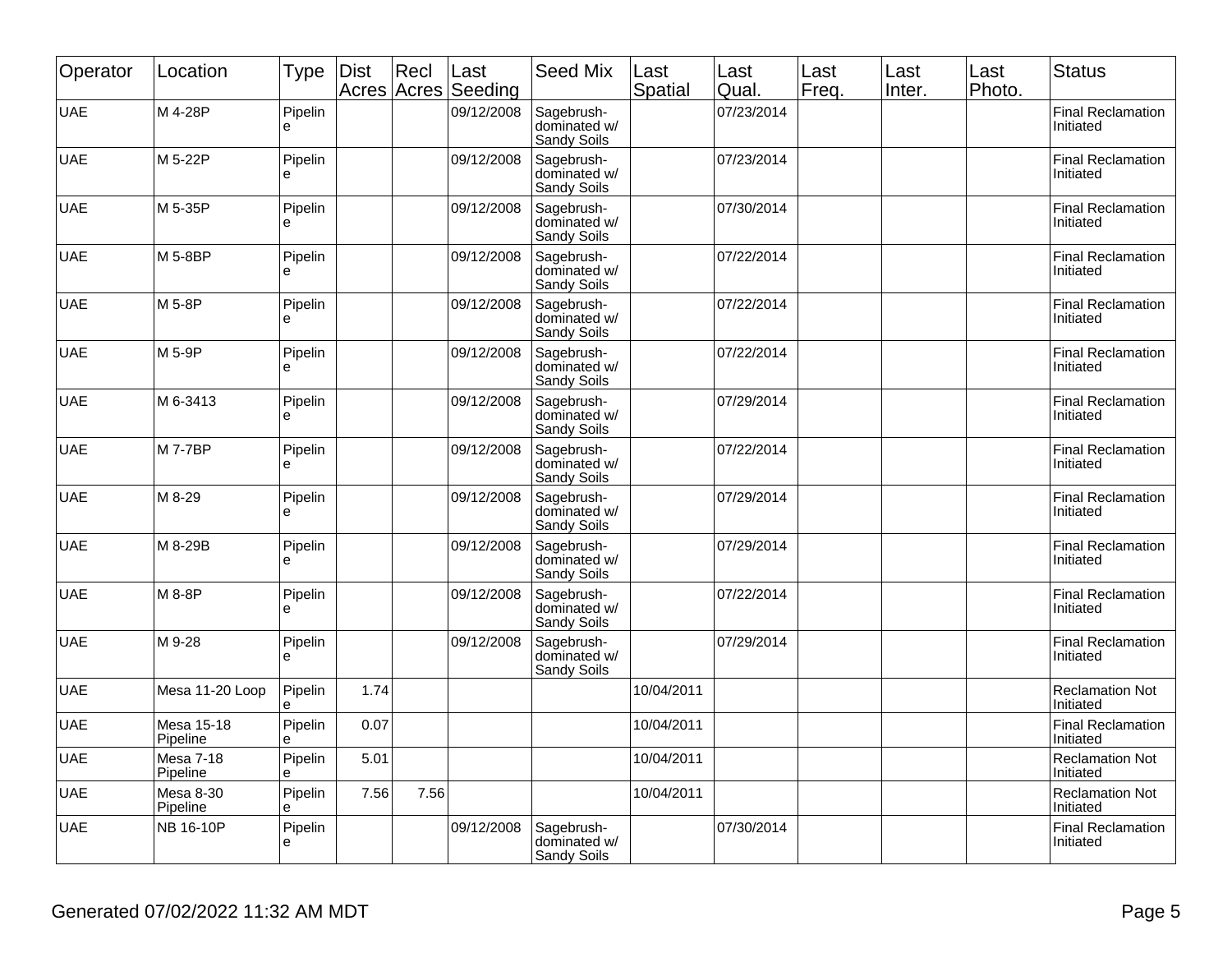| Operator   | Location                    | Type         | <b>Dist</b><br>Acres | Recl | Last<br>Acres Seeding | <b>Seed Mix</b>                           | Last<br>Spatial | Last<br>Qual. | Last<br>Freq. | Last<br>Inter. | Last<br>Photo. | <b>Status</b>                         |
|------------|-----------------------------|--------------|----------------------|------|-----------------------|-------------------------------------------|-----------------|---------------|---------------|----------------|----------------|---------------------------------------|
| <b>UAE</b> | New Mesa 16 Inch            | Pipelin<br>e | 41.18                |      |                       |                                           | 06/02/2011      |               |               |                |                | <b>Reclamation Not</b><br>Initiated   |
| <b>UAE</b> | Rainbow 7-31<br>Pipeline    | Pipelin<br>è | 0.29                 |      |                       |                                           | 08/26/2011      |               |               |                |                | <b>Reclamation Not</b><br>Initiated   |
| <b>UAE</b> | <b>RB 7-31P</b>             | Pipelin<br>e |                      |      | 09/12/2008            | Sagebrush-<br>dominated w/<br>Sandy Soils |                 | 07/30/2014    |               |                |                | <b>Final Reclamation</b><br>Initiated |
| <b>UAE</b> | Riverside 10-23<br>Pipeline | Pipelin<br>e | 3.86                 |      |                       |                                           | 08/26/2011      |               |               |                |                | <b>Reclamation Not</b><br>Initiated   |
| <b>UAE</b> | <b>RS 10-25P</b>            | Pipelin<br>ė | 3.96                 | 3.96 |                       |                                           | 05/29/2015      |               |               |                |                | <b>Final Reclamation</b><br>Initiated |
| <b>UAE</b> | <b>RS 1-14P</b>             | Pipelin<br>è |                      |      | 09/12/2008            | Sagebrush-<br>dominated w/<br>Sandy Soils |                 | 05/29/2014    |               |                |                | <b>Final Reclamation</b><br>Initiated |
| <b>UAE</b> | <b>RS 1-24BP</b>            | Pipelin<br>e |                      |      | 09/12/2008            | Sagebrush-<br>dominated w/<br>Sandy Soils |                 | 06/05/2014    |               |                |                | <b>Final Reclamation</b><br>Initiated |
| <b>UAE</b> | <b>RS 12-9P</b>             | Pipelin<br>ė |                      |      | 09/12/2008            | Sagebrush-<br>dominated w/<br>Sandy Soils |                 | 07/29/2014    |               |                |                | <b>Final Reclamation</b><br>Initiated |
| <b>UAE</b> | RS 13-313                   | Pipelin<br>è |                      |      | 09/12/2008            | Sagebrush-<br>dominated w/<br>Sandy Soils |                 | 07/29/2014    |               |                |                | <b>Reclamation Not</b><br>Initiated   |
| <b>UAE</b> | <b>RS 1-3P</b>              | Pipelin<br>e |                      |      | 09/12/2008            | Sagebrush-<br>dominated w/<br>Sandy Soils |                 | 07/30/2014    |               |                |                | <b>Final Reclamation</b><br>Initiated |
| <b>UAE</b> | <b>RS 14-26P</b>            | Pipelin<br>e | 3.07                 | 3.07 |                       |                                           | 05/29/2015      |               |               |                |                | <b>Final Reclamation</b><br>Initiated |
| <b>UAE</b> | RS 15-13BP                  | Pipelin<br>è |                      |      | 09/12/2008            | Sagebrush-<br>dominated w/<br>Sandy Soils |                 | 06/05/2014    |               |                |                | <b>Final Reclamation</b><br>Initiated |
| <b>UAE</b> | <b>RS 15-35P</b>            | Pipelin<br>è | 0.37                 | 0.37 |                       |                                           | 05/29/2015      |               |               |                |                | <b>Final Reclamation</b><br>Initiated |
| <b>UAE</b> | RS 16-14P                   | Pipelin<br>è |                      |      | 09/12/2008            | Sagebrush-<br>dominated w/<br>Sandy Soils |                 | 06/04/2014    |               |                |                | <b>Final Reclamation</b><br>Initiated |
| <b>UAE</b> | <b>RS 16-4B</b>             | Pipelin<br>e |                      |      | 09/12/2008            | Sagebrush-<br>dominated w/<br>Sandy Soils |                 | 07/29/2014    |               |                |                | <b>Final Reclamation</b><br>Initiated |
| <b>UAE</b> | <b>RS 2-14BP</b>            | Pipelin<br>e |                      |      | 09/12/2008            | Sagebrush-<br>dominated w/<br>Sandy Soils |                 | 05/29/2014    |               |                |                | <b>Final Reclamation</b><br>Initiated |
| <b>UAE</b> | <b>RS 2-24P</b>             | Pipelin<br>e |                      |      | 09/12/2008            | Sagebrush-<br>dominated w/<br>Sandy Soils |                 | 06/05/2014    |               |                |                | <b>Final Reclamation</b><br>Initiated |
| <b>UAE</b> | <b>RS 4-35P</b>             | Pipelin<br>е | 3.04                 | 3.04 |                       |                                           | 05/29/2015      |               |               |                |                | <b>Final Reclamation</b><br>Initiated |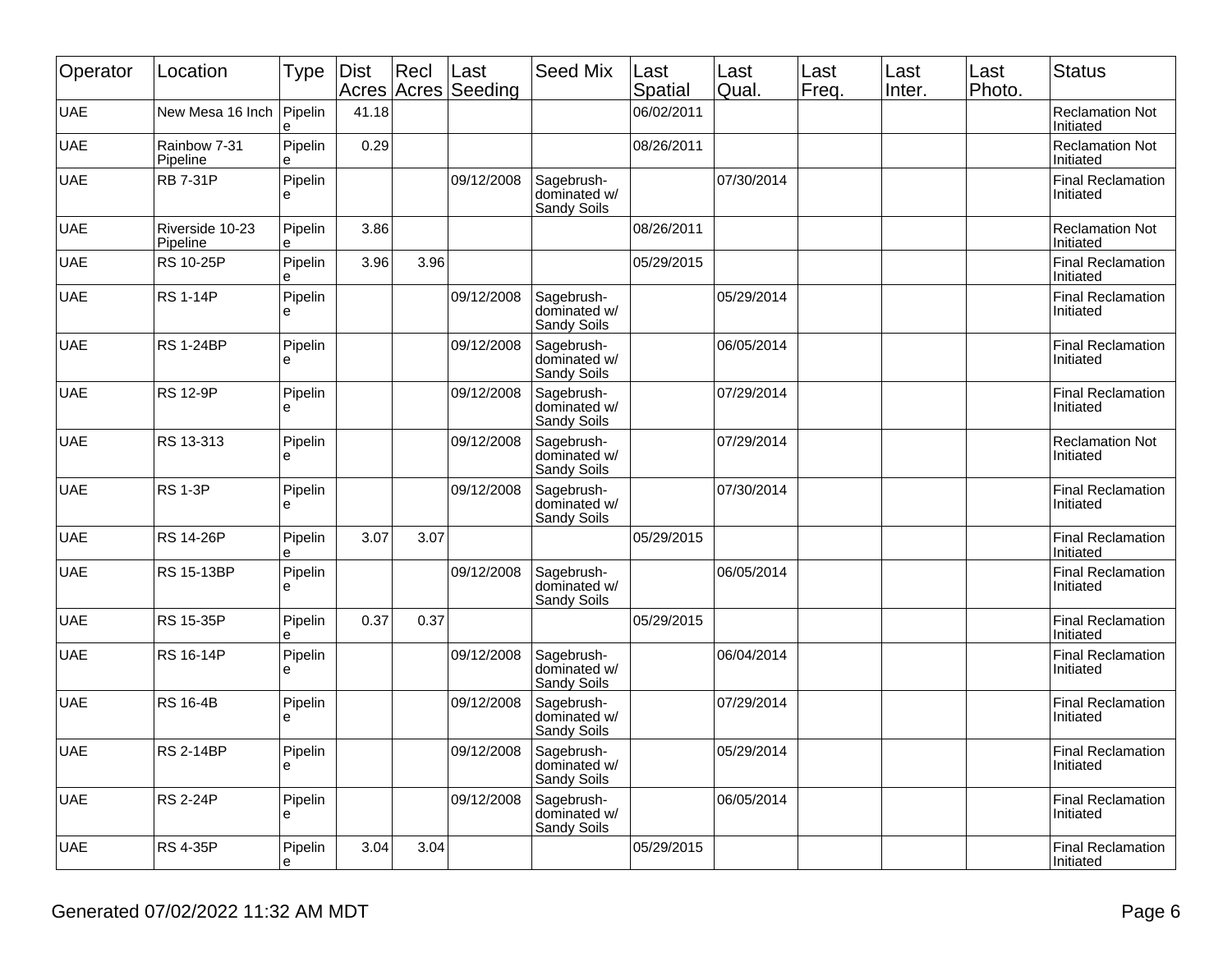| Operator   | Location                         | Type         | Dist<br>Acres | Recl<br>Acres | Last<br>Seeding | <b>Seed Mix</b>                                  | Last<br><b>Spatial</b> | Last<br>Qual. | Last<br>Freq. | Last<br>Inter. | Last<br>Photo. | <b>Status</b>                         |
|------------|----------------------------------|--------------|---------------|---------------|-----------------|--------------------------------------------------|------------------------|---------------|---------------|----------------|----------------|---------------------------------------|
| <b>UAE</b> | <b>RS 5-2BP</b>                  | Pipelin<br>e |               |               | 09/12/2008      | Sagebrush-<br>dominated w/<br>Sandy Soils        |                        | 07/30/2014    |               |                |                | <b>Final Reclamation</b><br>Initiated |
| <b>UAE</b> | <b>RS 6-13P</b>                  | Pipelin<br>e |               |               | 09/12/2008      | Sagebrush-<br>dominated w/<br>Sandy Soils        |                        | 06/03/2014    |               |                |                | <b>Final Reclamation</b><br>Initiated |
| <b>UAE</b> | SP 11-52                         | Pipelin<br>e |               |               | 09/12/2008      | Sagebrush-<br>dominated w/<br>Sandy Soils        |                        | 07/21/2014    |               |                |                | <b>Final Reclamation</b><br>Initiated |
| <b>UAE</b> | <b>SP 2-8P</b>                   | Pipelin<br>е |               |               | 09/12/2008      | Sagebrush-<br>dominated w/<br>Sandy Soils        |                        | 07/21/2014    |               |                |                | <b>Final Reclamation</b><br>Initiated |
| <b>UAE</b> | SP 3-28P                         | Pipelin<br>e |               |               | 09/12/2008      | Sagebrush-<br>dominated w/<br>Sandy Soils        |                        | 07/23/2014    |               |                |                | <b>Final Reclamation</b><br>Initiated |
| <b>UAE</b> | SP 5-17P                         | Pipelin<br>e |               |               | 09/12/2008      | Sagebrush-<br>dominated w/<br>Sandy Soils        |                        | 07/24/2014    |               |                |                | <b>Final Reclamation</b><br>Initiated |
| <b>UAE</b> | SP 8-18                          | Pipelin<br>e |               |               | 09/12/2008      | Sagebrush-<br>dominated w/<br>Sandy Soils        |                        | 07/21/2014    |               |                |                | <b>Final Reclamation</b><br>Initiated |
| <b>UAE</b> | SP 9-7                           | Pipelin<br>e |               |               | 09/12/2008      | Sagebrush-<br>dominated w/<br>Sandy Soils        |                        | 07/21/2014    |               |                |                | <b>Final Reclamation</b><br>Initiated |
| <b>UAE</b> | Stewart Point 14-<br>32 Pipeline | Pipelin<br>e | 4.53          | 4.53          |                 |                                                  | 10/04/2011             |               |               |                |                | <b>Reclamation Not</b><br>Initiated   |
| <b>UAE</b> | Warbonnet 12-2<br>Pipeline       | Pipelin<br>e | 2.65          |               |                 |                                                  | 08/16/2011             |               |               |                |                | <b>Reclamation Not</b><br>Initiated   |
| <b>UAE</b> | Warbonnet 15-11<br>Pipeline      | Pipelin<br>è | 0.76          |               |                 |                                                  | 09/07/2011             |               |               |                |                | <b>Reclamation Not</b><br>Initiated   |
| <b>UAE</b> | Warbonnet 3-14<br>Pipeline       | Pipelin<br>e | 0.43          |               |                 |                                                  | 08/30/2011             |               |               |                |                | <b>Reclamation Not</b><br>Initiated   |
| <b>UAE</b> | Warbonnet 5-24<br>Pipeline       | Pipelin<br>e | 2.06          |               |                 |                                                  | 08/19/2011             |               |               |                |                | <b>Reclamation Not</b><br>Initiated   |
| <b>UAE</b> | Warbonnet 9-8<br>Pipeline        | Pipelin<br>è | 4.03          |               |                 |                                                  | 08/16/2011             |               |               |                |                | <b>Reclamation Not</b><br>Initiated   |
| <b>UAE</b> | <b>WB 11-4B</b>                  | Pipelin<br>e |               |               | 09/12/2008      | Sagebrush-<br>dominated w/<br>Sandy Soils        |                        | 06/18/2014    |               |                |                | <b>Final Reclamation</b><br>Initiated |
| <b>UAE</b> | WB 14-11                         | Pipelin<br>е |               |               | 09/12/2008      | Sagebrush-<br>dominated w/<br><b>Sandy Soils</b> |                        | 07/30/2014    |               |                |                | Final Reclamation<br>Initiated        |
| <b>UAE</b> | WB 14-31P                        | Pipelin<br>е | 1.57          | 1.57          |                 |                                                  | 06/02/2015             |               |               |                |                | <b>Final Reclamation</b><br>Initiated |
| <b>UAE</b> | <b>WB 15-10P</b>                 | Pipelin<br>e |               |               | 09/12/2008      | Sagebrush-<br>dominated w/<br>Sandy Soils        |                        | 06/20/2014    |               |                |                | <b>Final Reclamation</b><br>Initiated |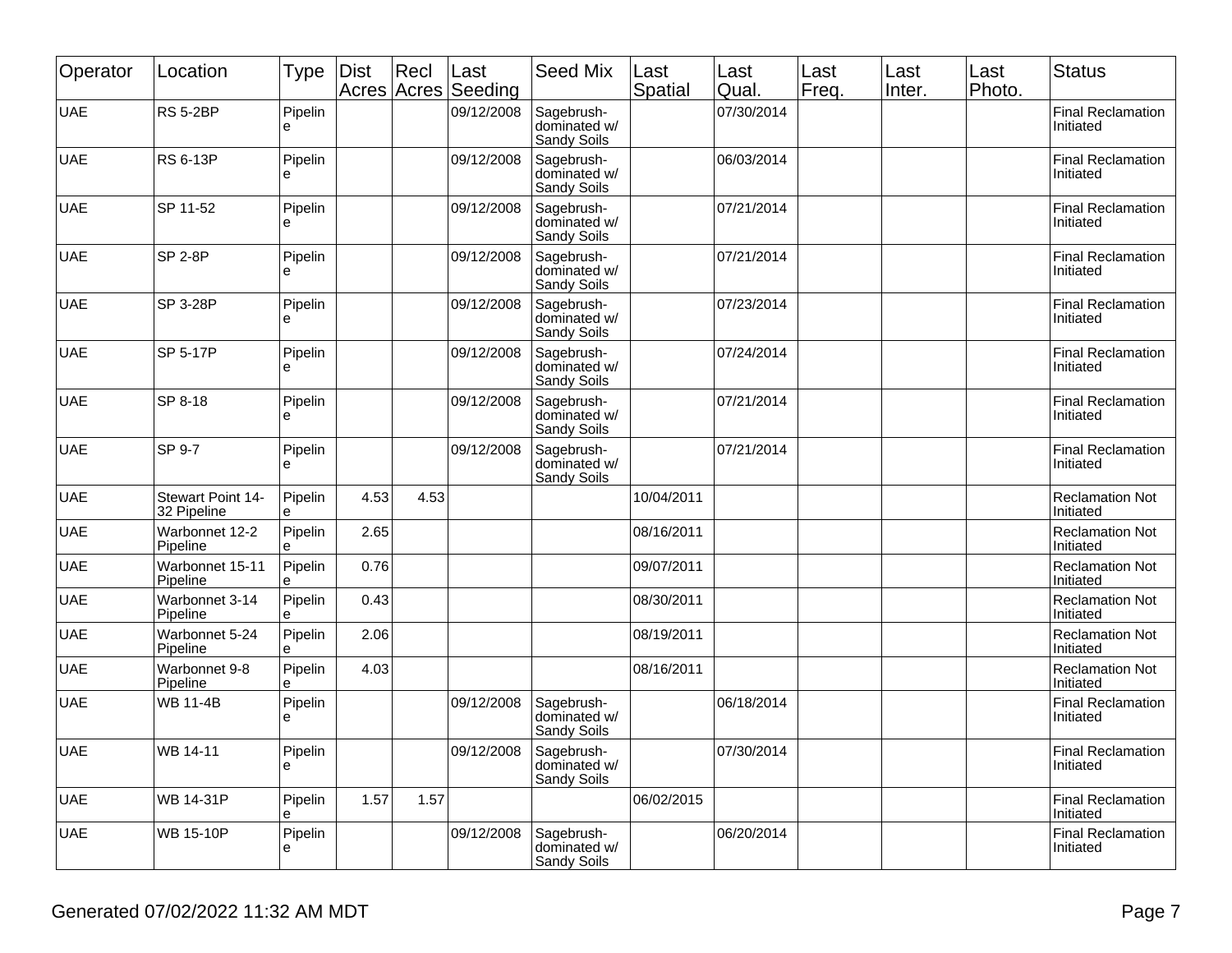| Operator   | Location              | Type         | Dist | Recl<br>Acres Acres | Last<br>Seeding | <b>Seed Mix</b>                           | Last<br>Spatial | Last<br>Qual. | Last<br>Freq. | Last<br>Inter. | Last<br>Photo. | <b>Status</b>                         |
|------------|-----------------------|--------------|------|---------------------|-----------------|-------------------------------------------|-----------------|---------------|---------------|----------------|----------------|---------------------------------------|
| <b>UAE</b> | <b>WB 1526BP</b>      | Pipelin<br>e |      |                     | 09/12/2008      | Sagebrush-<br>dominated w/<br>Sandy Soils |                 | 07/30/2014    |               |                |                | <b>Final Reclamation</b><br>Initiated |
| <b>UAE</b> | <b>WB 15-26CP</b>     | Pipelin<br>e |      |                     | 09/12/2008      | Sagebrush-<br>dominated w/<br>Sandy Soils |                 | 07/30/2014    |               |                |                | <b>Final Reclamation</b><br>Initiated |
| <b>UAE</b> | <b>WB 16-26P</b>      | Pipelin<br>e |      |                     | 09/12/2008      | Sagebrush-<br>dominated w/<br>Sandy Soils |                 | 07/30/2014    |               |                |                | <b>Final Reclamation</b><br>Initiated |
| <b>UAE</b> | <b>WB 16-5BP</b>      | Pipelin<br>е |      |                     | 09/12/2008      | Sagebrush-<br>dominated w/<br>Sandy Soils |                 | 06/11/2014    |               |                |                | <b>Final Reclamation</b><br>Initiated |
| <b>UAE</b> | <b>WB 1-8BP</b>       | Pipelin<br>e |      |                     | 09/12/2008      | Sagebrush-<br>dominated w/<br>Sandy Soils |                 | 06/12/2014    |               |                |                | <b>Final Reclamation</b><br>Initiated |
| <b>UAE</b> | <b>WB 3-10BP</b>      | Pipelin<br>e |      |                     | 09/12/2008      | Sagebrush-<br>dominated w/<br>Sandy Soils |                 | 06/18/2014    |               |                |                | <b>Final Reclamation</b><br>Initiated |
| <b>UAE</b> | <b>WB 4-15AP</b>      | Pipelin<br>е |      |                     | 09/12/2008      | Sagebrush-<br>dominated w/<br>Sandy Soils |                 | 06/19/2014    |               |                |                | <b>Final Reclamation</b><br>Initiated |
| <b>UAE</b> | <b>WB 45-12P</b>      | Pipelin<br>e |      |                     | 09/12/2008      | Sagebrush-<br>dominated w/<br>Sandy Soils |                 | 07/30/2014    |               |                |                | <b>Final Reclamation</b><br>Initiated |
| <b>UAE</b> | <b>WB 5-23BP</b>      | Pipelin<br>е |      |                     | 09/12/2008      | Sagebrush-<br>dominated w/<br>Sandy Soils |                 | 07/30/2014    |               |                |                | <b>Final Reclamation</b><br>Initiated |
| <b>UAE</b> | <b>WB 5-25BP</b>      | Pipelin<br>e |      |                     | 09/12/2008      | Sagebrush-<br>dominated w/<br>Sandy Soils |                 | 07/30/2014    |               |                |                | <b>Final Reclamation</b><br>Initiated |
| <b>UAE</b> | <b>WB 5-9P</b>        | Pipelin<br>e |      |                     | 09/12/2008      | Sagebrush-<br>dominated w/<br>Sandy Soils |                 | 06/23/2014    |               |                |                | <b>Final Reclamation</b><br>Initiated |
| <b>UAE</b> | <b>WB 7-5BP</b>       | Pipelin<br>е |      |                     | 09/12/2008      | Sagebrush-<br>dominated w/<br>Sandy Soils |                 | 06/20/2014    |               |                |                | <b>Final Reclamation</b><br>Initiated |
| <b>UAE</b> | <b>WB 7-5CP</b>       | Pipelin<br>e |      |                     | 09/12/2008      | Sagebrush-<br>dominated w/<br>Sandy Soils |                 | 06/11/2014    |               |                |                | <b>Final Reclamation</b><br>Initiated |
| <b>UAE</b> | <b>WB 7-5DP</b>       | Pipelin<br>႕ |      |                     | 09/12/2008      | Sagebrush-<br>dominated w/<br>Sandy Soils |                 | 06/24/2014    |               |                |                | <b>Final Reclamation</b><br>Initiated |
| <b>UAE</b> | <b>WB 9-23BP</b>      | Pipelin<br>е |      |                     |                 |                                           |                 |               |               |                |                | <b>Final Reclamation</b><br>Initiated |
| Ultra      | Antelope 11-4<br>Road | Road         |      |                     |                 |                                           |                 |               |               |                |                | <b>Reclamation Not</b><br>Initiated   |
| Ultra      | Antelope 14-4<br>Road | Road         | 1.03 |                     |                 |                                           | 10/04/2011      |               |               |                |                | <b>Reclamation Not</b><br>Initiated   |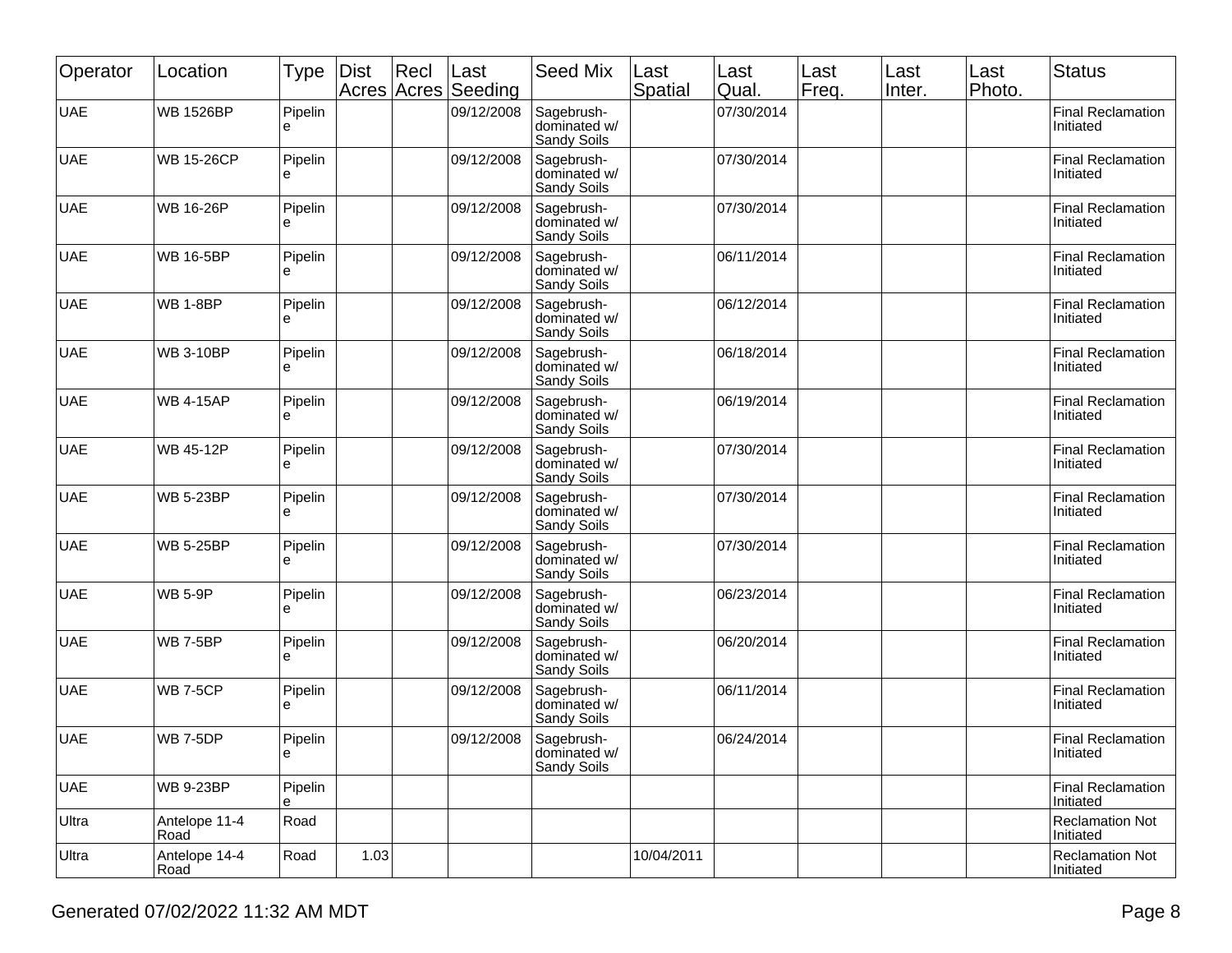| Operator | Location               | Type  | Dist | Recl | Last<br>Acres Acres Seeding | Seed Mix | Last<br>Spatial | Last<br>Qual. | Last<br>Freq. | Last<br>Inter. | Last<br>Photo. | <b>Status</b>                              |
|----------|------------------------|-------|------|------|-----------------------------|----------|-----------------|---------------|---------------|----------------|----------------|--------------------------------------------|
| Ultra    | Antelope 1-5 Road Road |       | 1.04 |      |                             |          | 10/04/2011      |               |               |                |                | <b>Reclamation Not</b><br>Initiated        |
| Ultra    | Antelope 1-9 Road Road |       | 0.74 |      |                             |          | 10/04/2011      |               |               |                |                | <b>Reclamation Not</b><br>Initiated        |
| Ultra    | Antelope 2-6 Road Road |       | 1.79 |      |                             |          | 10/04/2011      |               |               |                |                | <b>Reclamation Not</b><br>Initiated        |
| Ultra    | Antelope 2-9 Road Road |       | 0.09 |      |                             |          | 10/04/2011      |               |               |                |                | <b>Reclamation Not</b><br>Initiated        |
| Ultra    | Boulder 11-19<br>Road  | Road  | 0.37 |      |                             |          | 10/04/2011      |               |               |                |                | <b>Reclamation Not</b><br>Initiated        |
| Ultra    | Boulder 1-32 Road Road |       | 0.42 |      |                             |          | 10/04/2011      |               |               |                |                | <b>Reclamation Not</b><br>Initiated        |
| Ultra    | Boulder 14-32<br>Road  | Road  | 0.53 |      |                             |          | 10/04/2011      |               |               |                |                | <b>Reclamation Not</b><br>Initiated        |
| Ultra    | Boulder 7-31 Road Road |       | 0.09 |      |                             |          | 08/26/2011      |               |               |                |                | Site Stabilized                            |
| Ultra    | Central LGS Road       | Road  | 0.40 |      |                             |          | 10/04/2011      |               |               |                |                | <b>Reclamation Not</b><br>Initiated        |
| Ultra    | CGF4                   | Other | 5.77 |      |                             |          | 07/18/2013      |               |               |                |                | <b>Reclamation Not</b><br>Initiated        |
| Ultra    | M 10-16 Road           | Road  | 0.32 |      |                             |          | 01/09/2014      |               |               |                |                | Interim<br>Reclamation<br>Initiated        |
| Ultra    | M 11-17 Road           | Road  | 1.77 |      |                             |          | 07/02/2013      |               |               |                |                | Interim<br>Reclamation<br>Initiated        |
| Ultra    | M 11-20 Road           | Road  | 0.45 |      |                             |          | 10/12/2011      |               |               |                |                | <b>Interim</b><br>Reclamation<br>Initiated |
| Ultra    | M 11-7 Road            | Road  | 0.82 |      |                             |          | 01/09/2014      |               |               |                |                | Interim<br>Reclamation<br>Initiated        |
| Ultra    | M 11-9 Road            | Road  | 1.89 |      |                             |          | 07/15/2011      |               |               |                |                | Interim<br>Reclamation<br>Initiated        |
| Ultra    | M 12-21 Road           | Road  | 1.21 |      |                             |          | 09/16/2011      |               |               |                |                | Interim<br>Reclamation<br>Initiated        |
| Ultra    | M 13-16 Road           | Road  | 2.31 |      |                             |          | 01/29/2013      |               |               |                |                | Interim<br>Reclamation<br>Initiated        |
| Ultra    | M 13-5 Road            | Road  | 0.50 |      |                             |          | 01/09/2014      |               |               |                |                | Interim<br>Reclamation<br>Initiated        |
| Ultra    | M 14-16 Road           | Road  | 0.17 |      |                             |          | 01/09/2014      |               |               |                |                | Interim<br>Reclamation<br>Initiated        |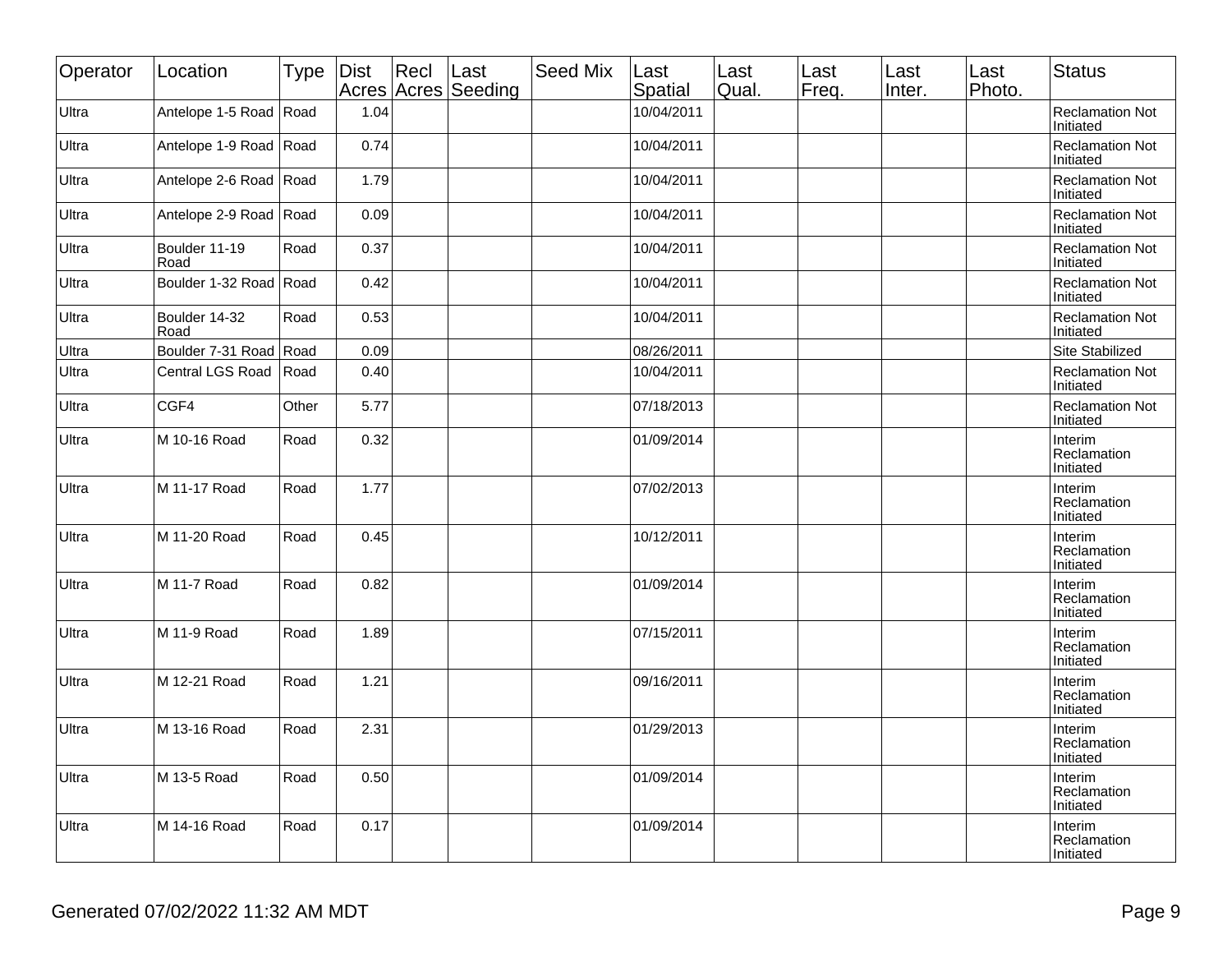| Operator | Location      | <b>Type</b> | Dist | Recl | Last<br>Acres Acres Seeding | <b>Seed Mix</b> | Last<br>Spatial | Last<br>Qual. | Last<br>Freq. | Last<br>Inter. | Last<br>Photo. | <b>Status</b>                                     |
|----------|---------------|-------------|------|------|-----------------------------|-----------------|-----------------|---------------|---------------|----------------|----------------|---------------------------------------------------|
| Ultra    | M 15-20 Road  | Road        | 0.25 |      |                             |                 | 10/12/2011      |               |               |                |                | Interim<br>Reclamation<br>Initiated               |
| Ultra    | M 15-8 Road   | Road        | 1.01 |      |                             |                 | 01/09/2014      |               |               |                |                | Interim<br>Reclamation<br>Initiated               |
| Ultra    | M 15-9 Road   | Road        | 1.10 |      |                             |                 | 07/02/2013      |               |               |                |                | Interim<br>Reclamation<br>Initiated               |
| Ultra    | M 16-16S Road | Road        | 0.26 |      |                             |                 | 01/30/2013      |               |               |                |                | Interim<br>Reclamation<br>Initiated               |
| Ultra    | M 16-19 Road  | Road        | 0.59 |      |                             |                 | 01/09/2014      |               |               |                |                | Interim<br>Reclamation<br>Initiated               |
| Ultra    | M 3-17 Road   | Road        | 0.79 |      |                             |                 | 07/02/2013      |               |               |                |                | Interim<br>Reclamation<br>Initiated               |
| Ultra    | M 3-20 Road   | Road        | 2.76 |      |                             |                 | 07/15/2011      |               |               |                |                | Interim<br>Reclamation<br>Initiated               |
| Ultra    | M 3-21 Road   | Road        | 0.69 |      |                             |                 | 01/09/2014      |               |               |                |                | Interim<br>Reclamation<br>Initiated               |
| Ultra    | M 3-22 Road   | Road        | 1.40 |      |                             |                 | 01/30/2013      |               |               |                |                | Interim<br>Reclamation<br>Initiated               |
| Ultra    | M 3-7 Road    | Road        | 0.90 |      |                             |                 | 08/12/2011      |               |               |                |                | Interim<br>Reclamation<br>Initiated               |
| Ultra    | M 3-8 Road    | Road        | 1.41 |      |                             |                 | 09/01/2011      |               |               |                |                | Interim<br>Reclamation Full<br>Development        |
| Ultra    | M 4-8 Road    | Road        | 0.61 |      |                             |                 | 01/09/2014      |               |               |                |                | Interim<br><b>Reclamation Full</b><br>Development |
| Ultra    | M 5-21 Road   | Road        | 1.09 |      |                             |                 | 01/29/2013      |               |               |                |                | Interim<br>Reclamation<br>Initiated               |
| Ultra    | M 5-22 Road   | Road        | 0.14 |      |                             |                 | 01/30/2013      |               |               |                |                | Interim<br>Reclamation<br>Initiated               |
| Ultra    | M 5-8 Road    | Road        | 0.18 |      |                             |                 | 10/04/2011      |               |               |                |                | Interim<br>Reclamation<br>Initiated               |
| Ultra    | M 6-5 Road    | Road        | 0.59 |      |                             |                 | 12/30/2013      |               |               |                |                | Interim<br>Reclamation<br>Initiated               |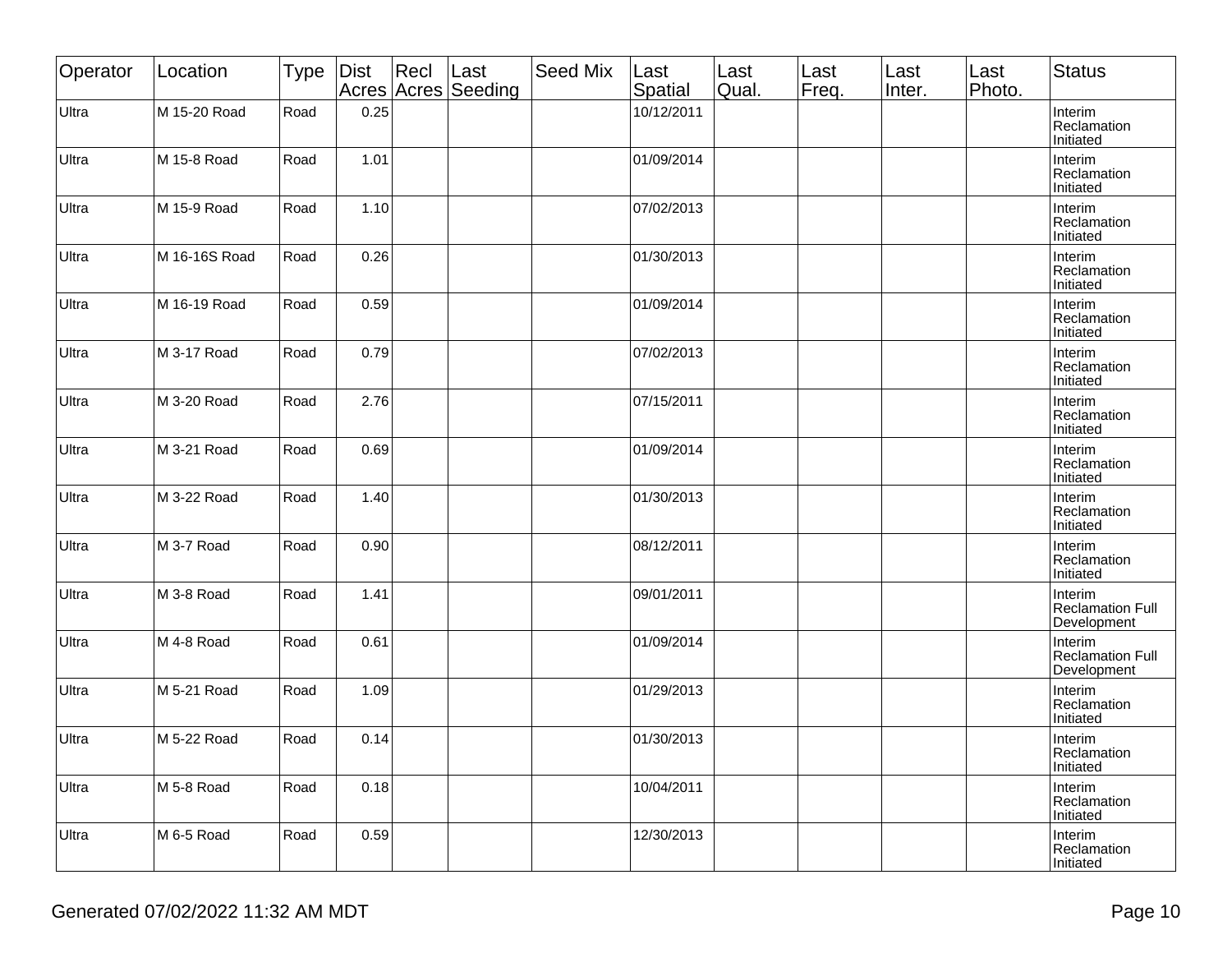| Operator | Location             | <b>Type</b> | Dist | Recl | Last<br>Acres Acres Seeding | Seed Mix | Last<br>Spatial | Last<br>Qual. | Last<br>Freq. | Last<br>Inter. | Last<br>Photo. | <b>Status</b>                       |
|----------|----------------------|-------------|------|------|-----------------------------|----------|-----------------|---------------|---------------|----------------|----------------|-------------------------------------|
| Ultra    | M 6-7 Road           | Road        | 0.68 |      |                             |          | 01/09/2014      |               |               |                |                | Interim<br>Reclamation<br>Initiated |
| Ultra    | M 7-18 Road          | Road        | 2.58 | 1.34 |                             |          | 10/06/2014      |               |               |                |                | Interim<br>Reclamation<br>Initiated |
| Ultra    | M 7-21 Road          | Road        | 0.07 |      |                             |          | 01/09/2014      |               |               |                |                | Interim<br>Reclamation<br>Initiated |
| Ultra    | M 7-7 Road           | Road        | 0.99 |      |                             |          | 01/09/2014      |               |               |                |                | Interim<br>Reclamation<br>Initiated |
| Ultra    | M 7-8 Road           | Road        | 1.64 |      |                             |          | 09/01/2011      |               |               |                |                | Interim<br>Reclamation<br>Initiated |
| Ultra    | M 8-30 Road          | Road        | 3.07 |      |                             |          | 01/09/2014      |               |               |                |                | Interim<br>Reclamation<br>Initiated |
| Ultra    | M 9-16 Road          | Road        | 1.58 |      |                             |          | 01/30/2013      |               |               |                |                | Interim<br>Reclamation<br>Initiated |
| Ultra    | M 9-7 Road           | Road        | 0.41 |      |                             |          | 08/31/2011      |               |               |                |                | Interim<br>Reclamation<br>Initiated |
| Ultra    | M 9-8 Road           | Road        | 1.27 |      |                             |          | 07/15/2011      |               |               |                |                | Interim<br>Reclamation<br>Initiated |
| Ultra    | Mesa 10-26 Road      | Road        | 3.24 |      |                             |          | 09/01/2012      |               |               |                |                | <b>Reclamation Not</b><br>Initiated |
| Ultra    | Mesa 11-34 Road      | Road        | 0.04 |      |                             |          | 10/04/2011      |               |               |                |                | <b>Reclamation Not</b><br>Initiated |
| Ultra    | Mesa 12-28 Road      | Road        | 0.79 |      |                             |          | 10/04/2011      |               |               |                |                | <b>Reclamation Not</b><br>Initiated |
| Ultra    | Mesa 12-34 Road      | Road        | 0.08 |      |                             |          | 10/04/2011      |               |               |                |                | <b>Reclamation Not</b><br>Initiated |
| Ultra    | Mesa 1-27 Road       | Road        | 0.34 |      |                             |          | 10/07/2011      |               |               |                |                | <b>Reclamation Not</b><br>Initiated |
| Ultra    | Mesa 13-26 Road      | Road        | 0.14 |      |                             |          | 10/07/2011      |               |               |                |                | <b>Reclamation Not</b><br>Initiated |
| Ultra    | Mesa 13-35 Road Road |             | 1.52 |      |                             |          | 10/04/2011      |               |               |                |                | <b>Reclamation Not</b><br>Initiated |
| Ultra    | Mesa 5-26 Road       | Road        | 3.54 |      |                             |          | 10/04/2011      |               |               |                |                | <b>Reclamation Not</b><br>Initiated |
| Ultra    | Mesa 5-33 Road       | Road        | 5.65 |      |                             |          | 10/04/2011      |               |               |                |                | <b>Reclamation Not</b><br>Initiated |
| Ultra    | Mesa 7-27 Road       | Road        | 0.88 |      |                             |          | 10/04/2011      |               |               |                |                | <b>Reclamation Not</b><br>Initiated |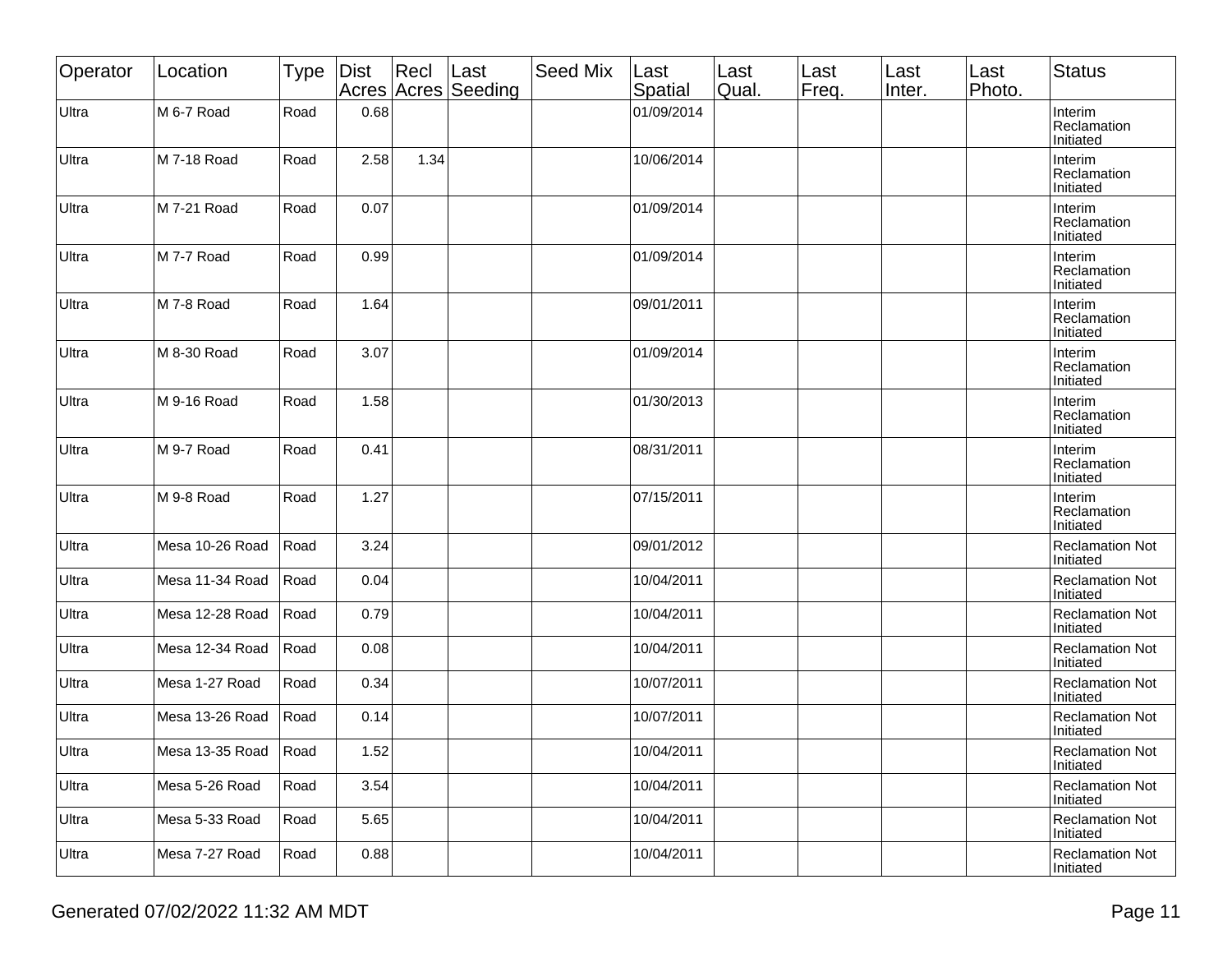| Operator | Location                              | <b>Type</b> | Dist | Rec  | ∣Last<br>Acres Acres Seeding | Seed Mix | Last<br>Spatial | Last<br>Qual. | Last<br>Freq. | Last<br>Inter. | Last<br>Photo. | <b>Status</b>                       |
|----------|---------------------------------------|-------------|------|------|------------------------------|----------|-----------------|---------------|---------------|----------------|----------------|-------------------------------------|
| Ultra    | Mesa 7-29 Road                        | Road        | 1.01 | 1.01 |                              |          | 09/01/2012      |               |               |                |                | <b>Reclamation Not</b><br>Initiated |
| Ultra    | <b>MS 1-29 Road</b>                   | Road        | 1.04 |      |                              |          | 10/07/2011      |               |               |                |                | <b>Reclamation Not</b><br>Initiated |
| Ultra    | New Fork 11-24<br>Road                | Road        | 0.27 |      |                              |          | 10/07/2011      |               |               |                |                | <b>Reclamation Not</b><br>Initiated |
| Ultra    | New Fork 7-3<br>Road                  | Road        | 0.45 |      |                              |          | 10/04/2011      |               |               |                |                | <b>Reclamation Not</b><br>Initiated |
| Ultra    | North LGS Road                        | Road        | 0.39 |      |                              |          | 10/04/2011      |               |               |                |                | <b>Reclamation Not</b><br>Initiated |
| Ultra    | North Mesa 4-7<br>Road                | Road        | 1.86 |      |                              |          | 10/04/2011      |               |               |                |                | <b>Reclamation Not</b><br>Initiated |
| Ultra    | North Pinedale 14-<br>8 Road          | Road        | 1.00 |      |                              |          | 10/04/2011      |               |               |                |                | <b>Reclamation Not</b><br>Initiated |
| Ultra    | <b>Pinedale Federal</b><br>13-19 Road | Road        | 1.39 |      |                              |          | 10/04/2011      |               |               |                |                | <b>Reclamation Not</b><br>Initiated |
| Ultra    | <b>Pinedale Federal</b><br>13-2A Road | Road        | 0.25 |      |                              |          | 10/04/2011      |               |               |                |                | <b>Reclamation Not</b><br>Initiated |
| Ultra    | Rainbow 13-29<br>Road                 | Road        | 0.89 |      |                              |          | 05/19/2016      |               |               |                |                | <b>Reclamation Not</b><br>Initiated |
| Ultra    | Rainbow 7-31<br>Road                  | Road        | 0.21 |      |                              |          | 10/04/2011      |               |               |                |                | <b>Reclamation Not</b><br>Initiated |
| Ultra    | Rainbow 8-31<br>Road                  | Road        | 0.35 |      |                              |          | 10/04/2011      |               |               |                |                | <b>Reclamation Not</b><br>Initiated |
| Ultra    | RB 11-31 Road                         | Road        | 0.47 |      |                              |          | 10/04/2011      |               |               |                |                | <b>Reclamation Not</b><br>Initiated |
| Ultra    | RB 13-32 Road                         | Road        | 0.06 |      |                              |          | 10/04/2011      |               |               |                |                | <b>Reclamation Not</b><br>Initiated |
| Ultra    | RB 14-32 Road                         | Road        |      |      |                              |          |                 |               |               |                |                | <b>Reclamation Not</b><br>Initiated |
| Ultra    | RB 3-32 SIMOPS                        | Well<br>Pad |      |      |                              |          |                 |               |               |                |                | <b>Reclamation Not</b><br>Initiated |
| Ultra    | Riverside 11-25<br>Road               | Road        | 0.86 |      |                              |          | 10/06/2011      |               |               |                |                | <b>Reclamation Not</b><br>Initiated |
| Ultra    | Riverside 11-2<br>Road                | Road        | 0.34 |      |                              |          | 10/04/2011      |               |               |                |                | <b>Reclamation Not</b><br>Initiated |
| Ultra    | Riverside 1-23<br>Road                | Road        | 0.38 |      |                              |          | 10/04/2011      |               |               |                |                | <b>Reclamation Not</b><br>Initiated |
| Ultra    | Riverside 12-3<br>Road                | Road        | 0.94 | 0.94 |                              |          | 09/01/2012      |               |               |                |                | <b>Reclamation Not</b><br>Initiated |
| Ultra    | Riverside 13-3<br>Road                | Road        | 0.19 |      |                              |          | 10/04/2011      |               |               |                |                | <b>Reclamation Not</b><br>Initiated |
| Ultra    | Riverside 13-4<br>Road                | Road        | 2.03 |      |                              |          | 10/04/2011      |               |               |                |                | <b>Reclamation Not</b><br>Initiated |
| Ultra    | Riverside 1-3<br>Road                 | Road        | 0.20 | 0.20 |                              |          | 09/01/2012      |               |               |                |                | <b>Reclamation Not</b><br>Initiated |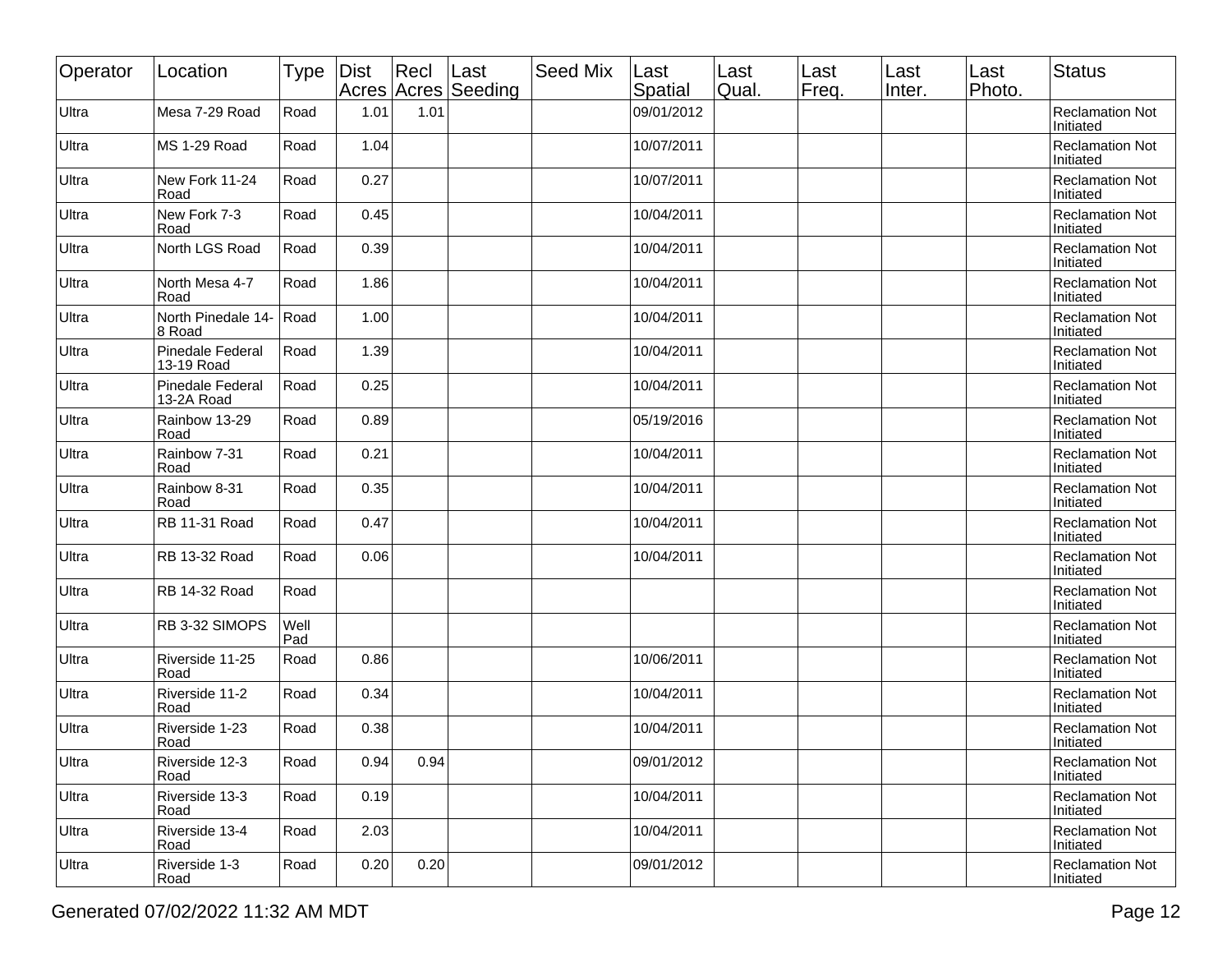| Operator | Location                                         | <b>Type</b> | Dist  | Recl | Last<br>Acres Acres Seeding | Seed Mix | Last<br>Spatial | Last<br>Qual. | Last<br>Freq. | Last<br>Inter. | Last<br>Photo. | <b>Status</b>                       |
|----------|--------------------------------------------------|-------------|-------|------|-----------------------------|----------|-----------------|---------------|---------------|----------------|----------------|-------------------------------------|
| Ultra    | Riverside 2-14<br>Road                           | Road        | 0.04  |      |                             |          | 10/04/2011      |               |               |                |                | <b>Reclamation Not</b><br>Initiated |
| Ultra    | Riverside 2-24<br>Road                           | Road        | 2.51  |      |                             |          | 10/04/2011      |               |               |                |                | <b>Reclamation Not</b><br>Initiated |
| Ultra    | Riverside 7-13<br>Road                           | Road        | 1.29  |      |                             |          | 10/04/2011      |               |               |                |                | <b>Reclamation Not</b><br>Initiated |
| Ultra    | Riverside 8-3<br>Road                            | Road        | 0.17  | 0.17 |                             |          | 09/01/2012      |               |               |                |                | <b>Reclamation Not</b><br>Initiated |
| Ultra    | RS 11-13 Road                                    | Road        | 0.78  | 0.34 |                             |          | 09/01/2012      |               |               |                |                | <b>Reclamation Not</b><br>Initiated |
| Ultra    | RS 15-12 Simops                                  | Well<br>Pad | 20.54 |      |                             |          | 12/16/2014      |               |               |                |                | <b>Reclamation Not</b><br>Initiated |
| Ultra    | RS 7-13 Simops                                   | Well<br>Pad |       |      |                             |          |                 |               |               |                |                | <b>Reclamation Not</b><br>Initiated |
| Ultra    | RS 9-24 Simops                                   | Well<br>Pad | 11.11 |      |                             |          | 08/26/2014      |               |               |                |                | <b>Reclamation Not</b><br>Initiated |
| Ultra    | Shell 33b                                        | Well<br>Pad | 15.55 | 9.55 |                             |          | 12/19/2014      |               |               |                |                | <b>Reclamation Not</b><br>Initiated |
| Ultra    | South Mesa 12-14 Road<br>Water Injection<br>Road |             | 0.32  |      |                             |          | 10/04/2011      |               |               |                |                | <b>Reclamation Not</b><br>Initiated |
| Ultra    | SP 10-18 Road                                    | Road        | 0.23  |      |                             |          | 07/25/2011      |               |               |                |                | Interim<br>Reclamation<br>Initiated |
| Ultra    | SP 10-7 Road                                     | Road        | 1.47  |      |                             |          | 10/04/2011      |               |               |                |                | <b>Reclamation Not</b><br>Initiated |
| Ultra    | SP 11-20 Road                                    | Road        | 1.66  |      |                             |          | 07/15/2011      |               |               |                |                | Interim<br>Reclamation<br>Initiated |
| Ultra    | SP 11-21 Road                                    | Road        | 2.07  |      |                             |          | 07/15/2011      |               |               |                |                | Interim<br>Reclamation<br>Initiated |
| Ultra    | SP 11-21 Road1                                   | Road        | 2.97  |      |                             |          | 06/23/2009      |               |               |                |                | Interim<br>Reclamation<br>Initiated |
| Ultra    | SP 11-33 Road                                    | Road        | 1.30  |      |                             |          | 12/30/2013      |               |               |                |                | Interim<br>Reclamation<br>Initiated |
| Ultra    | SP 11-34 Road                                    | Road        | 0.45  |      |                             |          | 07/18/2011      |               |               |                |                | Interim<br>Reclamation<br>Initiated |
| Ultra    | SP 12-18                                         | Well<br>Pad | 4.04  |      |                             |          | 11/06/2018      |               |               |                |                | <b>Reclamation Not</b><br>Initiated |
| Ultra    | SP 12-29 Road                                    | Road        | 0.62  |      |                             |          | 12/19/2013      |               |               |                |                | Interim<br>Reclamation<br>Initiated |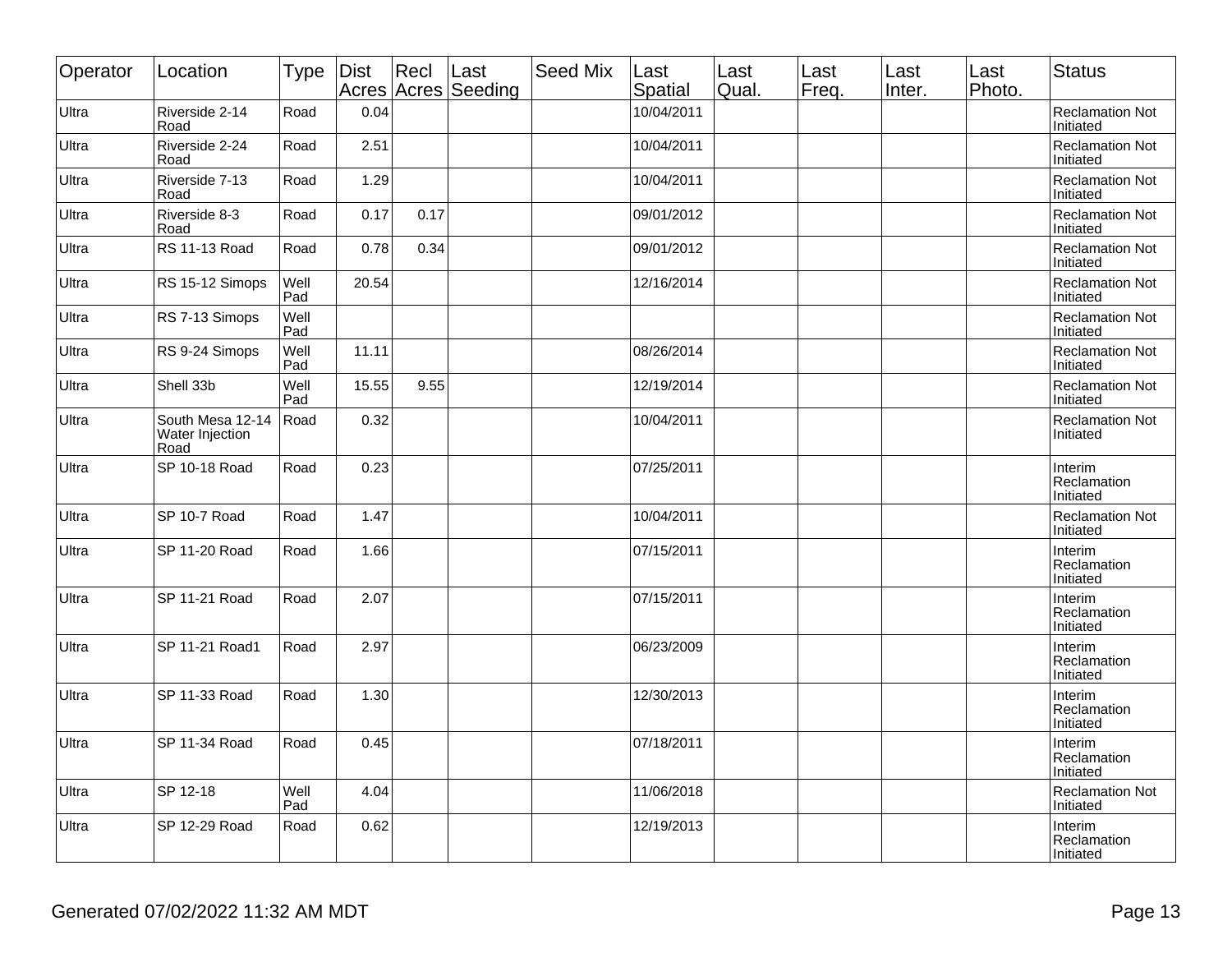| Operator | Location      | <b>Type</b> | Dist  | Recl | Last<br>Acres Acres Seeding | Seed Mix | Last<br>Spatial | Last<br>Qual. | Last<br>Freq. | Last<br>Inter. | Last<br>Photo. | <b>Status</b>                       |
|----------|---------------|-------------|-------|------|-----------------------------|----------|-----------------|---------------|---------------|----------------|----------------|-------------------------------------|
| Ultra    | SP 1-30 Road  | Road        | 3.11  |      |                             |          | 07/15/2011      |               |               |                |                | Interim<br>Reclamation<br>Initiated |
| Ultra    | SP 13-17      | Well<br>Pad | 14.52 |      |                             |          | 11/06/2018      |               |               |                |                | <b>Reclamation Not</b><br>Initiated |
| Ultra    | SP 14-20 Road | Road        | 3.87  |      |                             |          | 07/18/2011      |               |               |                |                | Interim<br>Reclamation<br>Initiated |
| Ultra    | SP 14-32 Road | Road        | 0.16  |      |                             |          | 01/09/2014      |               |               |                |                | Interim<br>Reclamation<br>Initiated |
| Ultra    | SP 15-29 Road | Road        | 1.77  |      |                             |          | 12/19/2013      |               |               |                |                | Interim<br>Reclamation<br>Initiated |
| Ultra    | SP 15-33 Road | Road        | 0.69  |      |                             |          | 12/30/2013      |               |               |                |                | Interim<br>Reclamation<br>Initiated |
| Ultra    | SP 16-29 Road | Road        | 0.49  |      |                             |          | 12/19/2013      |               |               |                |                | Interim<br>Reclamation<br>Initiated |
| Ultra    | SP 16-6 Road  | Road        | 0.53  |      |                             |          | 10/04/2011      |               |               |                |                | <b>Reclamation Not</b><br>Initiated |
| Ultra    | SP 3-28 Road  | Road        | 0.35  |      |                             |          | 07/15/2011      |               |               |                |                | Interim<br>Reclamation<br>Initiated |
| Ultra    | SP 4-21 Road  | Road        | 2.01  |      |                             |          | 07/18/2011      |               |               |                |                | Interim<br>Reclamation<br>Initiated |
| Ultra    | SP 4-32 Road  | Road        | 0.40  |      |                             |          | 12/19/2013      |               |               |                |                | Interim<br>Reclamation<br>Initiated |
| Ultra    | SP 4-33 Road  | Road        | 1.44  |      |                             |          | 07/14/2011      |               |               |                |                | Interim<br>Reclamation<br>Initiated |
| Ultra    | SP 5-17 Road  | Road        | 0.44  |      |                             |          | 07/25/2011      |               |               |                |                | Interim<br>Reclamation<br>Initiated |
| Ultra    | SP 5-20 Road  | Road        | 1.53  |      |                             |          | 07/15/2011      |               |               |                |                | Interim<br>Reclamation<br>Initiated |
| Ultra    | SP 6-32 Road  | Road        | 2.80  |      |                             |          | 12/19/2013      |               |               |                |                | Interim<br>Reclamation<br>Initiated |
| Ultra    | SP 7-20 Road  | Road        | 6.28  |      |                             |          | 07/18/2011      |               |               |                |                | Interim<br>Reclamation<br>Initiated |
| Ultra    | SP 7-28 Road  | Road        | 2.28  | 1.16 |                             |          | 01/09/2014      |               |               |                |                | Interim<br>Reclamation<br>Initiated |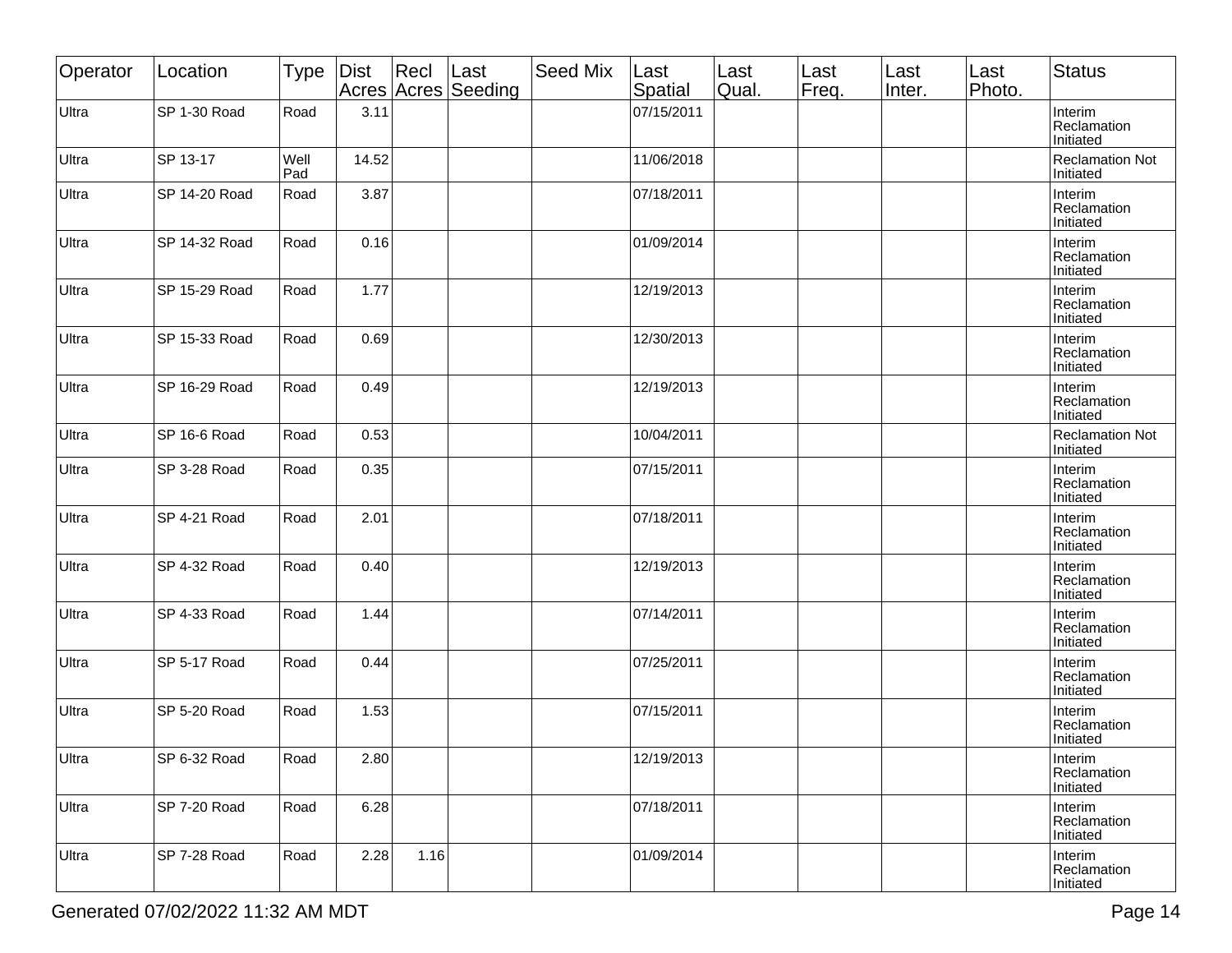| Operator   | Location                  | Type         | <b>Dist</b> | Recl | Last<br>Acres Acres Seeding | <b>Seed Mix</b>                                  | Last<br>Spatial | Last<br>Qual. | Last<br>Freq. | Last<br>Inter. | Last<br>Photo. | Status                                |
|------------|---------------------------|--------------|-------------|------|-----------------------------|--------------------------------------------------|-----------------|---------------|---------------|----------------|----------------|---------------------------------------|
| Ultra      | SP 7-33 Road              | Road         | 0.38        |      |                             |                                                  | 08/03/2015      |               |               |                |                | <b>Reclamation Not</b><br>Initiated   |
| Ultra      | SP 8-32 Road              | Road         | 2.38        |      |                             |                                                  | 01/09/2014      |               |               |                |                | Interim<br>Reclamation<br>Initiated   |
| Ultra      | SP 9-33 Road              | Road         | 1.60        |      |                             |                                                  | 07/18/2011      |               |               |                |                | Interim<br>Reclamation<br>Initiated   |
| Ultra      | Warbonnet 11-10<br>Road   | Road         | 0.09        |      |                             |                                                  | 10/04/2011      |               |               |                |                | <b>Reclamation Not</b><br>Initiated   |
| Ultra      | Warbonnet 11-4<br>Road    | Road         | 0.05        |      |                             |                                                  | 10/04/2011      |               |               |                |                | <b>Reclamation Not</b><br>Initiated   |
| Ultra      | Warbonnet 12-9<br>Road    | Road         | 0.76        |      |                             |                                                  | 10/04/2011      |               |               |                |                | <b>Reclamation Not</b><br>Initiated   |
| Ultra      | Warbonnet 13-10<br>Road   | Road         | 0.37        |      |                             |                                                  | 10/04/2011      |               |               |                |                | <b>Reclamation Not</b><br>Initiated   |
| Ultra      | WB 12-2 Simops            | Well<br>Pad  | 16.80       |      |                             |                                                  | 09/30/2015      |               |               |                |                | <b>Reclamation Not</b><br>Initiated   |
| Ultra      | WB 13-11                  | Well<br>Pad  | 5.27        | 1.00 |                             |                                                  | 02/29/2012      |               |               |                |                | <b>Reclamation Not</b><br>Initiated   |
| Ultra      | WB 13-13<br><b>SIMOPS</b> | Well<br>Pad  | 22.92       |      |                             |                                                  | 12/18/2014      |               |               |                |                | <b>Reclamation Not</b><br>Initiated   |
| Ultra      | WB 13-14 Road             | Road         | 0.79        |      |                             |                                                  | 10/04/2011      |               |               |                |                | <b>Reclamation Not</b><br>Initiated   |
| Ultra      | WB 15-11 Simops           | Well<br>Pad  | 18.32       |      | 14.64 10/10/2015            | Sagebrush-<br>dominated w/<br>Sandy Soils        | 10/01/2015      | 09/09/2016    |               |                |                | Interim<br>Reclamation<br>Initiated   |
| Ultra      | WB 1-9 Road               | Road         | 0.14        |      |                             |                                                  | 10/04/2011      |               |               |                |                | <b>Reclamation Not</b><br>Initiated   |
| Ultra      | WB 7-5 Road               | Road         | 0.33        |      |                             |                                                  | 10/04/2011      |               |               |                |                | <b>Reclamation Not</b><br>Initiated   |
| Ultra      | WB 8-6 Road               | Road         | 0.91        |      |                             |                                                  | 10/04/2011      |               |               |                |                | <b>Reclamation Not</b><br>Initiated   |
| <b>UAE</b> | SP 10-6P                  | Pipelin<br>е | 2.27        |      | 2.27 09/12/2008             | Sagebrush-<br>dominated w/<br><b>Sandy Soils</b> | 05/29/2015      | 06/06/2022    | 06/26/2019    | 06/26/2019     | 06/06/2022     | <b>Final Reclamation</b><br>Initiated |
| <b>UAE</b> | SP 13-8P                  | Pipelin<br>е | 5.02        |      | 5.02 09/12/2008             | Sagebrush-<br>dominated w/<br><b>Sandy Soils</b> | 05/29/2015      | 06/06/2022    | 06/26/2019    | 06/26/2019     | 06/06/2022     | <b>Final Reclamation</b><br>Initiated |
| <b>UAE</b> | SP 14-8P                  | Pipelin<br>e | 2.09        |      | 2.09 09/12/2008             | Sagebrush-<br>dominated w/<br>Sandy Soils        | 05/29/2015      | 06/06/2022    | 06/26/2019    | 06/26/2019     | 06/06/2022     | <b>Final Reclamation</b><br>Initiated |
| <b>UAE</b> | SP 15-6P                  | Pipelin<br>e | 1.24        |      | 1.24 09/12/2008             | Sagebrush-<br>dominated w/<br><b>Sandy Soils</b> | 05/29/2015      | 06/06/2022    | 06/26/2019    | 06/26/2019     | 06/06/2022     | <b>Final Reclamation</b><br>Initiated |
| <b>UAE</b> | <b>SP 1-7P</b>            | Pipelin<br>е | 4.73        |      | 4.73 09/12/2008             | Sagebrush-<br>dominated w/<br>Sandy Soils        | 05/29/2015      | 06/06/2022    | 06/26/2019    | 06/26/2019     | 06/06/2022     | <b>Final Reclamation</b><br>Initiated |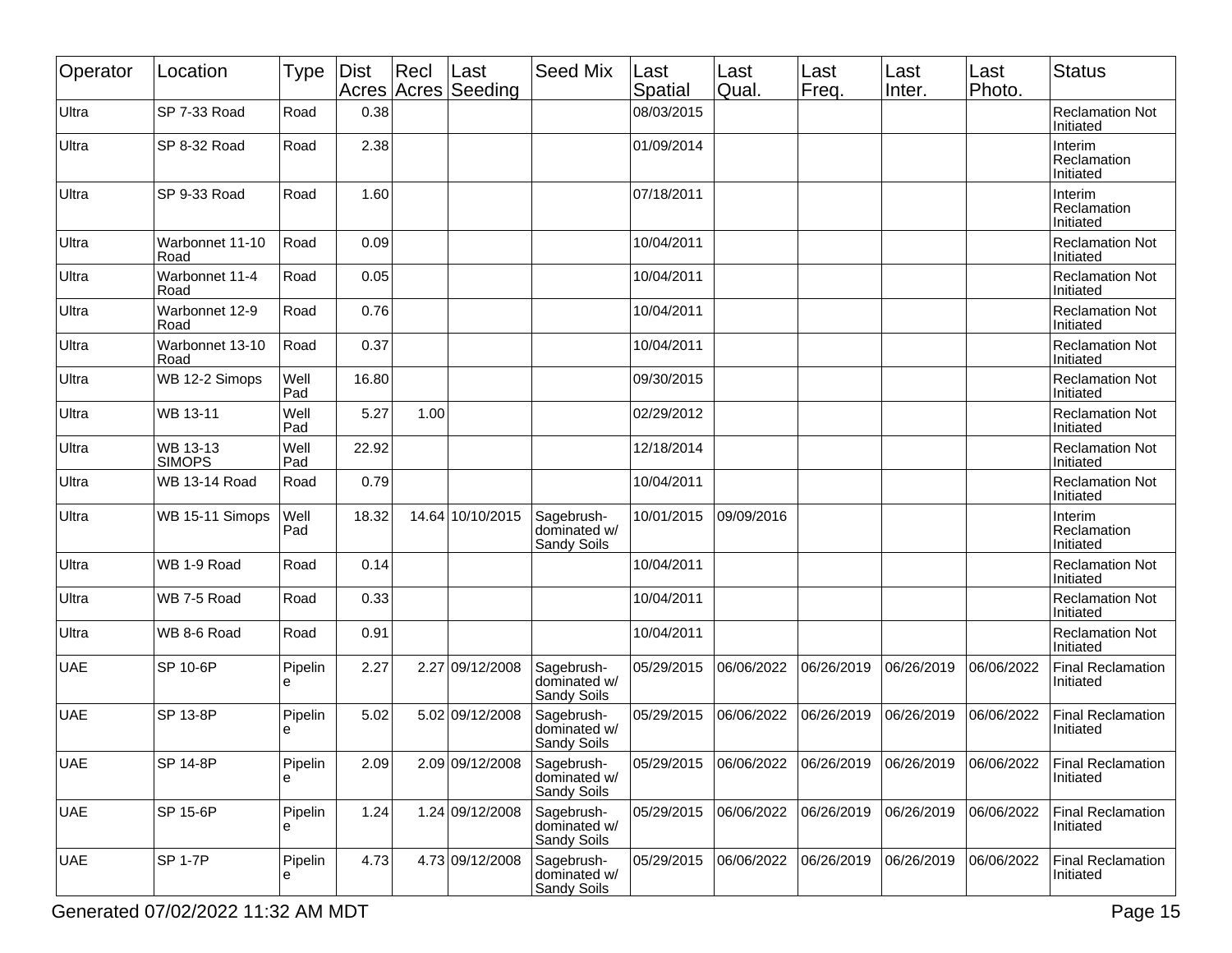| Operator   | Location         | <b>Type</b>   | <b>Dist</b><br>Acres | Recl | Last<br>Acres Seeding | <b>Seed Mix</b>                                     | Last<br>Spatial | Last<br>Qual. | Last<br>Freq. | Last<br>Inter. | Last<br>Photo. | <b>Status</b>                         |
|------------|------------------|---------------|----------------------|------|-----------------------|-----------------------------------------------------|-----------------|---------------|---------------|----------------|----------------|---------------------------------------|
| <b>UAE</b> | SP 3-17P         | Pipelin<br>e  | 2.78                 |      | 2.78 09/12/2008       | Sagebrush-<br>dominated w/<br>Sandy Soils           | 05/29/2015      | 06/06/2022    | 06/26/2019    | 06/26/2019     | 06/06/2022     | <b>Final Reclamation</b><br>Initiated |
| <b>UAE</b> | SP 8-18P         | Pipelin<br>e  | 5.05                 |      | 5.05 09/12/2008       | Sagebrush-<br>dominated w/<br>Sandy Soils           | 05/29/2015      | 06/06/2022    | 06/24/2019    | 06/24/2019     | 06/06/2022     | <b>Final Reclamation</b><br>Initiated |
| <b>UAE</b> | <b>SP 9-7P</b>   | Pipelin<br>e  | 1.89                 |      | 1.89 09/12/2008       | Sagebrush-<br>dominated w/<br>Sandy Soils           | 05/29/2015      | 06/06/2022    | 06/26/2019    | 06/26/2019     | 06/06/2022     | <b>Final Reclamation</b><br>Initiated |
| Ultra      | SP 10-7          | Well<br>Pad   | 6.89                 |      | 4.00 10/29/2012       | Sagebrush-<br>dominated w/<br><b>Alkaline Soils</b> | 10/31/2016      | 05/24/2021    | 07/14/2020    | 07/14/2020     | 08/24/2021     | Interim<br>Reclamation<br>Initiated   |
| <b>UAE</b> | BR 11-19P        | Pipelin<br>le | 2.65                 |      | 2.65 09/12/2008       | Sagebrush-<br>dominated w/<br>Sandy Soils           | 06/04/2015      | 06/30/2022    | 06/24/2020    | 06/24/2020     | 08/23/2021     | <b>Final Reclamation</b><br>Initiated |
| <b>UAE</b> | BR 11-34P        | Pipelin<br>e  | 0.68                 |      | 0.68 10/13/2017       | Sagebrush-<br>dominated w/<br>Sandy Soils           | 03/21/2018      | 08/23/2021    | 06/25/2020    | 06/25/2020     | 08/23/2021     | <b>Final Reclamation</b><br>Initiated |
| <b>UAE</b> | <b>BR 7-19BP</b> | Pipelin<br>e  | 1.39                 |      | 1.39 10/01/2016       | Loamy Soil                                          | 04/10/2017      | 06/29/2022    | 06/24/2020    | 06/24/2020     | 08/23/2021     | <b>Final Reclamation</b><br>Initiated |
| <b>UAE</b> | M 2-7BP          | Pipelin<br>e  | 3.03                 |      | 3.03 09/12/2008       | Sagebrush-<br>dominated w/<br>Sandy Soils           | 03/21/2016      | 06/30/2022    | 06/18/2019    | 06/18/2019     | 08/23/2021     | <b>Final Reclamation</b><br>Initiated |
| <b>UAE</b> | M 2-7P           | Pipelin<br>e  | 10.18                |      | 10.18 09/12/2008      | Sagebrush-<br>dominated w/<br>Sandy Soils           | 05/29/2015      | 06/22/2022    | 06/18/2019    | 06/18/2019     | 08/23/2021     | <b>Final Reclamation</b><br>Initiated |
| <b>UAE</b> | <b>RS 8-23P</b>  | Pipelin<br>le | 3.13                 |      | 3.13 10/15/2017       | Sagebrush-<br>dominated w/<br>Sandy Soils           | 03/21/2018      | 08/23/2021    | 06/18/2020    | 06/18/2020     | 08/23/2021     | <b>Final Reclamation</b><br>Initiated |
| <b>UAE</b> | SP 11-32P        | Pipelin<br>le | 6.53                 |      | 6.53 09/12/2008       | Sagebrush-<br>dominated w/<br>Sandy Soils           | 05/29/2015      | 06/22/2022    | 06/20/2019    | 06/08/2016     | 08/23/2021     | <b>Final Reclamation</b><br>Initiated |
| <b>UAE</b> | SP 13-19P        | Pipelin<br>le | 8.61                 |      | 8.61 09/12/2008       | Sagebrush-<br>dominated w/<br>Sandy Soils           | 05/29/2015      | 06/22/2022    | 06/20/2019    | 06/20/2019     | 08/23/2021     | <b>Final Reclamation</b><br>Initiated |
| <b>UAE</b> | SP 14-30P        | Pipelin<br>le | 8.20                 |      | 8.20 09/12/2008       | Sagebrush-<br>dominated w/<br>Sandy Soils           | 05/29/2015      | 06/22/2022    | 06/20/2019    | 06/20/2019     | 08/23/2021     | <b>Final Reclamation</b><br>Initiated |
| <b>UAE</b> | SP 4-32P         | Pipelin<br>le | 0.68                 |      | 0.68 06/08/2016       | Sagebrush-<br>dominated w/<br>Sandy Soils           | 03/21/2016      | 05/25/2021    | 06/19/2019    | 06/19/2019     | 08/23/2021     | <b>Final Reclamation</b><br>Initiated |
| <b>UAE</b> | SP 5-19P         | Pipelin<br>le | 8.98                 |      | 8.98 09/12/2008       | Sagebrush-<br>dominated w/<br>Sandy Soils           | 05/29/2015      | 06/22/2022    | 06/24/2019    | 06/24/2019     | 08/23/2021     | <b>Final Reclamation</b><br>Initiated |
| <b>UAE</b> | <b>SP 5-30P</b>  | Pipelin<br>e  | 7.48                 |      | 7.48 09/12/2008       | Sagebrush-<br>dominated w/<br>Sandy Soils           | 05/29/2015      | 06/22/2022    | 06/20/2019    | 06/20/2019     | 08/23/2021     | Final Reclamation<br>Initiated        |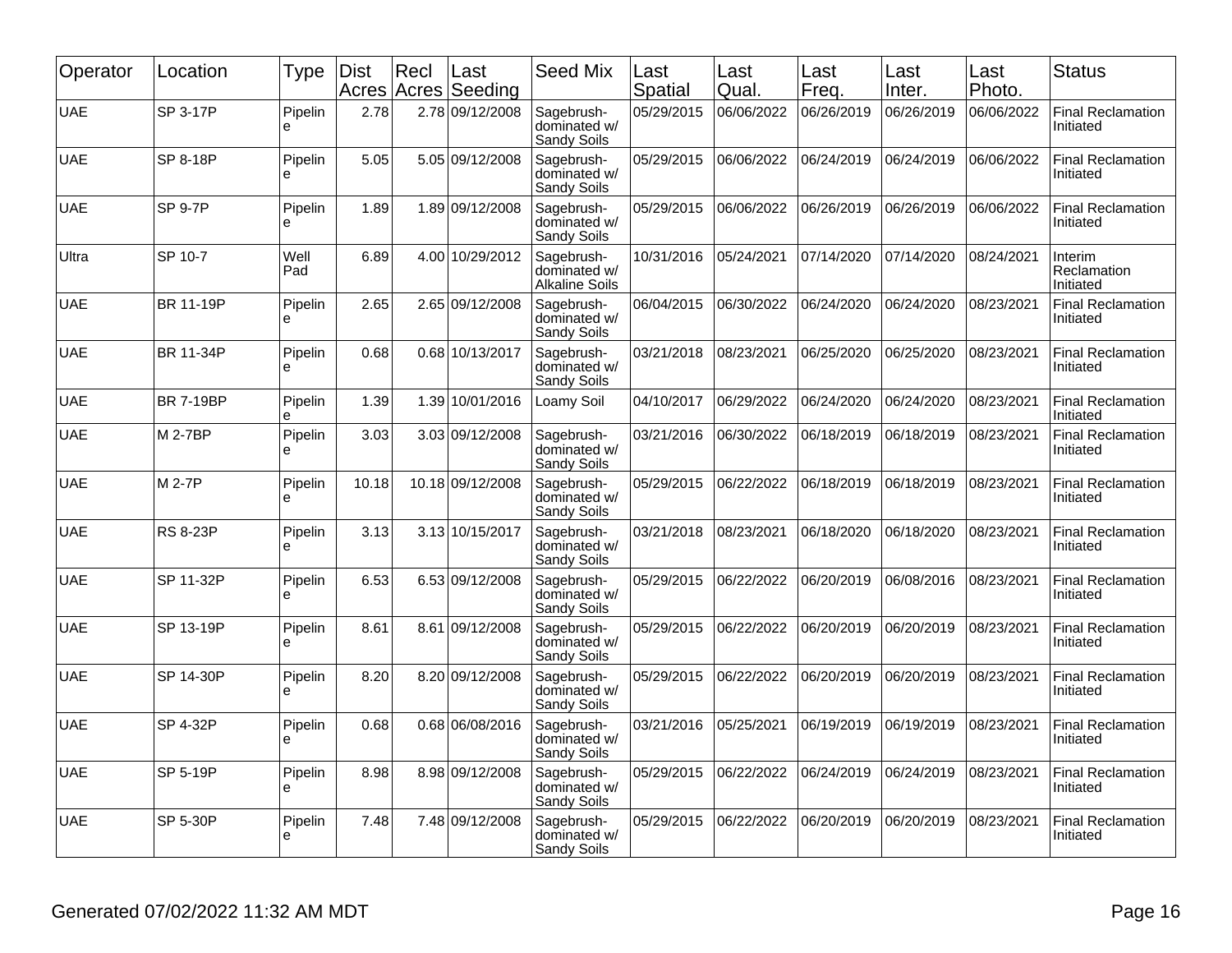| Operator   | Location | Type         | Dist<br>Acres | Recl | Last<br>Acres Seeding | <b>Seed Mix</b>                           | Last<br>Spatial | Last<br>Qual. | Last<br>Freq. | Last<br>Inter. | Last<br>Photo. | <b>Status</b>                         |
|------------|----------|--------------|---------------|------|-----------------------|-------------------------------------------|-----------------|---------------|---------------|----------------|----------------|---------------------------------------|
| <b>UAE</b> | SP 7-31P | Pipelin<br>ė | 6.35          |      | 6.35 09/12/2008       | Sagebrush-<br>dominated w/<br>Sandy Soils | 05/29/2015      | 06/22/2022    | 06/20/2019    | 06/20/2019     | 08/23/2021     | <b>Final Reclamation</b><br>Initiated |
| <b>UAE</b> | M 10-21P | Pipelin<br>e | 10.73         |      | 10.73 09/12/2008      | Sagebrush-<br>dominated w/<br>Sandy Soils | 05/29/2015      | 06/23/2022    | 06/13/2019    | 06/13/2019     | 08/20/2021     | <b>Final Reclamation</b><br>Initiated |
| <b>UAE</b> | M 11-28P | Pipelin<br>e | 4.68          |      | 4.68 09/12/2008       | Sagebrush-<br>dominated w/<br>Sandy Soils | 05/29/2015      | 06/23/2022    | 06/12/2019    | 06/12/2019     | 08/20/2021     | <b>Final Reclamation</b><br>Initiated |
| <b>UAE</b> | M 14-26P | Pipelin<br>е | 3.07          |      | 3.07 09/12/2008       | Sagebrush-<br>dominated w/<br>Sandy Soils | 05/29/2015      | 06/27/2022    | 06/05/2019    | 06/06/2019     | 08/20/2021     | <b>Final Reclamation</b><br>Initiated |
| <b>UAE</b> | M 14-8BP | Pipelin<br>e | 1.54          |      | 1.54 09/12/2008       | Sagebrush-<br>dominated w/<br>Sandy Soils | 03/21/2016      | 06/23/2022    | 06/18/2019    | 06/18/2019     | 08/20/2021     | <b>Final Reclamation</b><br>Initiated |
| <b>UAE</b> | M 14-8P  | Pipelin<br>e | 8.67          |      | 8.67 09/12/2008       | Sagebrush-<br>dominated w/<br>Sandy Soils | 05/29/2015      | 06/23/2022    | 06/18/2019    | 06/18/2019     | 08/20/2021     | <b>Final Reclamation</b><br>Initiated |
| <b>UAE</b> | M 15-21P | Pipelin<br>e | 10.83         |      | 10.83 09/12/2008      | Sagebrush-<br>dominated w/<br>Sandy Soils | 05/29/2015      | 06/23/2022    | 06/13/2019    | 06/20/2016     | 08/20/2021     | <b>Final Reclamation</b><br>Initiated |
| <b>UAE</b> | M 15-27P | Pipelin<br>e | 0.70          |      | 0.70 09/12/2008       | Sagebrush-<br>dominated w/<br>Sandy Soils | 05/29/2015      | 05/31/2021    | 06/10/2019    | 06/21/2016     | 08/20/2021     | <b>Final Reclamation</b><br>Initiated |
| <b>UAE</b> | M 16-17P | Pipelin<br>е | 7.16          |      | 7.16 09/12/2009       | Sagebrush-<br>dominated w/<br>Sandy Soils | 05/29/2015      | 06/23/2022    | 06/10/2020    | 06/10/2020     | 08/20/2021     | <b>Final Reclamation</b><br>Initiated |
| <b>UAE</b> | M 4-21P  | Pipelin<br>е | 5.31          | 5.31 | 09/12/2008            | Sagebrush-<br>dominated w/<br>Sandy Soils | 05/29/2015      | 06/23/2022    | 06/17/2019    | 06/17/2019     | 08/20/2021     | <b>Final Reclamation</b><br>Initiated |
| <b>UAE</b> | M 4-27P  | Pipelin<br>e | 3.83          |      | 3.83 10/17/2017       | Sagebrush-<br>dominated w/<br>Sandy Soils | 07/30/2019      | 06/29/2022    |               |                | 08/20/2021     | <b>Final Reclamation</b><br>Initiated |
| <b>UAE</b> | M 4-35P  | Pipelin<br>e | 3.04          |      | 3.04 09/12/2008       | Sagebrush-<br>dominated w/<br>Sandy Soils | 05/29/2015      | 06/29/2022    | 06/06/2019    | 06/06/2019     | 08/20/2021     | <b>Final Reclamation</b><br>Initiated |
| <b>UAE</b> | M 4-6P   | Pipelin<br>e | 6.39          |      | 6.39 09/12/2008       | Sagebrush-<br>dominated w/<br>Sandy Soils | 05/29/2015      | 06/22/2022    | 06/18/2019    | 06/18/2019     | 08/20/2021     | <b>Final Reclamation</b><br>Initiated |
| <b>UAE</b> | M 6-21P  | Pipelin<br>႕ | 10.39         |      | 10.39 09/12/2008      | Sagebrush-<br>dominated w/<br>Sandy Soils | 05/29/2015      | 06/23/2022    | 06/11/2020    | 06/11/2020     | 08/20/2021     | <b>Final Reclamation</b><br>Initiated |
| <b>UAE</b> | M 6-28P  | Pipelin<br>e | 4.25          |      | 4.25 09/12/2008       | Sagebrush-<br>dominated w/<br>Sandy Soils | 05/29/2015      | 06/23/2022    | 08/10/2016    | 06/11/2019     | 08/20/2021     | <b>Final Reclamation</b><br>Initiated |
| <b>UAE</b> | M 6-34BP | Pipelin<br>е | 0.62          |      | 0.62 09/12/2008       | Sagebrush-<br>dominated w/<br>Sandy Soils | 05/29/2015      | 05/27/2021    | 06/05/2019    | 06/05/2019     | 08/20/2021     | <b>Final Reclamation</b><br>Initiated |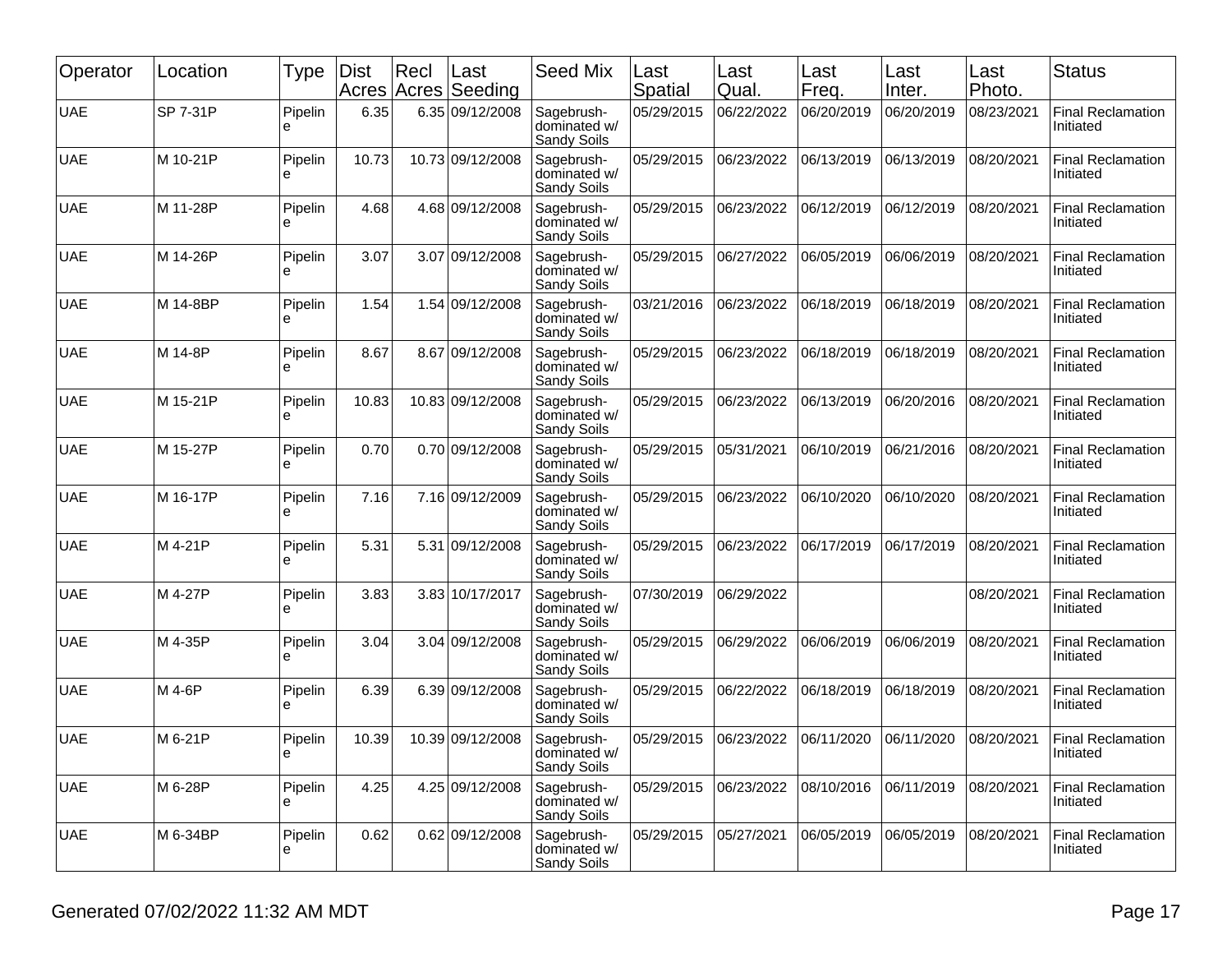| Operator   | Location                       | Type         | <b>Dist</b> | Recl  | Last<br>Acres Acres Seeding | <b>Seed Mix</b>                           | Last<br>Spatial | Last<br>Qual. | Last<br>Freq. | Last<br>Inter. | Last<br>Photo. | <b>Status</b>                                     |
|------------|--------------------------------|--------------|-------------|-------|-----------------------------|-------------------------------------------|-----------------|---------------|---------------|----------------|----------------|---------------------------------------------------|
| <b>UAE</b> | M 6-34P                        | Pipelin<br>e | 10.37       | 10.37 | 09/12/2008                  | Sagebrush-<br>dominated w/<br>Sandy Soils | 05/29/2015      | 06/23/2022    | 06/05/2019    | 06/05/2019     | 08/20/2021     | <b>Final Reclamation</b><br>Initiated             |
| <b>UAE</b> | M 6-6P                         | Pipelin<br>e | 11.03       |       | 11.03 09/12/2008            | Sagebrush-<br>dominated w/<br>Sandy Soils | 05/29/2015      | 06/22/2022    | 06/18/2019    | 06/18/2019     | 08/20/2021     | Final Reclamation<br>Initiated                    |
| UAE        | M 7-7P                         | Pipelin<br>e | 8.75        |       | 8.75 09/12/2008             | Sagebrush-<br>dominated w/<br>Sandy Soils | 05/29/2015      | 06/22/2022    | 06/18/2019    | 06/18/2019     | 08/20/2021     | <b>Final Reclamation</b><br>Initiated             |
| <b>UAE</b> | M 8-17P                        | Pipelin<br>e | 9.04        |       | 9.04 09/12/2008             | Sagebrush-<br>dominated w/<br>Sandy Soils | 07/17/2018      | 06/23/2022    | 06/17/2019    | 06/17/2019     | 08/20/2021     | Final Reclamation<br>Initiated                    |
| UAE        | M 8-28BP                       | Pipelin<br>e | 1.54        |       | 1.54 09/12/2008             | Sagebrush-<br>dominated w/<br>Sandy Soils | 05/29/2015      | 06/23/2022    | 06/11/2019    | 06/11/2019     | 08/20/2021     | <b>Final Reclamation</b><br>Initiated             |
| <b>UAE</b> | M 8-29BP                       | Pipelin<br>e | 0.37        | 0.37  | 09/12/2008                  | Sagebrush-<br>dominated w/<br>Sandy Soils | 05/29/2015      | 06/23/2022    | 06/12/2019    | 06/12/2019     | 08/20/2021     | Final Reclamation<br>Initiated                    |
| <b>UAE</b> | M 8-7P                         | Pipelin<br>e | 3.17        |       | 3.17 09/12/2008             | Sagebrush-<br>dominated w/<br>Sandy Soils | 03/21/2016      | 06/22/2022    | 06/18/2019    | 06/18/2019     | 08/20/2021     | <b>Final Reclamation</b><br>Initiated             |
| <b>UAE</b> | M 9-7BP                        | Pipelin<br>e | 3.79        |       | 3.79 09/12/2008             | Sagebrush-<br>dominated w/<br>Sandy Soils | 03/21/2016      | 06/23/2022    | 06/18/2019    | 06/18/2019     | 08/20/2021     | <b>Final Reclamation</b><br>Initiated             |
| <b>UAE</b> | M 9-7P                         | Pipelin<br>e | 8.66        |       | 8.66 09/12/2008             | Sagebrush-<br>dominated w/<br>Sandy Soils | 05/29/2015      | 06/22/2022    | 06/18/2019    | 06/18/2019     | 08/20/2021     | <b>Final Reclamation</b><br>Initiated             |
| <b>UAE</b> | <b>WB 5-12P</b>                | Pipelin<br>e | 1.82        | 1.82  | 09/12/2008                  | Sagebrush-<br>dominated w/<br>Sandy Soils | 06/02/2015      | 07/21/2021    | 06/29/2021    | 06/19/2018     | 08/11/2021     | <b>Final Reclamation</b><br>Initiated             |
| <b>UAE</b> | <b>WB 5-5P</b>                 | Pipelin<br>e | 3.67        | 3.67  | 09/12/2008                  | Sagebrush-<br>dominated w/<br>Sandy Soils | 06/02/2015      | 06/30/2022    | 06/29/2021    | 06/16/2017     | 08/11/2021     | <b>Final Reclamation</b><br>Initiated             |
| Ultra      | PRD 23-31                      | Well<br>Pad  | 3.10        |       | 3.10 11/11/2003             | Other                                     | 09/22/2011      | 08/09/2021    |               |                | 08/09/2021     | <b>Final Reclamation</b><br>Initiated             |
| Ultra      | RB 13-29                       | Well<br>Pad  | 12.80       | 9.87  | 10/25/2010                  | Temporary<br>Reclamation                  | 05/20/2016      | 08/09/2021    | 08/09/2021    | 06/05/2018     | 08/09/2021     | Interim<br>Reclamation<br>Initiated               |
| Ultra      | RB 8-31                        | Well<br>Pad  | 9.13        | 6.87  | 10/26/2010                  | Temporary<br>Reclamation                  | 10/02/2015      | 08/09/2021    | 08/09/2021    | 06/04/2018     | 08/09/2021     | Interim<br>Reclamation<br>Initiated               |
| Ultra      | M 15-6                         | Well<br>Pad  | 8.29        |       | 4.89 11/07/2013             | Other                                     | 06/11/2014      | 08/03/2021    | 08/03/2021    | 06/26/2018     | 08/03/2021     | Interim<br><b>Reclamation Full</b><br>Development |
| Ultra      | Riverside 2-2<br><b>SIMOPS</b> | Well<br>Pad  | 13.81       |       | 11/04/2010                  | Loamy Soil                                | 09/17/2018      | 08/03/2021    | 08/03/2021    | 05/28/2018     | 08/03/2021     | Interim<br>Reclamation<br>Initiated               |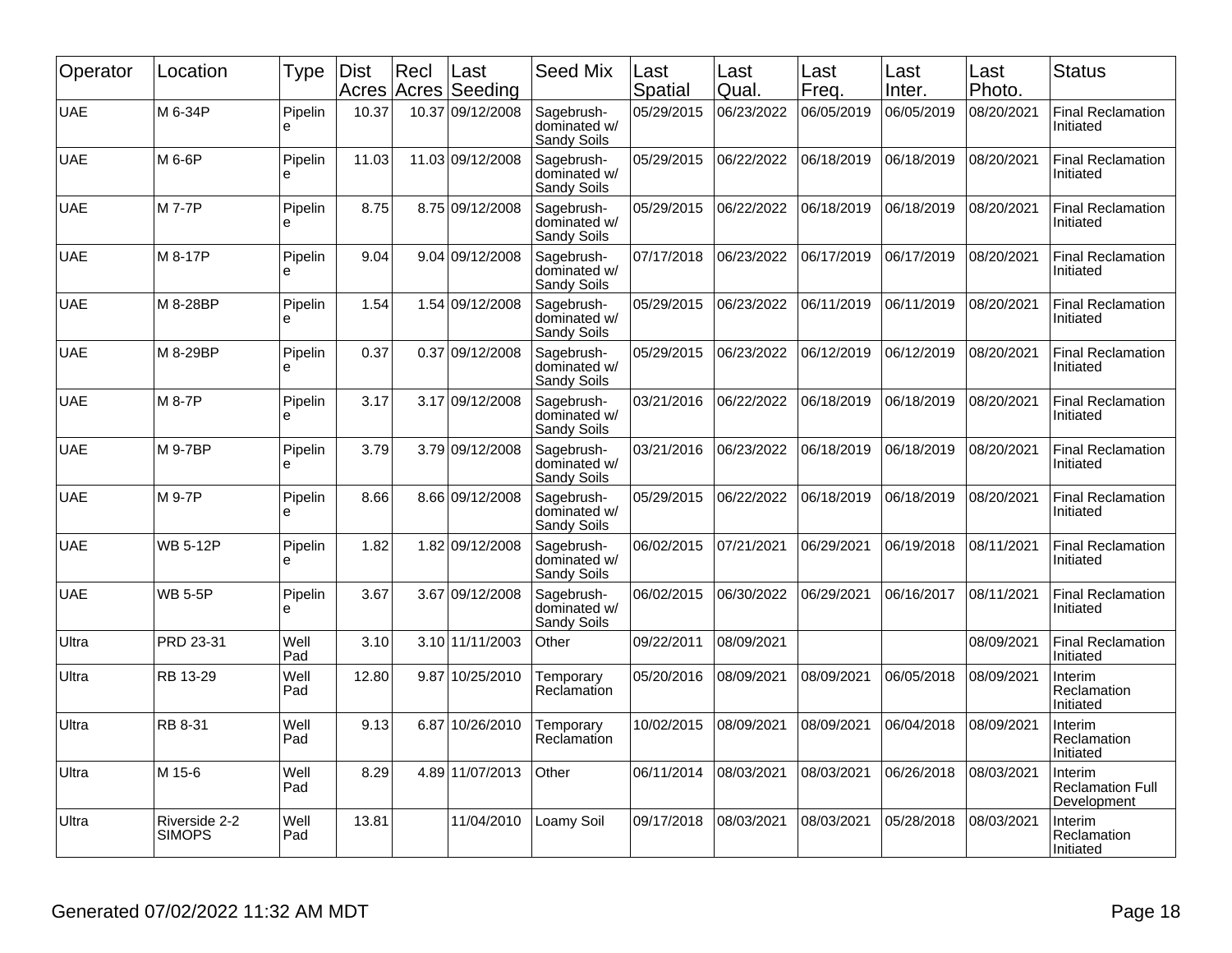| Operator   | Location         | <b>Type</b>   | Dist<br>Acres | Recl | Last<br>Acres Seeding | <b>Seed Mix</b>                           | Last<br>Spatial | Last<br>Qual. | Last<br>Freq. | Last<br>Inter. | Last<br>Photo. | <b>Status</b>                                     |
|------------|------------------|---------------|---------------|------|-----------------------|-------------------------------------------|-----------------|---------------|---------------|----------------|----------------|---------------------------------------------------|
| <b>UAE</b> | <b>WB 15-25P</b> | Pipelin<br>e  | 0.75          |      | 0.75 09/12/2008       | Sagebrush-<br>dominated w/<br>Sandy Soils | 06/02/2015      | 07/30/2021    | 07/02/2018    | 07/02/2018     | 07/30/2021     | <b>Final Reclamation</b><br>Initiated             |
| <b>UAE</b> | <b>WB 4-9P</b>   | Pipelin<br>е  | 1.19          |      | 1.19 09/12/2008       | Sagebrush-<br>dominated w/<br>Sandy Soils | 06/02/2015      | 06/30/2022    | 06/29/2021    | 06/20/2017     | 07/27/2021     | <b>Final Reclamation</b><br>Initiated             |
| <b>UAE</b> | <b>WB 5-9BP</b>  | Pipelin<br>e  | 0.63          |      | 0.63 09/12/2008       | Sagebrush-<br>dominated w/<br>Sandy Soils | 06/02/2015      | 06/30/2022    | 06/29/2021    | 06/16/2017     | 07/27/2021     | <b>Final Reclamation</b><br>Initiated             |
| Ultra      | SP 11-34         | Well<br>Pad   | 3.94          |      | 3.41 11/07/2013       | Other                                     | 07/07/2009      | 07/27/2021    | 07/07/2021    | 06/26/2018     | 07/27/2021     | Interim<br><b>Reclamation Full</b><br>Development |
| Ultra      | SP 16-29         | Well<br>Pad   | 29.56         |      | 23.72 11/07/2016      | Other                                     | 11/09/2017      | 07/27/2021    | 07/27/2021    | 06/29/2019     | 07/27/2021     | Interim<br>Reclamation<br>Initiated               |
| Ultra      | SP 2-20          | Well<br>Pad   | 15.42         |      | 12.20 11/07/2010      | Other                                     | 10/28/2011      | 07/23/2021    | 07/27/2021    | 06/27/2018     | 07/27/2021     | Interim<br>Reclamation<br>Initiated               |
| Ultra      | SP 4-32          | Well<br>Pad   | 4.30          |      | 3.62 11/07/2013       | Other                                     | 06/11/2014      | 07/27/2021    | 07/27/2021    | 06/30/2018     | 07/27/2021     | Interim<br><b>Reclamation Full</b><br>Development |
| Ultra      | SP 5-17          | Well<br>Pad   | 9.60          |      | 6.88 11/07/2010       | Other                                     | 10/28/2011      | 07/21/2021    | 07/27/2021    | 06/30/2018     | 07/27/2021     | Interim<br>Reclamation<br>Initiated               |
| Ultra      | SP 8-32          | Well<br>Pad   | 24.74         |      | 20.18 11/07/2016      | Other                                     | 11/09/2017      | 07/27/2021    | 07/27/2021    | 06/26/2019     | 07/27/2021     | Interim<br><b>Reclamation Full</b><br>Development |
| Ultra      | SP 14-20         | Well<br>Pad   | 15.93         |      | 12.54 11/07/2016      | Other                                     | 09/11/2017      | 07/24/2021    | 07/07/2021    | 06/26/2019     | 07/24/2021     | Interim<br>Reclamation<br>Initiated               |
| Ultra      | M 11-17          | Well<br>Pad   | 3.79          |      | 2.43 11/07/2013       | Other                                     | 08/11/2009      | 07/23/2021    | 07/27/2021    | 06/26/2018     | 07/23/2021     | Interim<br><b>Reclamation Full</b><br>Development |
| <b>UAE</b> | M 8-33P          | Pipelin<br>e  | 3.76          |      | 3.76 09/12/2008       | Sagebrush-<br>dominated w/<br>Sandy Soils | 05/29/2015      | 06/29/2022    | 06/11/2019    | 06/11/2019     | 07/22/2021     | <b>Final Reclamation</b><br>Initiated             |
| <b>UAE</b> | <b>WB 10-5BP</b> | Pipelin<br>le | 3.46          |      | 3.46 09/12/2008       | Sagebrush-<br>dominated w/<br>Sandy Soils | 06/02/2015      | 06/30/2022    | 06/29/2021    | 06/22/2017     | 07/22/2021     | <b>Final Reclamation</b><br>Initiated             |
| <b>UAE</b> | <b>WB 10-5P</b>  | Pipelin<br>႕  | 2.32          |      | 2.32 09/12/2008       | Sagebrush-<br>dominated w/<br>Sandy Soils | 06/02/2015      | 06/30/2022    | 06/29/2021    | 06/06/2017     | 07/22/2021     | <b>Final Reclamation</b><br>Initiated             |
| Ultra      | M 3-17           | Well<br>Pad   | 20.97         |      | 16.23 11/07/2013      | Other                                     | 06/10/2014      | 07/22/2021    | 07/22/2021    | 06/22/2018     | 07/22/2021     | Interim<br><b>Reclamation Full</b><br>Development |
| Ultra      | M 3-21           | Well<br>Pad   | 17.89         |      | 12.52 11/07/2010      | Other                                     | 08/13/2009      | 07/22/2021    | 06/22/2018    | 06/22/2018     | 07/22/2021     | Interim<br><b>Reclamation Full</b><br>Development |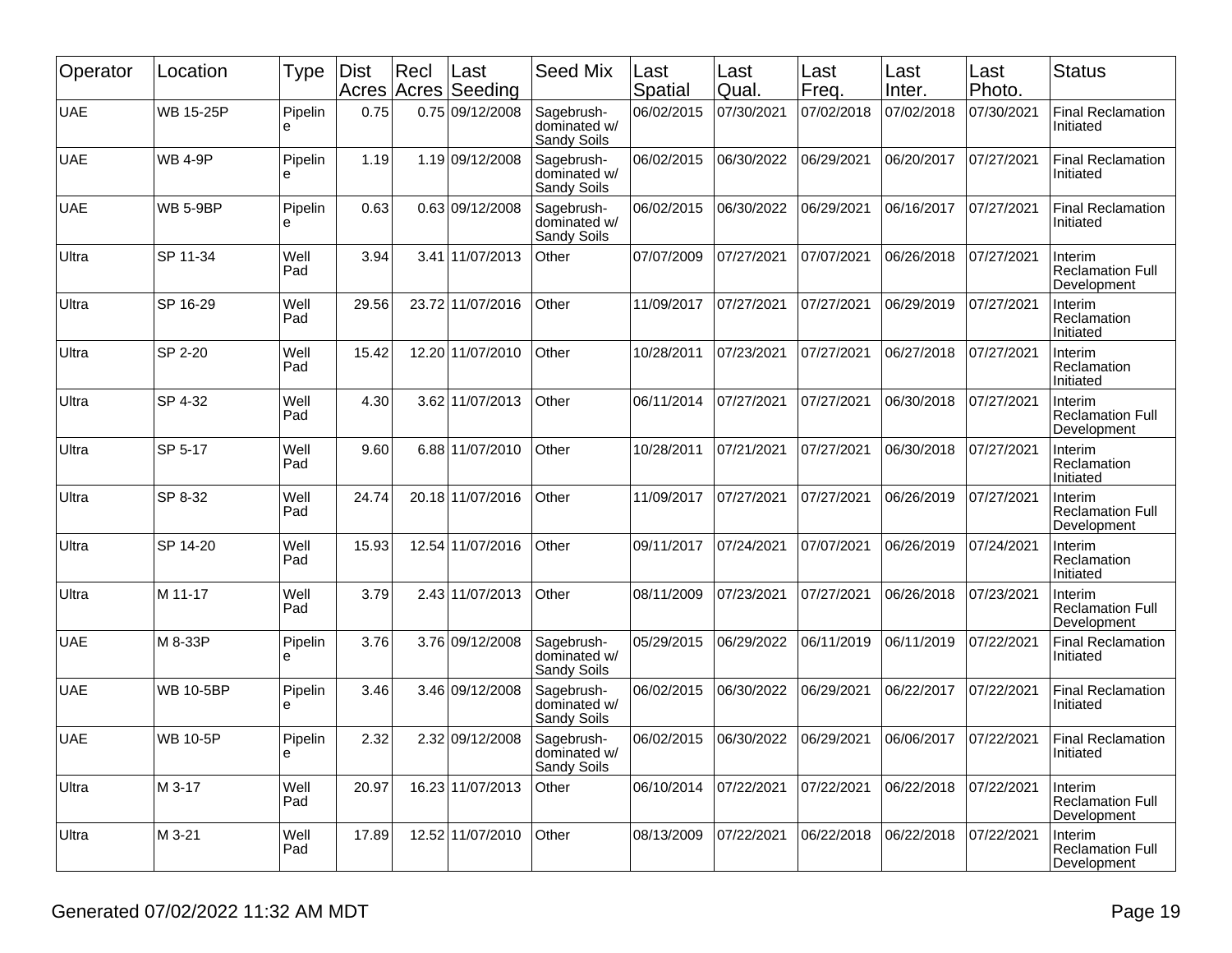| Operator   | Location         | Type         | Dist  | Recl  | Last<br>Acres Acres Seeding | <b>Seed Mix</b>                           | Last<br>Spatial | Last<br>Qual. | Last<br>Freq. | Last<br>Inter. | Last<br>Photo. | <b>Status</b>                                     |
|------------|------------------|--------------|-------|-------|-----------------------------|-------------------------------------------|-----------------|---------------|---------------|----------------|----------------|---------------------------------------------------|
| Ultra      | M 7-17           | Well<br>Pad  | 18.11 |       | 13.58 11/14/2013            | Other                                     | 07/02/2013      | 07/22/2021    | 07/22/2021    | 06/26/2018     | 07/22/2021     | Interim<br><b>Reclamation Full</b><br>Development |
| Ultra      | M 7-21           | Well<br>Pad  | 15.95 |       | 11.31 11/07/2013            | Other                                     | 11/13/2012      | 07/22/2021    | 07/22/2021    | 06/21/2018     | 07/22/2021     | Interim<br><b>Reclamation Full</b><br>Development |
| <b>UAE</b> | BR 11-33BP       | Pipelin<br>e | 0.48  |       | 0.48 09/12/2008             | Sagebrush-<br>dominated w/<br>Sandy Soils | 07/17/2018      | 06/30/2022    | 07/21/2021    | 06/24/2020     | 07/21/2021     | <b>Final Reclamation</b><br>Initiated             |
| <b>UAE</b> | BR 11-33P        | Pipelin<br>e | 2.45  |       | 2.45 09/12/2008             | Sagebrush-<br>dominated w/<br>Sandy Soils | 06/02/2015      | 07/21/2021    | 06/24/2020    | 06/24/2020     | 07/21/2021     | <b>Final Reclamation</b><br>Initiated             |
| <b>UAE</b> | RB 10-31P        | Pipelin<br>е | 3.05  |       | 3.05 09/12/2008             | Sagebrush-<br>dominated w/<br>Sandy Soils | 03/21/2016      | 07/21/2021    | 06/29/2021    | 06/28/2018     | 07/21/2021     | <b>Final Reclamation</b><br>Initiated             |
| <b>UAE</b> | <b>RB 11-31P</b> | Pipelin<br>è | 1.01  |       | 1.01 09/12/2008             | Sagebrush-<br>dominated w/<br>Sandy Soils | 03/21/2016      | 07/21/2021    | 06/29/2021    | 06/28/2018     | 07/21/2021     | <b>Final Reclamation</b><br>Initiated             |
| <b>UAE</b> | <b>WB 10-15P</b> | Pipelin<br>è | 25.60 |       | 25.60 09/12/2008            | Sagebrush-<br>dominated w/<br>Sandy Soils | 06/02/2015      | 07/21/2021    | 06/29/2021    | 06/25/2020     | 07/21/2021     | <b>Final Reclamation</b><br>Initiated             |
| <b>UAE</b> | <b>WB 10-23P</b> | Pipelin<br>e | 25.77 | 25.77 | 09/12/2008                  | Sagebrush-<br>dominated w/<br>Sandy Soils | 06/02/2015      | 07/21/2021    | 06/29/2021    | 06/25/2020     | 07/21/2021     | <b>Final Reclamation</b><br>Initiated             |
| <b>UAE</b> | <b>WB 10-25P</b> | Pipelin<br>e | 1.30  |       | 1.30 09/12/2008             | Sagebrush-<br>dominated w/<br>Sandy Soils | 06/02/2015      | 07/21/2021    | 07/21/2021    | 07/02/2018     | 07/21/2021     | <b>Final Reclamation</b><br>Initiated             |
| <b>UAE</b> | <b>WB 10-3P</b>  | Pipelin<br>e | 4.79  |       | 4.79 09/12/2008             | Sagebrush-<br>dominated w/<br>Sandy Soils | 06/02/2015      | 06/30/2022    | 06/29/2021    | 06/15/2017     | 07/21/2021     | <b>Final Reclamation</b><br>Initiated             |
| <b>UAE</b> | <b>WB 10-4P</b>  | Pipelin<br>е | 3.68  |       | 3.68 09/12/2008             | Sagebrush-<br>dominated w/<br>Sandy Soils | 06/02/2015      | 06/30/2022    | 06/15/2017    |                | 07/21/2021     | <b>Final Reclamation</b><br>Initiated             |
| <b>UAE</b> | <b>WB 10-9P</b>  | Pipelin<br>ė | 11.05 |       | 11.05 09/12/2008            | Sagebrush-<br>dominated w/<br>Sandy Soils | 06/02/2015      | 07/21/2021    | 06/29/2021    | 06/20/2017     | 07/21/2021     | <b>Final Reclamation</b><br>Initiated             |
| <b>UAE</b> | <b>WB 2-23P</b>  | Pipelin<br>e | 3.72  |       | 3.72 09/12/2008             | Sagebrush-<br>dominated w/<br>Sandy Soils | 06/02/2015      | 07/21/2021    | 06/25/2018    | 06/26/2018     | 07/21/2021     | <b>Final Reclamation</b><br>Initiated             |
| <b>UAE</b> | <b>WB 2-9P</b>   | Pipelin<br>ᡄ | 18.85 |       | 18.85 09/12/2008            | Sagebrush-<br>dominated w/<br>Sandy Soils | 06/02/2015      | 07/21/2021    | 06/29/2021    | 06/21/2017     | 07/21/2021     | <b>Final Reclamation</b><br>Initiated             |
| <b>UAE</b> | <b>WB 3-14P</b>  | Pipelin<br>e | 0.85  |       | 0.85 09/21/2008             | Sagebrush-<br>dominated w/<br>Sandy Soils | 06/02/2015      | 07/21/2021    | 07/21/2021    | 06/18/2015     | 07/21/2021     | <b>Final Reclamation</b><br>Initiated             |
| <b>UAE</b> | <b>WB 3-15P</b>  | Pipelin<br>е | 4.45  |       | 4.45 09/12/2008             | Sagebrush-<br>dominated w/<br>Sandy Soils | 06/02/2015      | 07/21/2021    | 06/29/2021    | 06/15/2017     | 07/21/2021     | <b>Final Reclamation</b><br>Initiated             |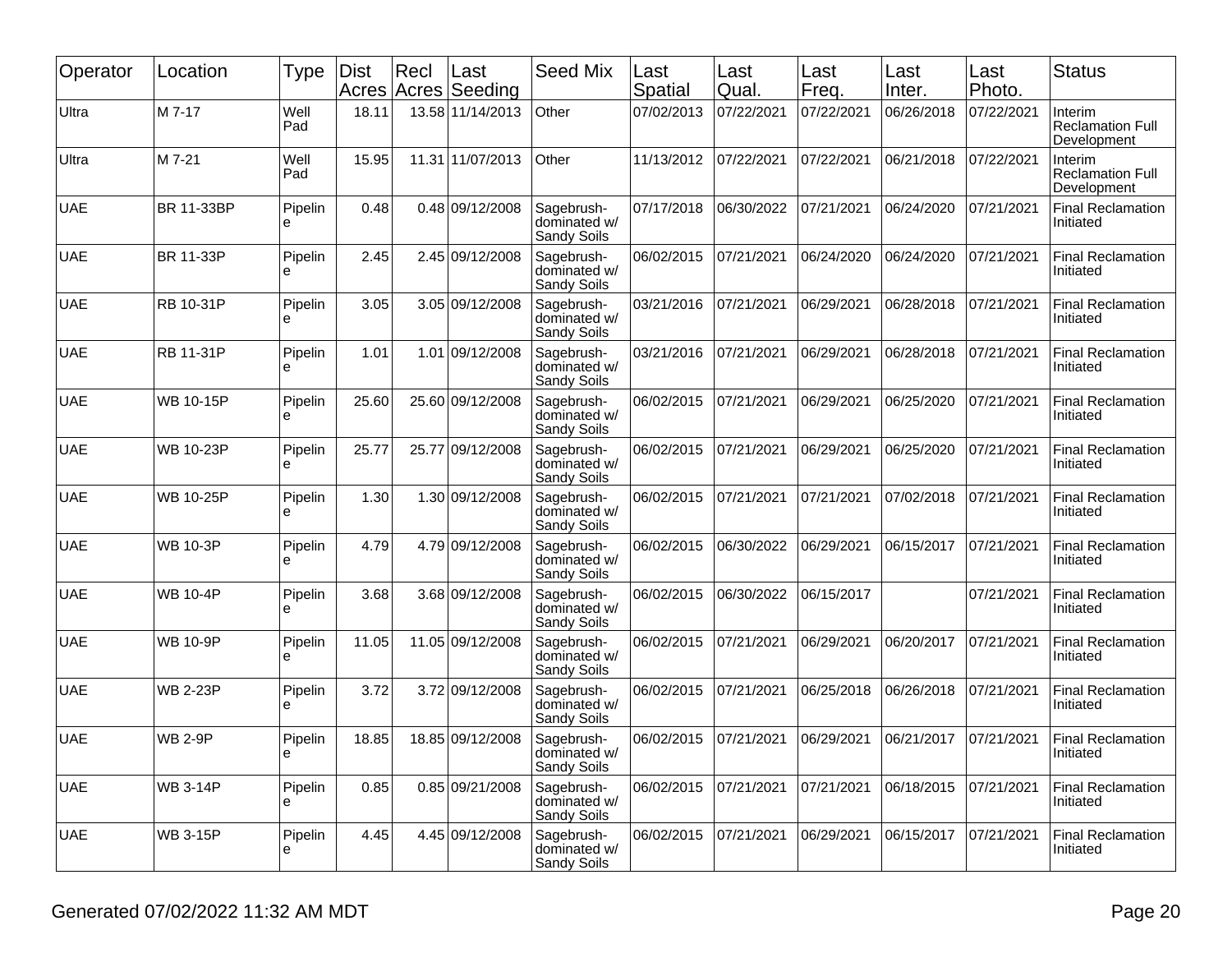| Operator   | Location         | Type         | Dist<br>Acres | Recl | Last<br>Acres Seeding | <b>Seed Mix</b>                           | Last<br>Spatial | Last<br>Qual. | Last<br>Freq. | Last<br>Inter. | Last<br>Photo. | <b>Status</b>                         |
|------------|------------------|--------------|---------------|------|-----------------------|-------------------------------------------|-----------------|---------------|---------------|----------------|----------------|---------------------------------------|
| <b>UAE</b> | <b>WB 3-25P</b>  | Pipelin<br>e | 3.13          |      | 3.13 08/03/2020       | Sagebrush-<br>dominated w/<br>Sandy Soils | 03/20/2016      | 07/21/2021    | 06/29/2021    | 06/26/2018     | 07/21/2021     | <b>Final Reclamation</b><br>Initiated |
| <b>UAE</b> | <b>WB 4-10P</b>  | Pipelin<br>e | 0.32          |      | 0.32 09/12/2008       | Sagebrush-<br>dominated w/<br>Sandy Soils | 06/02/2015      | 07/21/2021    | 06/22/2017    | 06/22/2017     | 07/21/2021     | <b>Final Reclamation</b><br>Initiated |
| <b>UAE</b> | <b>WB 4-14P</b>  | Pipelin<br>e | 2.25          |      | 2.25 09/12/2008       | Sagebrush-<br>dominated w/<br>Sandy Soils | 06/02/2015      | 07/21/2021    | 06/22/2017    | 06/22/2017     | 07/21/2021     | <b>Final Reclamation</b><br>Initiated |
| <b>UAE</b> | <b>WB 4-15BP</b> | Pipelin<br>e | 26.42         |      | 26.42 09/12/2008      | Sagebrush-<br>dominated w/<br>Sandy Soils | 06/02/2015      | 07/21/2021    | 06/29/2021    | 06/20/2017     | 07/21/2021     | <b>Final Reclamation</b><br>Initiated |
| <b>UAE</b> | <b>WB 4-23BP</b> | Pipelin<br>e | 0.46          |      | 0.46 09/12/2008       | Sagebrush-<br>dominated w/<br>Sandy Soils | 06/02/2015      | 07/21/2021    | 06/29/2021    | 06/25/2018     | 07/21/2021     | <b>Final Reclamation</b><br>Initiated |
| <b>UAE</b> | <b>WB 4-23P</b>  | Pipelin<br>e | 2.30          |      | 2.30 09/12/2008       | Sagebrush-<br>dominated w/<br>Sandy Soils | 06/02/2015      | 07/21/2021    | 06/29/2021    | 06/25/2018     | 07/21/2021     | <b>Final Reclamation</b><br>Initiated |
| <b>UAE</b> | <b>WB 4-4P</b>   | Pipelin<br>e | 17.25         |      | 17.25 09/12/2008      | Sagebrush-<br>dominated w/<br>Sandy Soils | 06/02/2015      | 06/30/2022    | 06/29/2021    | 06/21/2017     | 07/21/2021     | <b>Final Reclamation</b><br>Initiated |
| <b>UAE</b> | <b>WB 5-10P</b>  | Pipelin<br>e | 4.92          |      | 4.92 09/12/2008       | Sagebrush-<br>dominated w/<br>Sandy Soils | 06/02/2015      | 07/21/2021    | 06/29/2021    | 06/15/2017     | 07/21/2021     | <b>Final Reclamation</b><br>Initiated |
| <b>UAE</b> | <b>WB 5-15P</b>  | Pipelin<br>е | 2.25          |      | 2.25 10/17/2017       | Sagebrush-<br>dominated w/<br>Sandy Soils | 05/08/2019      | 07/21/2021    |               |                | 07/21/2021     | <b>Final Reclamation</b><br>Initiated |
| <b>UAE</b> | <b>WB 5-23CP</b> | Pipelin<br>e | 15.15         |      | 15.15 09/12/2008      | Sagebrush-<br>dominated w/<br>Sandy Soils | 06/02/2015      | 07/21/2021    | 06/29/2021    | 06/25/2018     | 07/21/2021     | <b>Final Reclamation</b><br>Initiated |
| <b>UAE</b> | <b>WB 5-25BP</b> | Pipelin<br>e | 2.65          |      | 2.65 10/13/2017       | Sagebrush-<br>dominated w/<br>Sandy Soils | 03/21/2018      | 07/21/2021    | 06/29/2021    |                | 07/21/2021     | <b>Final Reclamation</b><br>Initiated |
| <b>UAE</b> | <b>WB 5-25P</b>  | Pipelin<br>e | 1.15          |      | 1.15 09/12/2008       | Sagebrush-<br>dominated w/<br>Sandy Soils | 06/02/2015      | 07/21/2021    | 06/29/2021    | 07/02/2018     | 07/21/2021     | <b>Final Reclamation</b><br>Initiated |
| <b>UAE</b> | <b>WB 5-30P</b>  | Pipelin<br>e | 2.26          |      | 2.26 09/12/2008       | Sagebrush-<br>dominated w/<br>Sandy Soils | 03/15/2016      | 07/21/2021    | 06/29/2021    | 06/26/2018     | 07/21/2021     | <b>Final Reclamation</b><br>Initiated |
| <b>UAE</b> | <b>WB 5-4P</b>   | Pipelin<br>႕ | 7.33          |      | 7.33 09/12/2008       | Sagebrush-<br>dominated w/<br>Sandy Soils | 06/02/2015      | 06/30/2022    | 06/29/2021    | 06/20/2017     | 07/21/2021     | <b>Final Reclamation</b><br>Initiated |
| <b>UAE</b> | <b>WB 6-23P</b>  | Pipelin<br>e | 0.89          |      | 0.89 12/20/2008       | Sagebrush-<br>dominated w/<br>Sandy Soils | 06/02/2015      | 07/21/2021    | 06/29/2021    | 06/25/2018     | 07/21/2021     | <b>Final Reclamation</b><br>Initiated |
| <b>UAE</b> | <b>WB 6-25P</b>  | Pipelin<br>е | 1.35          |      | 1.35 09/12/2008       | Sagebrush-<br>dominated w/<br>Sandy Soils | 06/02/2015      | 07/21/2021    | 06/29/2021    | 07/02/2018     | 07/21/2021     | <b>Final Reclamation</b><br>Initiated |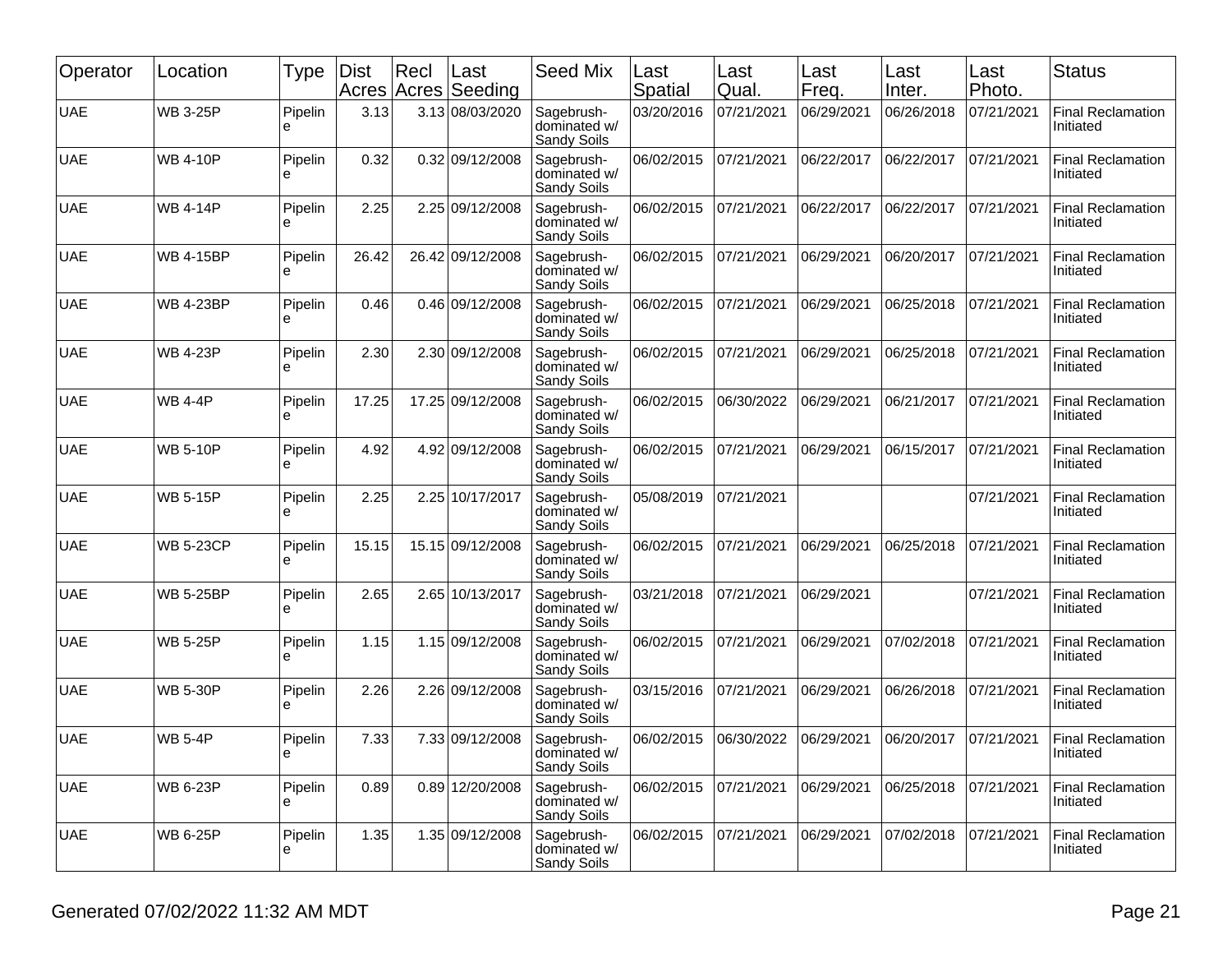| Operator   | Location         | Type         | Dist<br>Acres | Recl<br>Acres | Last<br>Seeding  | <b>Seed Mix</b>                                  | Last<br><b>Spatial</b> | Last<br>Qual. | Last<br>Freq. | Last<br>Inter. | Last<br>Photo. | <b>Status</b>                                     |
|------------|------------------|--------------|---------------|---------------|------------------|--------------------------------------------------|------------------------|---------------|---------------|----------------|----------------|---------------------------------------------------|
| <b>UAE</b> | <b>WB 6-3P</b>   | Pipelin<br>e | 3.19          |               | 3.19 09/12/2008  | Sagebrush-<br>dominated w/<br>Sandy Soils        | 06/02/2015             | 06/30/2022    | 06/29/2021    | 06/15/2017     | 07/21/2021     | <b>Final Reclamation</b><br>Initiated             |
| <b>UAE</b> | <b>WB 6-4P</b>   | Pipelin<br>e | 25.26         |               | 25.26 09/12/2008 | Sagebrush-<br>dominated w/<br>Sandy Soils        | 06/02/2015             | 06/30/2022    | 06/29/2021    | 06/21/2017     | 07/21/2021     | <b>Final Reclamation</b><br>Initiated             |
| <b>UAE</b> | <b>WB 7-15P</b>  | Pipelin<br>ė | 28.60         | 28.60         | 09/12/2008       | Sagebrush-<br>dominated w/<br>Sandy Soils        | 06/02/2015             | 07/21/2021    | 06/29/2021    | 06/19/2018     | 07/21/2021     | <b>Final Reclamation</b><br>Initiated             |
| <b>UAE</b> | <b>WB 7-23P</b>  | Pipelin<br>e | 5.80          | 5.80          | 09/12/2008       | Sagebrush-<br>dominated w/<br>Sandy Soils        | 05/12/2019             | 07/21/2021    | 06/25/2018    | 06/25/2018     | 07/21/2021     | Final Reclamation<br>Initiated                    |
| <b>UAE</b> | <b>WB 7-25P</b>  | Pipelin<br>e | 3.04          |               | 3.04 09/12/2008  | Sagebrush-<br>dominated w/<br>Sandy Soils        | 03/20/2016             | 07/21/2021    | 06/29/2021    | 06/26/2018     | 07/21/2021     | Final Reclamation<br>Initiated                    |
| <b>UAE</b> | <b>WB 7-8BP</b>  | Pipelin<br>e | 3.70          |               | 3.70 09/12/2008  | Sagebrush-<br>dominated w/<br>Sandy Soils        | 06/02/2015             | 06/30/2022    | 06/29/2021    | 06/16/2017     | 07/21/2021     | Final Reclamation<br>Initiated                    |
| <b>UAE</b> | <b>WB 7-8P</b>   | Pipelin<br>e | 4.88          |               | 4.88 09/12/2008  | Sagebrush-<br>dominated w/<br>Sandy Soils        | 06/02/2015             | 06/30/2022    | 06/29/2021    | 06/16/2017     | 07/21/2021     | Final Reclamation<br>Initiated                    |
| <b>UAE</b> | <b>WB 8-10P</b>  | Pipelin<br>e | 3.02          |               | 3.02 07/16/2018  | Sagebrush-<br>dominated w/<br>Sandy Soils        | 06/02/2015             | 06/30/2022    | 06/29/2021    | 06/15/2017     | 07/21/2021     | Final Reclamation<br>Initiated                    |
| <b>UAE</b> | <b>WB 8-11P</b>  | Pipelin<br>e | 2.67          | 2.67          | 09/12/2008       | Sagebrush-<br>dominated w/<br>Sandy Soils        | 06/02/2015             | 07/21/2021    | 06/29/2021    | 06/19/2018     | 07/21/2021     | <b>Final Reclamation</b><br>Initiated             |
| <b>UAE</b> | <b>WB 8-9P</b>   | Pipelin<br>e | 1.17          | 1.17          | 09/12/2008       | Sagebrush-<br>dominated w/<br>Sandy Soils        | 06/02/2015             | 07/21/2021    | 06/29/2021    | 06/15/2017     | 07/21/2021     | Final Reclamation<br>Initiated                    |
| <b>UAE</b> | <b>WB 9-23P</b>  | Pipelin<br>e | 0.48          |               | 0.48 04/04/2018  | Other                                            | 04/04/2018             | 07/21/2021    | 06/29/2021    |                | 07/21/2021     | <b>Final Reclamation</b><br>Initiated             |
| <b>UAE</b> | <b>WB 9-9P</b>   | Pipelin<br>e | 15.96         |               | 15.96 09/12/2008 | Sagebrush-<br>dominated w/<br>Sandy Soils        | 06/02/2015             | 07/21/2021    | 06/29/2021    | 06/20/2017     | 07/21/2021     | Final Reclamation<br>Initiated                    |
| Ultra      | M 12-21          | Well<br>Pad  | 10.62         |               | 8.13 11/07/2013  | Other                                            | 06/16/2010             | 07/21/2021    | 07/21/2021    | 06/21/2018     | 07/21/2021     | Interim<br><b>Reclamation Full</b><br>Development |
| Ultra      | M 7-18           | Well<br>Pad  | 19.08         | 16.57         | 11/14/2013       | Other                                            | 10/06/2014             | 07/21/2021    | 07/21/2021    | 06/20/2018     | 07/21/2021     | Interim<br><b>Reclamation Full</b><br>Development |
| Ultra      | M 8-30           | Well<br>Pad  | 5.60          |               | 3.19 11/07/2010  | Other                                            | 09/30/2010             | 07/21/2021    | 07/21/2021    | 06/20/2018     | 07/21/2021     | Interim<br><b>Reclamation Full</b><br>Development |
| <b>UAE</b> | <b>WB 7-25BP</b> | Pipelin<br>e | 2.09          |               | 2.09 10/13/2017  | Sagebrush-<br>dominated w/<br><b>Sandy Soils</b> | 03/21/2018             | 08/24/2021    | 06/29/2021    |                | 07/20/2021     | Final Reclamation<br>Initiated                    |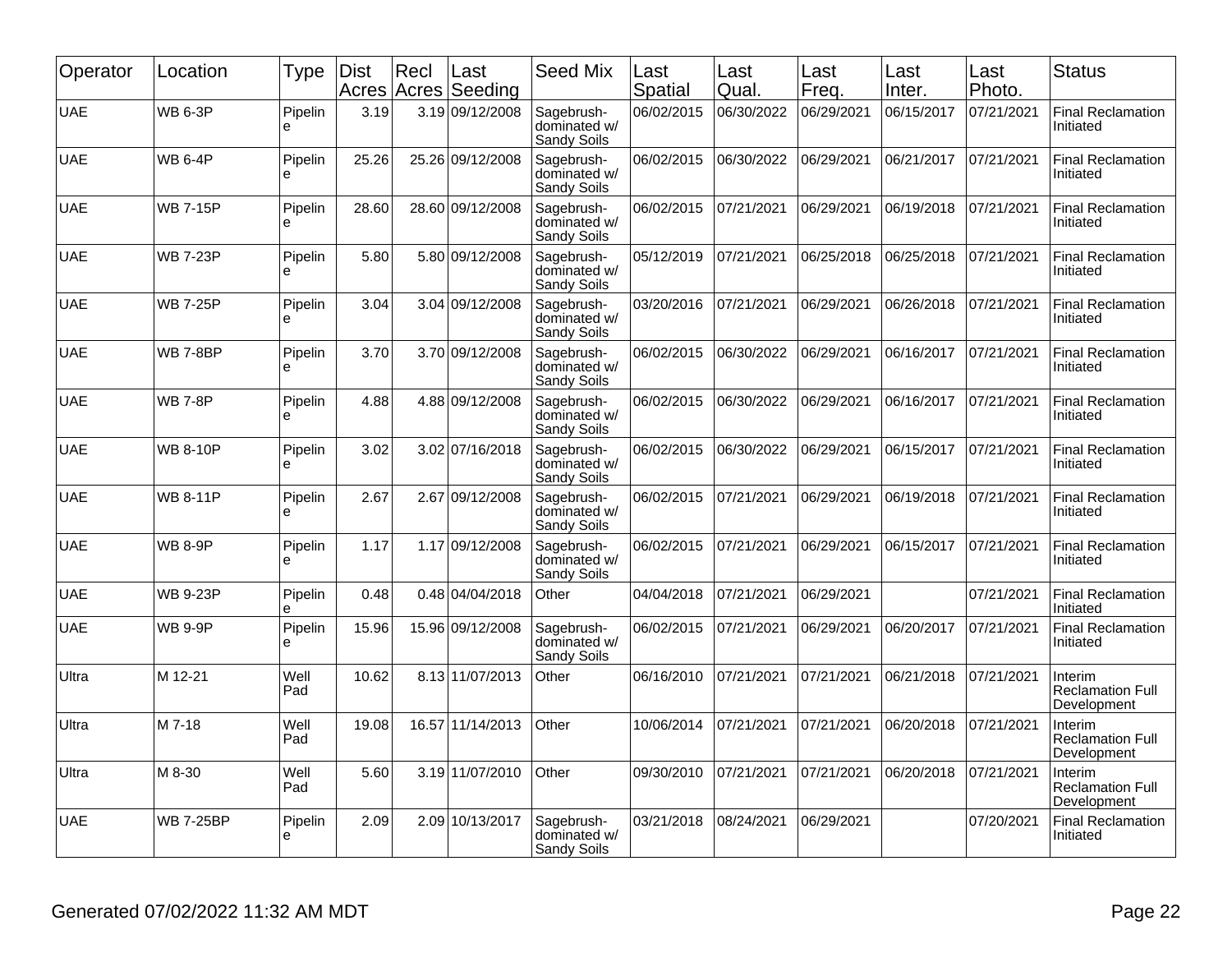| Operator   | Location         | Type         | <b>Dist</b> | Recl<br>Acres Acres | Last<br>Seeding  | <b>Seed Mix</b>                                     | Last<br><b>Spatial</b> | Last<br>Qual. | Last<br>Freq. | Last<br>Inter. | Last<br>Photo. | <b>Status</b>                                     |
|------------|------------------|--------------|-------------|---------------------|------------------|-----------------------------------------------------|------------------------|---------------|---------------|----------------|----------------|---------------------------------------------------|
| Ultra      | M 15-20          | Well<br>Pad  | 30.45       | 22.14               | 11/07/2013       | Other                                               | 06/10/2014             | 07/21/2021    | 07/20/2021    | 06/20/2018     | 07/20/2021     | Interim<br><b>Reclamation Full</b><br>Development |
| Ultra      | M 15-9           | Well<br>Pad  | 8.86        |                     | 7.12 11/07/2013  | Other                                               | 06/11/2014             | 07/20/2021    | 07/20/2021    | 06/22/2018     | 07/20/2021     | Interim<br><b>Reclamation Full</b><br>Development |
| Ultra      | M 16-19          | Well<br>Pad  | 21.11       |                     | 17.13 11/07/2010 | Other                                               | 11/13/2012             | 07/21/2021    | 07/20/2021    | 06/20/2018     | 07/20/2021     | Interim<br><b>Reclamation Full</b><br>Development |
| <b>UAE</b> | <b>WB 8-14P</b>  | Pipelin<br>e | 1.14        |                     | 1.14 09/12/2008  | Sagebrush-<br>dominated w/<br>Sandy Soils           | 04/10/2017             | 08/24/2021    | 07/21/2021    | 06/21/2018     | 07/19/2021     | <b>Final Reclamation</b><br>Initiated             |
| <b>UAE</b> | <b>WB 8-15BP</b> | Pipelin<br>e | 0.43        |                     | 0.43 09/12/2008  | Sagebrush-<br>dominated w/<br>Sandy Soils           | 06/02/2015             | 07/20/2021    | 07/21/2021    | 06/25/2018     | 07/19/2021     | <b>Final Reclamation</b><br>Initiated             |
| <b>UAE</b> | <b>WB 8-26P</b>  | Pipelin<br>e | 23.97       | 23.97               | 09/12/2008       | Sagebrush-<br>dominated w/<br>Sandy Soils           | 06/02/2015             | 08/24/2021    | 06/29/2021    | 07/02/2018     | 07/19/2021     | <b>Final Reclamation</b><br>Initiated             |
| Ultra      | M 10-16          | Well<br>Pad  | 16.75       |                     | 12.93 11/07/2010 | Other                                               | 10/25/2011             | 07/19/2021    | 07/19/2021    |                | 07/19/2021     | Interim<br><b>Reclamation Full</b><br>Development |
| Ultra      | M 6-5            | Well<br>Pad  | 22.72       | 18.71               | 11/07/2010       | Other                                               | 09/26/2017             | 07/19/2021    | 07/19/2021    | 07/01/2020     | 07/19/2021     | Interim<br><b>Reclamation Full</b><br>Development |
| Ultra      | M 7-7            | Well<br>Pad  | 6.29        |                     | 5.22 11/14/2013  | Other                                               | 06/11/2014             | 07/19/2021    | 07/19/2021    | 06/22/2018     | 07/19/2021     | Interim<br><b>Reclamation Full</b><br>Development |
| <b>UAE</b> | <b>WB 4-3P</b>   | Pipelin<br>е | 0.90        |                     | 0.90 10/13/2017  | Sagebrush-<br>dominated w/<br>Sandy Soils           | 03/21/2018             | 07/29/2020    | 06/29/2021    |                | 07/17/2021     | <b>Final Reclamation</b><br>Initiated             |
| UAE        | <b>WB 3-10P</b>  | Pipelin<br>e | 0.82        |                     | 0.82 09/12/2008  | Sagebrush-<br>dominated w/<br>Sandy Soils           | 06/02/2015             | 06/30/2022    | 07/21/2021    | 06/20/2017     | 07/16/2021     | <b>Final Reclamation</b><br>Initiated             |
| Ultra      | AN 1-5           | Well<br>Pad  | 9.49        | 5.12                | 10/24/2013       | Sagebrush-<br>dominated w/<br>Sandy Soils           | 10/18/2013             | 07/15/2021    | 07/15/2021    | 06/11/2018     | 07/15/2021     | Interim<br>Reclamation<br>Initiated               |
| Ultra      | AN 22            | Other        | 1.49        |                     | 1.49 11/04/2010  | Sagebrush-<br>dominated w/<br><b>Alkaline Soils</b> | 09/02/2012             | 07/15/2021    | 06/12/2018    | 06/12/2018     | 07/15/2021     | <b>Final Reclamation</b><br>Initiated             |
| Ultra      | WB 10-24         | Well<br>Pad  | 5.26        |                     | 3.24 10/23/2010  | Loamy Soil                                          | 02/29/2012             | 07/15/2021    | 07/15/2021    | 06/05/2018     | 07/15/2021     | Interim<br>Reclamation<br>Initiated               |
| Ultra      | WB 12-24         | Well<br>Pad  | 5.93        |                     | 5.93 10/23/2010  | Loamy Soil                                          | 10/23/2010             | 07/15/2021    | 07/15/2021    | 06/05/2018     | 07/15/2021     | <b>Final Reclamation</b><br>Initiated             |
| Ultra      | <b>WB 5-24</b>   | Well<br>Pad  | 6.69        |                     | 3.95 10/23/2010  | Loamy Soil                                          | 02/29/2012             | 07/15/2021    | 07/15/2021    | 06/07/2018     | 07/15/2021     | Interim<br>Reclamation<br>Initiated               |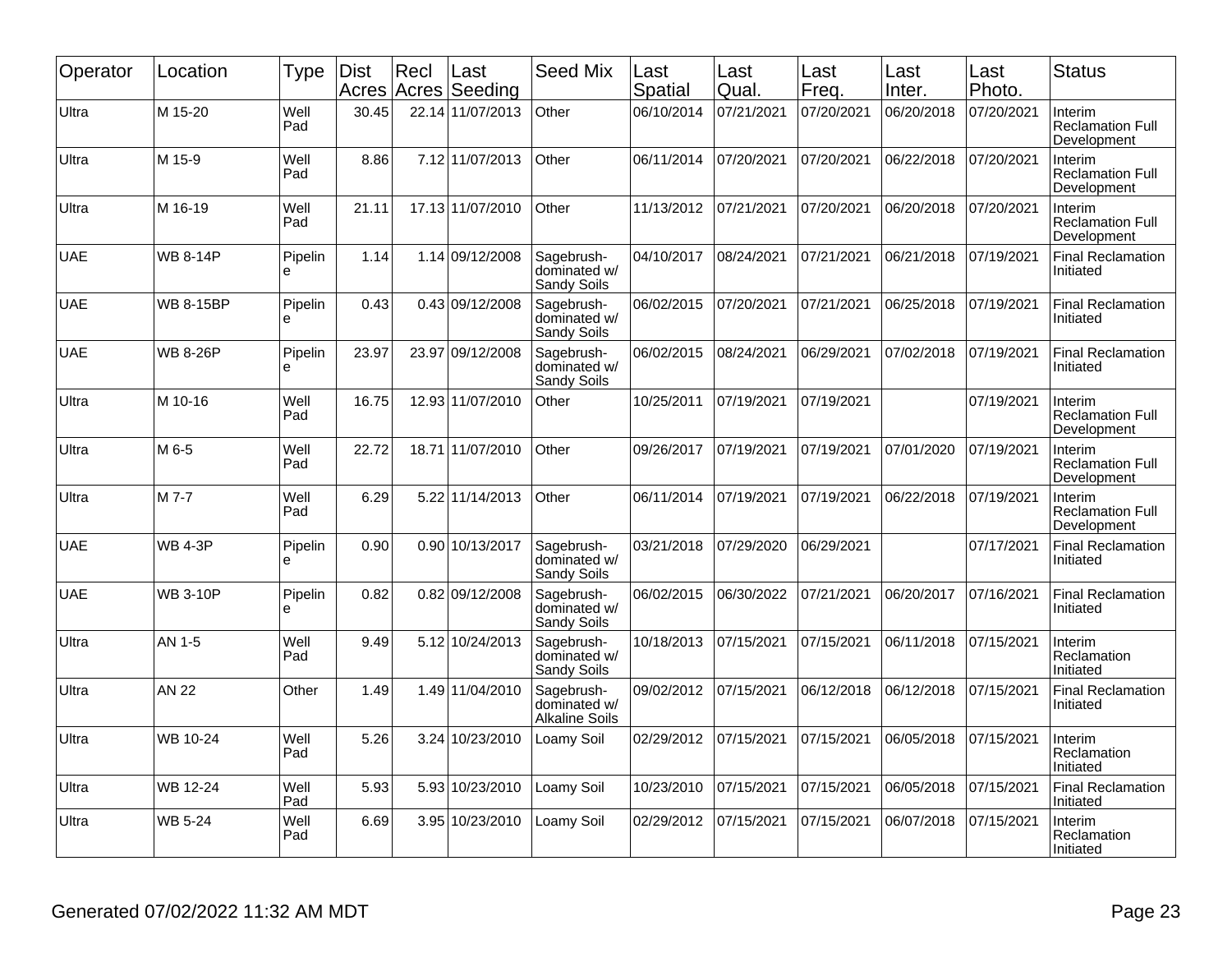| Operator   | Location        | <b>Type</b>   | <b>Dist</b><br>Acres | Recl | Last<br>Acres Seeding | <b>Seed Mix</b>                           | Last<br>Spatial       | Last<br>Qual. | Last<br>Freq. | Last<br>Inter. | Last<br>Photo. | <b>Status</b>                         |
|------------|-----------------|---------------|----------------------|------|-----------------------|-------------------------------------------|-----------------------|---------------|---------------|----------------|----------------|---------------------------------------|
| Ultra      | WB 6-23         | Well<br>Pad   | 4.12                 |      | 2.65 10/23/2010       | Loamy Soil                                | 02/29/2012            | 07/15/2021    | 07/15/2021    | 06/07/2018     | 07/15/2021     | Interim<br>Reclamation<br>Initiated   |
| Ultra      | WB 3-14 Simops  | Well<br>Pad   | 7.74                 |      | 5.50 10/28/2010       | Loamy Soil                                | 02/29/2012            | 07/14/2021    | 06/06/2018    | 06/06/2018     | 07/14/2021     | Interim<br>Reclamation<br>Initiated   |
| Ultra      | WB 3-22         | Well<br>Pad   | 7.73                 |      | 7.73 10/28/2010       | Loamy Soil                                | 09/22/2011            | 07/14/2021    | 07/14/2021    | 06/12/2018     | 07/14/2021     | <b>Final Reclamation</b><br>Initiated |
| Ultra      | WB 4-23         | Well<br>Pad   | 5.91                 |      | 3.98 10/23/2010       | Loamy Soil                                | 02/29/2012            | 07/14/2021    | 07/14/2021    | 06/07/2018     | 07/14/2021     | Interim<br>Reclamation<br>Initiated   |
| Ultra      | <b>WB 5-14</b>  | Well<br>Pad   | 5.37                 |      | 3.33 10/01/2010       | Loamy Soil                                | 08/21/2013            | 07/14/2021    | 07/14/2021    | 06/06/2018     | 07/14/2021     | Interim<br>Reclamation<br>Initiated   |
| Ultra      | WB 5-14 SIMOPS  | Well<br>Pad   | 16.22                |      | 13.65 10/27/2013      | _oamy Soil                                | 08/21/2014            | 07/14/2021    | 07/14/2021    | 06/06/2018     | 07/14/2021     | Interim<br>Reclamation<br>Initiated   |
| Ultra      | <b>WB 7-15</b>  | Well<br>Pad   | 6.08                 |      | 3.95 10/21/2010       | Loamy Soil                                | 02/29/2012            | 07/14/2021    | 07/14/2021    | 06/07/2018     | 07/14/2021     | Interim<br>Reclamation<br>Initiated   |
| Ultra      | WB 12-12        | Well<br>Pad   | 9.84                 |      | 9.84 10/23/2010       | Loamy Soil                                | 10/23/2010            | 07/13/2021    | 07/13/2021    | 05/27/2015     | 07/13/2021     | <b>Final Reclamation</b><br>Initiated |
| Ultra      | WB 12-9         | Well<br>Pad   | 12.08                |      | 8.08 10/26/2010       | Temporary<br>Reclamation                  | 05/20/2016            | 07/13/2021    | 07/13/2021    | 06/04/2018     | 07/13/2021     | Interim<br>Reclamation<br>Initiated   |
| Ultra      | WB 13-13 Simops | Well<br>Pad   | 31.30                |      | 22.44 11/01/2016      | Sagebrush-<br>dominated w/<br>Sandy Soils | 09/23/2019            | 07/13/2021    | 07/13/2021    | 07/09/2019     | 07/13/2021     | Site Stabilized                       |
| Ultra      | WB 4-10         | Well<br>Pad   | 9.86                 |      | 7.02 10/28/2010       | Loamy Soil                                | 02/29/2012            | 07/13/2021    | 06/06/2018    | 06/06/2018     | 07/13/2021     | Interim<br>Reclamation<br>Initiated   |
| Ultra      | WB 5-12         | Well<br>Pad   | 9.45                 |      | 3.45 10/28/2010       | Loamy Soil                                | 02/29/2012            | 07/13/2021    | 07/13/2021    | 06/07/2018     | 07/13/2021     | Interim<br>Reclamation<br>Initiated   |
| Ultra      | <b>WB 5-13</b>  | Well<br>Pad   | 5.75                 |      | 3.66 07/13/2021       | Loamy Soil                                | 02/29/2012            | 07/13/2021    | 07/13/2021    | 06/07/2018     | 07/13/2021     | Interim<br>Reclamation<br>Initiated   |
| Ultra      | <b>WB 5-9</b>   | Well<br>Pad   | 7.49                 | 5.41 | 10/29/2010            | Loamy Soil                                | 02/29/2012            | 07/13/2021    | 07/14/2021    | 06/06/2018     | 07/13/2021     | Interim<br>Reclamation<br>Initiated   |
| <b>UAE</b> | <b>AN 2-5BP</b> | Pipelin<br>le | 0.52                 |      | 0.52 09/12/2008       | Sagebrush-<br>dominated w/<br>Sandy Soils | 03/21/2016 07/12/2021 |               | 06/28/2018    | 06/28/2018     | 07/12/2021     | <b>Final Reclamation</b><br>Initiated |
| Ultra      | WB 10-4         | Well<br>Pad   | 6.86                 |      | 3.11 10/22/2010       | Loamy Soil                                | 08/21/2014            | 07/12/2021    | 07/12/2021    | 06/04/2018     | 07/12/2021     | Interim<br>Reclamation<br>Initiated   |
| Ultra      | WB 11-4         | Well<br>Pad   | 10.26                |      | 5.93 10/26/2010       | Temporary<br>Reclamation                  | 05/20/2016            | 07/12/2021    | 07/12/2021    | 06/04/2018     | 07/12/2021     | Interim<br>Reclamation<br>Initiated   |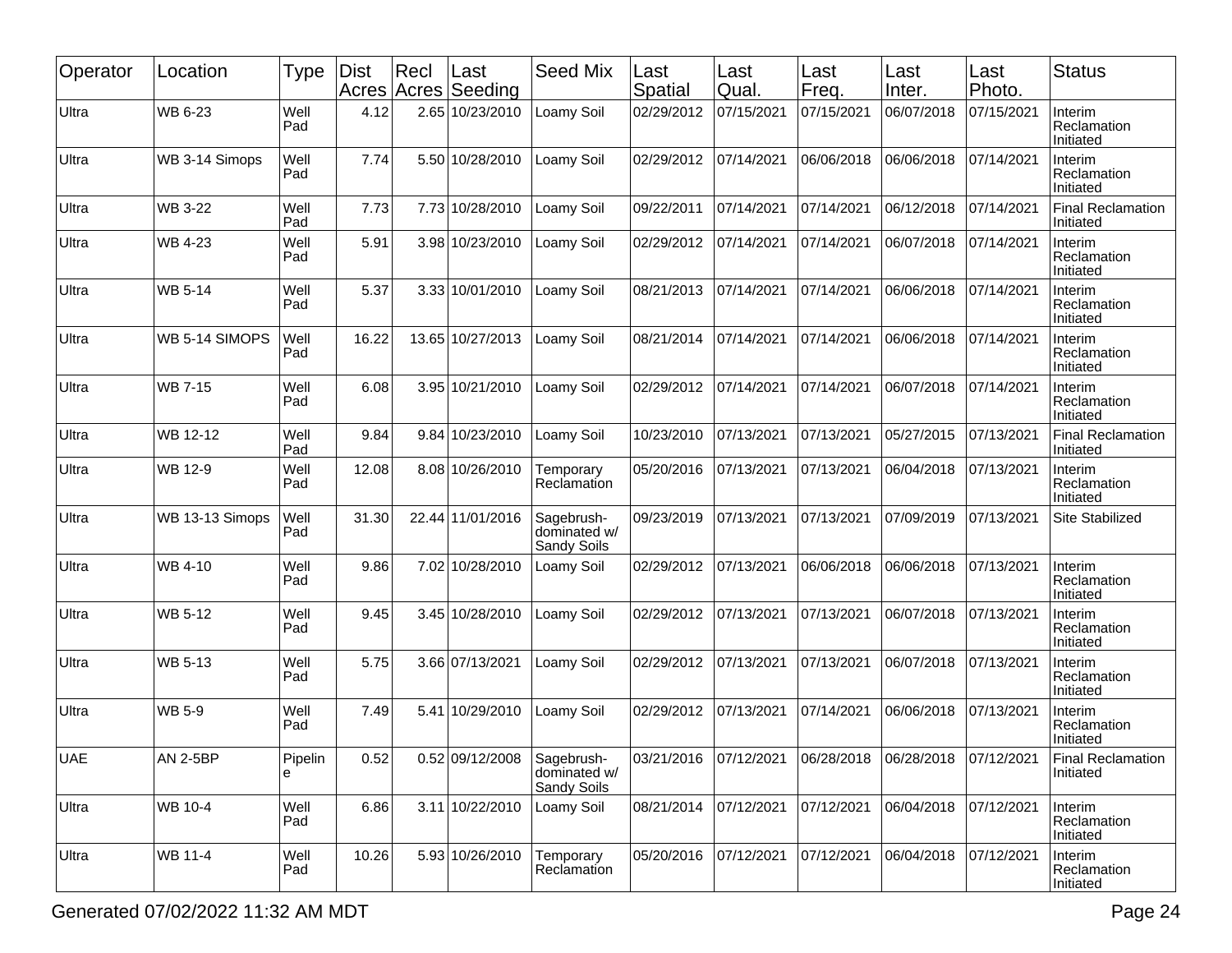| Operator | Location                       | Type        | <b>Dist</b><br>Acres | Recl<br>Acres | Last<br>Seeding  | <b>Seed Mix</b>                                     | Last<br>Spatial | Last<br>Qual. | Last<br>Freq. | Last<br>Inter. | Last<br>Photo. | <b>Status</b>                       |
|----------|--------------------------------|-------------|----------------------|---------------|------------------|-----------------------------------------------------|-----------------|---------------|---------------|----------------|----------------|-------------------------------------|
| Ultra    | WB 12-2 Simops                 | Well<br>Pad | 21.34                |               | 10/22/2020       | Loamy Soil                                          | 10/20/2016      | 07/12/2021    | 07/12/2021    | 05/26/2015     | 07/12/2021     | <b>Reclamation Not</b><br>Initiated |
| Ultra    | WB 15-3                        | Well<br>Pad | 6.21                 |               | 3.32 10/22/2010  | Loamy Soil                                          | 02/29/2012      | 07/12/2021    | 07/12/2021    | 06/04/2018     | 07/12/2021     | Interim<br>Reclamation<br>Initiated |
| Ultra    | <b>WB 2-8</b>                  | Well<br>Pad | 6.62                 |               | 3.51 10/18/2007  | Loamy Soil                                          | 02/29/2012      | 07/12/2021    |               |                | 07/12/2021     | Interim<br>Reclamation<br>Initiated |
| Ultra    | <b>WB 8-8</b>                  | Well<br>Pad | 6.12                 |               | 3.93 10/29/2010  | Loamy Soil                                          | 02/29/2012      | 07/12/2021    | 07/12/2021    | 06/07/2018     | 07/12/2021     | Interim<br>Reclamation<br>Initiated |
| Ultra    | <b>WB 9-8</b>                  | Well<br>Pad | 5.29                 |               | 2.63 10/29/2010  | Loamy Soil                                          | 02/29/2012      | 07/12/2021    | 07/12/2021    | 06/11/2018     | 07/12/2021     | Interim<br>Reclamation<br>Initiated |
| Ultra    | BR 15-34                       | Well<br>Pad | 4.67                 |               | 2.96 10/23/2010  | Loamy Soil                                          | 02/27/2012      | 07/08/2021    | 07/08/2021    | 05/29/2018     | 07/08/2021     | Interim<br>Reclamation<br>Initiated |
| Ultra    | <b>BR 4-33</b>                 | Well<br>Pad | 5.34                 |               | 4.09 10/23/2010  | Sagebrush-<br>dominated w/<br>Sandy Soils           | 02/27/2012      | 07/08/2021    | 07/08/2021    | 05/30/2018     | 07/08/2021     | Interim<br>Reclamation<br>Initiated |
| Ultra    | BR 7-33                        | Well<br>Pad | 5.84                 | 3.61          | 10/23/2010       | Loamy Soil                                          | 02/27/2012      | 07/08/2021    | 07/08/2021    | 05/31/2018     | 07/08/2021     | Interim<br>Reclamation<br>Initiated |
| Ultra    | Boulder 10-32<br><b>SIMOPS</b> | Well<br>Pad | 13.64                |               | 11.09 10/23/2010 | Loamy Soil                                          | 10/21/2016      | 07/07/2021    | 07/07/2021    | 08/20/2019     | 07/07/2021     | Interim<br>Reclamation<br>Initiated |
| Ultra    | Boulder 5-19<br><b>SIMOPS</b>  | Well<br>Pad | 9.73                 |               | 6.60 11/06/2013  | Other                                               | 09/30/2015      | 07/07/2021    | 07/07/2021    | 05/31/2018     | 07/07/2021     | Interim<br>Reclamation<br>Initiated |
| Ultra    | Boulder 5-30<br>Simops         | Well<br>Pad | 9.83                 |               | 7.93 11/10/2013  | Loamy Soil                                          | 10/17/2015      | 07/07/2021    | 07/07/2021    | 05/31/2018     | 07/07/2021     | Interim<br>Reclamation<br>Initiated |
| Ultra    | BR 10-31                       | Well<br>Pad | 4.59                 |               | 3.39 10/23/2010  | Loamy Soil                                          | 06/10/2013      | 07/07/2021    | 07/07/2021    | 06/29/2018     | 07/07/2021     | Interim<br>Reclamation<br>Initiated |
| Ultra    | BR 6-29 SIMOPS                 | Well<br>Pad | 18.12                |               | 10.90 10/14/2016 | Loamy Soil                                          | 10/21/2016      | 07/07/2021    | 07/07/2021    | 08/20/2019     | 07/07/2021     | Interim<br>Reclamation<br>Initiated |
| Ultra    | BR 6-31                        | Well<br>Pad | 5.03                 |               | 3.32 10/23/2010  | _oamy Soil                                          | 02/27/2012      | 07/07/2021    | 07/07/2021    | 05/31/2018     | 07/07/2021     | Interim<br>Reclamation<br>Initiated |
| Ultra    | MS 15-35                       | Well<br>Pad | 7.41                 |               | 5.19 10/01/2010  | Loamy Soil                                          | 02/28/2012      | 07/05/2021    | 07/07/2021    | 05/22/2018     | 07/07/2021     | Interim<br>Reclamation<br>Initiated |
| Ultra    | MS 12-34                       | Well<br>Pad | 7.03                 |               | 3.47 10/28/2010  | Sagebrush-<br>dominated w/<br><b>Alkaline Soils</b> | 05/20/2016      | 07/05/2021    | 07/06/2021    | 05/23/2018     | 07/06/2021     | Interim<br>Reclamation<br>Initiated |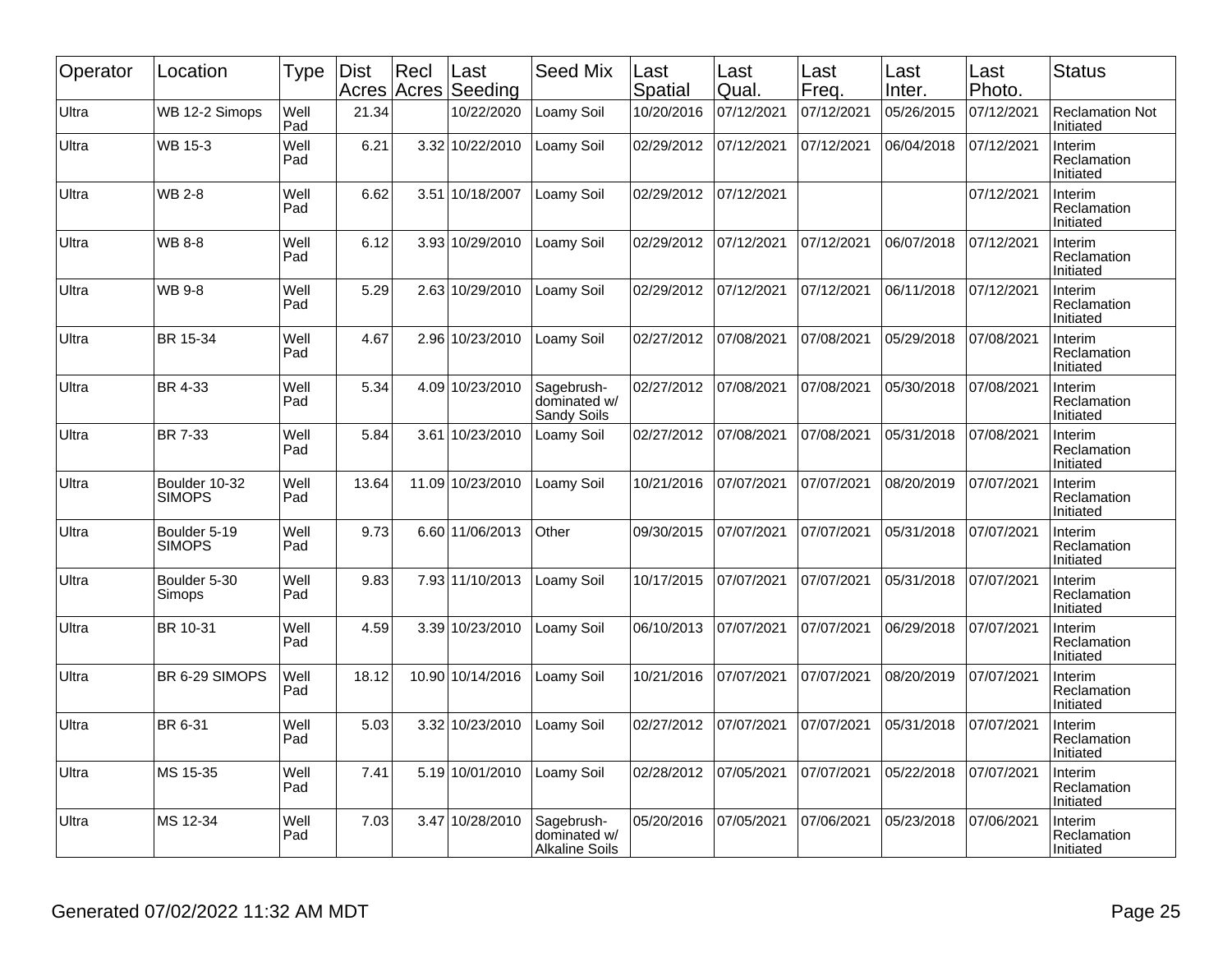| Operator | Location                          | <b>Type</b> | <b>Dist</b> | Recl  | Last<br>Acres Acres Seeding | <b>Seed Mix</b>                                     | Last<br>Spatial | Last<br>Qual. | Last<br>Freq. | Last<br>Inter. | Last<br>Photo. | <b>Status</b>                                     |
|----------|-----------------------------------|-------------|-------------|-------|-----------------------------|-----------------------------------------------------|-----------------|---------------|---------------|----------------|----------------|---------------------------------------------------|
| Ultra    | Riverside 15-12<br><b>SIMOPS</b>  | Well<br>Pad | 24.12       |       | 17.13 11/15/2016            | Sagebrush-<br>dominated w/<br>Sandy Soils           | 11/01/2016      | 07/06/2021    | 07/06/2021    | 07/08/2019     | 07/06/2021     | Interim<br>Reclamation<br>Initiated               |
| Ultra    | Riverside 9-24<br><b>SIMOPS</b>   | Well<br>Pad | 24.57       |       | 15.69 10/23/2010            | Sagebrush-<br>dominated w/<br>Sandy Soils           | 09/13/2017      | 07/06/2021    | 07/06/2021    | 05/29/2018     | 07/06/2021     | Interim<br>Reclamation<br>Initiated               |
| Ultra    | <b>RS 2-2</b>                     | Well<br>Pad | 5.54        |       | 3.99 11/04/2010             | Loamy Soil                                          | 10/16/2015      | 07/06/2021    | 07/06/2021    | 05/28/2018     | 07/06/2021     | Interim<br>Reclamation<br>Initiated               |
| Ultra    | <b>RS 8-4</b>                     | Well<br>Pad | 7.15        |       | 3.49 11/04/2010             | Loamy Soil                                          | 02/29/2012      | 07/06/2021    | 07/06/2021    | 05/28/2018     | 07/06/2021     | Interim<br>Reclamation<br>Initiated               |
| Ultra    | MS 11-34                          | Well<br>Pad | 12.78       |       | 9.11 10/26/2013             | Sagebrush-<br>dominated w/<br>Alkaline Soils        | 05/20/2016      | 07/05/2021    | 05/23/2018    | 05/23/2018     | 07/05/2021     | Interim<br>Reclamation<br>Initiated               |
| Ultra    | MS 12-27                          | Well<br>Pad | 6.05        |       | 4.69 11/15/2010             | Sagebrush-<br>dominated w/<br>Sandy Soils           | 07/01/2013      | 07/05/2021    | 07/05/2021    | 05/22/2018     | 07/05/2021     | Interim<br>Reclamation<br>Initiated               |
| Ultra    | MS 1-27                           | Well<br>Pad | 6.34        |       | 3.50 10/27/2010             | Sagebrush-<br>dominated w/<br><b>Alkaline Soils</b> | 05/20/2016      | 07/05/2021    | 07/05/2021    | 05/23/2018     | 07/05/2021     | Interim<br>Reclamation<br>Initiated               |
| Ultra    | MS 5-26                           | Well<br>Pad | 15.61       |       | 8.84 07/19/2016             | Sagebrush-<br>dominated w/<br>Sandy Soils           | 10/18/2013      | 07/05/2021    | 07/05/2021    | 07/10/2019     | 07/05/2021     | Interim<br>Reclamation<br>Initiated               |
| Ultra    | <b>Mesa 9-21</b><br><b>SIMOPS</b> | Well<br>Pad | 14.48       |       | 9.46 11/12/2013             | Loamy Soil                                          | 11/01/2016      | 07/02/2021    | 07/02/2021    | 05/29/2018     | 07/02/2021     | Interim<br>Reclamation<br>Initiated               |
| Ultra    | MS 16-28                          | Well<br>Pad | 10.64       |       | 8.41 11/05/2010             | Playas &<br>Other Alkaline<br>Areas                 | 02/29/2012      | 07/02/2021    | 05/24/2018    | 05/24/2018     | 07/02/2021     | Interim<br>Reclamation<br>Initiated               |
| Ultra    | MS 2-35 SIMOPS                    | Well<br>Pad | 12.38       |       | 10.10 08/15/2013            | Loamy Soil                                          | 08/26/2014      | 07/02/2021    | 05/22/2018    | 05/22/2018     | 07/02/2021     | Interim<br>Reclamation<br>Initiated               |
| Ultra    | SP 16-6                           | Well<br>Pad | 14.96       | 12.71 | 10/30/2010                  | Sagebrush-<br>dominated w/<br><b>Alkaline Soils</b> | 10/31/2016      | 07/02/2021    | 07/02/2021    | 06/21/2018     | 07/02/2021     | Interim<br>Reclamation<br>Initiated               |
| Ultra    | SP 15-8                           | Well<br>Pad | 6.25        |       | 4.12 11/06/2010             | Loamy Soil                                          | 02/29/2012      | 06/29/2021    | 06/29/2021    | 05/21/2018     | 06/29/2021     | Interim<br>Reclamation<br>Initiated               |
| Ultra    | LM 11-25                          | Well<br>Pad | 7.71        | 7.71  | 11/11/2005                  | Other                                               | 09/22/2011      | 06/24/2021    |               |                | 06/24/2021     | <b>Final Reclamation</b><br>Initiated             |
| Ultra    | M 11-7                            | Well<br>Pad | 17.20       |       | 13.92 11/07/2014            | Other                                               | 08/04/2015      | 06/24/2021    | 06/26/2019    | 06/26/2019     | 06/24/2021     | Interim<br><b>Reclamation Full</b><br>Development |
| Ultra    | M 13-17                           | Well<br>Pad | 8.80        |       | 6.31 11/07/2012             | Other                                               | 07/02/2013      | 06/24/2021    | 07/03/2020    | 07/03/2020     | 06/24/2021     | Interim<br><b>Reclamation Full</b><br>Development |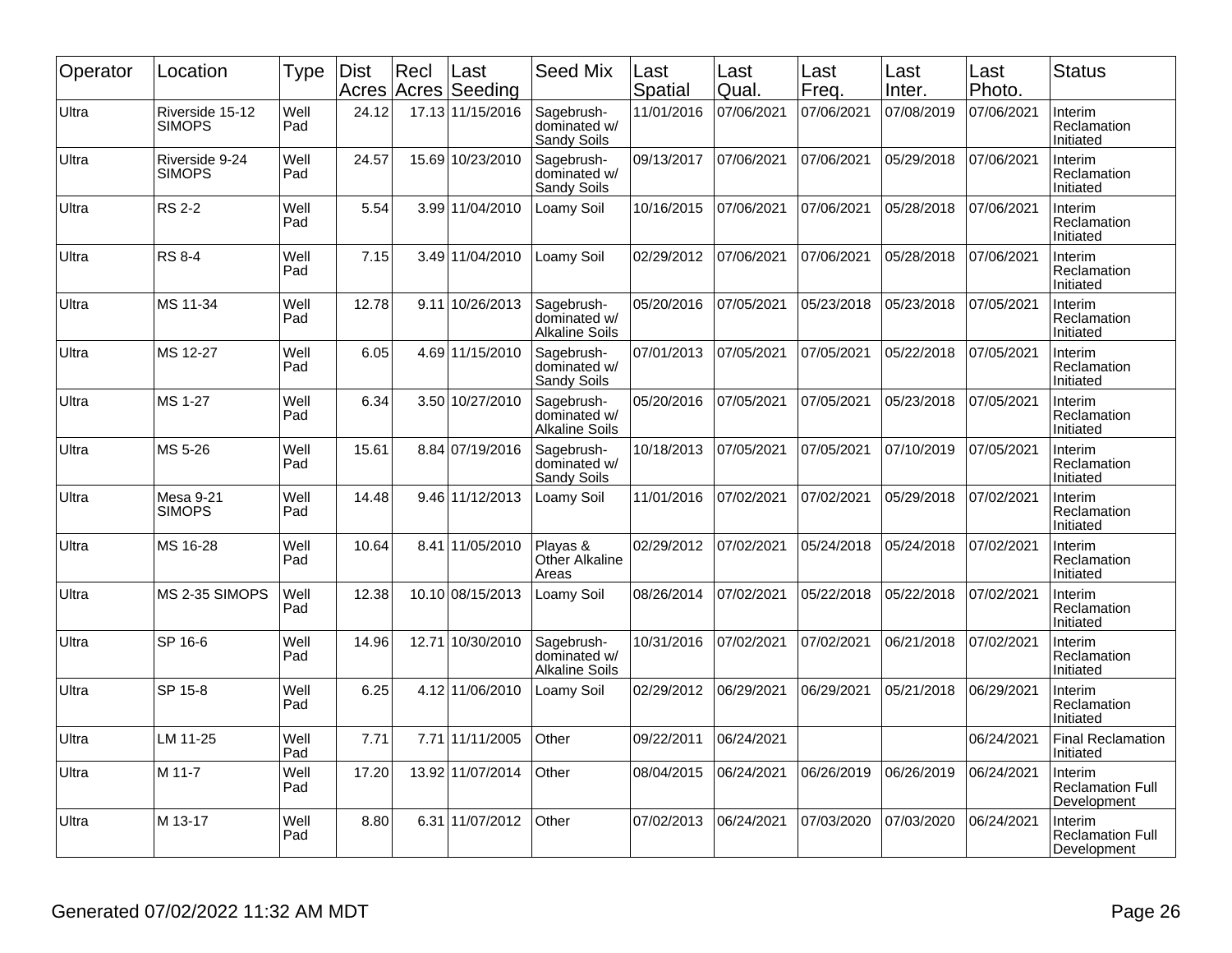| Operator | Location        | Type        | <b>Dist</b> | $ $ Recl | Last<br>Acres Acres Seeding | <b>Seed Mix</b> | Last<br>Spatial        | Last<br>Qual. | Last<br>Freq. | Last<br>Inter. | Last<br>Photo. | <b>Status</b>                                            |
|----------|-----------------|-------------|-------------|----------|-----------------------------|-----------------|------------------------|---------------|---------------|----------------|----------------|----------------------------------------------------------|
| Ultra    | M 1-7           | Well<br>Pad | 10.15       |          | 5.30 11/07/2008             | Other           | 07/16/2009             | 06/24/2021    | 06/25/2019    | 06/25/2019     | 06/24/2021     | Interim<br>Reclamation<br>Initiated                      |
| Ultra    | M 6-6           | Well<br>Pad | 27.92       |          | 11/07/2008                  | Other           | 08/04/2015             | 06/24/2021    | 07/02/2013    | 07/02/2013     | 06/24/2021     | <b>Reclamation Not</b><br>Initiated                      |
| Ultra    | M 6-7           | Well<br>Pad | 15.52       |          | 12.51 11/07/2014            | Other           | 08/04/2015             | 06/24/2021    | 06/26/2019    | 06/25/2019     | 06/24/2021     | Interim<br><b>Reclamation Full</b><br>Development        |
| Ultra    | NF 11-8         | Well<br>Pad | 3.25        |          | 3.25 08/02/2017             | Other           | 09/22/2011             | 06/24/2021    | 07/14/2020    | 07/14/2020     | 06/24/2021     | <b>Final Reclamation</b><br>Initiated                    |
| Ultra    | Sidewinder 3-15 | Well<br>Pad | 3.89        |          | 2.80 06/12/2009             | Other           | 06/12/2009             | 06/24/2021    |               |                | 06/24/2021     | Interim<br><b>Reclamation Full</b><br>Development        |
| Ultra    | M 10A-16        | Well<br>Pad | 3.16        |          | 2.08 10/01/2013             | Other           | 11/14/2012             | 06/23/2021    |               |                | 06/23/2021     | Interim<br><b>Reclamation Full</b><br>Development        |
| Ultra    | M 11-16         | Well<br>Pad | 14.54       |          | 10.37 11/07/2009            | Other           | 06/17/2010             | 06/23/2021    | 07/13/2012    | 07/13/2012     | 06/23/2021     | Interim<br><b>Reclamation Full</b><br>Development        |
| Ultra    | M 11-9          | Well<br>Pad | 23.61       |          | 19.68 11/07/2015            | Other           | 09/26/2017             | 06/23/2021    | 07/02/2020    | 07/02/2020     | 06/23/2021     | Interim<br><b>Reclamation Full</b><br>Development        |
| Ultra    | M 12-16         | Well<br>Pad | 12.97       |          | 10.61 11/07/2011            | Other           | 11/14/2012             | 06/23/2021    |               |                | 06/23/2021     | Interim<br><b>Reclamation Full</b><br>Development        |
| Ultra    | M 12-8          | Well<br>Pad | 11.36       |          | 9.33 11/21/2014             | Other           | 08/05/2015             | 06/23/2021    | 06/25/2019    | 06/25/2019     | 06/23/2021     | Interim<br><b>Reclamation Full</b><br>Development        |
| Ultra    | M 13-16         | Well<br>Pad | 18.06       |          | 15.19 11/07/2012            | Other           | 07/02/2013             | 06/23/2021    | 07/02/2020    | 07/02/2020     | 06/23/2021     | Interim<br><b>Reclamation Full</b><br>Development        |
| Ultra    | M 13-5          | Well<br>Pad | 14.85       |          | 12.08 11/07/2018            | Other           | 11/06/2019             | 06/23/2021    |               |                | 06/23/2021     | Interim<br>Reclamation<br>Initiated                      |
| Ultra    | M 14-16         | Well<br>Pad | 5.64        |          | 2.48 11/07/2011             | Other           | 11/13/2012             | 06/23/2021    |               |                | 06/23/2021     | <b>Interim</b><br><b>Reclamation Full</b><br>Development |
| Ultra    | M 15-16         | Well<br>Pad | 7.82        |          | 6.73 11/07/2011             | Other           | 11/13/2012             | 06/23/2021    |               |                | 06/23/2021     | Interim<br><b>Reclamation Full</b><br>Development        |
| Ultra    | M 15-8          | Well<br>Pad | 19.77       |          | 15.76 11/07/2012            | Other           | 07/02/2013  06/23/2021 |               | 07/02/2020    | 07/02/2020     | 06/23/2021     | Interim<br>Reclamation Full<br>Development               |
| Ultra    | M 3-7           | Well<br>Pad | 21.35       |          | 17.46 11/07/2018            | Other           | 11/06/2019             | 06/23/2021    | 07/12/2012    | 07/12/2012     | 06/23/2021     | <b>Reclamation Not</b><br>Initiated                      |
| Ultra    | M 3-8           | Well<br>Pad | 6.71        |          | 5.90 11/07/2014             | Other           | 08/05/2015             | 06/23/2021    | 06/25/2019    | 06/25/2019     | 06/23/2021     | Interim<br><b>Reclamation Full</b><br>Development        |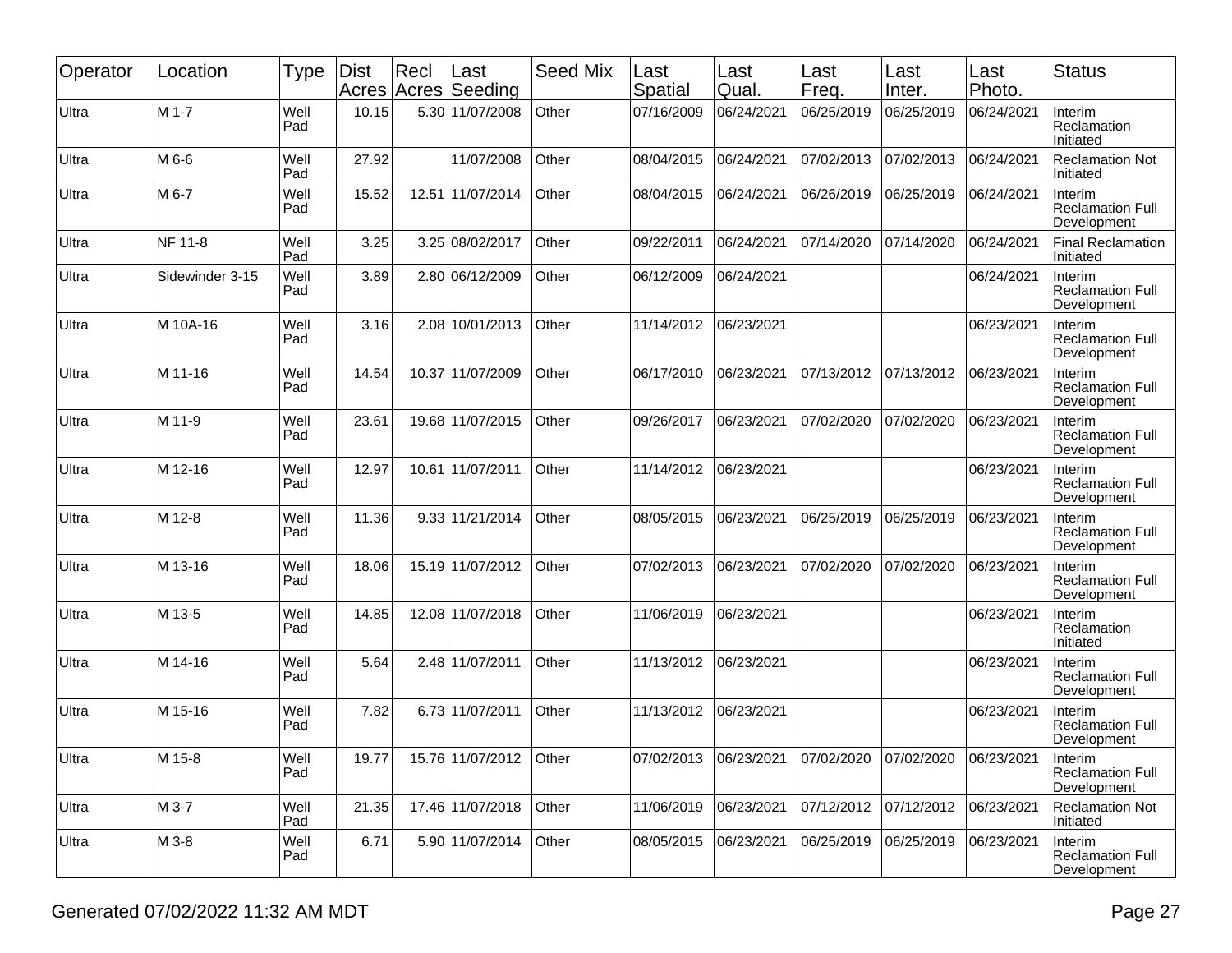| Operator | Location                 | <b>Type</b>  | <b>Dist</b><br>Acres | Recl | Last<br>Acres Seeding | <b>Seed Mix</b>                           | Last<br>Spatial | Last<br>Qual. | Last<br>Freq. | Last<br>Inter. | Last<br>Photo. | <b>Status</b>                                     |
|----------|--------------------------|--------------|----------------------|------|-----------------------|-------------------------------------------|-----------------|---------------|---------------|----------------|----------------|---------------------------------------------------|
| Ultra    | M 4-8                    | Well<br>Pad  | 4.01                 |      | 3.42 11/07/2014       | Other                                     | 08/05/2015      | 06/23/2021    | 06/25/2019    | 06/25/2019     | 06/23/2021     | Interim<br><b>Reclamation Full</b><br>Development |
| Ultra    | M 5-21                   | Well<br>Pad  | 10.18                |      | 8.25 11/07/2011       | Other                                     | 11/14/2012      | 06/23/2021    | 06/26/2019    | 06/26/2019     | 06/23/2021     | Interim<br><b>Reclamation Full</b><br>Development |
| Ultra    | M 5-8                    | Well<br>Pad  | 17.77                |      | 14.31 11/07/2009      | Other                                     | 09/26/2017      | 06/23/2021    | 07/02/2020    | 07/02/2020     | 06/23/2021     | Interim<br><b>Reclamation Full</b><br>Development |
| Ultra    | M 6-16                   | Well<br>Pad  | 35.97                |      | 24.22 10/01/2013      | Other                                     | 06/11/2014      | 06/23/2021    |               |                | 06/23/2021     | Interim<br><b>Reclamation Full</b><br>Development |
| Ultra    | M 7-8                    | Well<br>Pad  | 19.05                |      | 15.24 11/07/2014      | Other                                     | 08/05/2015      | 06/23/2021    | 06/25/2019    | 06/25/2019     | 06/23/2021     | Interim<br><b>Reclamation Full</b><br>Development |
| Ultra    | M 8-17                   | Well<br>Pad  | 17.92                |      | 15.10 07/02/2020      | Other                                     | 07/02/2013      | 06/23/2021    | 07/03/2020    | 07/03/2020     | 06/23/2021     | Interim<br><b>Reclamation Full</b><br>Development |
| Ultra    | M 9-7                    | Well<br>Pad  | 4.05                 |      | 3.15 10/01/2009       | Other                                     | 08/12/2009      | 06/23/2021    |               |                | 06/23/2021     | Interim<br><b>Reclamation Full</b><br>Development |
| Ultra    | M 9-8                    | Well<br>Pad  | 13.48                |      | 10.57 11/07/2017      | Other                                     | 08/05/2015      | 06/23/2021    | 06/25/2019    | 06/25/2019     | 06/23/2021     | Interim<br><b>Reclamation Full</b><br>Development |
| Ultra    | North Pinedale 14-<br>R. | Well<br>Pad  | 8.38                 |      | 4.73 11/10/2011       | Temporary<br>Reclamation                  | 05/20/2016      | 06/23/2021    | 07/02/2019    | 07/03/2019     | 06/23/2021     | Interim<br>Reclamation<br>Initiated               |
| Ultra    | SP 11-33                 | Well<br>Pad  | 15.84                |      | 12.30 11/07/2015      | Other                                     | 11/09/2017      | 06/23/2021    | 07/01/2020    | 07/01/2020     | 06/23/2021     | Interim<br><b>Reclamation Full</b><br>Development |
| Ultra    | SP 15-33                 | Well<br>Pad  | 7.20                 |      | 6.24 11/07/2008       | Other                                     | 09/26/2017      | 06/23/2021    | 07/01/2020    | 07/01/2020     | 06/23/2021     | Interim<br><b>Reclamation Full</b><br>Development |
| Ultra    | SP 7-33                  | Well<br>Pad  | 10.50                |      |                       |                                           | 08/03/2015      |               |               |                | 06/23/2021     | <b>Reclamation Not</b><br>Initiated               |
| UAE      | <b>WB 2-8P</b>           | Pipelin<br>е | 1.84                 |      | 1.84 09/12/2008       | Sagebrush-<br>dominated w/<br>Sandy Soils | 06/02/2015      | 06/30/2022    | 06/29/2021    | 06/20/2017     | 06/22/2021     | <b>Final Reclamation</b><br>Initiated             |
| Ultra    | M 11-20                  | Well<br>Pad  | 18.42                |      | 14.45 11/07/2009      | Other                                     | 07/08/2009      | 06/22/2021    | 07/03/2020    | 07/03/2020     | 06/22/2021     | Interim<br><b>Reclamation Full</b><br>Development |
| Ultra    | M 3-20                   | Well<br>Pad  | 18.39                |      | 13.80 11/07/2011      | Other                                     | 11/13/2012      | 06/22/2021    | 06/25/2019    | 06/25/2019     | 06/22/2021     | Interim<br><b>Reclamation Full</b><br>Development |
| Ultra    | M 3-22                   | Well<br>Pad  | 29.05                |      | 23.29 11/14/2012      | Other                                     | 07/02/2013      | 06/22/2021    | 07/02/2020    | 07/02/2020     | 06/22/2021     | Interim<br><b>Reclamation Full</b><br>Development |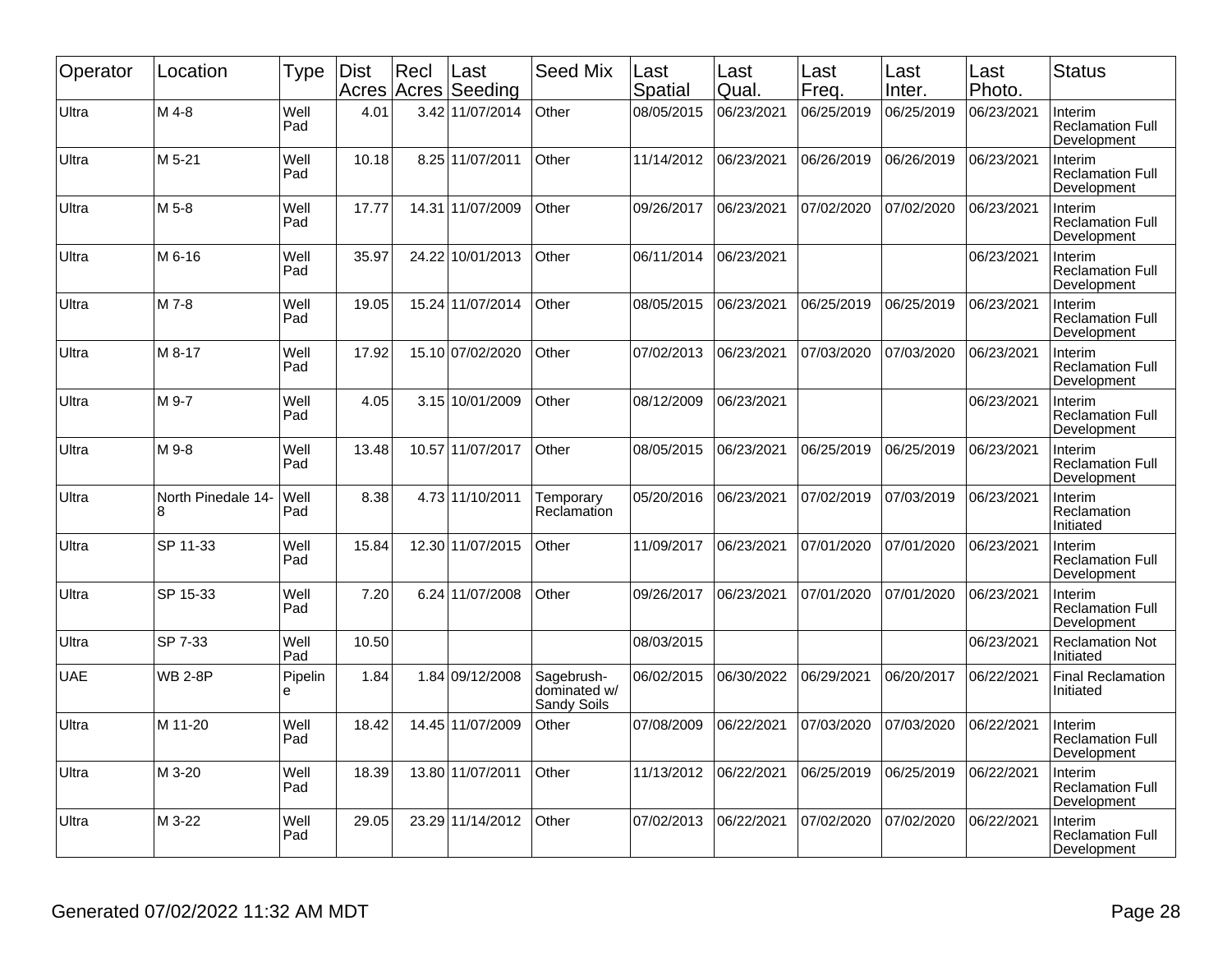| Operator | Location | Type        | <b>Dist</b> | Recl<br>Acres Acres | Last<br>Seeding  | Seed Mix | Last<br>Spatial | Last<br>Qual. | Last<br>Freq. | Last<br>Inter. | Last<br>Photo. | <b>Status</b>                                     |
|----------|----------|-------------|-------------|---------------------|------------------|----------|-----------------|---------------|---------------|----------------|----------------|---------------------------------------------------|
| Ultra    | M 5-22   | Well<br>Pad | 5.22        |                     | 4.40 11/07/2011  | Other    | 11/13/2012      | 06/22/2021    | 06/25/2019    | 06/25/2019     | 06/22/2021     | Interim<br><b>Reclamation Full</b><br>Development |
| Ultra    | M 7-22   | Well<br>Pad | 24.16       |                     | 20.63 11/07/2011 | Other    | 11/13/2012      | 06/22/2021    | 06/25/2019    | 06/25/2019     | 06/22/2021     | Interim<br><b>Reclamation Full</b><br>Development |
| Ultra    | M 8-19   | Well<br>Pad | 33.93       |                     | 29.34 11/14/2012 | Other    | 11/13/2012      | 06/22/2021    | 07/03/2020    | 07/03/2020     | 06/22/2021     | Interim<br><b>Reclamation Full</b><br>Development |
| Ultra    | M 9-16   | Well<br>Pad | 15.47       |                     | 11.99 07/02/2013 | Other    | 07/02/2013      | 06/22/2021    |               |                | 06/22/2021     | Interim<br><b>Reclamation Full</b><br>Development |
| Ultra    | SP 10-18 | Well<br>Pad | 11.27       |                     | 5.60 11/07/2008  | Other    | 07/01/2009      | 06/22/2021    | 06/26/2019    | 06/26/2019     | 06/22/2021     | Interim<br>Reclamation<br>Initiated               |
| Ultra    | SP 11-20 | Well<br>Pad | 10.47       |                     | 8.34 11/07/2019  | Other    | 09/17/2020      | 06/22/2021    |               |                | 06/22/2021     | Interim<br>Reclamation<br>Initiated               |
| Ultra    | SP 11-21 | Well<br>Pad | 7.46        |                     | 5.38 11/07/2010  | Other    | 10/28/2011      | 06/22/2021    | 06/27/2018    | 06/27/2018     | 06/22/2021     | Interim<br>Reclamation<br>Initiated               |
| Ultra    | SP 12-29 | Well<br>Pad | 17.47       |                     | 14.65 11/07/2019 | Other    | 11/06/2019      | 06/22/2021    | 06/30/2018    | 06/30/2018     | 06/22/2021     | <b>Reclamation Not</b><br>Initiated               |
| Ultra    | SP 1-29  | Well<br>Pad | 13.29       |                     | 11.09 11/07/2018 | Other    | 11/06/2019      | 06/22/2021    | 06/15/2015    | 06/15/2015     | 06/22/2021     | <b>Interim</b><br>Reclamation<br>Initiated        |
| Ultra    | SP 1-30  | Well<br>Pad | 13.33       |                     | 6.66 11/07/2018  | Other    | 11/09/2017      | 06/22/2021    | 07/01/2020    | 07/01/2020     | 06/22/2021     | Interim<br>Reclamation<br>Initiated               |
| Ultra    | SP 14-32 | Well<br>Pad | 12.82       |                     | 11.00 11/28/2014 | Other    | 10/30/2015      | 06/22/2021    | 06/24/2019    | 06/24/2019     | 06/22/2021     | Interim<br><b>Reclamation Full</b><br>Development |
| Ultra    | SP 15-17 | Well<br>Pad | 17.05       |                     | 11/06/2018       | Other    | 11/06/2018      | 06/22/2021    |               |                | 06/22/2021     | Interim<br>Reclamation<br>Initiated               |
| Ultra    | SP 15-29 | Well<br>Pad | 6.06        |                     | 4.23 11/07/2007  | Other    | 07/02/2009      | 06/22/2021    |               |                | 06/22/2021     | Interim<br>Reclamation<br>Initiated               |
| Ultra    | SP 3-28  | Well<br>Pad | 35.55       |                     | 3.85 11/07/2011  | Other    | 11/07/2018      | 06/22/2021    | 08/09/2016    | 08/09/2016     | 06/22/2021     | Interim<br>Reclamation<br>Initiated               |
| Ultra    | SP 4-21  | Well<br>Pad | 5.64        |                     | 4.02 11/07/2008  | Other    | 06/04/2009      | 06/22/2021    | 06/26/2019    | 06/26/2019     | 06/22/2021     | Interim<br>Reclamation<br>Initiated               |
| Ultra    | SP 4-33  | Well<br>Pad | 16.63       |                     | 4.37 11/07/2017  | Other    | 11/09/2017      | 06/22/2021    | 06/26/2019    | 06/26/2019     | 06/22/2021     | Interim<br>Reclamation<br>Initiated               |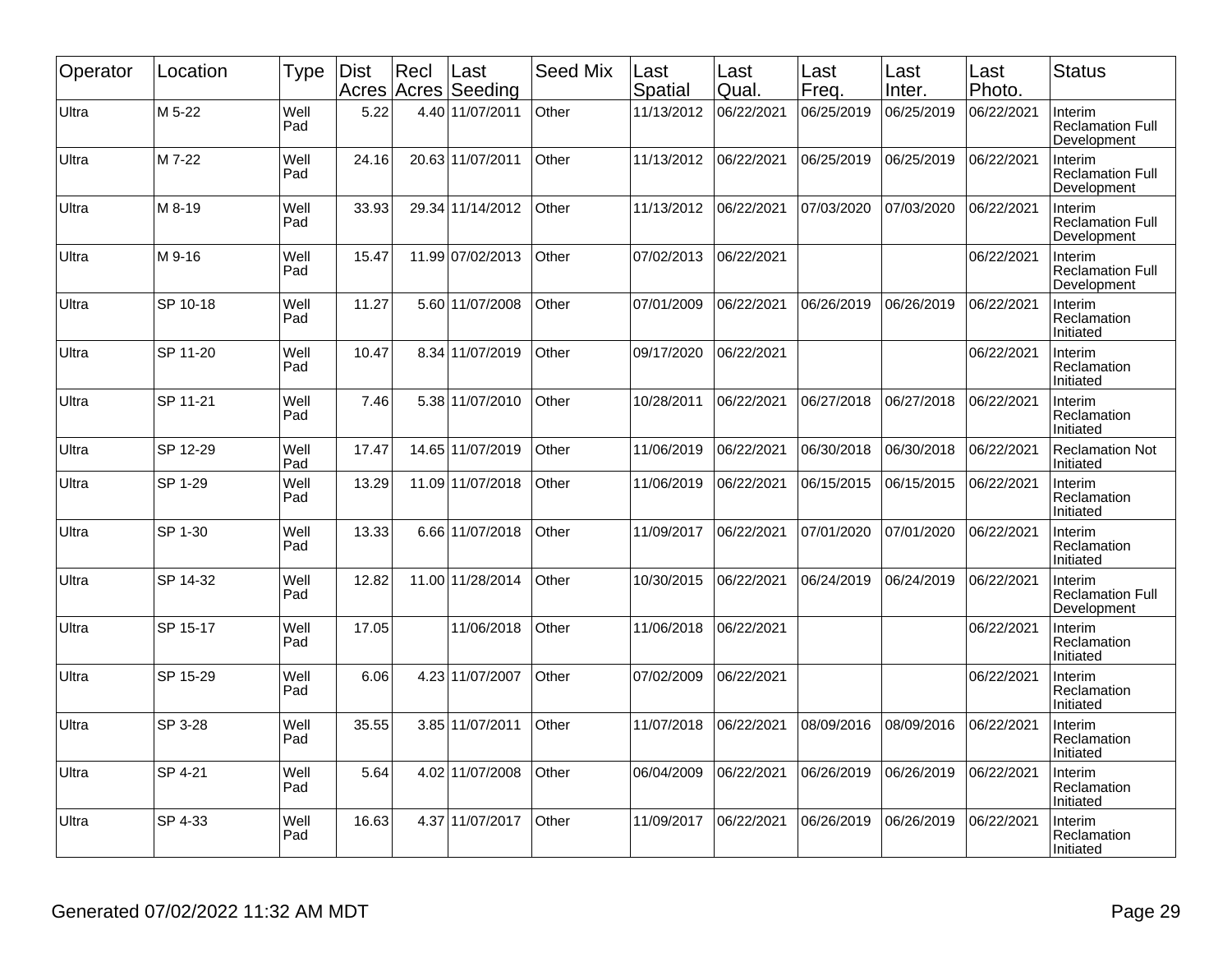| Operator   | Location                       | Type         | Dist<br>Acres | Recl<br>Acres | Last<br>Seeding | <b>Seed Mix</b>                                     | Last<br>Spatial | Last<br>Qual. | Last<br>Freq.         | Last<br>Inter. | Last<br>Photo. | <b>Status</b>                                     |
|------------|--------------------------------|--------------|---------------|---------------|-----------------|-----------------------------------------------------|-----------------|---------------|-----------------------|----------------|----------------|---------------------------------------------------|
| Ultra      | SP 5-20                        | Well<br>Pad  | 13.85         |               | 9.65 11/07/2008 | Other                                               | 06/09/2009      | 06/22/2021    | 06/26/2019            | 06/26/2019     | 06/22/2021     | Interim<br>Reclamation<br>Initiated               |
| Ultra      | SP 6-32                        | Well<br>Pad  | 8.60          |               | 6.95 11/07/2014 | Other                                               | 08/03/2015      | 06/22/2021    | 06/26/2019            | 06/26/2019     | 06/22/2021     | Interim<br><b>Reclamation Full</b><br>Development |
| Ultra      | SP 7-20                        | Well<br>Pad  | 8.70          |               | 6.39 11/07/2009 | Other                                               | 10/28/2011      | 06/22/2021    | 07/01/2020            | 07/01/2020     | 06/22/2021     | Interim<br>Reclamation<br>Initiated               |
| Ultra      | SP 7-28                        | Well<br>Pad  | 5.10          |               | 4.30 11/07/2011 | Other                                               | 07/20/2012      | 06/22/2021    | 06/26/2019            | 06/26/2019     | 06/22/2021     | Interim<br><b>Reclamation Full</b><br>Development |
| Ultra      | SP 9-17                        | Well<br>Pad  | 9.23          |               | 7.54 11/07/2009 | Other                                               | 06/23/2010      | 06/22/2021    | 07/01/2020            | 07/02/2020     | 06/22/2021     | Interim<br>Reclamation<br>Initiated               |
| Ultra      | SP 9-17E                       | Well<br>Pad  | 7.79          |               | 6.25 11/07/2008 | Other                                               | 06/04/2009      | 06/22/2021    | 07/01/2020            | 07/01/2020     | 06/22/2021     | Interim<br>Reclamation<br>Initiated               |
| Ultra      | SP 9-20                        | Well<br>Pad  | 11.48         |               | 8.41 11/07/2018 | Other                                               | 11/06/2019      | 06/22/2021    |                       |                | 06/22/2021     | Interim<br><b>Reclamation Full</b><br>Development |
| Ultra      | SP 9-33                        | Well<br>Pad  | 7.24          |               | 5.59 11/07/2009 | Other                                               | 08/05/2010      | 06/22/2021    | 07/02/2020            | 07/01/2020     | 06/22/2021     | Interim<br>Reclamation<br>Initiated               |
| <b>UAE</b> | <b>WB 1-23P</b>                | Pipelin<br>е | 3.02          |               | 3.02 09/12/2008 | Sagebrush-<br>dominated w/<br>Sandy Soils           | 06/02/2015      | 06/21/2021    | 06/25/2018            | 06/25/2018     | 06/21/2021     | <b>Final Reclamation</b><br>Initiated             |
| Ultra      | <b>Central LGS</b>             | Other        | 16.81         | 1.35          |                 |                                                     | 10/05/2011      |               |                       |                | 06/21/2021     | Interim<br>Reclamation<br>Initiated               |
| Ultra      | CGF <sub>3</sub>               | Other        | 7.45          |               | 2.57 09/09/2013 | Other                                               | 09/09/2013      | 06/21/2021    |                       |                | 06/21/2021     | <b>Reclamation Not</b><br>Initiated               |
| Ultra      | LD 15-8                        | Well<br>Pad  | 4.94          |               | 4.94 10/31/2009 | Loamy Soil                                          | 02/28/2012      | 06/21/2021    | 07/20/2020            | 07/20/2020     | 06/21/2021     | <b>Final Reclamation</b><br>Initiated             |
| Ultra      | LH 11-8                        | Well<br>Pad  | 4.29          |               | 2.74 08/03/2017 | Other                                               | 08/20/2014      | 06/21/2021    | 07/14/2020            | 07/14/2020     | 06/21/2021     | Interim<br>Reclamation<br>Initiated               |
| Ultra      | LH 13-28                       | Well<br>Pad  | 4.13          |               | 3.05 10/31/2009 | Sagebrush-<br>dominated w/<br>Sandy Soils           | 09/04/2013      | 06/21/2021    | 07/14/2020            | 07/14/2020     | 06/21/2021     | Interim<br>Reclamation<br>Initiated               |
| Ultra      | New Fork 11-24                 | Well<br>Pad  | 3.44          |               | 2.28 11/03/2004 | Sagebrush-<br>dominated w/<br><b>Alkaline Soils</b> | 10/05/2011      | 06/21/2021    | 06/19/2013 06/19/2013 |                | 06/21/2021     | Interim<br>Reclamation<br>Initiated               |
| Ultra      | New Fork 7-3                   | Well<br>Pad  | 6.23          |               | 4.45 11/01/2003 | Sagebrush-<br>dominated w/<br><b>Alkaline Soils</b> | 10/21/2016      | 06/21/2021    | 06/20/2013            | 06/20/2013     | 06/21/2021     | Interim<br>Reclamation<br>Initiated               |
| Ultra      | New Fork Unit<br>Federal 13-32 | Well<br>Pad  | 4.03          |               | 4.03 10/08/2012 | Sagebrush-<br>dominated w/<br><b>Alkaline Soils</b> | 09/12/2012      | 06/21/2021    | 07/14/2020            | 07/14/2020     | 06/21/2021     | Final Reclamation<br>Initiated                    |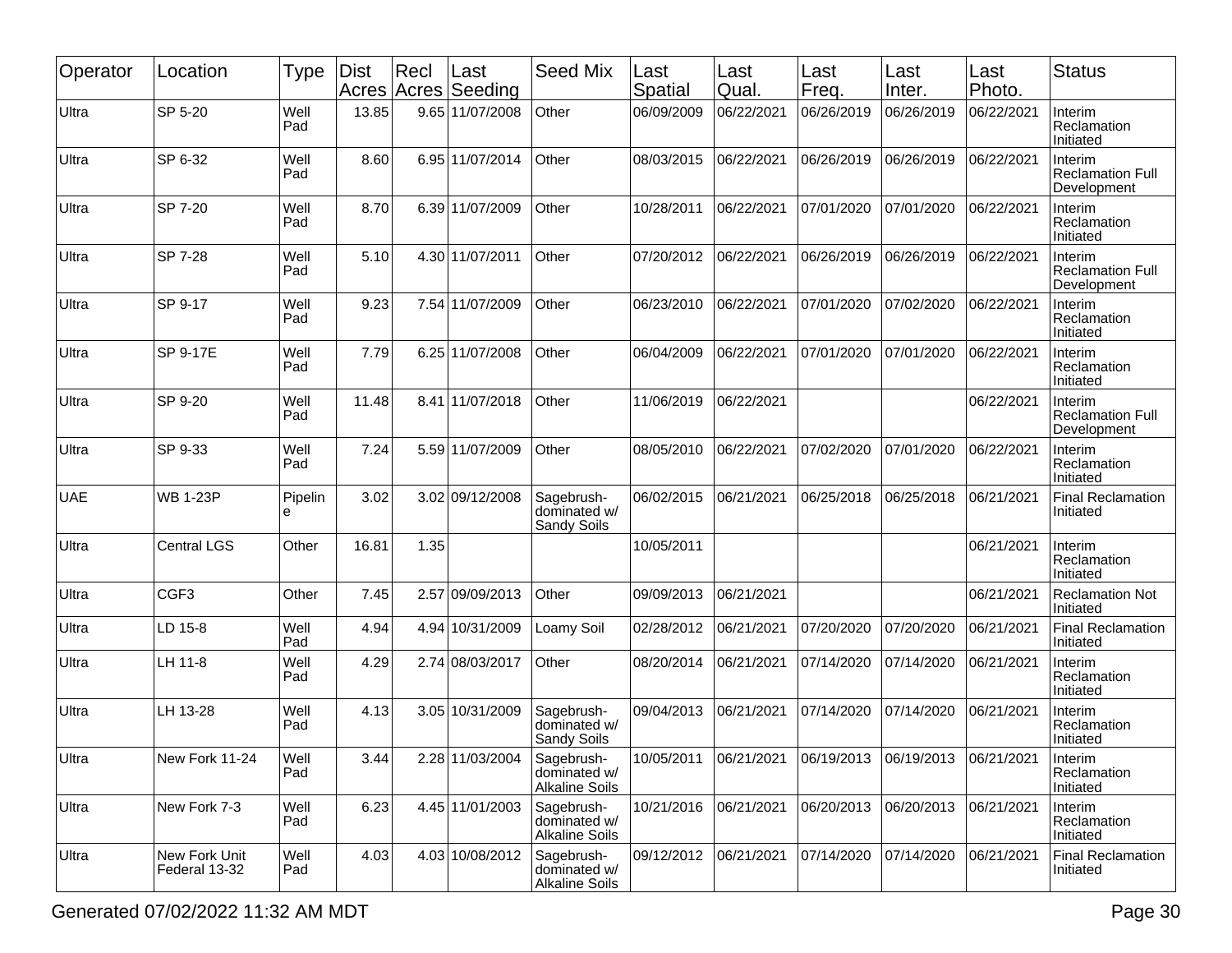| Operator   | Location         | <b>Type</b>   | <b>Dist</b> | Recl | Last<br>Acres Acres Seeding | <b>Seed Mix</b>                                     | Last<br>Spatial        | Last<br>Qual. | Last<br>Freq. | Last<br>Inter. | Last<br>Photo. | <b>Status</b>                         |
|------------|------------------|---------------|-------------|------|-----------------------------|-----------------------------------------------------|------------------------|---------------|---------------|----------------|----------------|---------------------------------------|
| Ultra      | NF <sub>1</sub>  | Well<br>Pad   | 6.90        |      | 6.90 11/11/2006             | Other                                               | 09/22/2011             | 06/21/2021    |               |                | 06/21/2021     | <b>Final Reclamation</b><br>Initiated |
| Ultra      | North Mesa 4-7   | Well<br>l Pad | 5.31        |      | 3.77 11/06/2007             | Sagebrush-<br>dominated w/<br><b>Alkaline Soils</b> | 10/07/2011             | 06/21/2021    | 06/11/2013    | 06/11/2013     | 06/21/2021     | Interim<br>Reclamation<br>Initiated   |
| Ultra      | WB 13-19         | Well<br>Pad   | 5.79        |      | 5.79 11/17/2009             | Loamy Soil                                          | 02/29/2012             | 06/21/2021    | 07/17/2020    | 07/17/2020     | 06/21/2021     | <b>Final Reclamation</b><br>Initiated |
| <b>UAE</b> | <b>AN 14-4BP</b> | Pipelin<br>е  | 0.76        |      | 0.76 10/13/2017             | Sagebrush-<br>dominated w/<br>Sandy Soils           | 03/20/2018             | 06/17/2021    |               |                | 06/17/2021     | <b>Final Reclamation</b><br>Initiated |
| <b>UAE</b> | AN 14-4P         | Pipelin<br>e  | 0.81        |      | 0.81 09/12/2008             | Sagebrush-<br>dominated w/<br>Sandy Soils           | 03/21/2016             | 06/17/2021    |               |                | 06/17/2021     | <b>Final Reclamation</b><br>Initiated |
| <b>UAE</b> | AN 15-4P         | Pipelin<br>e  | 3.08        |      | 3.08 09/12/2008             | Sagebrush-<br>dominated w/<br>Sandy Soils           | 03/21/2016             | 06/17/2021    | 06/29/2018    | 06/28/2018     | 06/17/2021     | <b>Final Reclamation</b><br>Initiated |
| <b>UAE</b> | <b>AN 2-5P</b>   | Pipelin<br>e  | 3.00        |      | 3.00 09/12/2008             | Sagebrush-<br>dominated w/<br>Sandy Soils           | 03/21/2016             | 06/17/2021    | 06/28/2018    | 06/28/2018     | 06/17/2021     | <b>Final Reclamation</b><br>Initiated |
| <b>UAE</b> | <b>AN 2-9P</b>   | Pipelin<br>е  | 2.31        |      | 2.31 09/12/2008             | Sagebrush-<br>dominated w/<br>Sandy Soils           | 03/21/2016             | 06/17/2021    | 07/02/2018    | 07/02/2018     | 06/17/2021     | <b>Final Reclamation</b><br>Initiated |
| <b>UAE</b> | AN 3-9P          | Pipelin<br>е  | 2.45        |      | 2.45 10/13/2018             | Sagebrush-<br>dominated w/<br><b>Sandy Soils</b>    | 03/20/2018             | 06/17/2021    |               |                | 06/17/2021     | <b>Final Reclamation</b><br>Initiated |
| <b>UAE</b> | <b>AN 5-4P</b>   | Pipelin<br>е  | 3.05        |      | 3.05 09/12/2008             | Sagebrush-<br>dominated w/<br>Sandy Soils           | 03/21/2016             | 06/17/2021    | 06/28/2018    | 06/28/2018     | 06/17/2021     | <b>Final Reclamation</b><br>Initiated |
| <b>UAE</b> | <b>AN 6-4BP</b>  | Pipelin<br>e  | 3.10        |      | 3.10 09/12/2008             | Sagebrush-<br>dominated w/<br>Sandy Soils           | 03/21/2016             | 06/17/2021    | 06/29/2018    | 06/28/2018     | 06/17/2021     | <b>Final Reclamation</b><br>Initiated |
| <b>UAE</b> | AN 6-4P          | Pipelin<br>e  | 1.52        |      | 1.52 09/12/2008             | Sagebrush-<br>dominated w/<br><b>Sandy Soils</b>    | 06/02/2015             | 06/17/2021    | 06/29/2018    | 06/29/2018     | 06/17/2021     | <b>Final Reclamation</b><br>Initiated |
| <b>UAE</b> | <b>BR 7-19P</b>  | Pipelin<br>e  | 0.70        |      | 0.70 09/13/2008             | Sagebrush-<br>dominated w/<br><b>Sandy Soils</b>    | 06/02/2015             | 06/29/2022    | 06/24/2020    | 06/24/2020     | 06/17/2021     | <b>Final Reclamation</b><br>Initiated |
| <b>UAE</b> | RB 12-30P        | Pipelin<br>e  | 4.57        |      | 4.57 09/12/2008             | Sagebrush-<br>dominated w/<br>Sandy Soils           | 06/02/2015             | 06/17/2021    | 06/21/2018    | 06/21/2018     | 06/17/2021     | <b>Final Reclamation</b><br>Initiated |
| <b>UAE</b> | RB 13-32P        | Pipelin<br>e  | 4.18        |      | 4.18 09/12/2008             | Sagebrush-<br>dominated w/<br>Sandy Soils           |                        |               | 06/28/2018    | 06/28/2018     | 06/17/2021     | Final Reclamation<br>Initiated        |
| <b>UAE</b> | RB 15-31P        | Pipelin<br>e  | 3.12        |      | 3.12 10/12/2015             | Sagebrush-<br>dominated w/<br>Sandy Soils           | 03/21/2016  06/17/2021 |               | 06/28/2018    | 06/28/2018     | 06/17/2021     | <b>Final Reclamation</b><br>Initiated |
| <b>UAE</b> | RB 3-31P         | Pipelin<br>е  | 3.12        |      | 3.12 09/12/2008             | Sagebrush-<br>dominated w/<br><b>Sandy Soils</b>    | 03/20/2016             | 06/17/2021    | 06/26/2018    | 06/26/2018     | 06/17/2021     | <b>Final Reclamation</b><br>Initiated |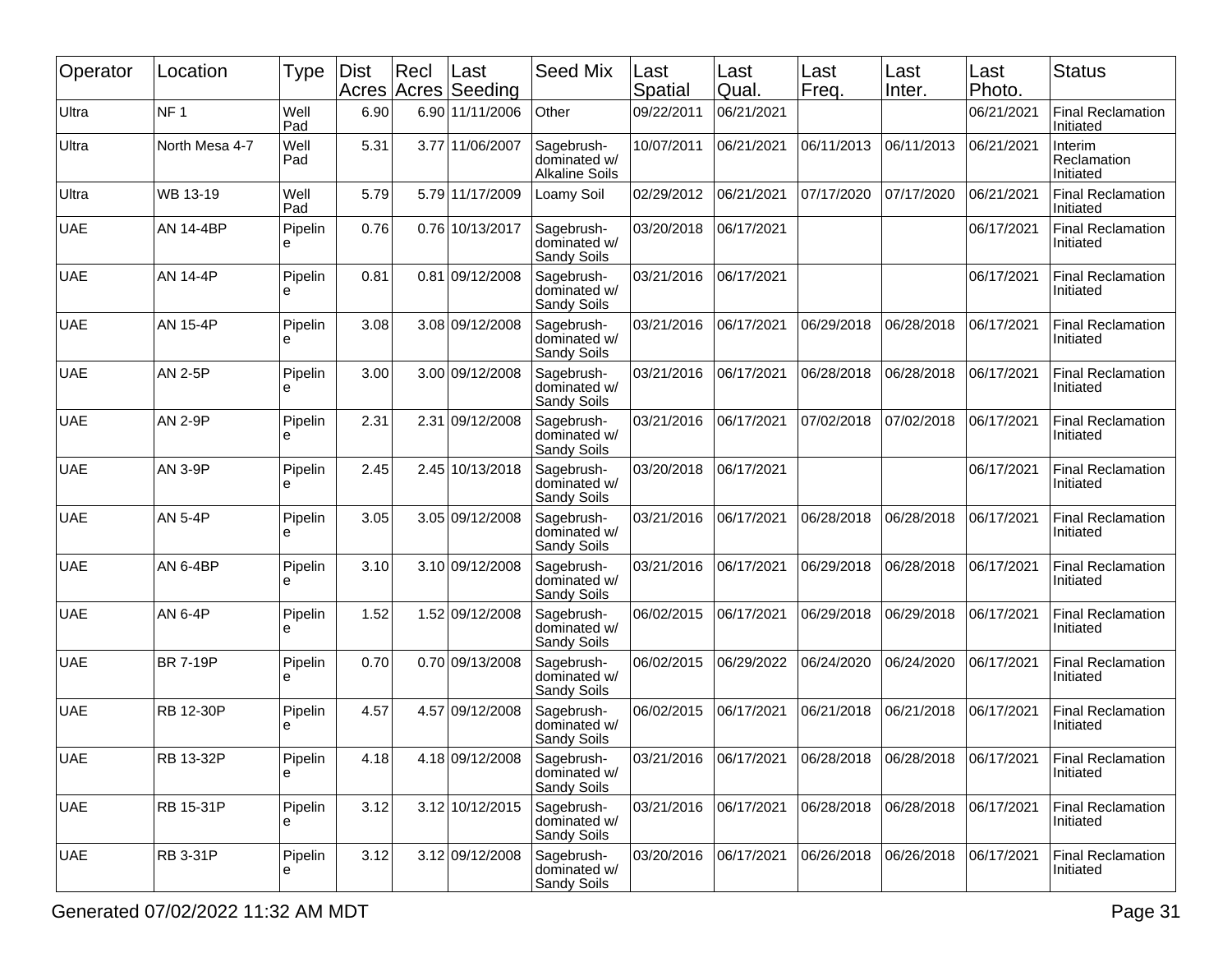| Operator   | Location                         | <b>Type</b>   | Dist<br>Acres | Recl<br>Acres | Last<br>Seeding | Seed Mix                                  | Last<br>Spatial | Last<br>Qual. | Last<br>Freq. | Last<br>Inter. | Last<br>Photo. | <b>Status</b>                         |
|------------|----------------------------------|---------------|---------------|---------------|-----------------|-------------------------------------------|-----------------|---------------|---------------|----------------|----------------|---------------------------------------|
| <b>UAE</b> | <b>RB 3-32P</b>                  | Pipelin<br>e  | 3.15          |               | 3.15 09/12/2008 | Sagebrush-<br>dominated w/<br>Sandy Soils | 03/20/2016      | 06/17/2021    | 06/27/2018    | 06/27/2018     | 06/17/2021     | <b>Final Reclamation</b><br>Initiated |
| <b>UAE</b> | <b>RB 4-31P</b>                  | Pipelin<br>e  | 1.14          |               | 1.14 09/12/2008 | Sagebrush-<br>dominated w/<br>Sandy Soils | 06/02/2015      | 06/17/2021    | 06/26/2018    | 06/26/2018     | 06/17/2021     | <b>Final Reclamation</b><br>Initiated |
| <b>UAE</b> | <b>RB 5-31P</b>                  | Pipelin<br>e  | 1.63          |               | 1.63 09/12/2008 | Sagebrush-<br>dominated w/<br>Sandy Soils | 03/20/2016      | 06/17/2021    | 06/26/2018    | 06/26/2018     | 06/17/2021     | <b>Final Reclamation</b><br>Initiated |
| <b>UAE</b> | <b>RB 7-31P</b>                  | Pipelin<br>e  | 2.93          |               | 2.93 09/12/2008 | Sagebrush-<br>dominated w/<br>Sandy Soils | 03/20/2016      | 06/17/2021    | 06/27/2018    | 06/27/2018     | 06/17/2021     | <b>Final Reclamation</b><br>Initiated |
| <b>UAE</b> | <b>RB 8-31P</b>                  | Pipelin<br>e  | 0.93          |               | 0.93 09/12/2008 | Sagebrush-<br>dominated w/<br>Sandy Soils | 03/20/2016      | 06/17/2021    | 06/26/2018    | 06/26/2018     | 06/17/2021     | <b>Final Reclamation</b><br>Initiated |
| <b>UAE</b> | <b>RB 9-31P</b>                  | Pipelin<br>e  | 1.33          |               | 1.33 09/12/2008 | Sagebrush-<br>dominated w/<br>Sandy Soils | 06/02/2015      | 06/17/2021    | 06/28/2018    | 06/28/2018     | 06/17/2021     | <b>Final Reclamation</b><br>Initiated |
| <b>UAE</b> | WB 13-11P                        | Pipelin<br>e  | 0.70          |               | 0.70 09/12/2008 | Sagebrush-<br>dominated w/<br>Sandy Soils | 06/02/2015      | 06/17/2021    | 06/15/2017    | 06/15/2017     | 06/17/2021     | <b>Final Reclamation</b><br>Initiated |
| <b>UAE</b> | WB 14-11P                        | Pipelin<br>e  | 4.63          |               | 4.63 09/12/2008 | Sagebrush-<br>dominated w/<br>Sandy Soils | 06/02/2015      | 06/17/2021    | 06/22/2017    | 06/15/2017     | 06/17/2021     | Final Reclamation<br>Initiated        |
| <b>UAE</b> | <b>WB 14-14P</b>                 | Pipelin<br>e  | 1.28          |               | 1.28 09/12/2008 | Sagebrush-<br>dominated w/<br>Sandy Soils | 06/02/2015      | 06/17/2021    | 06/21/2018    | 06/21/2018     | 06/17/2021     | <b>Final Reclamation</b><br>Initiated |
| <b>UAE</b> | WB 14-24BP                       | Pipelin<br>e  | 0.99          |               | 0.99 03/21/2018 | Other                                     | 03/21/2018      | 06/17/2021    |               |                | 06/17/2021     | <b>Final Reclamation</b><br>Initiated |
| <b>UAE</b> | <b>WB 14-25P</b>                 | Pipelin<br>le | 1.77          |               | 1.77 09/12/2008 | Sagebrush-<br>dominated w/<br>Sandy Soils | 06/02/2015      | 06/17/2021    | 07/02/2018    | 07/02/2018     | 06/17/2021     | <b>Final Reclamation</b><br>Initiated |
| <b>UAE</b> | <b>WB 14-3P</b>                  | Pipelin<br>e  | 4.61          |               | 4.61 09/12/2008 | Sagebrush-<br>dominated w/<br>Sandy Soils | 06/02/2015      | 06/17/2021    | 06/15/2017    | 06/15/2017     | 06/17/2021     | <b>Final Reclamation</b><br>Initiated |
| <b>UAE</b> | <b>WB 1-5P</b>                   | Pipelin<br>e  | 6.20          |               | 6.20 09/12/2008 | Sagebrush-<br>dominated w/<br>Sandy Soils | 06/02/2015      | 06/30/2022    | 06/21/2017    | 06/21/2017     | 06/17/2021     | <b>Final Reclamation</b><br>Initiated |
| <b>UAE</b> | WB 16-14P                        | Pipelin<br>le | 1.50          |               | 1.50 07/30/2014 | Sagebrush-<br>dominated w/<br>Sandy Soils | 06/02/2015      | 06/17/2021    | 06/26/2018    | 06/26/2018     | 06/17/2021     | <b>Final Reclamation</b><br>Initiated |
| <b>UAE</b> | <b>WB 16-9P</b>                  | Pipelin<br>le | 8.41          |               | 8.41 09/12/2008 | Sagebrush-<br>dominated w/<br>Sandy Soils | 06/02/2015      | 06/17/2021    | 06/22/2017    | 06/22/2017     | 06/17/2021     | <b>Final Reclamation</b><br>Initiated |
| Ultra      | Warbonnet 13-11<br><b>SIMOPS</b> | Well<br>Pad   | 16.46         | 11.37         | 10/11/2015      | Loamy Soil                                | 09/30/2015      | 06/17/2021    | 07/09/2020    | 07/09/2020     | 06/17/2021     | Interim<br>Reclamation<br>Initiated   |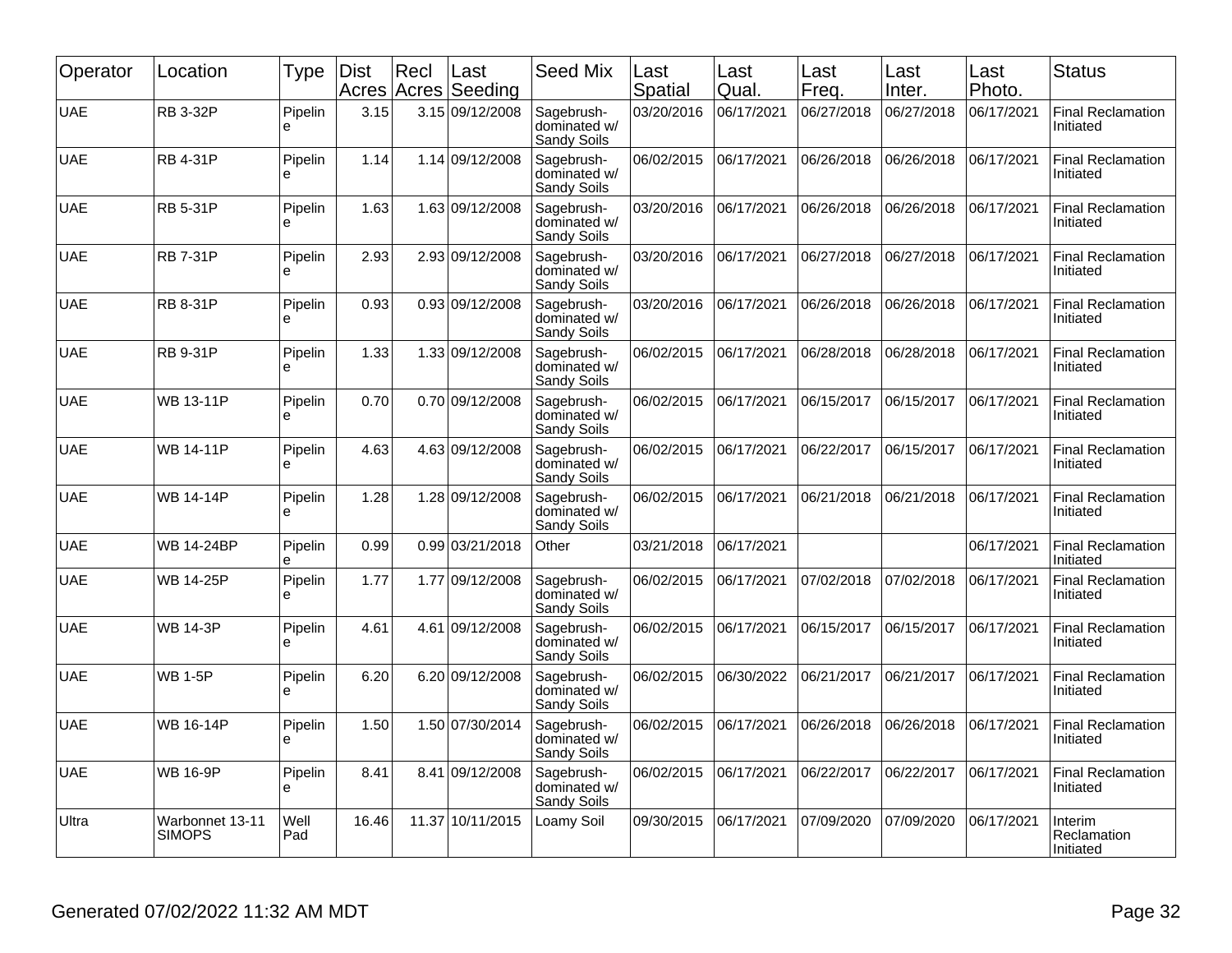| Operator | Location                        | <b>Type</b> | <b>Dist</b><br>Acres | Recl | Last<br>Acres Seeding        | <b>Seed Mix</b>                                     | Last<br>Spatial       | Last<br>Qual. | Last<br>Freq.         | Last<br>Inter. | Last<br>Photo. | <b>Status</b>                         |
|----------|---------------------------------|-------------|----------------------|------|------------------------------|-----------------------------------------------------|-----------------------|---------------|-----------------------|----------------|----------------|---------------------------------------|
| Ultra    | Warbonnet 8-11<br><b>SIMOPS</b> | Well<br>Pad | 24.19                |      | 19.20 11/09/2016             | Sagebrush-<br>dominated w/<br>Sandy Soils           | 11/01/2016            | 06/17/2021    | 07/09/2019            | 07/10/2019     | 06/17/2021     | Interim<br>Reclamation<br>Initiated   |
| Ultra    | Warbonnet 9-23<br>Simops        | Well<br>Pad | 20.58                |      | 1.79 10/10/2007              | Loamy Soil                                          | 10/01/2015            | 06/17/2021    |                       |                | 06/17/2021     | Interim<br>Reclamation<br>Initiated   |
| Ultra    | WB 10-23                        | Well<br>Pad | 4.61                 | 4.61 | 10/10/2007                   | Other                                               | 09/22/2011            | 06/17/2021    |                       |                | 06/17/2021     | <b>Final Reclamation</b><br>Initiated |
| Ultra    | WB 11-23                        | Well<br>Pad | 6.67                 |      | 4.75 11/19/2011              | Loamy Soil                                          | 02/29/2012            | 06/17/2021    | 07/09/2019            | 07/09/2019     | 06/17/2021     | Interim<br>Reclamation<br>Initiated   |
| Ultra    | WB 11-25                        | Well<br>Pad | 7.65                 |      | 5.45 10/28/2010              | Loamy Soil                                          | 02/29/2012            | 06/17/2021    | 06/05/2018            | 06/05/2018     | 06/17/2021     | Interim<br>Reclamation<br>Initiated   |
| Ultra    | WB 12-3 SIMOPS                  | Well<br>Pad | 15.51                |      | 11.22 12/04/2012             | Loamy Soil                                          | 09/09/2013            | 06/17/2021    | 07/07/2020            | 07/07/2020     | 06/17/2021     | Interim<br>Reclamation<br>Initiated   |
| Ultra    | WB 13-13                        | Well<br>Pad | 5.08                 |      | 3.03 11/23/2010              | Loamy Soil                                          | 02/29/2012            | 06/17/2021    | 06/05/2018            | 06/05/2018     | 06/17/2021     | Interim<br>Reclamation<br>Initiated   |
| Ultra    | WB 13-14                        | Well<br>Pad | 12.38                |      | 7.59 11/03/2011              | Sagebrush-<br>dominated w/<br><b>Alkaline Soils</b> | 05/20/2016            | 06/17/2021    | 07/09/2019            | 07/09/2019     | 06/17/2021     | Interim<br>Reclamation<br>Initiated   |
| Ultra    | WB 13-23                        | Well<br>Pad | 4.25                 |      | 4.25 11/28/2012              | Loamy Soil                                          | 10/23/2010            | 06/17/2021    | 07/20/2020            | 07/20/2020     | 06/17/2021     | Final Reclamation<br>Initiated        |
| Ultra    | WB 13-24                        | Well<br>Pad | 6.14                 |      | 4.11 10/28/2009              | Loamy Soil                                          | 02/29/2012            | 06/17/2021    | 07/08/2020            | 07/08/2020     | 06/17/2021     | Interim<br>Reclamation<br>Initiated   |
| Ultra    | WB 15-11 Simops                 | Well<br>Pad | 18.58                |      | 15.21 10/15/2015             | Loamy Soil                                          | 06/07/2017            | 06/17/2021    | 07/08/2020            | 07/08/2020     | 06/17/2021     | Interim<br>Reclamation<br>Initiated   |
| Ultra    | WB 15-23                        | Well<br>Pad | 1.93                 |      | 0.49 10/10/2007              | Other                                               | 02/29/2012            | 06/17/2021    |                       |                | 06/17/2021     | Interim<br>Reclamation<br>Initiated   |
| Ultra    | WB 16-25                        | Well<br>Pad | 5.02                 |      | 3.44 11/19/2011              | Loamy Soil                                          | 02/29/2012            | 06/17/2021    | 07/02/2019            | 07/02/2019     | 06/17/2021     | Interim<br>Reclamation<br>Initiated   |
| Ultra    | <b>WB 3-3</b>                   | Well<br>Pad | 7.29                 |      | 5.33 10/28/2009              | Loamy Soil                                          | 02/29/2012            | 06/17/2021    | 07/07/2020            | 07/07/2020     | 06/17/2021     | Interim<br>Reclamation<br>Initiated   |
| Ultra    | WB 4-25                         | Well<br>Pad | 5.94                 |      | 3.75 11/19/2011   Loamy Soil |                                                     | 02/29/2012 06/17/2021 |               | 07/02/2019 07/02/2019 |                | 06/17/2021     | Interim<br>Reclamation<br>Initiated   |
| Ultra    | WB 4-26                         | Well<br>Pad | 4.80                 |      | 3.62 10/27/2009              | Loamy Soil                                          | 02/29/2012 06/17/2021 |               | 07/09/2020            | 07/09/2020     | 06/17/2021     | Interim<br>Reclamation<br>Initiated   |
| Ultra    | WB 5-23                         | Well<br>Pad | 2.48                 |      | 0.98 10/10/2007              | Other                                               | 02/29/2012 06/17/2021 |               |                       |                | 06/17/2021     | Interim<br>Reclamation<br>Initiated   |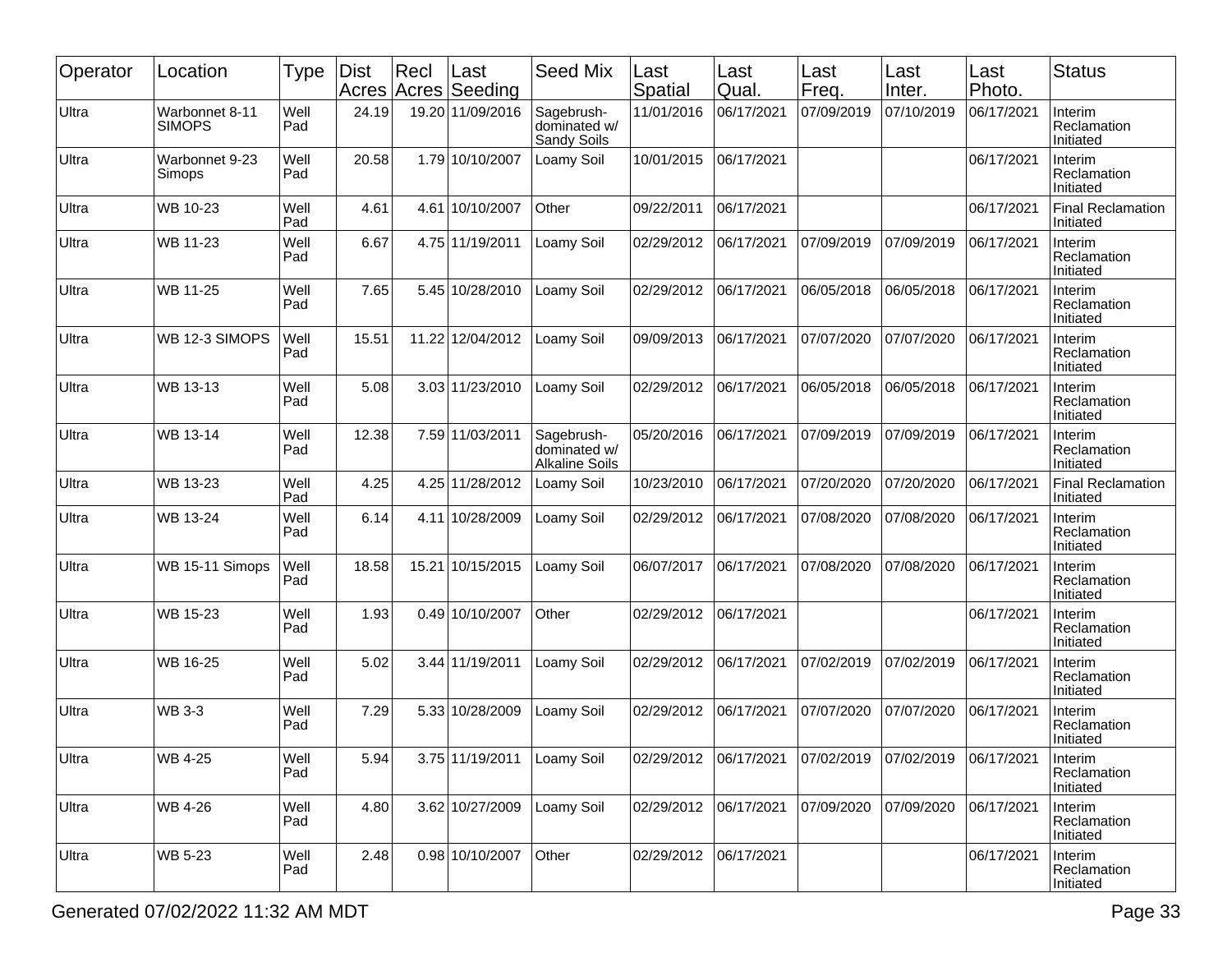| Operator   | Location          | Type         | <b>Dist</b> | Recl | Last<br>Acres Acres Seeding | <b>Seed Mix</b>                           | Last<br>Spatial | Last<br>Qual. | Last<br>Freq. | Last<br>Inter. | Last<br>Photo. | <b>Status</b>                         |
|------------|-------------------|--------------|-------------|------|-----------------------------|-------------------------------------------|-----------------|---------------|---------------|----------------|----------------|---------------------------------------|
| Ultra      | <b>WB 5-25</b>    | Well<br>Pad  | 7.65        |      | 4.59 11/27/2009             | Loamy Soil                                | 02/29/2012      | 06/17/2021    | 07/08/2020    | 07/08/2020     | 06/17/2021     | Interim<br>Reclamation<br>Initiated   |
| Ultra      | WB 6-26           | Well<br>Pad  | 9.46        |      | 3.46 10/27/2009             | _oamy Soil                                | 02/29/2012      | 06/17/2021    | 07/09/2020    | 07/09/2020     | 06/17/2021     | Interim<br>Reclamation<br>Initiated   |
| Ultra      | WB 6-4            | Well<br>Pad  | 4.92        |      | 2.72 10/18/2007             | Other                                     | 09/09/2013      | 06/17/2021    |               |                | 06/17/2021     | Interim<br>Reclamation<br>Initiated   |
| Ultra      | WB 6-4 SIMOPS     | Well<br>Pad  | 12.13       |      | 9.54 11/28/2012             | Other                                     | 08/21/2014      | 06/16/2021    | 07/06/2020    | 07/06/2020     | 06/17/2021     | Interim<br>Reclamation<br>Initiated   |
| Ultra      | <b>WB 7-3</b>     | Well<br>Pad  | 7.99        |      | 2.87 10/13/2015             | Loamy Soil                                | 02/29/2012      | 06/17/2021    | 07/07/2020    | 07/07/2020     | 06/17/2021     | Interim<br>Reclamation<br>Initiated   |
| Ultra      | WB 7-3 SIMOPS     | Well<br>Pad  | 15.26       |      | 11.56 07/07/2020            | Loamy Soil                                | 09/04/2013      | 06/17/2021    | 07/07/2020    | 07/07/2020     | 06/17/2021     | Interim<br>Reclamation<br>Initiated   |
| Ultra      | WB 8-14 Simops    | Well<br>Pad  | 16.26       |      | 10.97 10/15/2019            | Sagebrush-<br>dominated w/<br>Sandy Soils | 09/20/2019      | 06/17/2021    |               |                | 06/17/2021     | <b>Reclamation Not</b><br>Initiated   |
| Ultra      | <b>WB 8-22</b>    | Well<br>Pad  | 6.15        |      | 4.26 10/27/2009             | Loamy Soil                                | 02/29/2012      | 06/17/2021    | 07/08/2020    | 07/08/2020     | 06/17/2021     | Interim<br>Reclamation<br>Initiated   |
| Ultra      | WB 8-25           | Well<br>Pad  | 5.42        |      | 3.65 10/28/2009             | Loamy Soil                                | 03/19/2018      | 06/17/2021    | 06/24/2014    | 06/24/2014     | 06/17/2021     | Interim<br>Reclamation<br>Initiated   |
| Ultra      | WB 8-25 Simops    | Well<br>Pad  | 25.78       |      |                             |                                           | 03/19/2018      |               |               |                | 06/17/2021     | <b>Reclamation Not</b><br>Initiated   |
| Ultra      | WB 8-26           | Well<br>Pad  | 5.51        |      | 3.27 10/10/2007             | Other                                     | 02/29/2012      | 06/17/2021    |               |                | 06/17/2021     | Interim<br>Reclamation<br>Initiated   |
| Ultra      | <b>WB 8-27</b>    | Well<br>Pad  | 7.73        |      | 7.73 06/29/2007             | Loamy Soil                                | 09/18/2012      | 06/17/2021    |               |                | 06/17/2021     | <b>Final Reclamation</b><br>Initiated |
| Ultra      | WB 9-14 Simops    | Well<br>Pad  | 21.74       |      | 17.16 10/09/2015            | Loamy Soil                                | 10/31/2016      | 06/17/2021    | 07/09/2020    | 07/09/2020     | 06/17/2021     | Interim<br>Reclamation<br>Initiated   |
| Ultra      | WB 9-15           | Well<br>Pad  | 7.00        |      | 4.06 10/27/2009             | _oamy Soil                                | 02/29/2012      | 06/17/2021    | 07/09/2020    | 07/09/2020     | 06/17/2021     | Interim<br>Reclamation<br>Initiated   |
| Ultra      | WB 9-26           | Well<br>Pad  | 6.30        |      | 3.42 10/28/2009             | Loamy Soil                                | 02/29/2012      | 06/17/2021    | 07/08/2020    | 07/08/2020     | 06/17/2021     | Interim<br>Reclamation<br>Initiated   |
| <b>UAE</b> | <b>WB 10-11BP</b> | Pipelin<br>е | 0.92        |      | 0.92 09/12/2008             | Sagebrush-<br>dominated w/<br>Sandy Soils | 06/02/2015      | 06/16/2021    | 06/23/2020    | 06/23/2020     | 06/16/2021     | <b>Final Reclamation</b><br>Initiated |
| <b>UAE</b> | WB 10-11P         | Pipelin<br>e | 4.74        |      | 4.74 09/12/2008             | Sagebrush-<br>dominated w/<br>Sandy Soils | 06/02/2015      | 06/16/2021    | 06/23/2020    | 06/23/2020     | 06/16/2021     | <b>Final Reclamation</b><br>Initiated |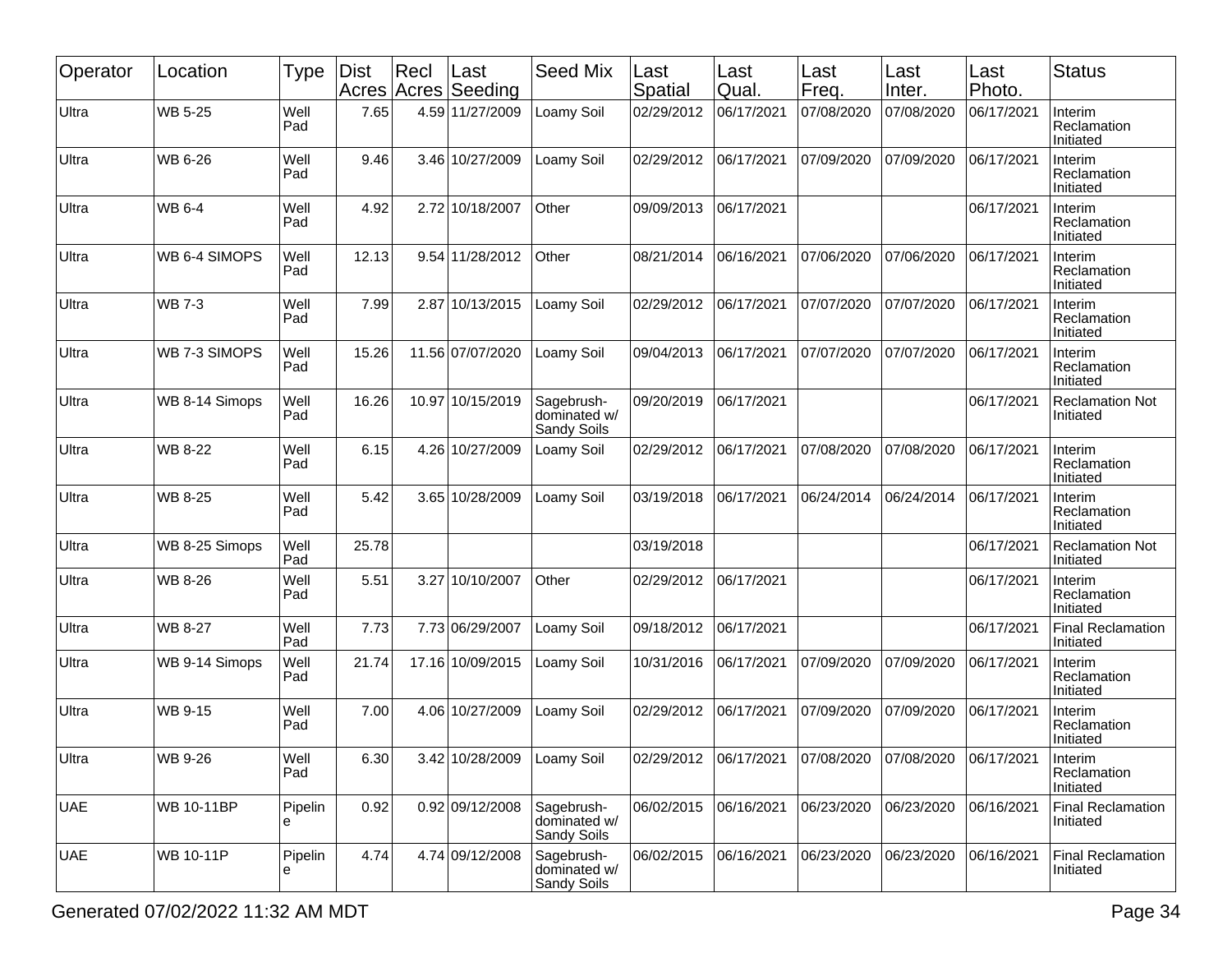| Operator   | Location          | Type         | Dist<br>Acres | Recl | Last<br>Acres Seeding | <b>Seed Mix</b>                                     | Last<br>Spatial | Last<br>Qual. | Last<br>Freq. | Last<br>Inter. | Last<br>Photo. | <b>Status</b>                         |
|------------|-------------------|--------------|---------------|------|-----------------------|-----------------------------------------------------|-----------------|---------------|---------------|----------------|----------------|---------------------------------------|
| <b>UAE</b> | <b>WB 10-15BP</b> | Pipelin<br>e | 3.17          |      | 3.17 09/12/2008       | Sagebrush-<br>dominated w/<br>Sandy Soils           | 06/02/2015      | 06/16/2021    | 06/23/2020    | 06/23/2020     | 06/16/2021     | <b>Final Reclamation</b><br>Initiated |
| <b>UAE</b> | <b>WB 11-4P</b>   | Pipelin<br>e | 21.93         |      | 21.93 09/12/2008      | Sagebrush-<br>dominated w/<br>Sandy Soils           | 06/02/2015      | 06/30/2022    | 06/20/2017    | 06/20/2017     | 06/16/2021     | <b>Final Reclamation</b><br>Initiated |
| <b>UAE</b> | <b>WB 1-15P</b>   | Pipelin<br>e | 4.67          |      | 4.67 09/12/2008       | Sagebrush-<br>dominated w/<br>Sandy Soils           | 06/02/2015      | 06/16/2021    | 06/19/2018    | 06/19/2018     | 06/16/2021     | <b>Final Reclamation</b><br>Initiated |
| <b>UAE</b> | <b>WB 13-2P</b>   | Pipelin<br>е | 1.23          |      | 1.23 09/12/2008       | Sagebrush-<br>dominated w/<br>Sandy Soils           | 06/02/2015      | 06/16/2021    | 06/15/2017    | 06/15/2017     | 06/16/2021     | <b>Final Reclamation</b><br>Initiated |
| <b>UAE</b> | <b>WB 13-3BP</b>  | Pipelin<br>e | 3.04          |      | 3.04 10/13/2017       | Sagebrush-<br>dominated w/<br>Sandy Soils           | 03/21/2018      | 06/30/2022    |               |                | 06/16/2021     | <b>Final Reclamation</b><br>Initiated |
| <b>UAE</b> | <b>WB 13-3P</b>   | Pipelin<br>e | 5.55          |      | 5.55 09/12/2008       | Sagebrush-<br>dominated w/<br>Sandy Soils           | 06/02/2015      | 06/30/2022    | 06/15/2017    | 06/15/2017     | 06/16/2021     | <b>Final Reclamation</b><br>Initiated |
| <b>UAE</b> | <b>WB 14-5P</b>   | Pipelin<br>e | 3.71          |      | 3.71 09/12/2008       | Sagebrush-<br>dominated w/<br>Sandy Soils           | 06/02/2015      | 06/30/2022    | 06/16/2017    | 06/16/2017     | 06/16/2021     | <b>Final Reclamation</b><br>Initiated |
| <b>UAE</b> | <b>WB 15-3BP</b>  | Pipelin<br>e | 0.90          |      | 0.90 09/12/2008       | Sagebrush-<br>dominated w/<br>Sandy Soils           | 06/02/2015      | 06/30/2022    | 06/22/2017    | 06/22/2017     | 06/16/2021     | <b>Final Reclamation</b><br>Initiated |
| <b>UAE</b> | <b>WB 15-3P</b>   | Pipelin<br>е | 3.66          |      | 3.66 09/12/2008       | Sagebrush-<br>dominated w/<br>Sandy Soils           | 06/02/2015      | 06/30/2022    | 06/15/2017    | 06/15/2017     | 06/16/2021     | <b>Final Reclamation</b><br>Initiated |
| <b>UAE</b> | <b>WB 15-4P</b>   | Pipelin<br>е | 2.84          |      | 2.84 09/12/2008       | Sagebrush-<br>dominated w/<br>Sandy Soils           | 06/02/2015      | 06/30/2022    | 06/15/2017    | 06/15/2017     | 06/16/2021     | <b>Final Reclamation</b><br>Initiated |
| <b>UAE</b> | <b>WB 16-23P</b>  | Pipelin<br>e | 31.37         |      | 31.37 09/12/2008      | Sagebrush-<br>dominated w/<br>Sandy Soils           | 06/02/2015      | 06/16/2021    | 06/26/2018    | 06/26/2018     | 06/16/2021     | <b>Final Reclamation</b><br>Initiated |
| <b>UAE</b> | <b>WB 1-8P</b>    | Pipelin<br>e | 4.67          |      | 4.67 09/12/2008       | Sagebrush-<br>dominated w/<br>Sandy Soils           | 06/02/2015      | 06/30/2022    | 06/16/2017    | 06/16/2017     | 06/16/2021     | <b>Final Reclamation</b><br>Initiated |
| <b>UAE</b> | <b>WB 1-9P</b>    | Pipelin<br>e | 4.81          | 4.81 | 09/12/2008            | Sagebrush-<br>dominated w/<br>Sandy Soils           | 06/02/2015      | 06/16/2021    | 06/15/2017    | 06/15/2017     | 06/16/2021     | <b>Final Reclamation</b><br>Initiated |
| Ultra      | RB 11-31          | Well<br>Pad  | 6.11          |      | 4.73 10/06/2004       | Sagebrush-<br>dominated w/<br><b>Alkaline Soils</b> | 10/05/2011      | 06/16/2021    | 06/13/2013    | 06/13/2013     | 06/16/2021     | Interim<br>Reclamation<br>Initiated   |
| Ultra      | RB 13-30          | Well<br>Pad  | 7.81          |      | 4.79 10/28/2009       | Loamy Soil                                          | 02/29/2012      | 06/16/2021    | 07/14/2020    | 07/14/2020     | 06/16/2021     | Interim<br>Reclamation<br>Initiated   |
| Ultra      | RB 6-30           | Well<br>Pad  | 5.56          |      | 2.83 11/19/2011       | Sagebrush-<br>dominated w/<br>Sandy Soils           | 11/19/2011      | 06/16/2021    | 07/02/2019    | 07/02/2019     | 06/16/2021     | Interim<br>Reclamation<br>Initiated   |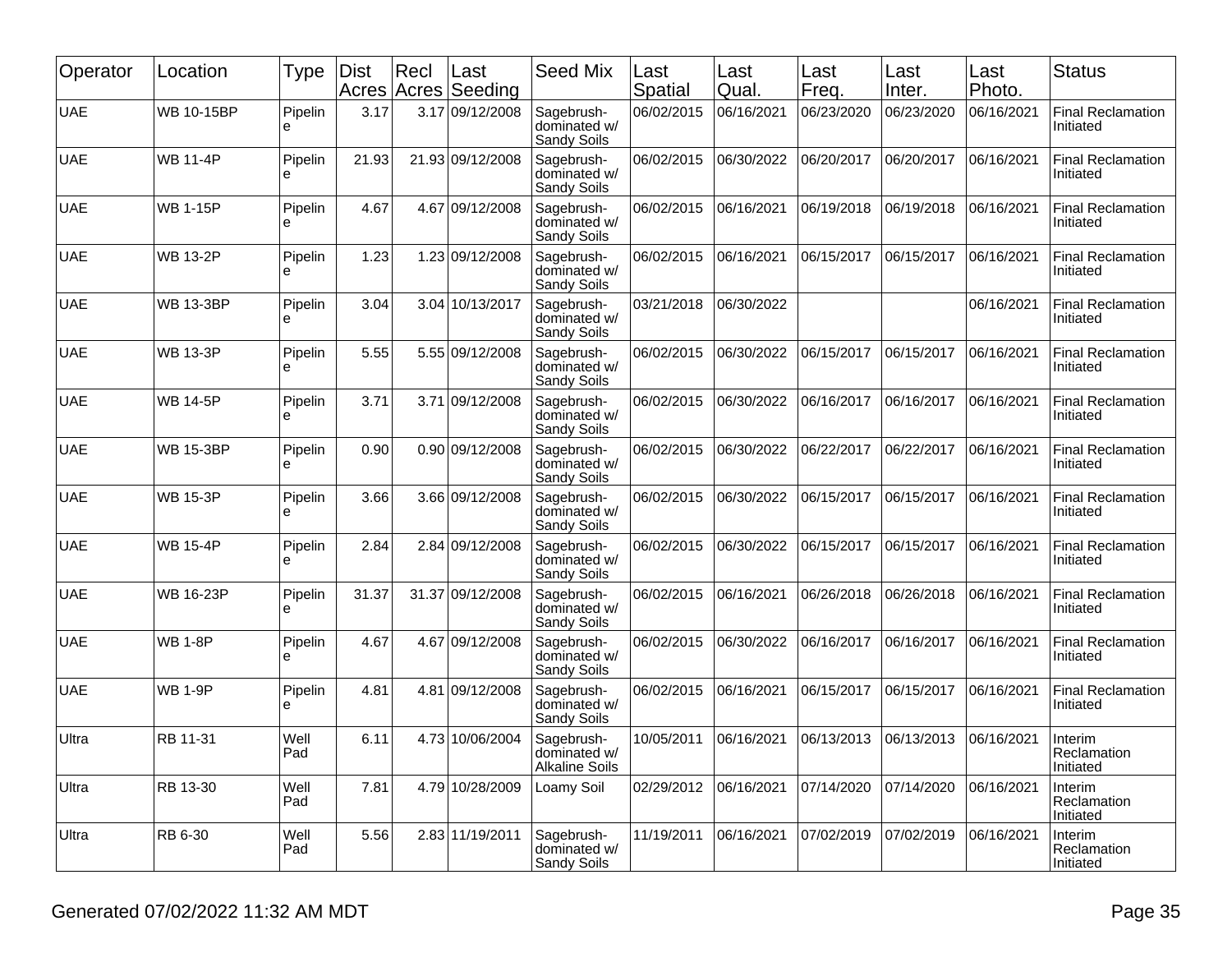| Operator | Location                        | Type        | <b>Dist</b><br>Acres | Recl | Last<br>Acres Seeding | <b>Seed Mix</b>                                     | Last<br>Spatial | Last<br>Qual. | Last<br>Freq. | Last<br>Inter. | Last<br>Photo. | <b>Status</b>                       |
|----------|---------------------------------|-------------|----------------------|------|-----------------------|-----------------------------------------------------|-----------------|---------------|---------------|----------------|----------------|-------------------------------------|
| Ultra    | Warbonnet 14-5<br><b>SIMOPS</b> | Well<br>Pad | 17.29                |      | 10.43 11/20/2011      | Loamy Soil                                          | 02/29/2012      | 06/16/2021    | 07/10/2019    | 07/10/2019     | 06/16/2021     | Interim<br>Reclamation<br>Initiated |
| Ultra    | Warbonnet 15-4<br><b>SIMOPS</b> | Well<br>Pad | 13.76                |      | 9.77 11/20/2011       | Sagebrush-<br>dominated w/<br>Sandy Soils           | 02/29/2012      | 06/16/2021    | 07/09/2019    | 07/08/2019     | 06/16/2021     | Interim<br>Reclamation<br>Initiated |
| Ultra    | Warbonnet 6-5<br><b>SIMOPS</b>  | Well<br>Pad | 12.27                |      | 6.39 05/23/2011       | Loamy Soil                                          | 02/29/2012      | 06/16/2021    | 07/10/2019    | 07/10/2019     | 06/16/2021     | Interim<br>Reclamation<br>Initiated |
| Ultra    | WB 10-9                         | Well<br>Pad | 6.07                 |      | 4.77 07/07/2020       | Loamy Soil                                          | 09/09/2013      | 06/16/2021    | 07/07/2020    | 07/07/2020     | 06/16/2021     | Interim<br>Reclamation<br>Initiated |
| Ultra    | <b>WB 1-10</b>                  | Well<br>Pad | 7.21                 |      | 2.63 11/23/2011       | Loamy Soil                                          | 02/29/2012      | 06/16/2021    | 07/09/2019    | 07/09/2019     | 06/16/2021     | Interim<br>Reclamation<br>Initiated |
| Ultra    | WB 1-10 SIMOPS                  | Well<br>Pad | 14.33                |      | 8.87 11/23/2011       | Loamy Soil                                          | 02/29/2012      | 06/16/2021    | 07/09/2019    | 07/09/2019     | 06/16/2021     | Interim<br>Reclamation<br>Initiated |
| Ultra    | WB 11-10                        | Well<br>Pad | 6.37                 |      | 4.36 11/15/2008       | Sagebrush-<br>dominated w/<br><b>Alkaline Soils</b> | 10/05/2011      | 06/16/2021    | 07/09/2019    | 07/09/2019     | 06/16/2021     | Interim<br>Reclamation<br>Initiated |
| Ultra    | <b>WB 1-21</b>                  | Well<br>Pad | 12.14                |      | 5.05 10/28/2009       | Loamy Soil                                          | 02/29/2012      | 06/16/2021    | 07/08/2020    | 07/08/2020     | 06/16/2021     | Interim<br>Reclamation<br>Initiated |
| Ultra    | WB 13-10                        | Well<br>Pad | 9.72                 |      | 5.70 11/03/2011       | Sagebrush-<br>dominated w/<br><b>Alkaline Soils</b> | 09/11/2011      | 06/16/2021    | 07/09/2019    | 07/09/2019     | 06/16/2021     | Interim<br>Reclamation<br>Initiated |
| Ultra    | WB 15-10<br><b>SIMOPS</b>       | Well<br>Pad | 11.29                |      | 7.32 12/04/2012       | Loamy Soil                                          | 08/21/2013      | 06/16/2021    | 07/07/2020    | 07/07/2020     | 06/16/2021     | Interim<br>Reclamation<br>Initiated |
| Ultra    | <b>WB 15-26 WDW</b>             | Well<br>Pad | 8.42                 |      | 3.28 10/09/2015       | _oamy Soil                                          | 10/16/2015      | 06/17/2021    | 07/08/2020    | 07/08/2020     | 06/16/2021     | Interim<br>Reclamation<br>Initiated |
| Ultra    | WB 15-5 SIMOPS                  | Well<br>Pad | 15.99                |      | 9.78 11/20/2011       | Loamy Soil                                          | 07/01/2013      | 06/16/2021    | 07/10/2019    | 07/10/2019     | 06/16/2021     | Interim<br>Reclamation<br>Initiated |
| Ultra    | WB 16-10                        | Well<br>Pad | 8.26                 |      | 5.12 11/28/2011       | Loamy Soil                                          | 02/29/2012      | 06/16/2021    | 07/10/2019    | 07/09/2019     | 06/16/2021     | Interim<br>Reclamation<br>Initiated |
| Ultra    | WB 16-4                         | Well<br>Pad | 6.73                 |      | 4.37 10/18/2007       | Loamy Soil                                          | 02/29/2012      | 06/16/2021    |               |                | 06/16/2021     | Interim<br>Reclamation<br>Initiated |
| Ultra    | WB 16-5                         | Well<br>Pad | 6.75                 |      | 4.09 11/26/2009       | Loamy Soil                                          | 02/29/2012      | 06/16/2021    | 07/08/2020    | 07/08/2020     | 06/16/2021     | Interim<br>Reclamation<br>Initiated |
| Ultra    | <b>WB 1-9</b>                   | Well<br>Pad | 12.56                |      | 7.88 10/29/2009       | Sagebrush-<br>dominated w/<br>Sandy Soils           | 05/20/2016      | 06/16/2021    | 07/08/2020    | 07/08/2020     | 06/16/2021     | Interim<br>Reclamation<br>Initiated |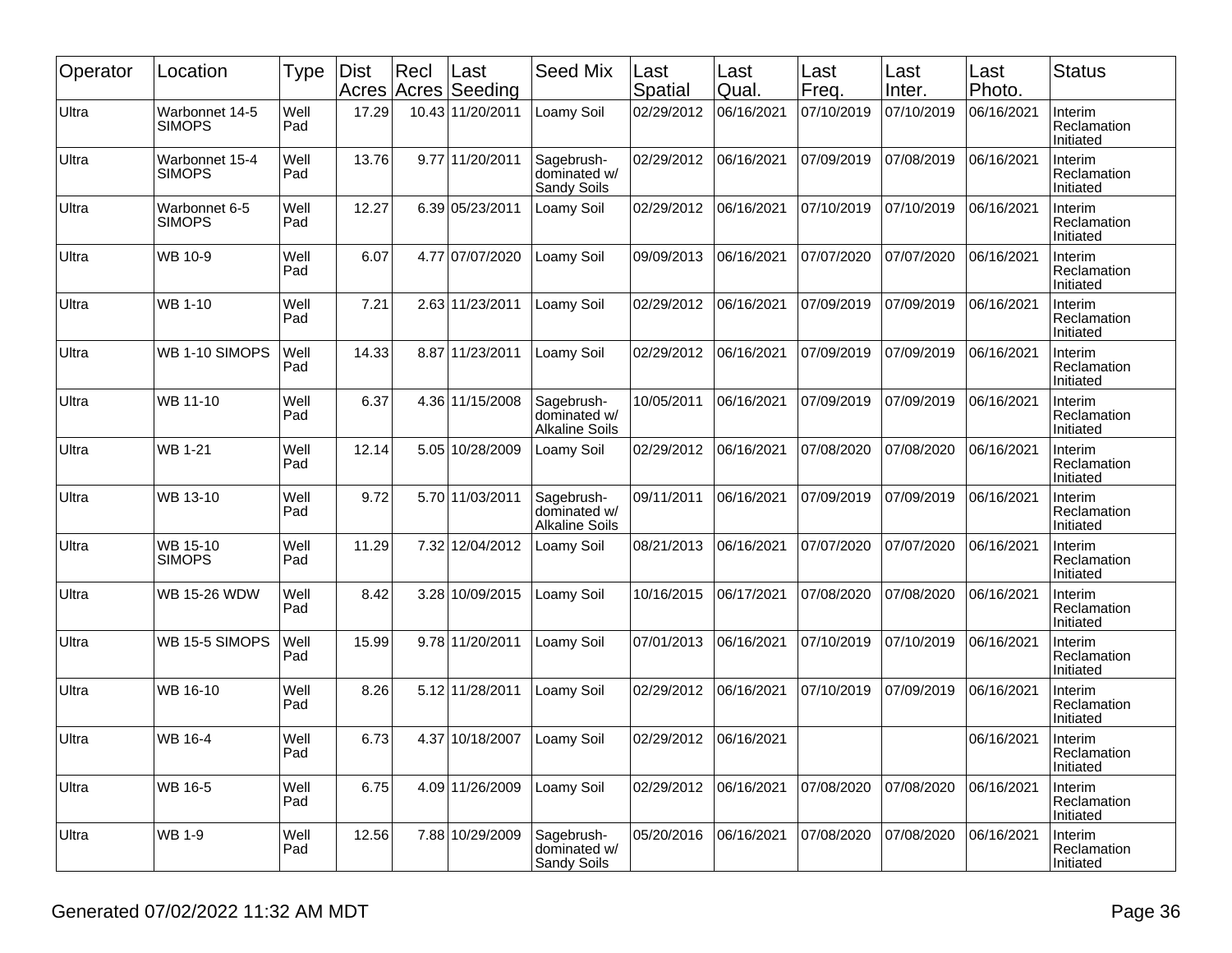| Operator   | Location          | <b>Type</b>  | <b>Dist</b> | Recl<br>Acres Acres | Last<br>Seeding | <b>Seed Mix</b>                                     | Last<br>Spatial | Last<br>Qual. | Last<br>Freq. | Last<br>Inter. | Last<br>Photo. | <b>Status</b>                         |
|------------|-------------------|--------------|-------------|---------------------|-----------------|-----------------------------------------------------|-----------------|---------------|---------------|----------------|----------------|---------------------------------------|
| Ultra      | WB 2-8 SIMOPS     | Well<br>Pad  | 11.73       |                     | 9.47 11/03/2010 | Loamy Soil                                          | 02/29/2012      | 06/16/2021    | 07/12/2021    | 06/06/2018     | 06/16/2021     | Interim<br>Reclamation<br>Initiated   |
| Ultra      | WB 3-10           | Well<br>Pad  | 7.01        |                     | 5.12 11/21/2011 | Loamy Soil                                          | 09/09/2013      | 06/16/2021    | 07/09/2019    | 07/09/2019     | 06/16/2021     | Interim<br>Reclamation<br>Initiated   |
| Ultra      | WB 3-10 SIMOPS    | Well<br>Pad  | 10.54       |                     | 6.96 11/21/2011 | Loamy Soil                                          | 09/09/2013      | 06/16/2021    | 07/09/2019    | 07/09/2019     | 06/16/2021     | Interim<br>Reclamation<br>Initiated   |
| Ultra      | WB 4-9            | Well<br>Pad  | 9.83        |                     | 4.33 10/12/2015 | Loamy Soil                                          | 06/28/2013      | 06/16/2021    | 07/08/2020    | 07/08/2020     | 06/16/2021     | Interim<br>Reclamation<br>Initiated   |
| Ultra      | WB 4-9 SIMOPS     | Well<br>Pad  | 10.85       |                     | 7.97 10/12/2015 | Loamy Soil                                          | 06/28/2013      | 06/16/2021    | 07/07/2020    | 07/07/2020     | 06/16/2021     | Interim<br>Reclamation<br>Initiated   |
| Ultra      | <b>WB 5-4</b>     | Well<br>Pad  | 6.68        |                     | 3.54 10/18/2007 | Loamy Soil                                          | 02/29/2012      | 06/16/2021    | 07/13/2016    |                | 06/16/2021     | Interim<br>Reclamation<br>Initiated   |
| Ultra      | WB 6-5            | Well<br>Pad  | 7.96        |                     | 4.75 10/26/2009 | Loamy Soil                                          | 02/29/2012      | 06/16/2021    | 07/08/2020    | 07/08/2020     | 06/16/2021     | Interim<br>Reclamation<br>Initiated   |
| Ultra      | <b>WB 7-4</b>     | Well<br>Pad  | 4.51        | 2.31                | 10/29/2010      | Loamv Soil                                          | 07/01/2013      | 06/16/2021    | 06/11/2018    | 06/11/2018     | 06/16/2021     | Interim<br>Reclamation<br>Initiated   |
| Ultra      | <b>WB 7-5</b>     | Well<br>Pad  | 10.84       |                     | 6.50 10/15/2009 | Sagebrush-<br>dominated w/<br><b>Alkaline Soils</b> | 10/18/2013      | 06/16/2021    | 07/06/2020    | 07/06/2020     | 06/16/2021     | Interim<br>Reclamation<br>Initiated   |
| Ultra      | <b>WB 8-4</b>     | Well<br>Pad  | 6.39        |                     | 4.05 11/27/2012 | Loamy Soil                                          | 09/09/2013      | 06/16/2021    | 07/08/2020    | 07/08/2020     | 06/16/2021     | Interim<br>Reclamation<br>Initiated   |
| Ultra      | WB 8-4 Simops     | Well<br>Pad  | 13.09       |                     | 10/15/2019      | Other                                               | 03/19/2018      | 06/16/2021    |               |                | 06/16/2021     | <b>Reclamation Not</b><br>Initiated   |
| Ultra      | WB 8-6            | Well<br>Pad  | 14.13       |                     | 9.39 10/16/2009 | Temporarv<br>Reclamation                            | 10/18/2013      | 06/16/2021    | 07/08/2020    | 07/08/2020     | 06/16/2021     | Interim<br>Reclamation<br>Initiated   |
| <b>UAE</b> | BR 10-25P         | Pipelin<br>e | 1.04        |                     | 1.04 09/12/2008 | Sagebrush-<br>dominated w/<br>Sandy Soils           | 05/29/2015      | 06/29/2022    | 06/23/2020    | 06/23/2020     | 06/15/2021     | <b>Final Reclamation</b><br>Initiated |
| <b>UAE</b> | <b>BR 11-18P</b>  | Pipelin<br>e | 0.95        |                     | 0.95 10/13/2016 | Sagebrush-<br>dominated w/<br>Sandy Soils           | 06/29/2017      | 06/30/2022    | 06/25/2020    | 06/25/2020     | 06/15/2021     | <b>Final Reclamation</b><br>Initiated |
| <b>UAE</b> | BR 12-19BP        | Pipelin<br>e | 0.35        |                     | 0.35 10/15/2017 | Sagebrush-<br>dominated w/<br>Sandy Soils           | 03/18/2018      | 06/30/2022    | 06/24/2020    | 06/24/2020     | 06/15/2021     | <b>Final Reclamation</b><br>Initiated |
| <b>UAE</b> | <b>BR 12-19CP</b> | Pipelin<br>e | 0.29        |                     | 0.29 10/15/2017 | Sagebrush-<br>dominated w/<br>Sandy Soils           | 03/18/2018      | 06/15/2021    | 06/22/2020    | 06/23/2020     | 06/15/2021     | <b>Final Reclamation</b><br>Initiated |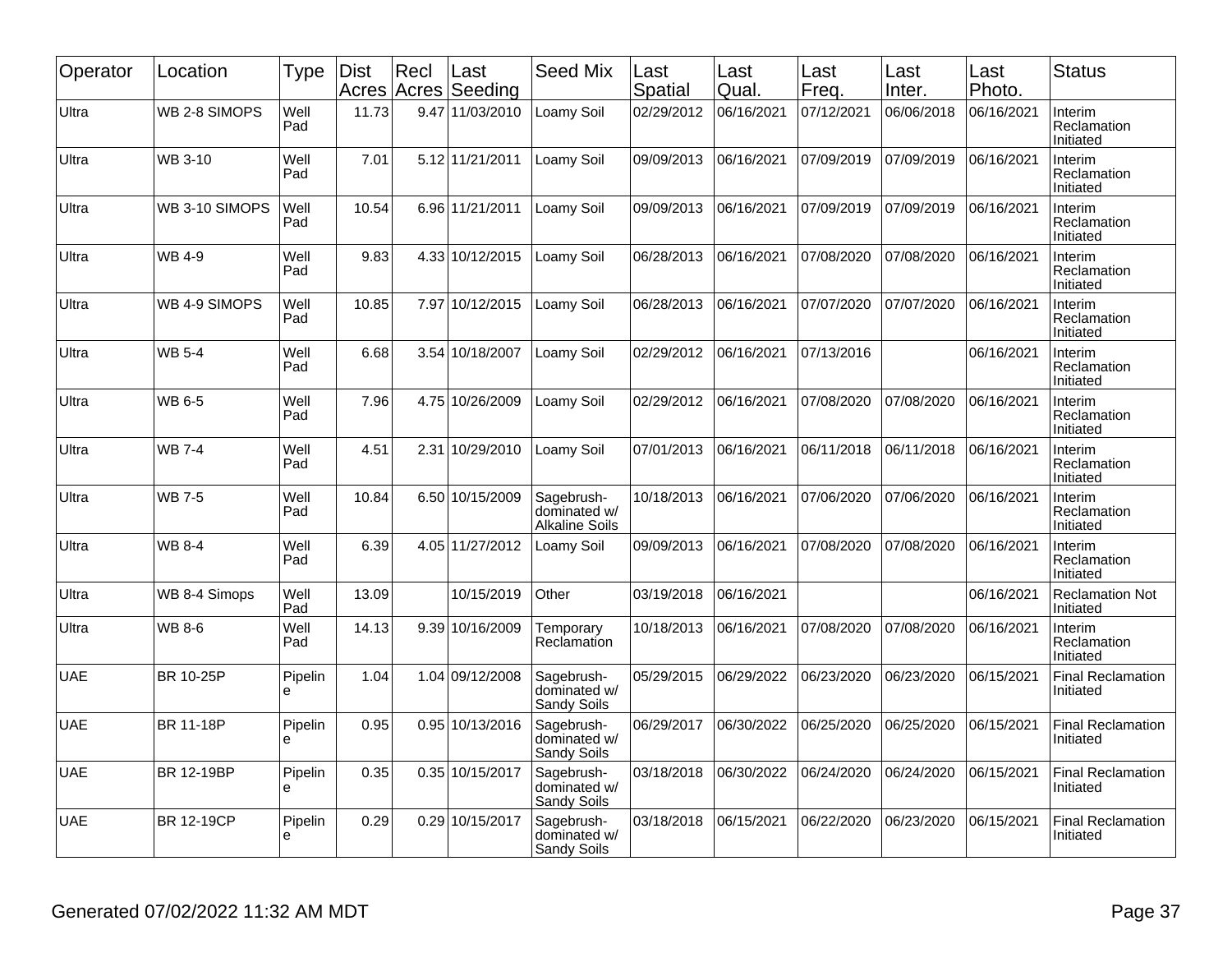| Operator   | Location          | <b>Type</b>  | <b>Dist</b><br>Acres | Recl  | Last<br>Acres Seeding | <b>Seed Mix</b>                           | Last<br>Spatial | Last<br>Qual. | Last<br>Freq. | Last<br>Inter. | Last<br>Photo. | <b>Status</b>                         |
|------------|-------------------|--------------|----------------------|-------|-----------------------|-------------------------------------------|-----------------|---------------|---------------|----------------|----------------|---------------------------------------|
| <b>UAE</b> | BR 12-19P         | Pipelin<br>è | 4.09                 |       | 4.09 09/12/2008       | Sagebrush-<br>dominated w/<br>Sandy Soils | 04/10/2017      | 06/30/2022    | 06/24/2020    | 06/24/2020     | 06/15/2021     | <b>Final Reclamation</b><br>Initiated |
| <b>UAE</b> | BR 14-31P         | Pipelin<br>e | 1.57                 |       | 1.57 09/12/2008       | Sagebrush-<br>dominated w/<br>Sandy Soils | 06/02/2015      | 06/30/2022    | 06/25/2020    | 06/25/2020     | 06/15/2021     | <b>Final Reclamation</b><br>Initiated |
| <b>UAE</b> | BR 16-19P         | Pipelin<br>e | 22.21                | 22.21 | 09/12/2008            | Sagebrush-<br>dominated w/<br>Sandy Soils | 06/02/2015      | 06/15/2021    | 06/23/2020    | 06/23/2020     | 06/15/2021     | <b>Final Reclamation</b><br>Initiated |
| <b>UAE</b> | <b>BR 4-19P</b>   | Pipelin<br>e | 10.02                |       | 10.02 09/12/2008      | Sagebrush-<br>dominated w/<br>Sandy Soils | 06/29/2017      | 06/30/2022    | 06/25/2020    | 06/25/2020     | 06/15/2021     | <b>Final Reclamation</b><br>Initiated |
| <b>UAE</b> | <b>BR 5-19P</b>   | Pipelin<br>è | 1.01                 | 1.01  | 09/12/2008            | Sagebrush-<br>dominated w/<br>Sandy Soils | 05/07/2019      | 06/30/2022    | 06/25/2020    | 06/25/2020     | 06/15/2021     | <b>Final Reclamation</b><br>Initiated |
| <b>UAE</b> | <b>BR 5-20P</b>   | Pipelin<br>ė | 1.54                 |       | 1.54 09/13/2008       | Loamy Soil                                | 04/10/2017      | 06/29/2022    | 06/23/2020    | 06/23/2020     | 06/15/2021     | <b>Final Reclamation</b><br>Initiated |
| <b>UAE</b> | <b>BR 6-18P</b>   | Pipelin<br>e | 1.17                 |       | 1.17 09/12/2008       | Sagebrush-<br>dominated w/<br>Sandy Soils | 06/02/2015      | 06/30/2022    | 06/24/2020    | 06/24/2020     | 06/15/2021     | <b>Final Reclamation</b><br>Initiated |
| <b>UAE</b> | <b>BR 6-19BP</b>  | Pipelin<br>è | 1.15                 |       | 1.15 10/01/2016       | Sagebrush-<br>dominated w/<br>Sandy Soils | 04/10/2017      | 06/29/2022    | 06/24/2020    | 06/24/2020     | 06/15/2021     | <b>Final Reclamation</b><br>Initiated |
| <b>UAE</b> | <b>BR 6-19P</b>   | Pipelin<br>e | 20.98                |       | 20.98 09/12/2008      | Sagebrush-<br>dominated w/<br>Sandy Soils | 06/02/2015      | 06/29/2022    | 06/24/2020    | 06/24/2020     | 06/15/2021     | <b>Final Reclamation</b><br>Initiated |
| <b>UAE</b> | <b>BR 7-25BP</b>  | Pipelin<br>e | 1.64                 |       | 1.64 09/12/2008       | Sagebrush-<br>dominated w/<br>Sandy Soils | 05/29/2015      | 06/29/2022    | 06/23/2020    | 06/23/2020     | 06/15/2021     | <b>Final Reclamation</b><br>Initiated |
| <b>UAE</b> | <b>BR 7-25P</b>   | Pipelin<br>e | 5.16                 |       | 5.16 09/12/2008       | Sagebrush-<br>dominated w/<br>Sandy Soils | 05/29/2015      | 06/29/2022    | 06/22/2020    | 06/22/2020     | 06/15/2021     | <b>Final Reclamation</b><br>Initiated |
| <b>UAE</b> | <b>WB 10-10P</b>  | Pipelin<br>e | 3.81                 | 3.81  | 09/21/2008            | Sagebrush-<br>dominated w/<br>Sandy Soils | 06/02/2015      | 06/15/2021    | 06/23/2020    | 06/23/2020     | 06/15/2021     | <b>Final Reclamation</b><br>Initiated |
| <b>UAE</b> | <b>WB 11-10BP</b> | Pipelin<br>e | 1.47                 |       | 1.47 09/12/2008       | Sagebrush-<br>dominated w/<br>Sandy Soils | 06/02/2015      | 06/15/2021    | 06/22/2017    | 06/22/2017     | 06/15/2021     | <b>Final Reclamation</b><br>Initiated |
| <b>UAE</b> | WB 11-10P         | Pipelin<br>e | 1.89                 |       | 1.89 09/12/2008       | Sagebrush-<br>dominated w/<br>Sandy Soils | 06/02/2015      | 06/15/2021    | 06/15/2017    | 06/15/2017     | 06/15/2021     | <b>Final Reclamation</b><br>Initiated |
| <b>UAE</b> | <b>WB 13-24P</b>  | Pipelin<br>e | 1.07                 |       | 1.07 08/03/2020       | Sagebrush-<br>dominated w/<br>Sandy Soils | 03/21/2018      | 06/15/2021    |               |                | 06/15/2021     | <b>Final Reclamation</b><br>Initiated |
| <b>UAE</b> | <b>WB 14-10P</b>  | Pipelin<br>e | 3.96                 |       | 3.96 09/12/2008       | Sagebrush-<br>dominated w/<br>Sandy Soils | 06/02/2015      | 06/15/2021    | 06/23/2017    | 06/22/2017     | 06/15/2021     | <b>Final Reclamation</b><br>Initiated |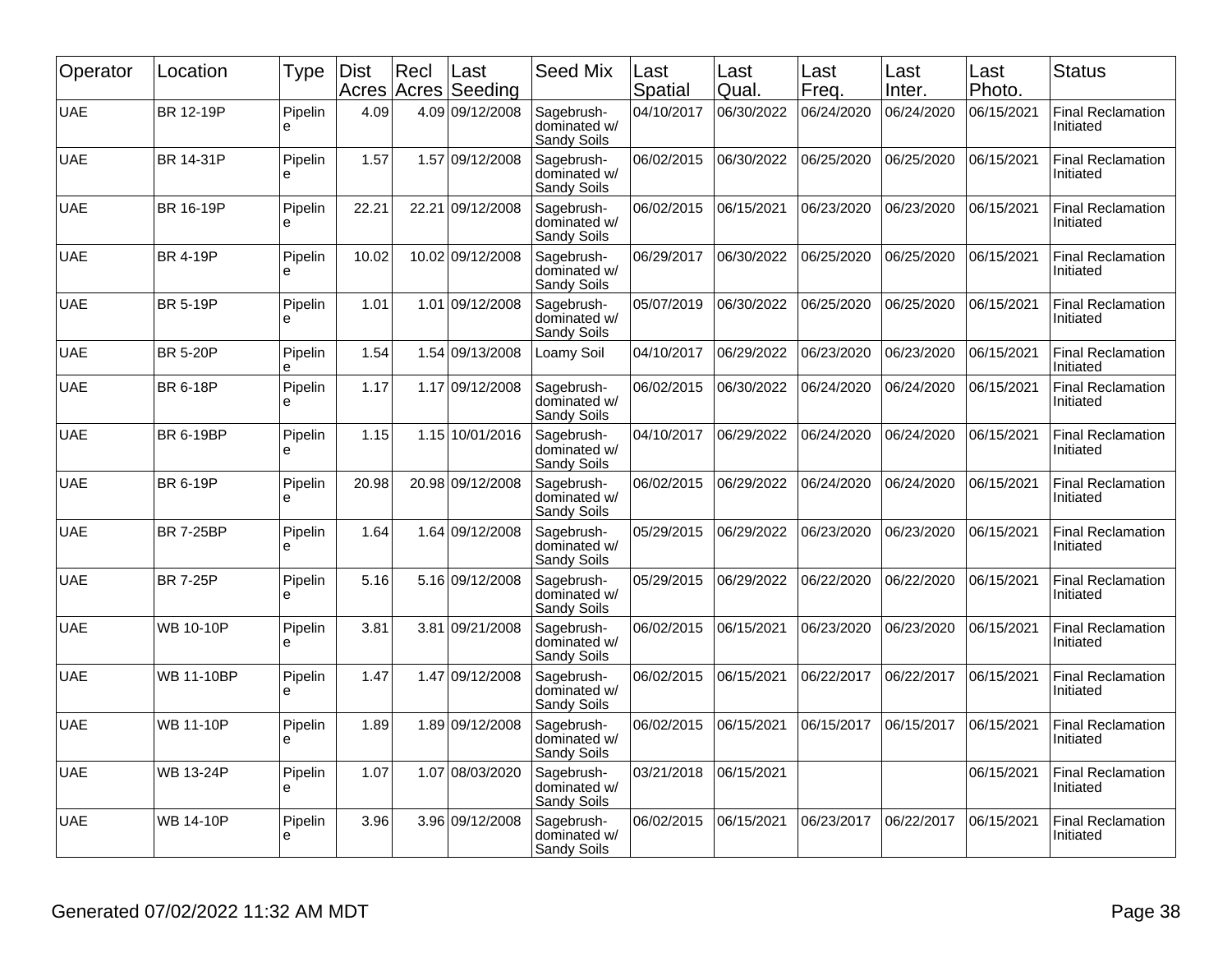| Operator   | Location                       | Type         | <b>Dist</b><br>Acres | Recl<br>Acres | Last<br>Seeding  | <b>Seed Mix</b>                                     | Last<br>Spatial | Last<br>Qual. | Last<br>Freq. | Last<br>Inter. | Last<br>Photo. | <b>Status</b>                         |
|------------|--------------------------------|--------------|----------------------|---------------|------------------|-----------------------------------------------------|-----------------|---------------|---------------|----------------|----------------|---------------------------------------|
| <b>UAE</b> | <b>WB 14-24P</b>               | Pipelin<br>e | 1.45                 |               | 1.45 09/12/2008  | Sagebrush-<br>dominated w/<br>Sandy Soils           | 06/02/2015      | 06/15/2021    | 06/26/2018    | 06/26/2018     | 06/15/2021     | <b>Final Reclamation</b><br>Initiated |
| <b>UAE</b> | <b>WB 15-26P</b>               | Pipelin<br>e | 3.61                 |               | 3.61 09/12/2008  | Sagebrush-<br>dominated w/<br>Sandy Soils           | 07/17/2018      | 06/15/2021    | 06/21/2015    | 06/21/2015     | 06/15/2021     | <b>Final Reclamation</b><br>Initiated |
| Ultra      | AN 11-4                        | Well<br>Pad  | 4.71                 |               | 3.02 10/06/2004  | Sagebrush-<br>dominated w/<br><b>Alkaline Soils</b> | 10/05/2011      | 06/15/2021    | 06/07/2013    | 06/07/2013     | 06/15/2021     | Interim<br>Reclamation<br>Initiated   |
| Ultra      | AN 1-9                         | Well<br>Pad  | 4.48                 |               | 3.06 10/07/2004  | Sagebrush-<br>dominated w/<br><b>Alkaline Soils</b> | 10/05/2011      | 06/15/2021    | 06/06/2013    | 06/06/2013     | 06/15/2021     | Interim<br>Reclamation<br>Initiated   |
| Ultra      | AN 2-6                         | Well<br>Pad  | 6.82                 |               | 5.34 11/02/2007  | Sagebrush-<br>dominated w/<br><b>Alkaline Soils</b> | 10/05/2011      | 06/15/2021    | 06/03/2013    | 06/03/2013     | 06/15/2021     | Interim<br>Reclamation<br>Initiated   |
| Ultra      | AN 2-9                         | Well<br>Pad  | 6.32                 |               | 5.55 10/04/2004  | Sagebrush-<br>dominated w/<br><b>Alkaline Soils</b> | 10/05/2011      | 06/15/2021    | 06/06/2013    | 06/06/2013     | 06/15/2021     | Interim<br>Reclamation<br>Initiated   |
| Ultra      | AN 7-4                         | Well<br>Pad  | 4.62                 |               | 4.62 10/23/2006  | Sagebrush-<br>dominated w/<br><b>Alkaline Soils</b> | 10/04/2011      | 06/15/2021    | 06/07/2013    | 06/07/2013     | 06/15/2021     | <b>Final Reclamation</b><br>Initiated |
| Ultra      | AN 8-6                         | Well<br>Pad  | 6.32                 |               | 6.32 10/24/2006  | Sagebrush-<br>dominated w/<br><b>Alkaline Soils</b> | 10/04/2011      | 06/15/2021    | 06/10/2013    | 06/10/2013     | 06/15/2021     | <b>Final Reclamation</b><br>Initiated |
| Ultra      | Antelope 11-10                 | Well<br>Pad  | 6.37                 | 6.37          | 10/08/2012       | Sagebrush-<br>dominated w/<br><b>Alkaline Soils</b> | 09/20/2012      | 06/15/2021    | 07/20/2020    | 07/20/2020     | 06/15/2021     | <b>Final Reclamation</b><br>Initiated |
| Ultra      | Antelope 14-4                  | Well<br>Pad  | 7.82                 |               | 6.24 11/05/2007  | Sagebrush-<br>dominated w/<br><b>Alkaline Soils</b> | 11/06/2011      | 06/15/2021    | 05/29/2013    | 05/29/2013     | 06/15/2021     | Interim<br>Reclamation<br>Initiated   |
| Ultra      | <b>BR 10-8WDW</b>              | Well<br>Pad  | 3.55                 |               | 3.08 05/13/2019  | Other                                               | 05/13/2019      | 06/15/2021    |               |                | 06/15/2021     | <b>Reclamation Not</b><br>Initiated   |
| Ultra      | BR 16-7                        | Well<br>Pad  | 10.37                |               | 8.20 11/15/2011  | Loamy Soil                                          | 02/27/2012      | 06/15/2021    | 07/10/2019    | 07/10/2019     | 06/15/2021     | Interim<br>Reclamation<br>Initiated   |
| Ultra      | RB 13-32                       | Well<br>Pad  | 6.75                 |               | 4.77 11/05/2009  | Sagebrush-<br>dominated w/<br><b>Alkaline Soils</b> | 10/05/2011      | 06/15/2021    | 07/17/2020    | 07/17/2020     | 06/15/2021     | Interim<br>Reclamation<br>Initiated   |
| Ultra      | RB 14-32                       | Well<br>Pad  | 6.19                 |               | 11/07/2007       | Sagebrush-<br>dominated w/<br><b>Alkaline Soils</b> | 10/06/2011      | 06/15/2021    | 05/30/2013    | 05/30/2013     | 06/15/2021     | Interim<br>Reclamation<br>Initiated   |
| <b>UAE</b> | <b>WB 15-26AP</b>              | Pipelin<br>e | 3.61                 | 3.61          | 09/12/2008       | Sagebrush-<br>dominated w/<br>Sandy Soils           | 06/02/2015      | 06/14/2021    | 07/02/2018    | 07/02/2018     | 06/14/2021     | <b>Final Reclamation</b><br>Initiated |
| Ultra      | Boulder 10-30<br><b>SIMOPS</b> | Well<br>Pad  | 25.27                |               | 19.38 10/18/2015 | Loamy Soil                                          | 10/21/2016      | 06/14/2021    | 07/16/2020    | 07/16/2020     | 06/14/2021     | Interim<br>Reclamation<br>Initiated   |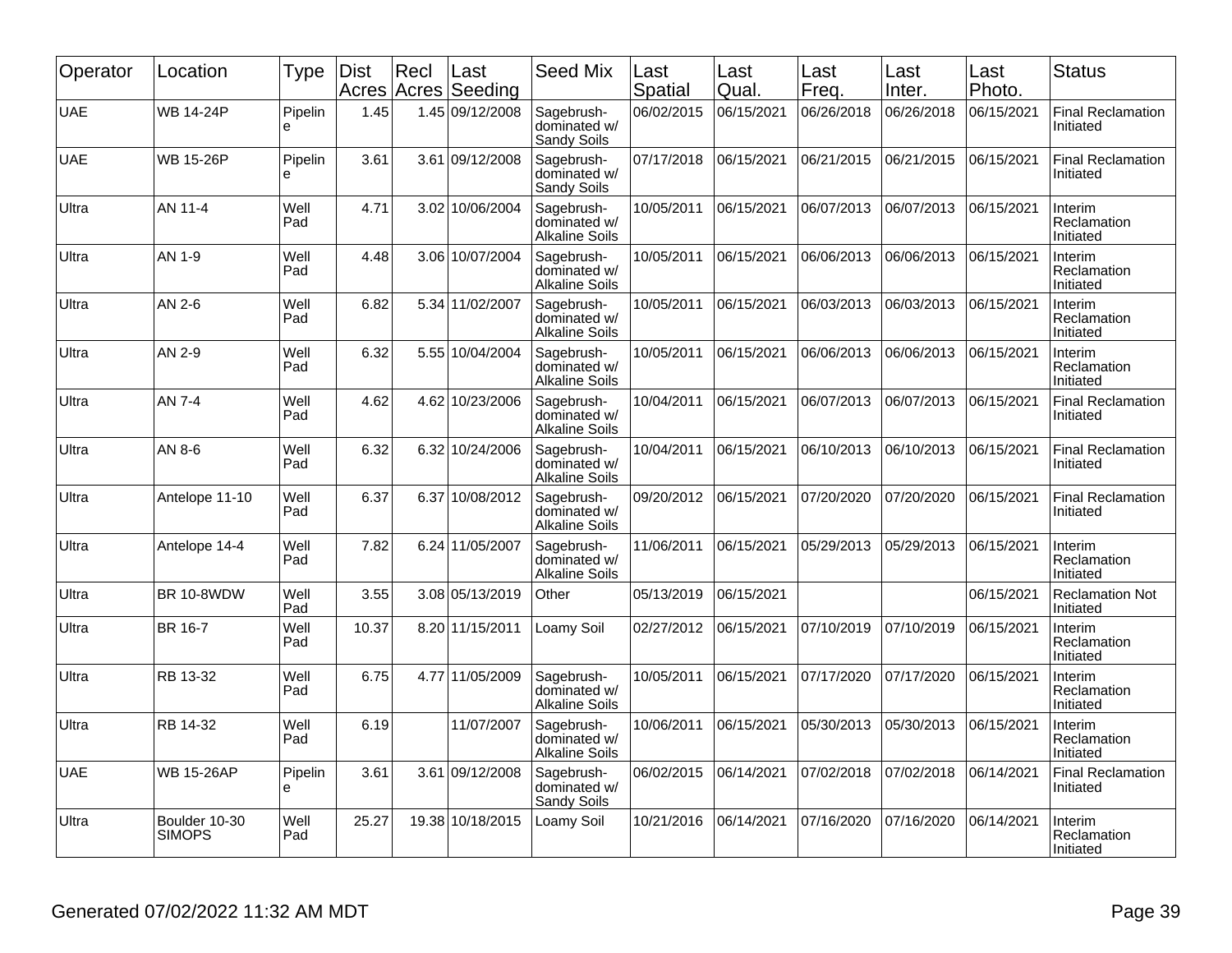| Operator   | Location                       | Type         | Dist<br>Acres | Recl  | Last<br>Acres Seeding | <b>Seed Mix</b>                                     | Last<br>Spatial | Last<br>Qual. | Last<br>Freq. | Last<br>Inter. | Last<br>Photo. | <b>Status</b>                         |
|------------|--------------------------------|--------------|---------------|-------|-----------------------|-----------------------------------------------------|-----------------|---------------|---------------|----------------|----------------|---------------------------------------|
| Ultra      | Boulder 12-33<br><b>SIMOPS</b> | Well<br>Pad  | 13.00         |       | 7.97 11/27/2011       | Sagebrush-<br>dominated w/<br>Sandy Soils           | 09/04/2013      | 06/14/2021    | 07/08/2019    | 07/08/2019     | 06/14/2021     | Interim<br>Reclamation<br>Initiated   |
| Ultra      | BR 10-33 Simops                | Well<br>Pad  | 6.16          |       | 09/01/2008            | Sagebrush-<br>dominated w/<br><b>Alkaline Soils</b> | 09/17/2018      | 06/14/2021    | 07/09/2019    | 07/09/2019     | 06/14/2021     | <b>Reclamation Not</b><br>Initiated   |
| Ultra      | BR 1-32                        | Well<br>Pad  | 14.89         | 10.29 | 10/27/2010            | Sagebrush-<br>dominated w/<br><b>Alkaline Soils</b> | 05/20/2016      | 06/14/2021    | 05/29/2018    | 05/29/2018     | 06/14/2021     | Interim<br>Reclamation<br>Initiated   |
| Ultra      | BR 14-31                       | Well<br>Pad  | 6.27          |       | 4.26 11/18/2011       | Sagebrush-<br>dominated w/<br>Sandy Soils           | 02/28/2012      | 06/14/2021    | 07/10/2019    | 07/10/2019     | 06/14/2021     | Interim<br>Reclamation<br>Initiated   |
| Ultra      | BR 14-32                       | Well<br>Pad  | 14.25         |       | 9.43 10/22/2009       | Temporary<br>Reclamation                            | 10/18/2013      | 06/14/2021    | 07/16/2020    | 07/16/2020     | 06/14/2021     | Interim<br>Reclamation<br>Initiated   |
| Ultra      | BR 14-34                       | Well<br>Pad  | 13.08         |       | 10.83 11/18/2011      | Sagebrush-<br>dominated w/<br>Sandy Soils           | 09/04/2013      | 06/14/2021    | 07/10/2019    | 07/10/2019     | 06/14/2021     | Interim<br>Reclamation<br>Initiated   |
| Ultra      | BR 14-34 SIMOPS                | Well<br>Pad  | 22.70         |       | 22.70 06/01/2021      | Other                                               | 06/01/2021      | 06/14/2021    |               |                | 06/14/2021     | <b>Reclamation Not</b><br>Initiated   |
| Ultra      | BR 6-32 SIMOPS                 | Well<br>Pad  | 16.17         |       | 12.19 11/26/2012      | Loamy Soil                                          | 09/04/2013      | 06/14/2021    | 07/16/2020    | 07/16/2020     | 06/14/2021     | Interim<br>Reclamation<br>Initiated   |
| Ultra      | BR 7-31                        | Well<br>Pad  | 11.48         |       | 10/10/2015            | Sagebrush-<br>dominated w/<br><b>Alkaline Soils</b> | 09/30/2015      | 06/14/2021    | 07/16/2020    | 07/16/2020     | 06/14/2021     | Site Stabilized                       |
| <b>UAE</b> | BR 10-34P                      | Pipelin<br>e | 2.00          |       | 2.00 10/13/2017       | Sagebrush-<br>dominated w/<br>Sandy Soils           | 03/21/2018      | 06/10/2021    | 06/25/2020    | 06/25/2020     | 06/10/2021     | <b>Final Reclamation</b><br>Initiated |
| <b>UAE</b> | <b>BR 3-33P</b>                | Pipelin<br>е | 1.08          |       | 1.08 09/12/2008       | Sagebrush-<br>dominated w/<br>Sandy Soils           | 06/02/2015      | 06/30/2022    | 06/25/2020    | 06/25/2020     | 06/10/2021     | <b>Final Reclamation</b><br>Initiated |
| <b>UAE</b> | <b>BR 4-18BP</b>               | Pipelin<br>e | 3.22          |       | 3.22 10/15/2017       | Sagebrush-<br>dominated w/<br>Sandy Soils           | 03/18/2018      | 06/29/2022    | 06/22/2020    | 06/22/2020     | 06/10/2021     | <b>Final Reclamation</b><br>Initiated |
| <b>UAE</b> | <b>BR 4-33P</b>                | Pipelin<br>e | 2.84          |       | 2.84 09/12/2008       | Sagebrush-<br>dominated w/<br>Sandy Soils           | 06/02/2015      | 06/30/2022    | 06/25/2020    | 06/25/2020     | 06/10/2021     | <b>Final Reclamation</b><br>Initiated |
| <b>UAE</b> | <b>BR 9-32P</b>                | Pipelin<br>e | 24.50         |       | 24.50 09/12/2008      | Sagebrush-<br>dominated w/<br><b>Sandy Soils</b>    | 06/02/2015      | 06/30/2022    | 06/25/2020    | 06/25/2020     | 06/10/2021     | <b>Final Reclamation</b><br>Initiated |
| Ultra      | BR 11-18 SIMOPS                | Well<br>Pad  | 24.89         |       | 16.87 11/11/2015      | Sagebrush-<br>dominated w/<br>Sandy Soils           | 11/01/2016      | 06/10/2021    | 07/14/2020    | 07/14/2020     | 06/10/2021     | Interim<br>Reclamation<br>Initiated   |
| Ultra      | BR 11-19                       | Well<br>Pad  | 10.83         |       | 10.74 10/14/2015      | Sagebrush-<br>dominated w/<br><b>Alkaline Soils</b> | 10/05/2011      | 06/10/2021    | 07/20/2020    | 07/20/2020     | 06/10/2021     | Interim<br>Reclamation<br>Initiated   |
| Ultra      | BR 11-7 Simops                 | Well<br>Pad  | 17.20         |       | 10/24/2016            | Other                                               | 10/24/2016      | 06/10/2021    |               |                | 06/10/2021     | <b>Reclamation Not</b><br>Initiated   |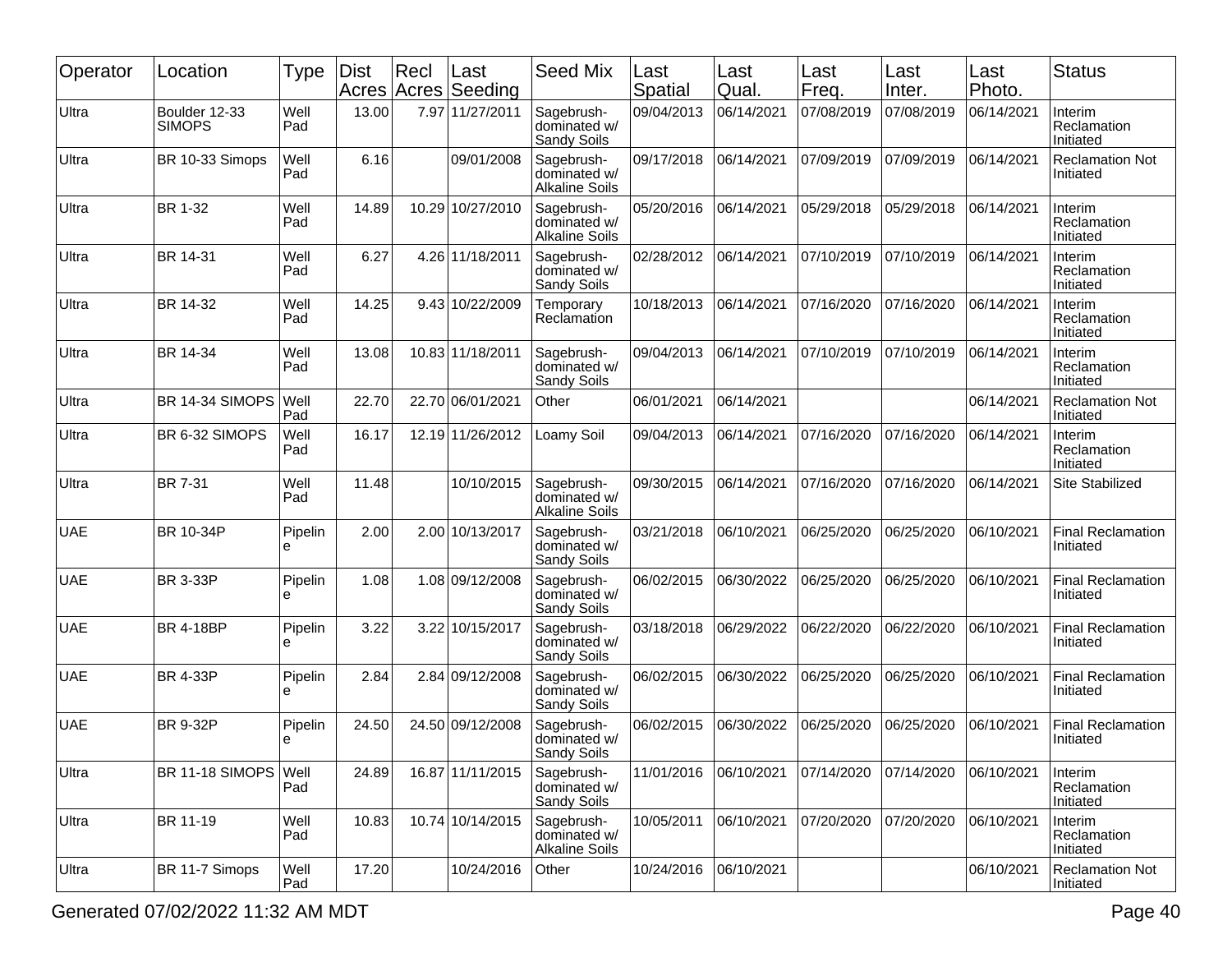| Operator   | Location         | <b>Type</b>   | <b>Dist</b><br>Acres | Recl  | Last<br>Acres Seeding | <b>Seed Mix</b>                           | Last<br>Spatial | Last<br>Qual. | Last<br>Freq. | Last<br>Inter. | Last<br>Photo. | <b>Status</b>                         |
|------------|------------------|---------------|----------------------|-------|-----------------------|-------------------------------------------|-----------------|---------------|---------------|----------------|----------------|---------------------------------------|
| Ultra      | BR 15-18         | Well<br>Pad   | 9.87                 |       | 5.10 11/11/2011       | Sagebrush-<br>dominated w/<br>Sandy Soils | 02/27/2012      | 06/10/2021    | 07/09/2019    | 07/09/2019     | 06/10/2021     | Interim<br>Reclamation<br>Initiated   |
| Ultra      | BR 5-19          | Well<br>Pad   | 4.25                 |       | 2.88 11/17/2009       | Other                                     | 08/25/2014      | 06/10/2021    | 07/20/2020    | 07/20/2020     | 06/10/2021     | Interim<br>Reclamation<br>Initiated   |
| Ultra      | BR 5-30          | Well<br>Pad   | 4.37                 |       | 2.35 01/01/2017       | Loamy Soil                                | 10/17/2015      | 06/10/2021    |               | 07/11/2016     | 06/10/2021     | Interim<br>Reclamation<br>Initiated   |
| Ultra      | BR 6-18          | Well<br>Pad   | 11.01                |       | 8.48 10/16/2015       | Sagebrush-<br>dominated w/<br>Sandy Soils | 02/27/2012      | 06/10/2021    | 07/15/2020    | 07/15/2020     | 06/10/2021     | Interim<br>Reclamation<br>Initiated   |
| Ultra      | BR 6-20 Simops   | Well<br>Pad   | 31.80                |       |                       |                                           | 10/24/2016      |               |               |                | 06/10/2021     | <b>Reclamation Not</b><br>Initiated   |
| Ultra      | <b>BR 7-19</b>   | Well<br>Pad   | 5.82                 |       | 3.58 11/10/2011       | Loamy Soil                                | 08/20/2014      | 06/10/2021    | 07/09/2019    | 07/09/2019     | 06/10/2021     | Interim<br>Reclamation<br>Initiated   |
| Ultra      | BR 9-19          | Well<br>Pad   | 4.39                 |       | 3.38 10/22/2010       | Loamy Soil                                | 08/20/2014      | 06/10/2021    |               |                | 06/10/2021     | Interim<br>Reclamation<br>Initiated   |
| Ultra      | BR 9-19 SIMOPS   | Well<br>Pad   | 20.64                | 15.41 | 10/15/2015            | Loamy Soil                                | 10/01/2015      | 06/10/2021    | 07/20/2020    | 07/20/2020     | 06/10/2021     | Interim<br>Reclamation<br>Initiated   |
| <b>UAE</b> | <b>BR 10-29P</b> | Pipelin<br>e  | 22.43                |       | 22.43 09/12/2008      | Sagebrush-<br>dominated w/<br>Sandy Soils | 06/02/2015      | 06/30/2022    | 06/23/2020    | 06/23/2020     | 06/08/2021     | <b>Final Reclamation</b><br>Initiated |
| <b>UAE</b> | BR 10-31P        | Pipelin<br>e  | 1.58                 |       | 1.58 09/12/2016       | Sagebrush-<br>dominated w/<br>Sandy Soils | 06/02/2015      | 06/30/2022    | 06/24/2020    | 06/24/2020     | 06/08/2021     | Final Reclamation<br>Initiated        |
| <b>UAE</b> | BR 14-32P        | Pipelin<br>e  | 4.95                 |       | 4.95 09/12/2008       | Sagebrush-<br>dominated w/<br>Sandy Soils | 06/02/2015      | 06/30/2022    | 06/24/2020    | 06/24/2020     | 06/08/2021     | <b>Final Reclamation</b><br>Initiated |
| <b>UAE</b> | BR 14-33P        | Pipelin<br>e  | 3.20                 |       | 3.20 09/12/2008       | Sagebrush-<br>dominated w/<br>Sandy Soils | 06/02/2015      | 06/30/2022    | 06/24/2020    | 06/24/2020     | 06/08/2021     | <b>Final Reclamation</b><br>Initiated |
| <b>UAE</b> | <b>BR 2-32P</b>  | Pipelin<br>e  | 22.40                |       | 22.40 09/12/2008      | Sagebrush-<br>dominated w/<br>Sandy Soils | 06/02/2015      | 06/30/2022    | 06/25/2020    | 06/25/2020     | 06/08/2021     | <b>Final Reclamation</b><br>Initiated |
| <b>UAE</b> | <b>BR 3-18P</b>  | Pipelin<br>e  | 0.26                 |       | 0.26 10/13/2016       | Sagebrush-<br>dominated w/<br>Sandy Soils | 04/10/2017      | 06/27/2022    | 06/18/2020    | 06/18/2020     | 06/08/2021     | <b>Final Reclamation</b><br>Initiated |
| <b>UAE</b> | <b>BR 4-18P</b>  | Pipelin<br>le | 3.51                 | 3.51  | 10/13/2016            | Sagebrush-<br>dominated w/<br>Sandy Soils | 04/10/2017      | 06/08/2021    | 06/22/2020    | 06/22/2020     | 06/08/2021     | <b>Final Reclamation</b><br>Initiated |
| <b>UAE</b> | <b>BR 4-29P</b>  | Pipelin<br>e  | 2.33                 |       | 2.33 09/12/2008       | Sagebrush-<br>dominated w/<br>Sandy Soils | 06/29/2017      | 06/30/2022    | 06/23/2020    | 06/23/2020     | 06/08/2021     | Final Reclamation<br>Initiated        |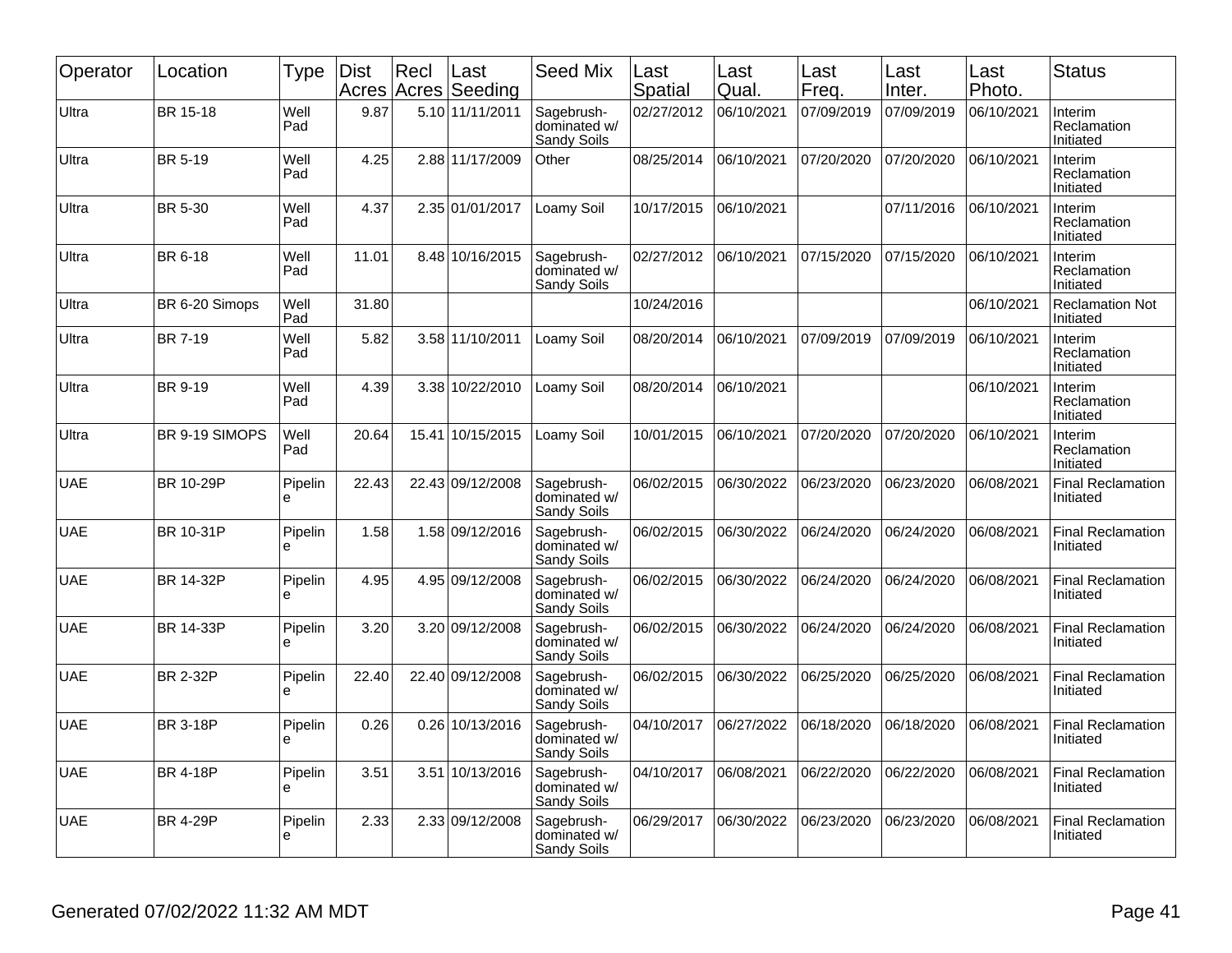| Operator   | Location          | Type         | Dist<br>Acres | Recl | Last<br>Acres Seeding | <b>Seed Mix</b>                           | Last<br>Spatial | Last<br>Qual. | Last<br>Freq. | Last<br>Inter. | Last<br>Photo. | <b>Status</b>                         |
|------------|-------------------|--------------|---------------|------|-----------------------|-------------------------------------------|-----------------|---------------|---------------|----------------|----------------|---------------------------------------|
| <b>UAE</b> | <b>BR 5-30P</b>   | Pipelin<br>è | 3.48          |      | 3.48 09/12/2008       | Sagebrush-<br>dominated w/<br>Sandy Soils | 06/29/2017      | 06/12/2022    | 06/24/2020    | 06/24/2020     | 06/08/2021     | <b>Final Reclamation</b><br>Initiated |
| <b>UAE</b> | BR 6-33P          | Pipelin<br>e | 0.70          |      | 0.70 09/12/2008       | Sagebrush-<br>dominated w/<br>Sandy Soils | 06/02/2015      | 06/30/2022    | 06/24/2020    | 06/24/2020     | 06/08/2021     | <b>Final Reclamation</b><br>Initiated |
| <b>UAE</b> | <b>BR 8-25P</b>   | Pipelin<br>e | 2.01          | 2.01 | 09/12/2008            | Sagebrush-<br>dominated w/<br>Sandy Soils | 05/29/2015      | 06/29/2022    | 06/23/2020    | 06/23/2020     | 06/08/2021     | <b>Final Reclamation</b><br>Initiated |
| <b>UAE</b> | <b>RS 10-13BP</b> | Pipelin<br>е | 0.24          |      | 0.24 09/13/2008       | Sagebrush-<br>dominated w/<br>Sandy Soils | 04/10/2017      | 06/29/2022    | 06/18/2020    | 06/18/2020     | 06/08/2021     | <b>Final Reclamation</b><br>Initiated |
| <b>UAE</b> | <b>RS 10-13P</b>  | Pipelin<br>e | 15.95         |      | 15.95 06/16/2020      | Sagebrush-<br>dominated w/<br>Sandy Soils | 05/29/2015      | 06/27/2022    | 06/16/2020    | 06/16/2020     | 06/08/2021     | <b>Final Reclamation</b><br>Initiated |
| <b>UAE</b> | <b>RS 11-13BP</b> | Pipelin<br>e | 0.40          |      | 0.40 10/13/2017       | Sagebrush-<br>dominated w/<br>Sandy Soils | 03/21/2018      | 06/08/2021    | 06/19/2020    | 06/19/2020     | 06/08/2021     | <b>Final Reclamation</b><br>Initiated |
| <b>UAE</b> | <b>RS 11-13P</b>  | Pipelin<br>e | 1.76          |      | 1.76 09/12/2008       | Sagebrush-<br>dominated w/<br>Sandy Soils | 06/02/2015      | 06/30/2022    | 06/18/2020    | 06/18/2020     | 06/08/2021     | <b>Final Reclamation</b><br>Initiated |
| <b>UAE</b> | <b>RS 11-14P</b>  | Pipelin<br>e | 1.77          |      | 1.77 09/12/2008       | Sagebrush-<br>dominated w/<br>Sandy Soils | 05/07/2019      | 06/27/2022    | 06/22/2020    | 06/22/2020     | 06/08/2021     | <b>Final Reclamation</b><br>Initiated |
| <b>UAE</b> | RS 15-12P         | Pipelin<br>e | 1.81          | 1.81 | 10/01/2016            | Sagebrush-<br>dominated w/<br>Sandy Soils | 04/10/2017      | 06/08/2021    | 06/18/2020    | 06/18/2020     | 06/08/2021     | <b>Final Reclamation</b><br>Initiated |
| <b>UAE</b> | <b>RS 15-14BP</b> | Pipelin<br>е | 0.53          |      | 0.53 10/13/2017       | Sagebrush-<br>dominated w/<br>Sandy Soils | 03/21/2018      | 06/08/2021    | 06/22/2020    | 06/22/2020     | 06/08/2021     | <b>Final Reclamation</b><br>Initiated |
| <b>UAE</b> | <b>RS 15-14P</b>  | Pipelin<br>e | 0.43          |      | 0.43 09/12/2008       | Sagebrush-<br>dominated w/<br>Sandy Soils | 06/02/2015      | 06/08/2021    | 06/22/2020    | 06/22/2020     | 06/08/2021     | <b>Final Reclamation</b><br>Initiated |
| <b>UAE</b> | <b>RS 2-13P</b>   | Pipelin<br>e | 3.00          |      | 3.00 10/01/2016       | Sagebrush-<br>dominated w/<br>Sandy Soils | 04/10/2017      | 06/27/2022    | 06/18/2020    | 06/18/2020     | 06/08/2021     | <b>Final Reclamation</b><br>Initiated |
| <b>UAE</b> | <b>RS 4-13BP</b>  | Pipelin<br>e | 1.09          |      | 1.09 10/01/2016       | Sagebrush-<br>dominated w/<br>Sandy Soils | 04/10/2017      | 06/08/2021    | 06/18/2020    | 06/18/2020     | 06/08/2021     | <b>Final Reclamation</b><br>Initiated |
| <b>UAE</b> | <b>RS 4-13P</b>   | Pipelin<br>႕ | 1.43          |      | 1.43 09/12/2008       | Sagebrush-<br>dominated w/<br>Sandy Soils | 04/10/2017      | 06/08/2021    | 06/18/2020    | 06/18/2020     | 06/08/2021     | <b>Final Reclamation</b><br>Initiated |
| <b>UAE</b> | <b>RS 4-23P</b>   | Pipelin<br>e | 1.99          |      | 1.99 09/12/2008       | Sagebrush-<br>dominated w/<br>Sandy Soils | 06/02/2015      | 06/29/2022    | 06/22/2020    | 06/22/2020     | 06/08/2021     | <b>Final Reclamation</b><br>Initiated |
| <b>UAE</b> | <b>RS 4-24BP</b>  | Pipelin<br>е | 1.07          |      | 1.07 10/13/2017       | Sagebrush-<br>dominated w/<br>Sandy Soils | 03/21/2018      | 06/08/2021    | 06/18/2020    | 06/18/2020     | 06/08/2021     | <b>Final Reclamation</b><br>Initiated |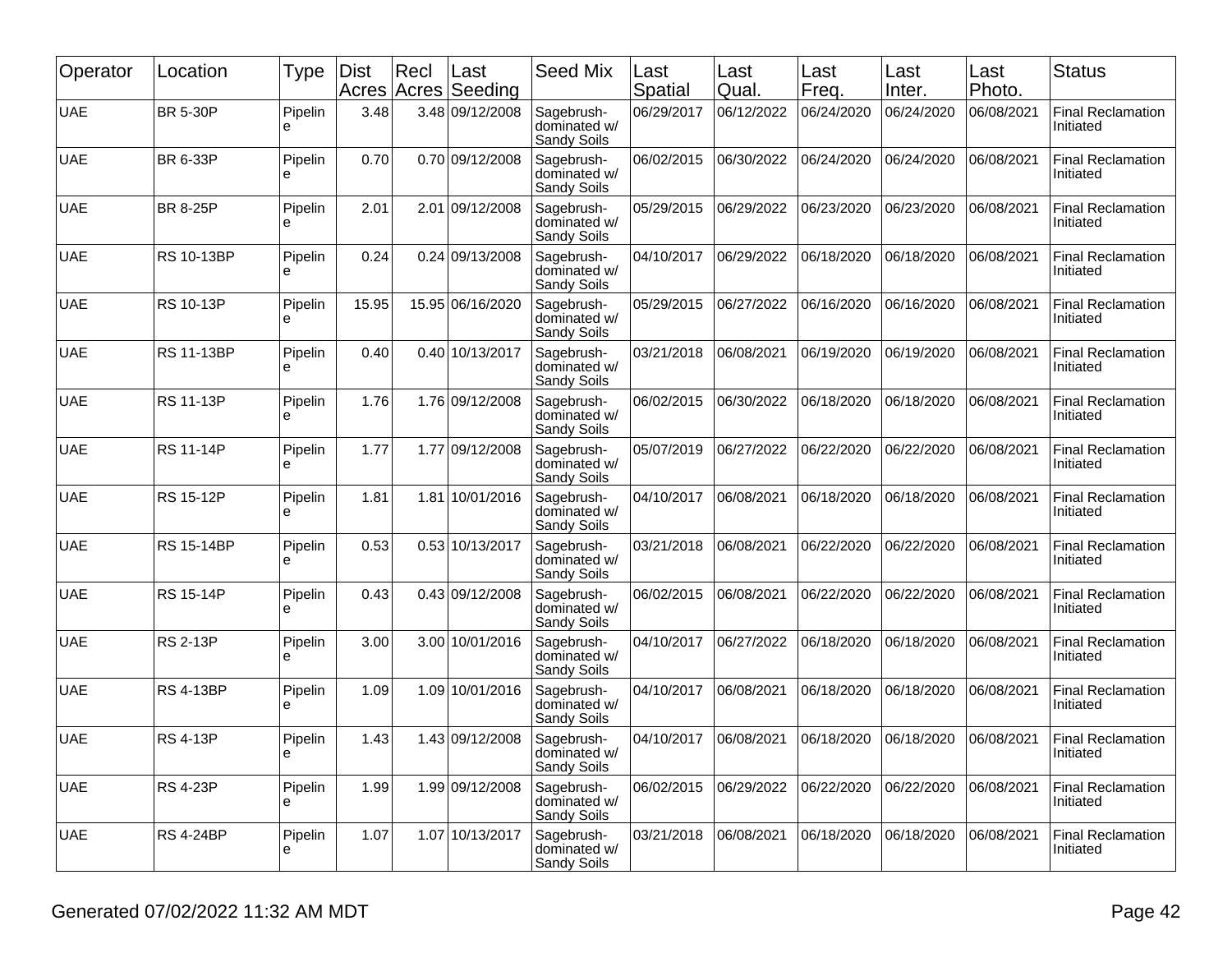| Operator   | Location                         | Type         | <b>Dist</b><br>Acres | Recl  | Last<br>Acres Seeding | <b>Seed Mix</b>                                     | Last<br>Spatial | Last<br>Qual.          | Last<br>Freq.         | Last<br>Inter. | Last<br>Photo. | <b>Status</b>                         |
|------------|----------------------------------|--------------|----------------------|-------|-----------------------|-----------------------------------------------------|-----------------|------------------------|-----------------------|----------------|----------------|---------------------------------------|
| <b>UAE</b> | <b>RS 4-24P</b>                  | Pipelin<br>e | 3.37                 |       | 3.37 09/12/2008       | Sagebrush-<br>dominated w/<br>Sandy Soils           | 05/29/2014      | 06/08/2021             | 06/18/2020            | 06/18/2020     | 06/08/2021     | <b>Final Reclamation</b><br>Initiated |
| <b>UAE</b> | <b>RS 6-13BP</b>                 | Pipelin<br>e | 1.85                 |       | 1.85 09/12/2008       | Sagebrush-<br>dominated w/<br>Sandy Soils           | 06/02/2015      | 06/29/2022             | 06/18/2020            | 06/18/2020     | 06/08/2021     | <b>Final Reclamation</b><br>Initiated |
| <b>UAE</b> | <b>RS 7-23P</b>                  | Pipelin<br>e | 0.77                 | 0.77  | 10/15/2017            | Sagebrush-<br>dominated w/<br>Sandy Soils           | 03/21/2018      | 06/08/2021             | 06/22/2020            | 06/22/2020     | 06/08/2021     | <b>Final Reclamation</b><br>Initiated |
| Ultra      | Riverside 15-14<br><b>SIMOPS</b> | Well<br>Pad  | 23.60                | 17.67 |                       |                                                     | 09/19/2019      |                        |                       |                | 06/08/2021     | <b>Reclamation Not</b><br>Initiated   |
| Ultra      | RS 10-23                         | Well<br>Pad  | 8.37                 |       | 4.10 11/16/2011       | Sagebrush-<br>dominated w/<br>Sandy Soils           | 02/29/2012      | 06/08/2021             | 07/08/2019            | 07/08/2019     | 06/08/2021     | Interim<br>Reclamation<br>Initiated   |
| Ultra      | RS 10-25                         | Well<br>Pad  | 5.83                 |       | 3.91 11/17/2011       | Loamy Soil                                          | 02/29/2012      | 06/08/2021             | 07/08/2019            | 07/08/2019     | 06/08/2021     | Interim<br>Reclamation<br>Initiated   |
| Ultra      | RS 11-14                         | Well<br>Pad  | 5.74                 |       | 3.93 11/16/2011       | Sagebrush-<br>dominated w/<br>Sandy Soils           | 03/19/2018      | 06/08/2021             | 07/04/2019            | 07/04/2019     | 06/08/2021     | Interim<br>Reclamation<br>Initiated   |
| Ultra      | RS 11-14 Simops                  | Well<br>Pad  | 19.45                |       | 10/15/2020            | Sagebrush-<br>dominated w/<br>Sandy Soils           | 03/19/2018      | 06/08/2021             |                       |                | 06/08/2021     | <b>Reclamation Not</b><br>Initiated   |
| Ultra      | <b>RS 11-16 WDW</b>              | Well<br>Pad  | 3.72                 |       | 2.78 11/15/2011       | Loamy Soil                                          | 08/28/2013      | 06/08/2021             | 07/03/2019            | 07/03/2019     | 06/08/2021     | Interim<br>Reclamation<br>Initiated   |
| Ultra      | RS 11-24 Simops                  | Well<br>Pad  | 13.48                |       |                       |                                                     | 03/19/2018      |                        |                       |                | 06/08/2021     | <b>Reclamation Not</b><br>Initiated   |
| Ultra      | RS 11-25                         | Well<br>Pad  | 14.26                |       | 10.99 10/22/2009      | Temporary<br>Reclamation                            | 10/18/2013      | 06/08/2021             | 07/15/2020            | 07/15/2020     | 06/08/2021     | Interim<br>Reclamation<br>Initiated   |
| Ultra      | RS 1-23                          | Well<br>Pad  | 9.76                 |       | 6.75 10/21/2009       | Sagebrush-<br>dominated w/<br><b>Alkaline Soils</b> | 05/20/2016      | 06/08/2021             | 07/15/2020            | 07/15/2020     | 06/08/2021     | Interim<br>Reclamation<br>Initiated   |
| Ultra      | RS 15-14                         | Well<br>Pad  | 4.15                 |       | 2.74 11/27/2011       | Sagebrush-<br>dominated w/<br>Sandy Soils           | 09/17/2018      | 06/08/2021             | 07/04/2019            | 07/04/2019     | 06/08/2021     | Interim<br>Reclamation<br>Initiated   |
| Ultra      | <b>RS 2-24</b>                   | Well<br>Pad  | 11.55                | 7.21  | 11/26/2012            | Sagebrush-<br>dominated w/<br><b>Alkaline Soils</b> | 11/01/2012      | 06/08/2021             | 07/15/2020            | 07/15/2020     | 06/08/2021     | Interim<br>Reclamation<br>Initiated   |
| Ultra      | RS 4-23                          | Well<br>Pad  | 5.63                 |       | 4.21 11/15/2011       | Sagebrush-<br>dominated w/<br>Sandy Soils           |                 | 02/29/2012  06/08/2021 | 07/04/2019 07/04/2019 |                | 06/08/2021     | Interim<br>Reclamation<br>Initiated   |
| Ultra      | RS 4-24                          | Well<br>Pad  | 22.36                |       | 17.27 11/15/2011      | Loamy Soil                                          | 05/12/2019      | 06/08/2021             | 07/07/2016            | 07/07/2016     | 06/08/2021     | Interim<br>Reclamation<br>Initiated   |
| Ultra      | RS 4-24 Simops                   | Well<br>Pad  | 22.36                |       | 17.19 11/15/2011      | Loamy Soil                                          | 09/20/2019      | 06/08/2021             |                       |                | 06/08/2021     | <b>Reclamation Not</b><br>Initiated   |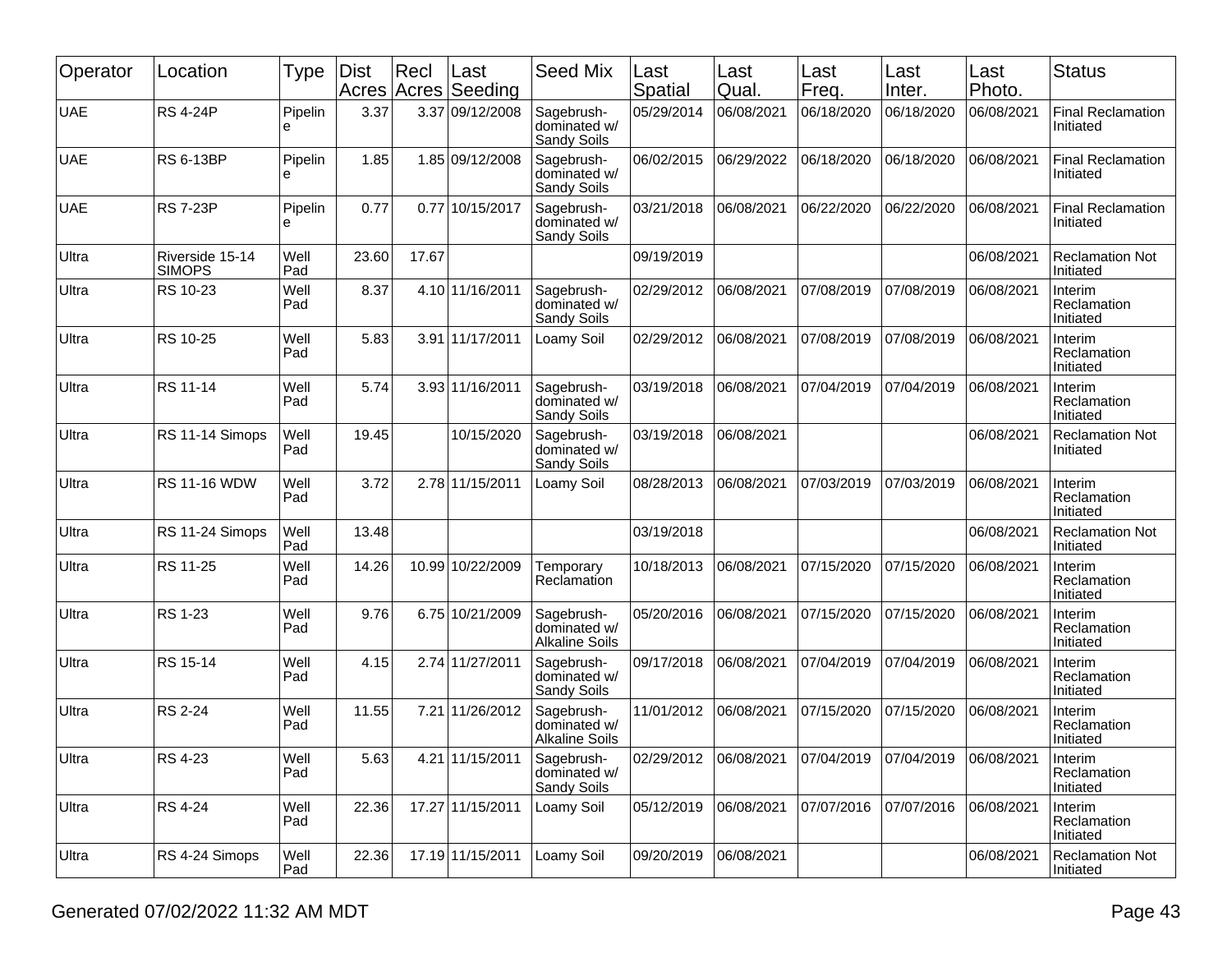| Operator   | Location                         | Type         | <b>Dist</b><br>Acres | Recl<br>Acres | Last<br>Seeding  | <b>Seed Mix</b>                                     | Last<br>Spatial | Last<br>Qual.         | Last<br>Freq. | Last<br>Inter. | Last<br>Photo. | <b>Status</b>                         |
|------------|----------------------------------|--------------|----------------------|---------------|------------------|-----------------------------------------------------|-----------------|-----------------------|---------------|----------------|----------------|---------------------------------------|
| Ultra      | RS 4-25                          | Well<br>Pad  | 13.01                |               | 10.28 11/19/2011 | Loamy Soil                                          | 02/29/2012      | 06/08/2021            | 07/09/2019    | 07/09/2019     | 06/08/2021     | Interim<br>Reclamation<br>Initiated   |
| Ultra      | <b>RS 6-16 WDW</b>               | Well<br>Pad  | 3.94                 |               | 2.35 11/15/2011  | Loamy Soil                                          | 08/28/2013      | 06/08/2021            | 07/03/2019    | 07/03/2019     | 06/08/2021     | Interim<br>Reclamation<br>Initiated   |
| Ultra      | RS 7-23 Simops                   | Well<br>Pad  | 15.26                |               |                  |                                                     | 03/19/2018      |                       |               |                | 06/08/2021     | <b>Reclamation Not</b><br>Initiated   |
| <b>UAE</b> | <b>RS 8-14P</b>                  | Pipelin<br>e | 13.74                |               | 13.74 09/12/2008 | Sagebrush-<br>dominated w/<br>Sandy Soils           | 05/29/2015      | 06/27/2022            | 06/22/2020    | 06/22/2020     | 06/07/2021     | <b>Final Reclamation</b><br>Initiated |
| <b>UAE</b> | <b>RS 8-24P</b>                  | Pipelin<br>e | 11.21                |               | 11.21 09/12/2008 | Sagebrush-<br>dominated w/<br>Sandy Soils           | 05/29/2015      | 06/30/2022            | 06/22/2020    | 06/22/2020     | 06/07/2021     | <b>Final Reclamation</b><br>Initiated |
| Ultra      | Riverside 10-13<br><b>SIMOPS</b> | Well<br>Pad  | 16.10                |               | 13.09 11/14/2014 | Sagebrush-<br>dominated w/<br><b>Sandy Soils</b>    | 12/18/2014      | 06/04/2021            | 07/15/2020    | 07/15/2020     | 06/04/2021     | Interim<br>Reclamation<br>Initiated   |
| Ultra      | Riverside 11-13<br><b>SIMOPS</b> | Well<br>Pad  | 13.59                | 10.27         | 10/15/2018       | Sagebrush-<br>dominated w/<br>Sandy Soils           | 09/17/2018      | 06/04/2021            |               |                | 06/04/2021     | <b>Reclamation Not</b><br>Initiated   |
| Ultra      | Riverside 3-13<br><b>SIMOPS</b>  | Well<br>Pad  | 25.91                |               | 16.41 10/26/2010 | Sagebrush-<br>dominated w/<br>Sandy Soils           | 09/12/2017      | 06/04/2021            | 07/23/2018    | 07/23/2018     | 06/04/2021     | <b>Reclamation Not</b><br>Initiated   |
| Ultra      | RS 10-13                         | Well<br>Pad  | 6.51                 |               | 4.19 11/14/2011  | Sagebrush-<br>dominated w/<br>Sandy Soils           | 08/26/2014      | 06/04/2021            | 07/04/2019    | 07/04/2019     | 06/04/2021     | Interim<br>Reclamation<br>Initiated   |
| Ultra      | RS 11-13                         | Well<br>Pad  | 10.20                |               | 6.22 10/30/2012  | Sagebrush-<br>dominated w/<br><b>Alkaline Soils</b> | 10/14/2012      | 06/04/2021            | 06/15/2015    | 07/15/2020     | 06/04/2021     | Interim<br>Reclamation<br>Initiated   |
| Ultra      | RS 13-12                         | Well<br>Pad  | 6.84                 |               | 4.97 11/15/2011  | Loamy Soil                                          | 02/29/2012      | 06/04/2021            | 07/08/2019    | 07/08/2019     | 06/04/2021     | Interim<br>Reclamation<br>Initiated   |
| Ultra      | RS 2-14                          | Well<br>Pad  | 8.89                 |               | 7.42 11/02/2004  | Sagebrush-<br>dominated w/<br><b>Alkaline Soils</b> | 03/19/2018      | 06/04/2021            | 06/04/2014    | 06/04/2014     | 06/04/2021     | Interim<br>Reclamation<br>Initiated   |
| Ultra      | RS 2-14 Simops                   | Well<br>Pad  | 15.45                |               | 10/15/2019       | Other                                               | 03/19/2018      | 06/04/2021            |               |                | 06/04/2021     | <b>Reclamation Not</b><br>Initiated   |
| Ultra      | <b>RS 7-13</b>                   | Well<br>Pad  | 9.99                 |               | 6.00 10/30/2012  | Sagebrush-<br>dominated w/<br><b>Alkaline Soils</b> | 10/14/2012      | 06/04/2021            | 07/15/2020    | 07/15/2020     | 06/04/2021     | Interim<br>Reclamation<br>Initiated   |
| <b>UAE</b> | RS 10-14P                        | Pipelin<br>e | 3.69                 |               | 3.69 10/13/2017  | Sagebrush-<br>dominated w/<br>Sandy Soils           | 03/21/2018      | 06/29/2022 06/19/2020 |               | 06/19/2020     | 06/02/2021     | <b>Final Reclamation</b><br>Initiated |
| <b>UAE</b> | <b>RS 1-14BP</b>                 | Pipelin<br>e | 0.77                 |               | 0.77 09/12/2008  | Sagebrush-<br>dominated w/<br>Sandy Soils           | 05/29/2015      | 06/02/2021            | 06/22/2020    | 06/22/2020     | 06/02/2021     | <b>Final Reclamation</b><br>Initiated |
| <b>UAE</b> | <b>RS 1-14DP</b>                 | Pipelin<br>е | 1.46                 |               | 1.46 09/12/2008  | Sagebrush-<br>dominated w/<br>Sandy Soils           | 05/07/2019      | 06/29/2022            | 06/18/2020    | 06/18/2020     | 06/02/2021     | <b>Final Reclamation</b><br>Initiated |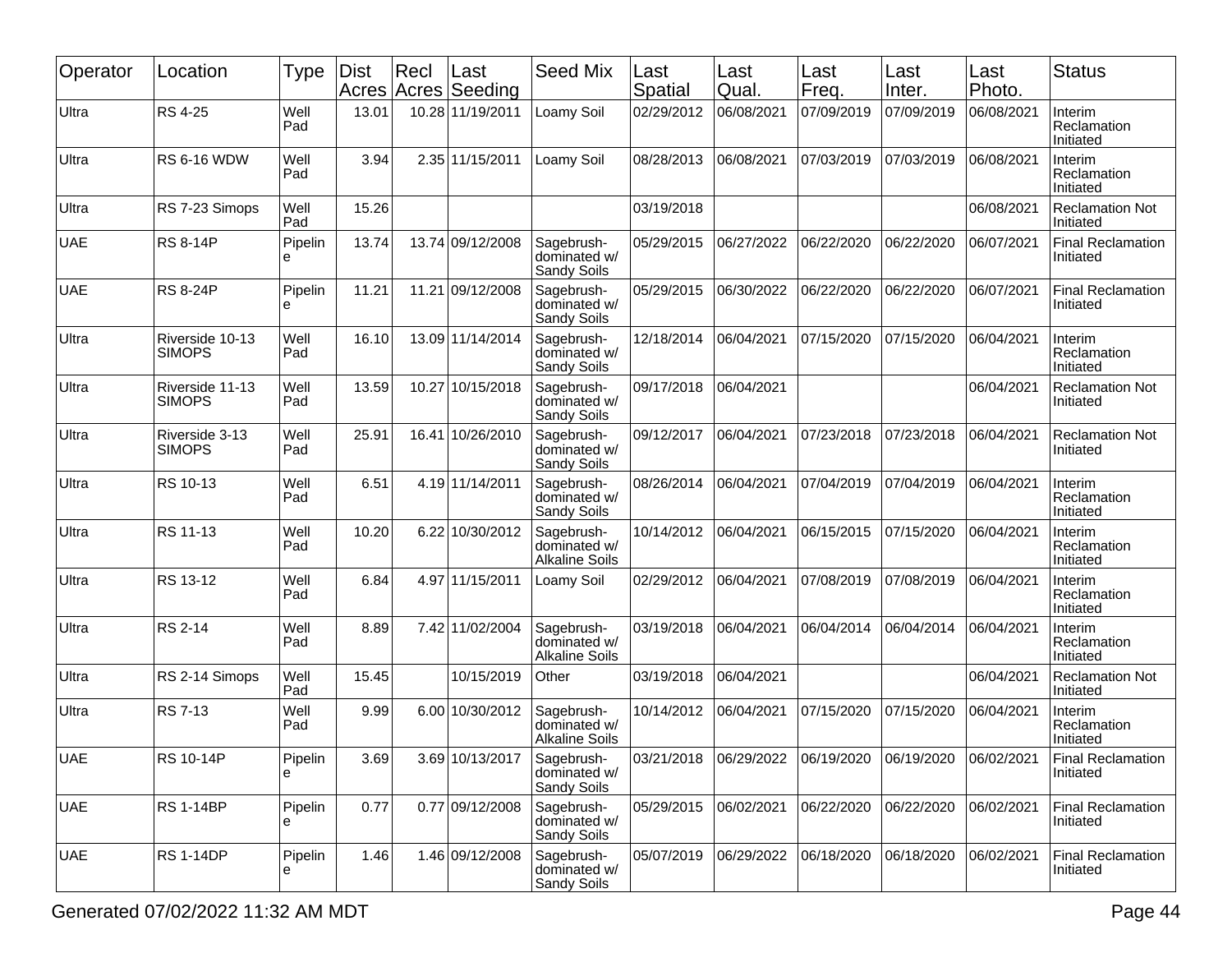| Operator   | Location                        | Type         | Dist<br>Acres | Recl | Last<br>Acres Seeding | <b>Seed Mix</b>                           | Last<br>Spatial | Last<br>Qual. | Last<br>Freq. | Last<br>Inter. | Last<br>Photo. | <b>Status</b>                         |
|------------|---------------------------------|--------------|---------------|------|-----------------------|-------------------------------------------|-----------------|---------------|---------------|----------------|----------------|---------------------------------------|
| <b>UAE</b> | RS 12-13P                       | Pipelin<br>e | 12.40         |      | 12.40 09/12/2008      | Sagebrush-<br>dominated w/<br>Sandy Soils | 05/29/2015      | 06/29/2022    | 06/19/2020    | 06/19/2020     | 06/02/2021     | <b>Final Reclamation</b><br>Initiated |
| <b>UAE</b> | <b>RS 14-24P</b>                | Pipelin<br>e | 5.27          |      | 5.27 09/12/2008       | Sagebrush-<br>dominated w/<br>Sandy Soils | 05/29/2015      | 06/29/2022    | 06/22/2020    | 06/22/2020     | 06/02/2021     | <b>Final Reclamation</b><br>Initiated |
| <b>UAE</b> | <b>RS 15-13P</b>                | Pipelin<br>е | 11.36         |      | 11.36 09/12/2008      | Sagebrush-<br>dominated w/<br>Sandy Soils | 05/29/2015      | 06/30/2022    | 06/19/2020    | 06/19/2020     | 06/02/2021     | <b>Final Reclamation</b><br>Initiated |
| <b>UAE</b> | <b>RS 15-8P</b>                 | Pipelin<br>е | 3.10          |      | 3.10 09/12/2008       | Sagebrush-<br>dominated w/<br>Sandy Soils | 05/29/2015      | 06/02/2021    | 06/15/2020    | 06/15/2020     | 06/02/2021     | <b>Final Reclamation</b><br>Initiated |
| <b>UAE</b> | <b>RS 16-4P</b>                 | Pipelin<br>e | 1.42          |      | 1.42 06/09/2016       | Sagebrush-<br>dominated w/<br>Sandy Soils | 05/29/2015      | 06/29/2022    | 06/15/2020    | 06/15/2020     | 06/02/2021     | <b>Final Reclamation</b><br>Initiated |
| <b>UAE</b> | <b>RS 2-14BP</b>                | Pipelin<br>e | 2.09          |      | 2.09 09/12/2008       | Sagebrush-<br>dominated w/<br>Sandy Soils | 05/07/2019      | 06/02/2021    | 06/18/2020    | 06/18/2020     | 06/02/2021     | <b>Final Reclamation</b><br>Initiated |
| <b>UAE</b> | <b>RS 2-14P</b>                 | Pipelin<br>e | 1.35          |      | 1.35 09/12/2008       | Sagebrush-<br>dominated w/<br>Sandy Soils | 05/29/2015      | 06/29/2022    | 06/18/2020    | 06/18/2020     | 06/02/2021     | <b>Final Reclamation</b><br>Initiated |
| <b>UAE</b> | <b>RS 2-4P</b>                  | Pipelin<br>e | 5.92          |      | 5.92 09/12/2008       | Sagebrush-<br>dominated w/<br>Sandy Soils | 05/29/2015      | 06/29/2022    | 06/15/2020    | 06/15/2020     | 06/02/2021     | <b>Final Reclamation</b><br>Initiated |
| <b>UAE</b> | <b>RS 3-25P</b>                 | Pipelin<br>е | 4.61          | 4.61 | 09/12/2008            | Sagebrush-<br>dominated w/<br>Sandy Soils | 05/29/2015      | 06/29/2022    | 06/22/2020    | 06/22/2020     | 06/02/2021     | <b>Final Reclamation</b><br>Initiated |
| <b>UAE</b> | <b>RS 4-25P</b>                 | Pipelin<br>е | 1.12          |      | 1.12 10/25/2017       | Sagebrush-<br>dominated w/<br>Sandy Soils | 03/21/2018      | 06/29/2022    | 06/22/2020    | 06/22/2020     | 06/02/2021     | <b>Final Reclamation</b><br>Initiated |
| <b>UAE</b> | <b>RS 5-13BP</b>                | Pipelin<br>e | 1.37          |      | 1.37 10/13/2017       | Sagebrush-<br>dominated w/<br>Sandy Soils | 03/21/2018      | 06/29/2022    | 06/18/2020    | 06/18/2020     | 06/02/2021     | <b>Final Reclamation</b><br>Initiated |
| <b>UAE</b> | <b>RS 5-13P</b>                 | Pipelin<br>e | 11.92         |      | 11.92 09/12/2008      | Sagebrush-<br>dominated w/<br>Sandy Soils | 05/29/2015      | 06/02/2021    | 06/18/2020    | 06/18/2020     | 06/02/2021     | <b>Final Reclamation</b><br>Initiated |
| <b>UAE</b> | <b>RS 7-24P</b>                 | Pipelin<br>e | 5.21          | 5.21 | 09/12/2008            | Sagebrush-<br>dominated w/<br>Sandy Soils | 05/29/2015      | 06/30/2022    | 06/22/2020    | 06/22/2020     | 06/02/2021     | <b>Final Reclamation</b><br>Initiated |
| <b>UAE</b> | <b>RS 8-4P</b>                  | Pipelin<br>႕ | 1.54          |      | 1.54 09/12/2008       | Sagebrush-<br>dominated w/<br>Sandy Soils | 05/29/2015      | 06/27/2022    | 06/15/2020    | 06/15/2020     | 06/02/2021     | <b>Final Reclamation</b><br>Initiated |
| <b>UAE</b> | <b>RS 9-14P</b>                 | Pipelin<br>e | 4.64          |      | 4.64 09/12/2008       | Sagebrush-<br>dominated w/<br>Sandy Soils | 05/29/2015      | 06/27/2022    | 06/19/2020    | 06/19/2020     | 06/02/2021     | <b>Final Reclamation</b><br>Initiated |
| Ultra      | Riverside 16-3<br><b>SIMOPS</b> | Well<br>Pad  | 15.40         |      | 9.46 11/17/2012       | Loamy Soil                                | 08/27/2013      | 06/02/2021    | 07/16/2020    | 07/16/2020     | 06/02/2021     | Interim<br>Reclamation<br>Initiated   |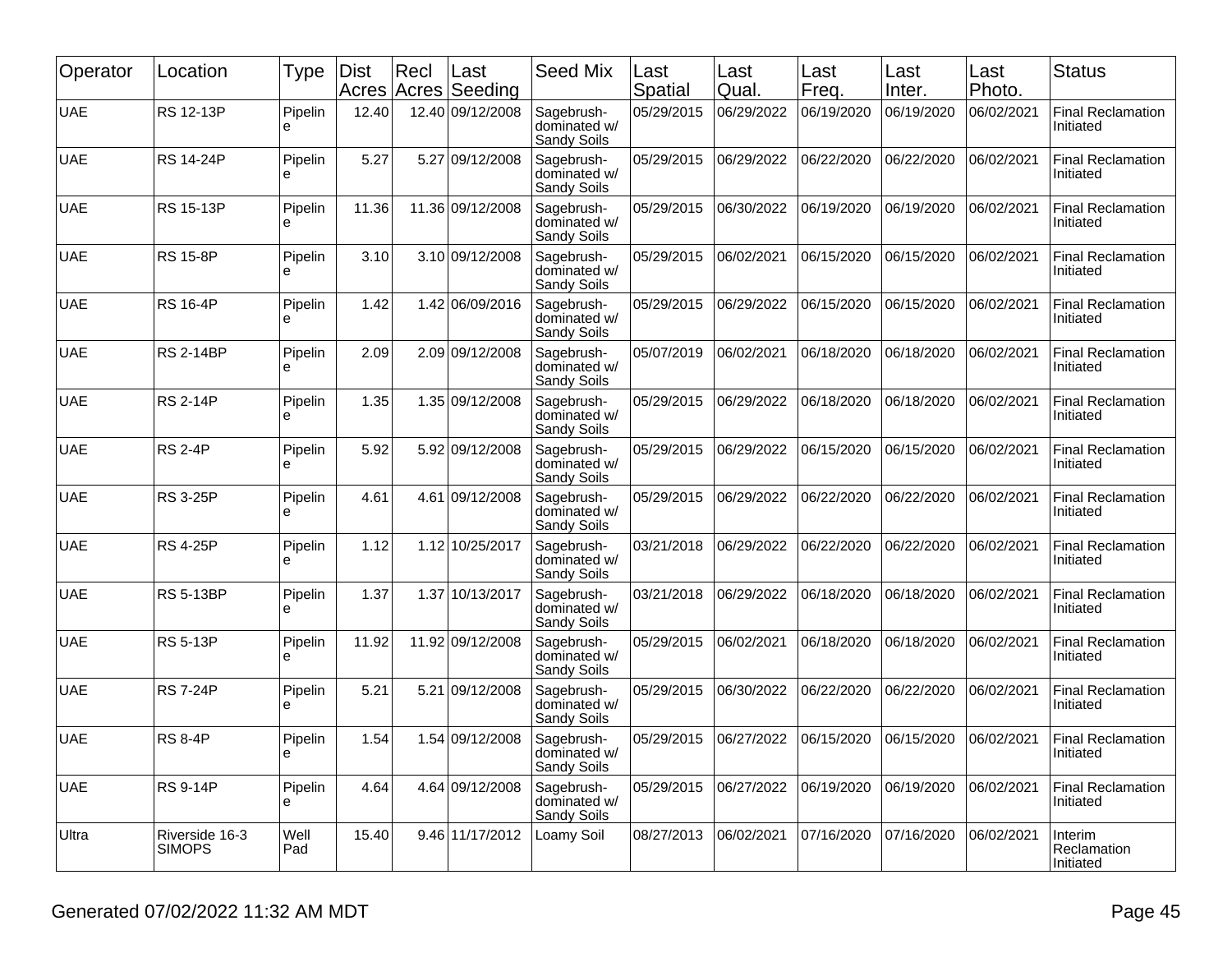| Operator   | Location                        | Type         | Dist<br>Acres | Recl<br>Acres | Last<br>Seeding  | <b>Seed Mix</b>                                     | Last<br>Spatial | Last<br>Qual. | Last<br>Freq. | Last<br>Inter. | Last<br>Photo. | <b>Status</b>                         |
|------------|---------------------------------|--------------|---------------|---------------|------------------|-----------------------------------------------------|-----------------|---------------|---------------|----------------|----------------|---------------------------------------|
| Ultra      | Riverside 4-11<br><b>SIMOPS</b> | Well<br>Pad  | 14.70         |               | 7.82 11/30/2011  | Sagebrush-<br>dominated w/<br>Sandy Soils           | 08/28/2013      | 06/02/2021    | 07/08/2019    | 07/03/2019     | 06/02/2021     | Interim<br>Reclamation<br>Initiated   |
| Ultra      | <b>RS 1-4</b>                   | Well<br>Pad  | 6.05          |               | 4.25 11/28/2011  | Sagebrush-<br>dominated w/<br>Sandy Soils           | 06/06/2013      | 06/02/2021    | 07/01/2019    | 07/01/2019     | 06/02/2021     | Interim<br>Reclamation<br>Initiated   |
| Ultra      | RS 14-4                         | Well<br>Pad  | 16.26         |               | 11.46 10/17/2009 | Sagebrush-<br>dominated w/<br><b>Alkaline Soils</b> | 07/05/2012      | 06/02/2021    | 07/20/2020    | 07/20/2020     | 06/02/2021     | Interim<br>Reclamation<br>Initiated   |
| Ultra      | RS 1-4 SIMOPS                   | Well<br>Pad  | 15.53         |               | 11.62 11/28/2011 | Loamy Soil                                          | 08/26/2013      | 06/02/2021    | 07/02/2019    | 07/01/2019     | 06/02/2021     | Interim<br>Reclamation<br>Initiated   |
| Ultra      | RS 16-3                         | Well<br>Pad  | 6.69          |               | 4.79 11/17/2012  | Loamy Soil                                          | 08/27/2013      | 06/02/2021    | 07/16/2020    | 07/16/2020     | 06/02/2021     | Interim<br>Reclamation<br>Initiated   |
| Ultra      | RS 16-4                         | Well<br>Pad  | 7.25          |               | 5.26 10/17/2015  | Loamy Soil                                          | 08/27/2013      | 06/02/2021    | 07/15/2020    | 07/15/2020     | 06/02/2021     | Interim<br>Reclamation<br>Initiated   |
| Ultra      | RS 16-4 SIMOPS                  | Well<br>Pad  | 15.90         |               | 13.77 11/14/2012 | Loamy Soil                                          | 09/04/2013      | 06/02/2021    | 07/15/2020    | 07/15/2020     | 06/02/2021     | Interim<br>Reclamation<br>Initiated   |
| Ultra      | <b>RS 1-9</b>                   | Well<br>Pad  | 5.10          |               | 3.89 11/27/2011  | Loamy Soil                                          | 02/29/2012      | 06/02/2021    | 07/03/2019    | 07/03/2019     | 06/02/2021     | Interim<br>Reclamation<br>Initiated   |
| Ultra      | RS 4-10                         | Well<br>Pad  | 2.89          |               | 1.57 11/28/2011  | Loamy Soil                                          | 08/27/2013      | 06/02/2021    | 07/03/2019    | 07/03/2019     | 06/02/2021     | Interim<br>Reclamation<br>Initiated   |
| Ultra      | RS 4-10 SIMOPS                  | Well<br>Pad  | 20.62         |               | 16.85 11/15/2012 | Loamy Soil                                          | 08/27/2013      | 06/02/2021    | 07/20/2020    | 07/20/2020     | 06/02/2021     | Interim<br>Reclamation<br>Initiated   |
| Ultra      | <b>RS 8-3</b>                   | Well<br>Pad  | 5.36          |               | 2.80 10/08/2012  | Sagebrush-<br>dominated w/<br><b>Alkaline Soils</b> | 09/01/2012      | 06/02/2021    | 07/09/2020    | 07/09/2020     | 06/02/2021     | Interim<br>Reclamation<br>Initiated   |
| Ultra      | <b>RS 9-4</b>                   | Well<br>Pad  | 6.10          |               | 4.70 05/28/2018  | Loamy Soil                                          | 02/29/2012      | 06/02/2021    | 05/28/2018    | 05/28/2018     | 06/02/2021     | Interim<br>Reclamation<br>Initiated   |
| <b>UAE</b> | <b>BR 7-30P</b>                 | Pipelin<br>е | 2.79          |               | 2.79 06/27/2017  | Sagebrush-<br>dominated w/<br>Sandy Soils           | 04/10/2017      | 06/29/2022    | 06/23/2020    | 06/23/2020     | 06/01/2021     | <b>Final Reclamation</b><br>Initiated |
| <b>UAE</b> | <b>RS 10-3P</b>                 | Pipelin<br>e | 6.13          |               | 6.13 09/12/2008  | Sagebrush-<br>dominated w/<br>Sandy Soils           | 05/29/2015      | 06/23/2022    | 06/15/2020    | 06/15/2020     | 06/01/2021     | <b>Final Reclamation</b><br>Initiated |
| <b>UAE</b> | <b>RS 1-17P</b>                 | Pipelin<br>е | 5.13          |               | 5.13 09/12/2008  | Sagebrush-<br>dominated w/<br>Sandy Soils           | 05/29/2015      | 06/01/2021    | 06/24/2020    | 06/24/2020     | 06/01/2021     | <b>Final Reclamation</b><br>Initiated |
| <b>UAE</b> | <b>RS 13-3BP</b>                | Pipelin<br>e | 5.61          |               | 5.61 09/12/2008  | Sagebrush-<br>dominated w/<br>Sandy Soils           | 05/29/2015      | 06/01/2021    | 06/15/2020    | 06/15/2020     | 06/01/2021     | <b>Final Reclamation</b><br>Initiated |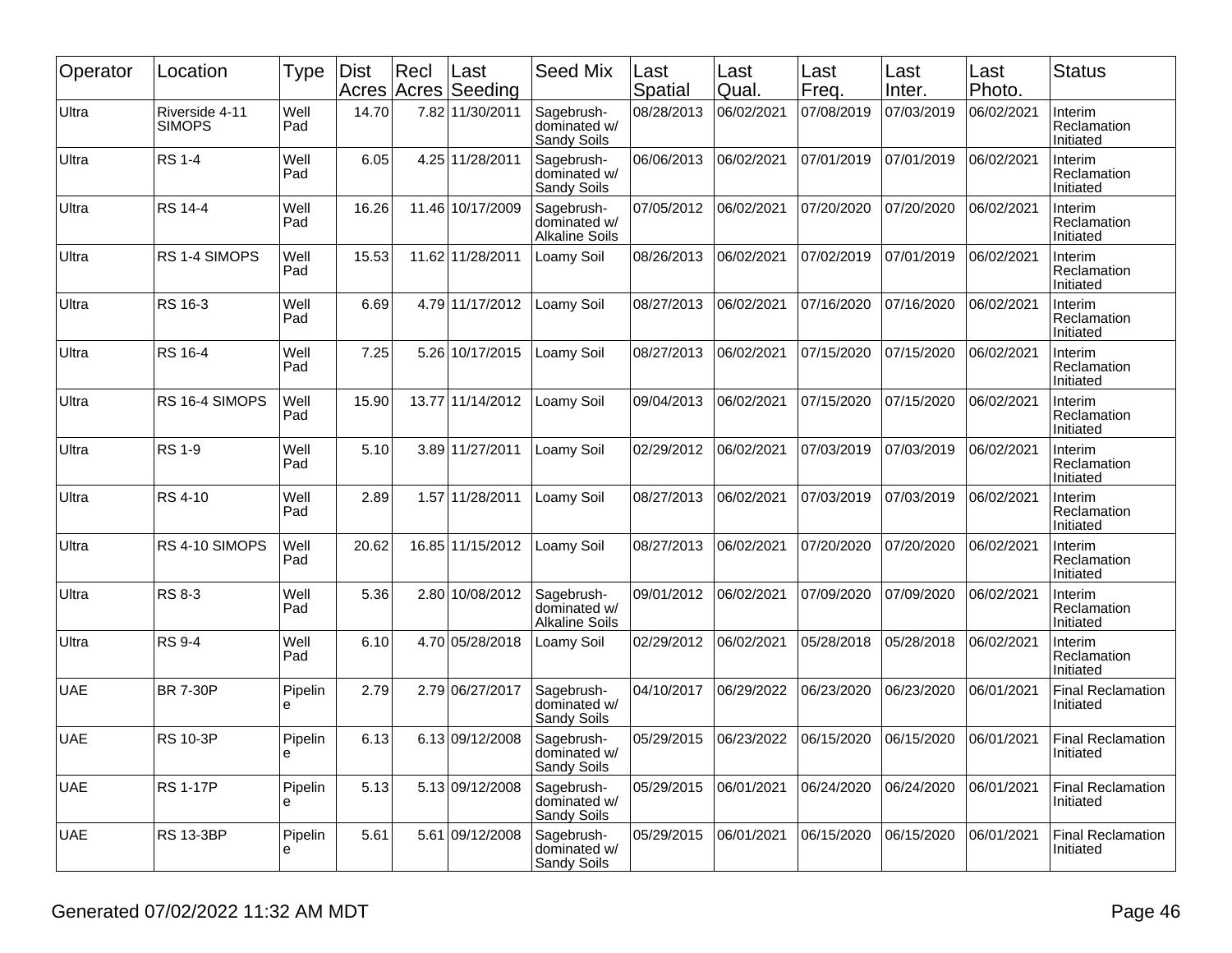| Operator   | Location                       | Type               | <b>Dist</b><br>Acres | Recl | Last<br>Acres Seeding | <b>Seed Mix</b>                              | Last<br>Spatial | Last<br>Qual. | Last<br>Freq. | Last<br>Inter. | Last<br>Photo. | <b>Status</b>                         |
|------------|--------------------------------|--------------------|----------------------|------|-----------------------|----------------------------------------------|-----------------|---------------|---------------|----------------|----------------|---------------------------------------|
| <b>UAE</b> | <b>RS 13-3P</b>                | Pipelin<br>e       | 3.27                 |      | 3.27 09/12/2008       | Sagebrush-<br>dominated w/<br>Sandy Soils    | 05/29/2015      | 06/23/2022    | 06/15/2020    | 06/15/2020     | 06/01/2021     | <b>Final Reclamation</b><br>Initiated |
| <b>UAE</b> | <b>RS 1-3BP</b>                | Pipelin<br>e       | 0.64                 |      | 0.64 09/12/2008       | Sagebrush-<br>dominated w/<br>Sandy Soils    | 05/29/2015      | 06/23/2022    | 06/10/2020    | 06/10/2020     | 06/01/2021     | <b>Final Reclamation</b><br>Initiated |
| <b>UAE</b> | <b>RS 1-9P</b>                 | Pipelin<br>e       | 6.73                 |      | 6.73 09/12/2008       | Sagebrush-<br>dominated w/<br>Sandy Soils    | 05/29/2015      | 06/27/2022    | 06/15/2020    | 06/15/2020     | 06/01/2021     | <b>Final Reclamation</b><br>Initiated |
| <b>UAE</b> | <b>RS 2-3P</b>                 | Pipelin<br>e       | 1.47                 |      | 1.47 09/12/2008       | Sagebrush-<br>dominated w/<br>Sandy Soils    | 06/02/2015      | 06/23/2022    | 06/11/2020    | 06/11/2020     | 06/01/2021     | <b>Final Reclamation</b><br>Initiated |
| <b>UAE</b> | <b>RS 3-2P</b>                 | Pipelin<br>e       | 0.86                 |      | 0.86 09/12/2008       | Sagebrush-<br>dominated w/<br>Sandy Soils    | 05/29/2015      | 06/27/2022    | 06/09/2020    | 06/09/2020     | 06/01/2021     | <b>Final Reclamation</b><br>Initiated |
| <b>UAE</b> | <b>RS 3-3P</b>                 | Pipelin<br>e       | 3.25                 |      | 3.25 09/12/2008       | Sagebrush-<br>dominated w/<br>Sandy Soils    | 10/31/2016      | 06/27/2022    | 06/15/2020    | 06/15/2020     | 06/01/2021     | <b>Final Reclamation</b><br>Initiated |
| <b>UAE</b> | <b>RS 3-9P</b>                 | Pipelin<br>e       | 3.01                 | 3.01 | 09/12/2008            | Sagebrush-<br>dominated w/<br>Sandy Soils    | 05/29/2015      | 06/23/2022    | 06/16/2020    | 06/16/2020     | 06/01/2021     | <b>Final Reclamation</b><br>Initiated |
| <b>UAE</b> | <b>RS 4-2P</b>                 | Pipelin<br>e       | 7.20                 |      | 7.20 09/12/2008       | Sagebrush-<br>dominated w/<br>Sandy Soils    | 05/29/2015      | 06/27/2022    | 06/10/2020    | 06/10/2020     | 06/01/2021     | <b>Final Reclamation</b><br>Initiated |
| <b>UAE</b> | <b>RS 6-9P</b>                 | Pipelin<br>e       | 3.25                 |      | 3.25 09/12/2008       | Sagebrush-<br>dominated w/<br>Sandy Soils    | 05/29/2015      | 06/27/2022    | 06/15/2020    | 06/15/2020     | 06/01/2021     | <b>Final Reclamation</b><br>Initiated |
| <b>UAE</b> | <b>RS 7-3P</b>                 | Pipelin<br>e       | 0.86                 |      | 0.86 09/12/2008       | Sagebrush-<br>dominated w/<br>Sandy Soils    | 10/31/2016      | 06/01/2021    | 06/15/2020    | 06/15/2020     | 06/01/2021     | <b>Final Reclamation</b><br>Initiated |
| <b>UAE</b> | <b>RS 8-3P</b>                 | Pipelin<br>e       | 8.28                 |      | 8.28 09/12/2008       | Sagebrush-<br>dominated w/<br>Sandy Soils    | 05/29/2015      | 06/29/2022    | 06/11/2020    | 06/11/2020     | 06/01/2021     | <b>Final Reclamation</b><br>Initiated |
| <b>UAE</b> | <b>RS 9-3P</b>                 | Pipelin<br>e       | 4.45                 |      | 4.45 09/12/2008       | Sagebrush-<br>dominated w/<br>Sandy Soils    | 05/29/2015      | 06/29/2022    | 06/15/2020    | 06/15/2020     | 06/01/2021     | <b>Final Reclamation</b><br>Initiated |
| Ultra      | <b>MS 10-35 SIMOPS</b>         | <b>Well</b><br>Pad | 12.33                |      | 8.45 11/07/2012       | Loamy Soil                                   | 08/26/2013      | 06/01/2021    | 07/14/2020    | 07/14/2020     | 06/01/2021     | Interim<br>Reclamation<br>Initiated   |
| Ultra      | MS 13-35                       | Well<br>Pad        | 15.16                |      | 8.67 10/05/2012       | Sagebrush-<br>dominated w/<br>Alkaline Soils | 07/20/2012      | 06/01/2021    | 07/15/2020    | 07/15/2020     | 06/01/2021     | Interim<br>Reclamation<br>Initiated   |
| Ultra      | MS 22-2                        | Well<br>Pad        | 5.28                 |      | 5.28 11/11/2005       | Other                                        | 09/22/2011      | 06/01/2021    |               |                | 06/01/2021     | <b>Final Reclamation</b><br>Initiated |
| Ultra      | Riverside 3-3<br><b>SIMOPS</b> | Well<br>Pad        | 15.77                |      | 12.33 11/16/2012      | _oamy Soil                                   | 08/27/2013      | 06/01/2021    | 07/09/2020    | 07/09/2020     | 06/01/2021     | Interim<br>Reclamation<br>Initiated   |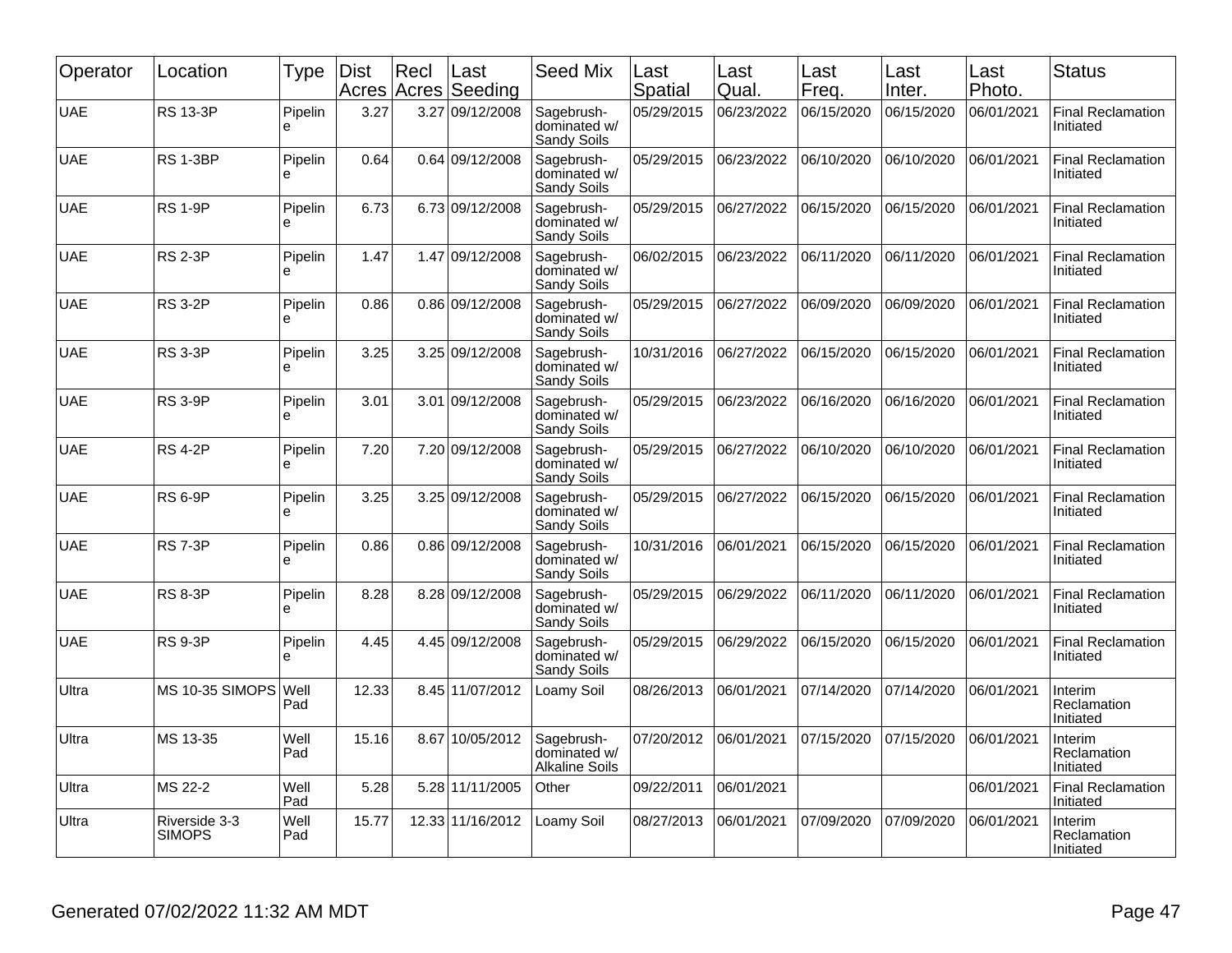| Operator   | Location                       | <b>Type</b>  | Dist<br>Acres | Recl<br>Acres | Last<br>Seeding  | <b>Seed Mix</b>                                     | Last<br>Spatial | Last<br>Qual. | Last<br>Freq. | Last<br>Inter. | Last<br>Photo. | <b>Status</b>                         |
|------------|--------------------------------|--------------|---------------|---------------|------------------|-----------------------------------------------------|-----------------|---------------|---------------|----------------|----------------|---------------------------------------|
| Ultra      | Riverside 5-1<br><b>SIMOPS</b> | Well<br>Pad  | 20.42         |               | 11/30/2011       | Sagebrush-<br>dominated w/<br>Sandy Soils           | 11/01/2016      | 06/01/2021    | 07/03/2019    | 07/03/2019     | 06/01/2021     | <b>Reclamation Not</b><br>Initiated   |
| Ultra      | RIverside 5-2<br><b>SIMOPS</b> | Well<br>Pad  | 12.83         |               | 7.24 11/16/2012  | Sagebrush-<br>dominated w/<br>Sandy Soils           | 08/26/2013      | 06/01/2021    | 07/16/2020    | 07/16/2020     | 06/01/2021     | Interim<br>Reclamation<br>Initiated   |
| Ultra      | Riverside 9-2<br><b>SIMOPS</b> | Well<br>Pad  | 13.12         |               | 6.80 08/03/2017  | Loamy Soil                                          | 08/28/2013      | 06/01/2021    | 07/16/2020    | 07/16/2020     | 06/01/2021     | Interim<br>Reclamation<br>Initiated   |
| Ultra      | RS 11-2                        | Well<br>Pad  | 6.82          |               | 2.24 10/05/2012  | Sagebrush-<br>dominated w/<br><b>Alkaline Soils</b> | 06/12/2012      | 06/01/2021    | 07/09/2020    | 07/09/2020     | 06/01/2021     | Interim<br>Reclamation<br>Initiated   |
| Ultra      | RS 12-3                        | Well<br>Pad  | 10.98         |               | 7.36 10/05/2012  | Sagebrush-<br>dominated w/<br><b>Alkaline Soils</b> | 07/05/2012      | 06/01/2021    | 07/09/2020    | 07/09/2020     | 06/01/2021     | Interim<br>Reclamation<br>Initiated   |
| Ultra      | <b>RS 1-3</b>                  | Well<br>Pad  | 11.34         |               | 7.47 10/05/2012  | Sagebrush-<br>dominated w/<br><b>Alkaline Soils</b> | 09/01/2012      | 06/01/2021    | 07/09/2020    | 07/09/2020     | 06/01/2021     | Interim<br>Reclamation<br>Initiated   |
| Ultra      | RS 13-3                        | Well<br>Pad  | 6.38          |               | 4.38 10/17/2009  | Sagebrush-<br>dominated w/<br><b>Alkaline Soils</b> | 10/06/2011      | 06/01/2021    | 07/09/2020    | 07/09/2020     | 06/01/2021     | Interim<br>Reclamation<br>Initiated   |
| Ultra      | <b>RS 3-3</b>                  | Well<br>Pad  | 14.51         |               | 10.74 12/06/2011 | Loamy Soil                                          | 08/27/2013      | 06/01/2021    | 07/02/2019    | 07/02/2019     | 06/01/2021     | Interim<br>Reclamation<br>Initiated   |
| Ultra      | <b>RS 9-2</b>                  | Well<br>Pad  | 5.57          |               | 3.19 11/30/2011  | Loamy Soil                                          | 08/28/2013      | 06/01/2021    | 07/03/2019    | 07/03/2019     | 06/01/2021     | Interim<br>Reclamation<br>Initiated   |
| <b>UAE</b> | M 10-35P                       | Pipelin<br>е | 3.96          |               | 3.96 09/12/2008  | Sagebrush-<br>dominated w/<br>Sandy Soils           | 05/29/2015      | 06/23/2022    | 06/10/2020    | 06/10/2020     | 05/31/2021     | <b>Final Reclamation</b><br>Initiated |
| <b>UAE</b> | M 15-35P                       | Pipelin<br>e | 0.37          |               | 0.37 09/12/2008  | Sagebrush-<br>dominated w/<br>Sandy Soils           | 07/17/2018      | 05/31/2021    | 06/10/2020    | 06/10/2020     | 05/31/2021     | <b>Final Reclamation</b><br>Initiated |
| <b>UAE</b> | M 7-27P                        | Pipelin<br>e | 0.69          |               | 0.69 09/12/2008  | Sagebrush-<br>dominated w/<br>Sandy Soils           | 05/29/2015      | 05/31/2021    | 06/10/2019    | 06/10/2019     | 05/31/2021     | <b>Final Reclamation</b><br>Initiated |
| <b>UAE</b> | <b>RS 14-14P</b>               | Pipelin<br>е | 3.80          |               | 3.80 09/12/2008  | Sagebrush-<br>dominated w/<br>Sandy Soils           | 06/02/2015      | 06/29/2022    | 06/22/2020    | 06/22/2020     | 05/31/2021     | <b>Final Reclamation</b><br>Initiated |
| Ultra      | MS 2-35                        | Well<br>Pad  | 7.90          |               | 4.06 10/01/2008  | Loamy Soil                                          | 07/01/2013      | 05/31/2021    | 07/01/2019    | 07/01/2019     | 05/31/2021     | Interim<br>Reclamation<br>Initiated   |
| Ultra      | MS 4-35                        | Well<br>Pad  | 6.69          |               | 4.63 10/17/2015  | Sagebrush-<br>dominated w/<br>Sandy Soils           | 02/29/2012      | 05/31/2021    | 07/14/2020    | 07/14/2020     | 05/31/2021     | Interim<br>Reclamation<br>Initiated   |
| Ultra      | MS 5-35                        | Well<br>Pad  | 5.78          |               | 3.19 11/02/2007  | Other                                               | 02/29/2012      | 05/31/2021    |               | 06/28/2016     | 05/31/2021     | Interim<br>Reclamation<br>Initiated   |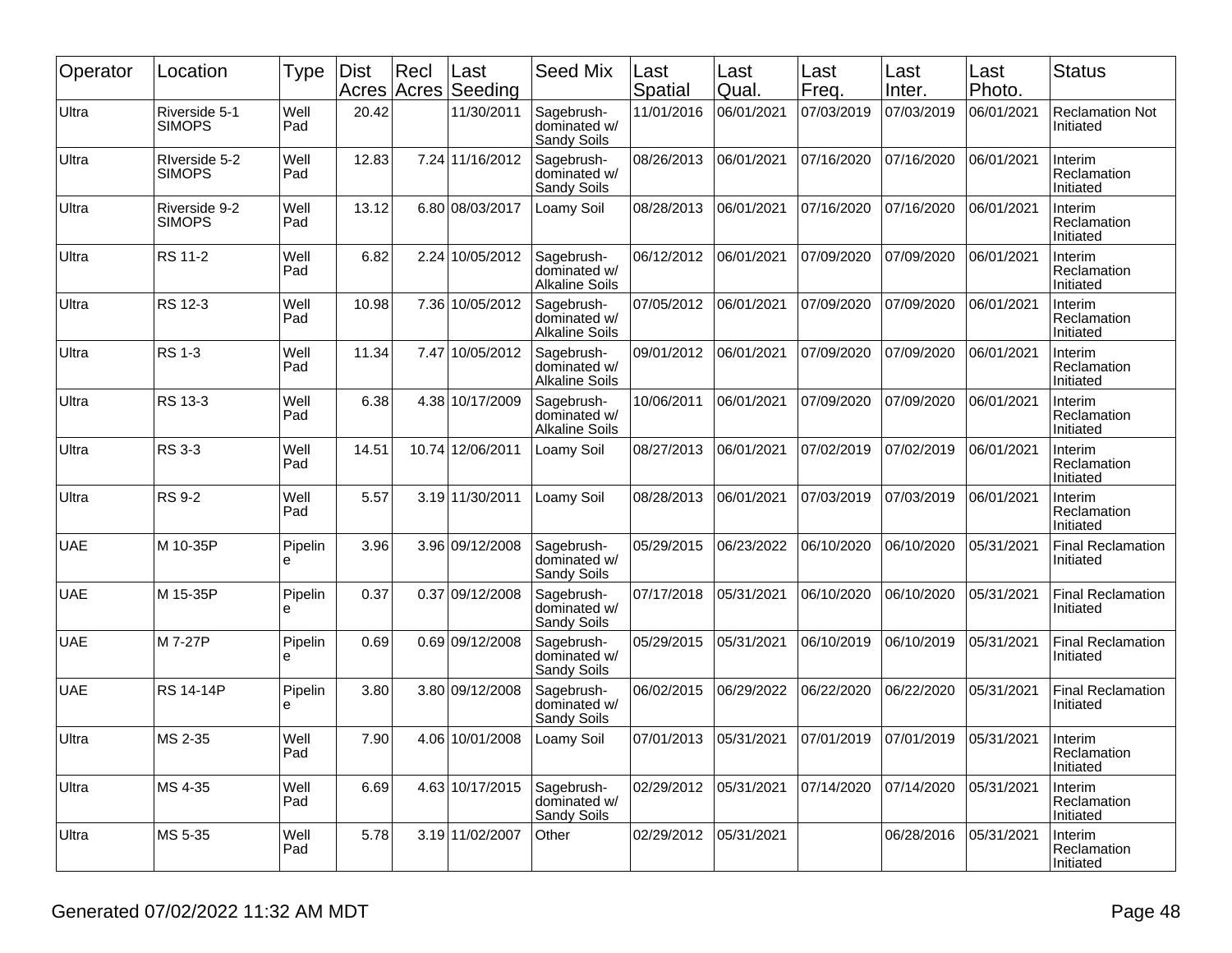| Operator   | Location | <b>Type</b>   | Dist<br>Acres | Recl<br>Acres | Last<br>Seeding  | <b>Seed Mix</b>                                  | Last<br>Spatial | Last<br>Qual. | Last<br>Freq. | Last<br>Inter. | Last<br>Photo. | <b>Status</b>                         |
|------------|----------|---------------|---------------|---------------|------------------|--------------------------------------------------|-----------------|---------------|---------------|----------------|----------------|---------------------------------------|
| <b>UAE</b> | M 10-34P | Pipelin<br>e  | 15.42         |               | 15.42 09/12/2008 | Sagebrush-<br>dominated w/<br><b>Sandy Soils</b> | 05/29/2015      | 06/27/2022    | 06/06/2019    | 06/06/2019     | 05/28/2021     | <b>Final Reclamation</b><br>Initiated |
| <b>UAE</b> | M 14-34P | Pipelin<br>е  | 8.50          |               | 8.50 09/12/2008  | Sagebrush-<br>dominated w/<br>Sandy Soils        | 05/29/2015      | 05/28/2021    | 06/05/2019    | 06/05/2019     | 05/28/2021     | <b>Final Reclamation</b><br>Initiated |
| <b>UAE</b> | M 16-33P | Pipelin<br>e  | 5.35          |               | 5.35 09/12/2008  | Sagebrush-<br>dominated w/<br>Sandy Soils        | 05/29/2015      | 06/23/2022    | 06/11/2019    | 06/11/2019     | 05/28/2021     | <b>Final Reclamation</b><br>Initiated |
| <b>UAE</b> | M 9-33P  | Pipelin<br>e  | 1.15          |               | 1.15 09/12/2008  | Sagebrush-<br>dominated w/<br>Sandy Soils        | 05/29/2015      | 05/28/2021    | 06/11/2020    | 06/11/2020     | 05/28/2021     | <b>Final Reclamation</b><br>Initiated |
| <b>UAE</b> | M 9-34P  | Pipelin<br>e  | 20.04         |               | 20.04 09/12/2008 | Sagebrush-<br>dominated w/<br>Sandy Soils        | 05/29/2015      | 06/27/2022    | 06/09/2020    | 06/09/2020     | 05/28/2021     | <b>Final Reclamation</b><br>Initiated |
| <b>UAE</b> | M 11-26P | Pipelin<br>e  | 3.65          |               | 3.65 09/12/2008  | Sagebrush-<br>dominated w/<br>Sandy Soils        | 05/29/2015      | 06/27/2022    | 06/11/2020    | 06/11/2020     | 05/27/2021     | <b>Final Reclamation</b><br>Initiated |
| <b>UAE</b> | M 11-33P | Pipelin<br>e  | 4.40          |               | 4.40 09/12/2008  | Sagebrush-<br>dominated w/<br>Sandy Soils        | 05/29/2015      | 06/23/2022    | 06/11/2019    | 06/11/2019     | 05/27/2021     | <b>Final Reclamation</b><br>Initiated |
| <b>UAE</b> | M 11-34P | Pipelin<br>e  | 1.72          |               | 1.72 09/12/2008  | Sagebrush-<br>dominated w/<br>Sandy Soils        | 05/29/2015      | 06/29/2022    | 05/26/2020    | 05/26/2020     | 05/27/2021     | <b>Final Reclamation</b><br>Initiated |
| <b>UAE</b> | M 12-27P | Pipelin<br>е  | 1.32          |               | 1.32 09/12/2008  | Sagebrush-<br>dominated w/<br>Sandy Soils        | 05/29/2015      | 06/23/2022    | 06/10/2019    | 06/10/2019     | 05/27/2021     | <b>Final Reclamation</b><br>Initiated |
| <b>UAE</b> | M 13-27P | Pipelin<br>e  | 10.64         |               | 10.64 09/12/2008 | Sagebrush-<br>dominated w/<br>Sandy Soils        | 05/29/2015      | 06/30/2022    | 06/09/2020    | 06/09/2020     | 05/27/2021     | <b>Final Reclamation</b><br>Initiated |
| <b>UAE</b> | M 1-35P  | Pipelin<br>e  | 1.43          |               | 1.43 09/12/2008  | Sagebrush-<br>dominated w/<br>Sandy Soils        | 05/29/2015      | 06/30/2022    | 06/11/2019    | 06/11/2019     | 05/27/2021     | <b>Final Reclamation</b><br>Initiated |
| <b>UAE</b> | M 14-27P | Pipelin<br>e  | 3.76          |               | 3.76 09/12/2008  | Sagebrush-<br>dominated w/<br>Sandy Soils        | 05/29/2015      | 06/27/2022    | 06/11/2019    | 06/11/2019     | 05/27/2021     | <b>Final Reclamation</b><br>Initiated |
| <b>UAE</b> | M 16-22P | Pipelin<br>le | 7.44          |               | 7.44 09/12/2008  | Sagebrush-<br>dominated w/<br>Sandy Soils        | 05/29/2015      | 06/27/2022    | 06/11/2020    | 06/11/2020     | 05/27/2021     | <b>Final Reclamation</b><br>Initiated |
| <b>UAE</b> | M 3-34P  | Pipelin<br>႕  | 14.63         |               | 14.63 09/12/2008 | Sagebrush-<br>dominated w/<br>Sandy Soils        | 05/29/2015      | 06/29/2022    | 06/09/2020    | 06/09/2020     | 05/27/2021     | <b>Final Reclamation</b><br>Initiated |
| <b>UAE</b> | M 4-26P  | Pipelin<br>e  | 3.95          |               | 3.95 09/12/2009  | Sagebrush-<br>dominated w/<br>Sandy Soils        | 05/29/2015      | 05/27/2021    | 06/11/2020    | 06/11/2020     | 05/27/2021     | <b>Final Reclamation</b><br>Initiated |
| <b>UAE</b> | M 6-27AP | Pipelin<br>le | 1.08          |               | 1.08 09/12/2008  | Sagebrush-<br>dominated w/<br>Sandy Soils        | 05/29/2015      | 05/27/2021    | 06/10/2019    | 06/10/2019     | 05/27/2021     | <b>Final Reclamation</b><br>Initiated |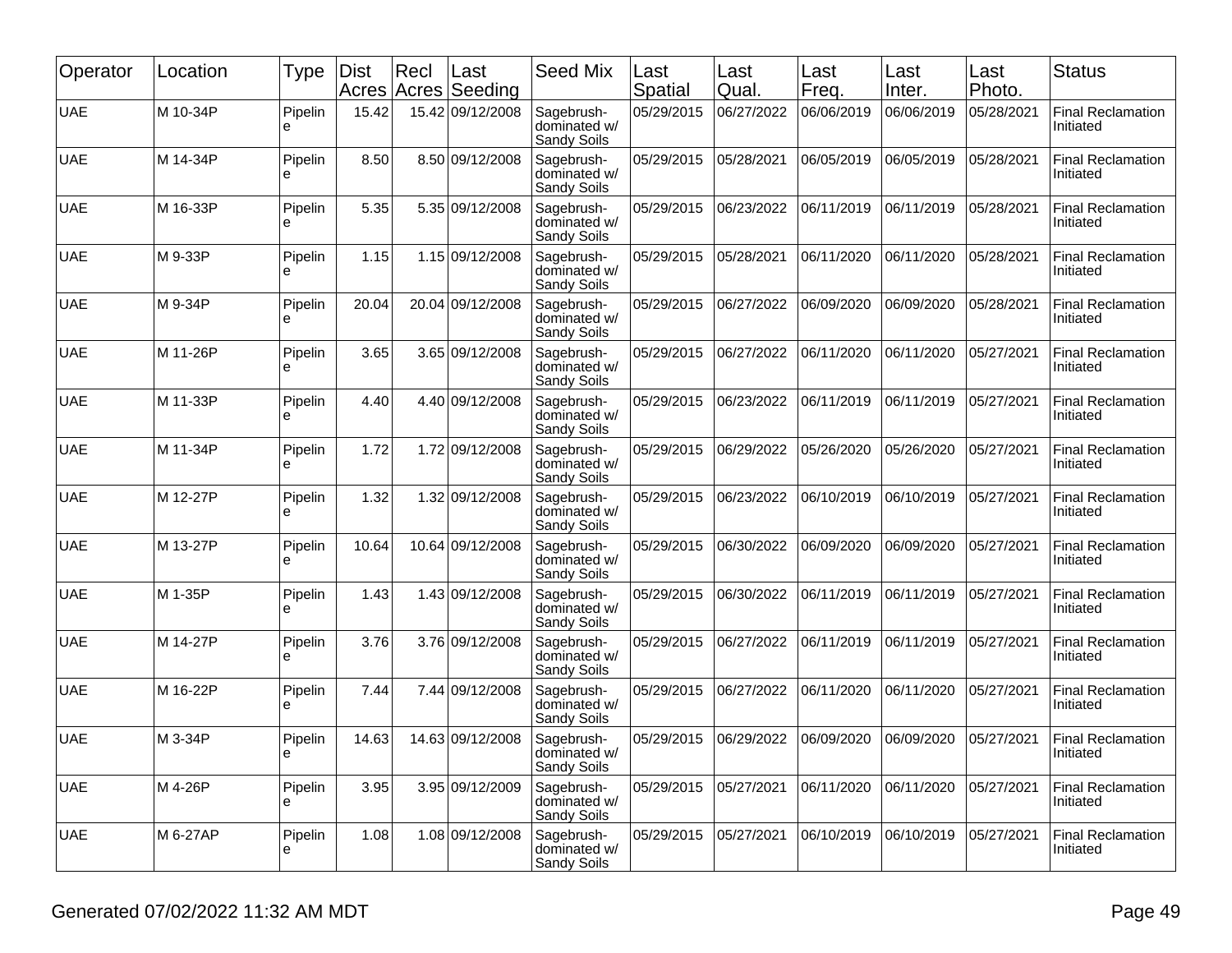| Operator   | Location       | Type         | <b>Dist</b><br>Acres | Recl | Last<br>Acres Seeding | <b>Seed Mix</b>                                     | Last<br>Spatial | Last<br>Qual. | Last<br>Freq. | Last<br>Inter. | Last<br>Photo. | <b>Status</b>                         |
|------------|----------------|--------------|----------------------|------|-----------------------|-----------------------------------------------------|-----------------|---------------|---------------|----------------|----------------|---------------------------------------|
| <b>UAE</b> | M 6-27BP       | Pipelin<br>e | 13.04                |      | 13.04 09/12/2008      | Sagebrush-<br>dominated w/<br>Sandy Soils           | 05/29/2015      | 06/29/2022    | 06/10/2019    | 06/10/2019     | 05/27/2021     | <b>Final Reclamation</b><br>Initiated |
| <b>UAE</b> | M 7-34P        | Pipelin<br>e | 2.46                 |      | 2.46 12/15/2012       | Sagebrush-<br>dominated w/<br>Sandy Soils           | 05/29/2015      | 06/29/2022    | 06/05/2019    | 06/05/2019     | 05/27/2021     | <b>Final Reclamation</b><br>Initiated |
| <b>UAE</b> | M 8-28AP       | Pipelin<br>e | 6.67                 |      | 6.67 09/12/2008       | Sagebrush-<br>dominated w/<br>Sandy Soils           | 05/29/2015      | 06/23/2022    | 06/11/2019    | 06/11/2019     | 05/27/2021     | <b>Final Reclamation</b><br>Initiated |
| <b>UAE</b> | M 8-32P        | Pipelin<br>e | 3.34                 |      | 3.34 09/12/2008       | Sagebrush-<br>dominated w/<br>Sandy Soils           | 05/29/2015      | 06/29/2022    | 06/11/2019    | 06/11/2019     | 05/27/2021     | <b>Final Reclamation</b><br>Initiated |
| <b>UAE</b> | M 9-28P        | Pipelin<br>è | 10.43                |      | 10.43 09/12/2008      | Sagebrush-<br>dominated w/<br>Sandy Soils           | 05/29/2015      | 06/23/2022    | 06/12/2019    | 06/12/2019     | 05/27/2021     | <b>Final Reclamation</b><br>Initiated |
| Ultra      | MS 10-33       | Well<br>Pad  | 12.92                |      | 9.80 11/07/2012       | Loamy Soil                                          | 08/27/2013      | 05/27/2021    | 07/13/2020    | 07/13/2020     | 05/27/2021     | Interim<br>Reclamation<br>Initiated   |
| Ultra      | MS 11-22       | Well<br>Pad  | 7.83                 |      | 4.89 11/07/2007       | Other                                               | 02/28/2012      | 05/27/2021    |               |                | 05/27/2021     | <b>Final Reclamation</b><br>Initiated |
| Ultra      | MS 12-33       | Well<br>Pad  | 15.36                |      | 10.15 10/01/2014      | Sagebrush-<br>dominated w/<br><b>Alkaline Soils</b> | 09/17/2018      | 05/27/2021    | 07/01/2019    | 07/01/2019     | 05/27/2021     | Interim<br>Reclamation<br>Initiated   |
| Ultra      | MS 13-26       | Well<br>Pad  | 5.29                 |      | 3.70 10/25/2006       | Sagebrush-<br>dominated w/<br><b>Alkaline Soils</b> | 10/07/2011      | 05/27/2021    | 06/24/2013    | 06/24/2013     | 05/27/2021     | Interim<br>Reclamation<br>Initiated   |
| Ultra      | MS 1-33        | Well<br>Pad  | 7.29                 |      | 3.90 11/29/2011       | Sagebrush-<br>dominated w/<br><b>Alkaline Soils</b> | 07/28/2016      | 05/27/2021    | 07/01/2019    | 07/01/2019     | 05/27/2021     | Interim<br>Reclamation<br>Initiated   |
| Ultra      | MS 1-33 SIMOPS | Well<br>Pad  | 14.37                |      | 10.90 11/12/2012      | Sagebrush-<br>dominated w/<br><b>Alkaline Soils</b> | 08/22/2013      | 05/27/2021    | 07/13/2020    | 07/13/2020     | 05/27/2021     | Interim<br>Reclamation<br>Initiated   |
| Ultra      | MS 4-34 SIMOPS | Well<br>Pad  | 11.96                |      | 7.74 11/05/2012       | Loamy Soil                                          | 08/22/2013      | 05/27/2021    | 07/13/2020    | 07/13/2020     | 05/27/2021     | Interim<br>Reclamation<br>Initiated   |
| Ultra      | MS 5-33        | Well<br>Pad  | 13.58                |      | 6.43 10/08/2012       | Sagebrush-<br>dominated w/<br><b>Alkaline Soils</b> | 09/12/2012      | 05/27/2021    | 07/13/2020    | 07/13/2020     | 05/27/2021     | Interim<br>Reclamation<br>Initiated   |
| Ultra      | MS 7-34 SIMOPS | Well<br>Pad  | 17.22                |      | 12.82 12/15/2012      | Loamy Soil                                          | 08/26/2013      | 05/27/2021    | 07/13/2020    | 07/13/2020     | 05/27/2021     | Interim<br>Reclamation<br>Initiated   |
| Ultra      | MS 9-33        | Well<br>Pad  | 6.21                 |      | 4.11 11/03/2012       | Loamy Soil                                          | 07/28/2016      | 05/27/2021    | 07/13/2020    | 07/13/2020     | 05/27/2021     | Interim<br>Reclamation<br>Initiated   |
| Ultra      | MS 9-34        | Well<br>Pad  | 6.92                 |      | 5.03 10/23/2009       | Loamy Soil                                          | 02/29/2012      | 05/27/2021    | 07/14/2020    | 07/14/2020     | 05/27/2021     | Interim<br>Reclamation<br>Initiated   |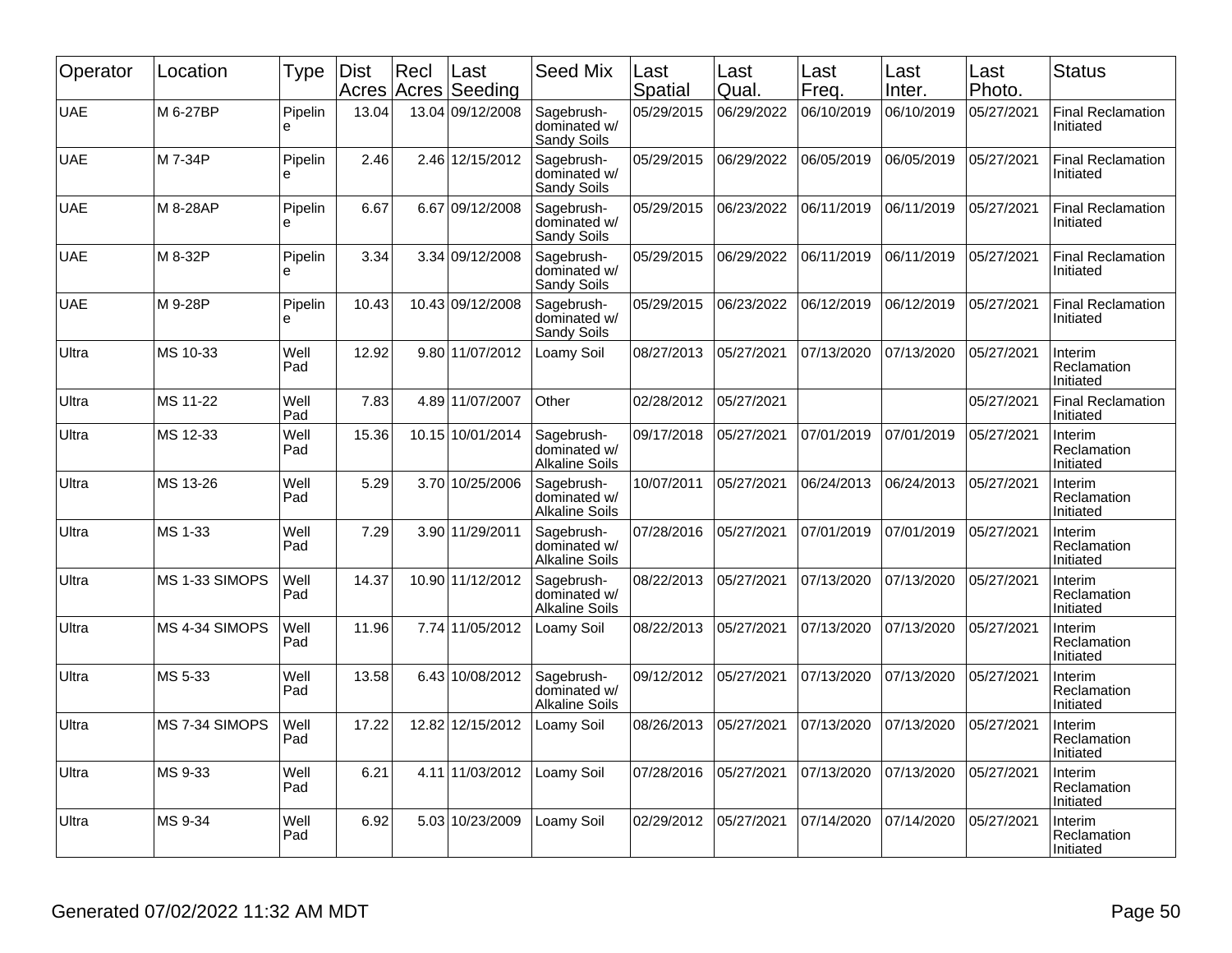| Operator   | Location                          | Type         | <b>Dist</b><br>Acres | Rec  | Last<br>Acres Seeding | Seed Mix                                            | Last<br>Spatial | Last<br>Qual. | Last<br>Freq. | Last<br>Inter. | Last<br>Photo. | <b>Status</b>                                     |
|------------|-----------------------------------|--------------|----------------------|------|-----------------------|-----------------------------------------------------|-----------------|---------------|---------------|----------------|----------------|---------------------------------------------------|
| Ultra      | MS 9-34 SIMOPS                    | Well<br>Pad  | 19.27                |      | 14.55 11/03/2012      | Loamy Soil                                          | 08/26/2013      | 05/27/2021    | 07/13/2020    | 07/13/2020     | 05/27/2021     | Interim<br>Reclamation<br>Initiated               |
| <b>UAE</b> | M 13-26P                          | Pipelin<br>è | 1.96                 |      | 1.96 10/15/2017       | Sagebrush-<br>dominated w/<br>Sandy Soils           | 03/18/2018      | 06/29/2022    | 06/06/2019    | 06/06/2019     | 05/26/2021     | <b>Final Reclamation</b><br>Initiated             |
| <b>UAE</b> | M 16-27P                          | Pipelin<br>е | 7.21                 |      | 7.21 09/12/2008       | Sagebrush-<br>dominated w/<br><b>Sandy Soils</b>    | 05/29/2015      | 06/27/2022    | 06/10/2019    | 06/10/2019     | 05/26/2021     | <b>Final Reclamation</b><br>Initiated             |
| Ultra      | Mesa 15-27<br><b>SIMOPS</b>       | Well<br>Pad  | 15.85                |      | 10.05 11/05/2012      | Sagebrush-<br>dominated w/<br>Sandy Soils           | 10/13/2016      | 05/26/2021    | 07/13/2020    | 07/13/2020     | 05/26/2021     | Interim<br>Reclamation<br>Initiated               |
| Ultra      | <b>MS 12-27 SIMOPS</b>            | Well<br>Pad  | 14.34                |      | 8.14 11/29/2011       | Sagebrush-<br>dominated w/<br>Sandy Soils           | 08/22/2013      | 05/26/2021    | 07/01/2019    | 07/01/2019     | 05/26/2021     | Interim<br>Reclamation<br>Initiated               |
| Ultra      | MS 12-28                          | Well<br>Pad  | 20.64                |      | 13.00 10/24/2005      | Sagebrush-<br>dominated w/<br><b>Alkaline Soils</b> | 05/13/2019      | 05/26/2021    | 06/14/2013    | 06/14/2013     | 05/26/2021     | Interim<br>Reclamation<br>Initiated               |
| Ultra      | MS 1-29                           | Well<br>Pad  | 15.51                |      | 9.80 10/09/2012       | Sagebrush-<br>dominated w/<br><b>Alkaline Soils</b> | 10/01/2012      | 05/26/2021    | 07/13/2020    | 07/13/2020     | 05/26/2021     | Interim<br>Reclamation<br>Initiated               |
| Ultra      | MS 4-27                           | Well<br>Pad  | 6.37                 | 4.81 | 11/07/2007            | Other                                               | 03/16/2012      | 05/26/2021    |               |                | 05/26/2021     | Interim<br>Reclamation<br>Initiated               |
| Ultra      | MS 6-18                           | Well<br>Pad  | 6.16                 | 4.31 | 10/23/2009            | Loamy Soil                                          | 02/29/2012      | 05/26/2021    | 07/15/2020    | 07/15/2020     | 05/26/2021     | Interim<br>Reclamation<br>Initiated               |
| Ultra      | MS 6-27                           | Well<br>Pad  | 6.31                 |      | 3.13 11/07/2007       | Other                                               | 02/29/2012      | 05/26/2021    | 06/29/2016    | 06/29/2016     | 05/26/2021     | Interim<br>Reclamation<br>Initiated               |
| Ultra      | MS 7-29                           | Well<br>Pad  | 12.36                |      | 7.40 10/18/2012       | Sagebrush-<br>dominated w/<br><b>Alkaline Soils</b> | 07/05/2012      | 05/26/2021    | 07/13/2020    | 07/13/2020     | 05/26/2021     | Interim<br>Reclamation<br>Initiated               |
| Ultra      | MS 9-28 SIMOPS                    | Well<br>Pad  | 10.03                |      | 8.31 11/03/2012       | Loamy Soil                                          | 08/22/2013      | 05/26/2021    | 07/13/2020    | 07/13/2020     | 05/26/2021     | Interim<br>Reclamation<br>Initiated               |
| Ultra      | M 16-16N                          | Well<br>Pad  | 6.84                 |      | 5.98 07/02/2013       | Other                                               | 07/02/2013      | 06/22/2021    |               |                | 05/25/2021     | Interim<br><b>Reclamation Full</b><br>Development |
| Ultra      | M 16-16S                          | Well<br>Pad  | 8.11                 |      | 6.31 07/02/2013       | Other                                               | 07/02/2013      | 06/22/2021    |               |                | 05/25/2021     | Interim<br><b>Reclamation Full</b><br>Development |
| Ultra      | <b>Mesa 1-28</b><br><b>SIMOPS</b> | Well<br>Pad  | 10.61                |      | 6.37 11/22/2009       | Playas &<br>Other Alkaline<br>Areas                 | 02/28/2012      | 05/25/2021    | 07/13/2020    | 07/13/2020     | 05/25/2021     | Interim<br>Reclamation<br>Initiated               |
| Ultra      | MS 10-26                          | Well<br>Pad  | 17.21                |      | 10/26/2012            | Sagebrush-<br>dominated w/<br><b>Alkaline Soils</b> | 10/31/2016      | 05/25/2021    |               |                | 05/25/2021     | <b>Reclamation Not</b><br>Initiated               |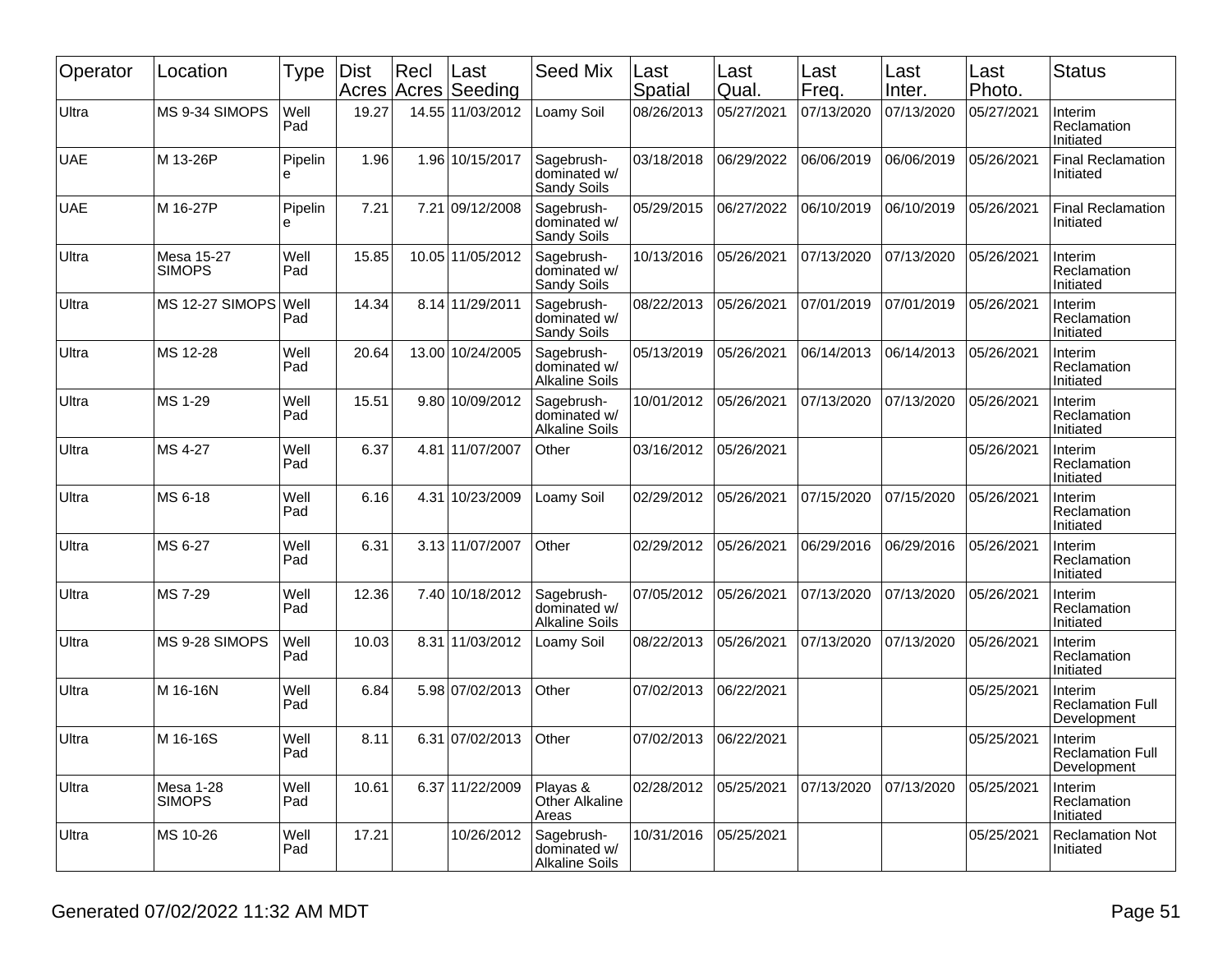| Operator   | Location                             | Type         | Dist<br>Acres | Recl | Last<br>Acres Seeding | <b>Seed Mix</b>                                     | Last<br>Spatial | Last<br>Qual. | Last<br>Freq. | Last<br>Inter. | Last<br>Photo. | <b>Status</b>                              |
|------------|--------------------------------------|--------------|---------------|------|-----------------------|-----------------------------------------------------|-----------------|---------------|---------------|----------------|----------------|--------------------------------------------|
| Ultra      | MS 16-22                             | Well<br>Pad  | 8.95          |      | 6.86 11/03/2012       | Loamy Soil                                          | 02/28/2012      | 05/25/2021    | 07/15/2020    | 07/15/2020     | 05/25/2021     | <b>Final Reclamation</b><br>Initiated      |
| Ultra      | MS 3-27                              | Well<br>Pad  | 6.30          |      | 4.59 10/01/2008       | Loamy Soil                                          | 02/29/2012      | 05/25/2021    | 07/01/2019    | 07/01/2019     | 05/25/2021     | Interim<br>Reclamation<br>Initiated        |
| Ultra      | MS 3-27 SIMOPS                       | Well<br>Pad  | 8.99          |      | 6.30 11/05/2012       | Loamy Soil                                          | 08/22/2013      | 05/25/2021    | 07/13/2020    | 07/13/2020     | 05/25/2021     | Interim<br>Reclamation<br>Initiated        |
| Ultra      | MS 7-27                              | Well<br>Pad  | 5.36          |      | 4.02 11/04/2004       | Sagebrush-<br>dominated w/<br><b>Alkaline Soils</b> | 10/07/2011      | 05/25/2021    | 06/24/2013    | 06/24/2013     | 05/25/2021     | Interim<br><b>Reclamation</b><br>Initiated |
| Ultra      | MS 7-28                              | Well<br>Pad  | 3.65          |      | 1.99 07/01/2007       | Other                                               | 02/29/2012      | 05/25/2021    |               |                | 05/25/2021     | Interim<br>Reclamation<br>Initiated        |
| Ultra      | MS 7-28 SIMOPS                       | Well<br>Pad  | 11.43         |      | 9.28 11/05/2012       | Other                                               | 08/22/2013      | 05/25/2021    | 07/16/2020    | 07/16/2020     | 05/25/2021     | Interim<br>Reclamation<br>Initiated        |
| Ultra      | MS 8-28                              | Well<br>Pad  | 5.03          |      | 3.29 11/06/2007       | Other                                               | 02/29/2012      | 05/25/2021    |               |                | 05/25/2021     | Interim<br>Reclamation<br>Initiated        |
| Ultra      | MS 9-22                              | Well<br>Pad  | 9.38          |      | 7.63 10/08/2008       | Sagebrush-<br>dominated w/<br>Sandy Soils           | 02/29/2012      | 05/25/2021    | 07/01/2019    | 07/01/2019     | 05/25/2021     | <b>Final Reclamation</b><br>Initiated      |
| <b>UAE</b> | SP 12-18P                            | Pipelin<br>e | 6.48          |      | 6.48 09/12/2008       | Sagebrush-<br>dominated w/<br>Sandy Soils           | 06/02/2015      | 06/22/2022    | 06/24/2019    | 06/24/2019     | 05/24/2021     | <b>Final Reclamation</b><br>Initiated      |
| <b>UAE</b> | <b>SP 5-8P</b>                       | Pipelin<br>e | 4.68          |      | 4.68 09/12/2008       | Sagebrush-<br>dominated w/<br>Sandy Soils           | 05/29/2015      | 05/24/2021    | 06/26/2019    | 06/26/2019     | 05/24/2021     | <b>Final Reclamation</b><br>Initiated      |
| <b>UAE</b> | SP 6-18P                             | Pipelin<br>e | 5.63          |      | 5.63 09/12/2008       | Sagebrush-<br>dominated w/<br>Sandy Soils           | 05/29/2015      | 06/22/2022    | 06/24/2019    | 06/24/2019     | 05/24/2021     | <b>Final Reclamation</b><br>Initiated      |
| <b>UAE</b> | M 6-22P                              | Pipelin<br>e | 3.26          |      | 3.26 09/12/2008       | Sagebrush-<br>dominated w/<br>Sandy Soils           | 06/02/2015      | 06/27/2022    | 06/11/2020    | 06/11/2020     | 05/21/2021     | <b>Final Reclamation</b><br>Initiated      |
| <b>UAE</b> | <b>WB 7-4P</b>                       | Pipelin<br>e | 1.47          |      | 1.47 09/12/2008       | Sagebrush-<br>dominated w/<br>Sandy Soils           | 06/02/2015      | 06/30/2022    | 06/29/2021    | 06/15/2017     | 05/18/2021     | <b>Final Reclamation</b><br>Initiated      |
| Ultra      | <b>Pinedale Federal</b><br>$1 - 14$  | Well<br>Pad  | 1.92          |      | 1.92 11/14/2011       | Sagebrush-<br>dominated w/<br><b>Alkaline Soils</b> | 11/01/2011      | 08/06/2020    | 07/08/2019    | 07/08/2019     | 08/06/2020     | <b>Final Reclamation</b><br>Initiated      |
| Ultra      | <b>Pinedale Federal</b><br>$13 - 19$ | Well<br>Pad  | 4.98          |      | 4.31 11/02/2004       | Sagebrush-<br>dominated w/<br><b>Alkaline Soils</b> | 10/05/2011      | 08/06/2020    | 06/18/2013    | 06/18/2013     | 08/06/2020     | Interim<br>Reclamation<br>Initiated        |
| Ultra      | RB 13-31                             | Well<br>Pad  | 6.47          |      | 6.47 11/06/2006       | Sagebrush-<br>dominated w/<br>Sandy Soils           | 10/04/2011      | 08/06/2020    | 06/12/2013    | 06/12/2013     | 08/06/2020     | Final Reclamation<br>Initiated             |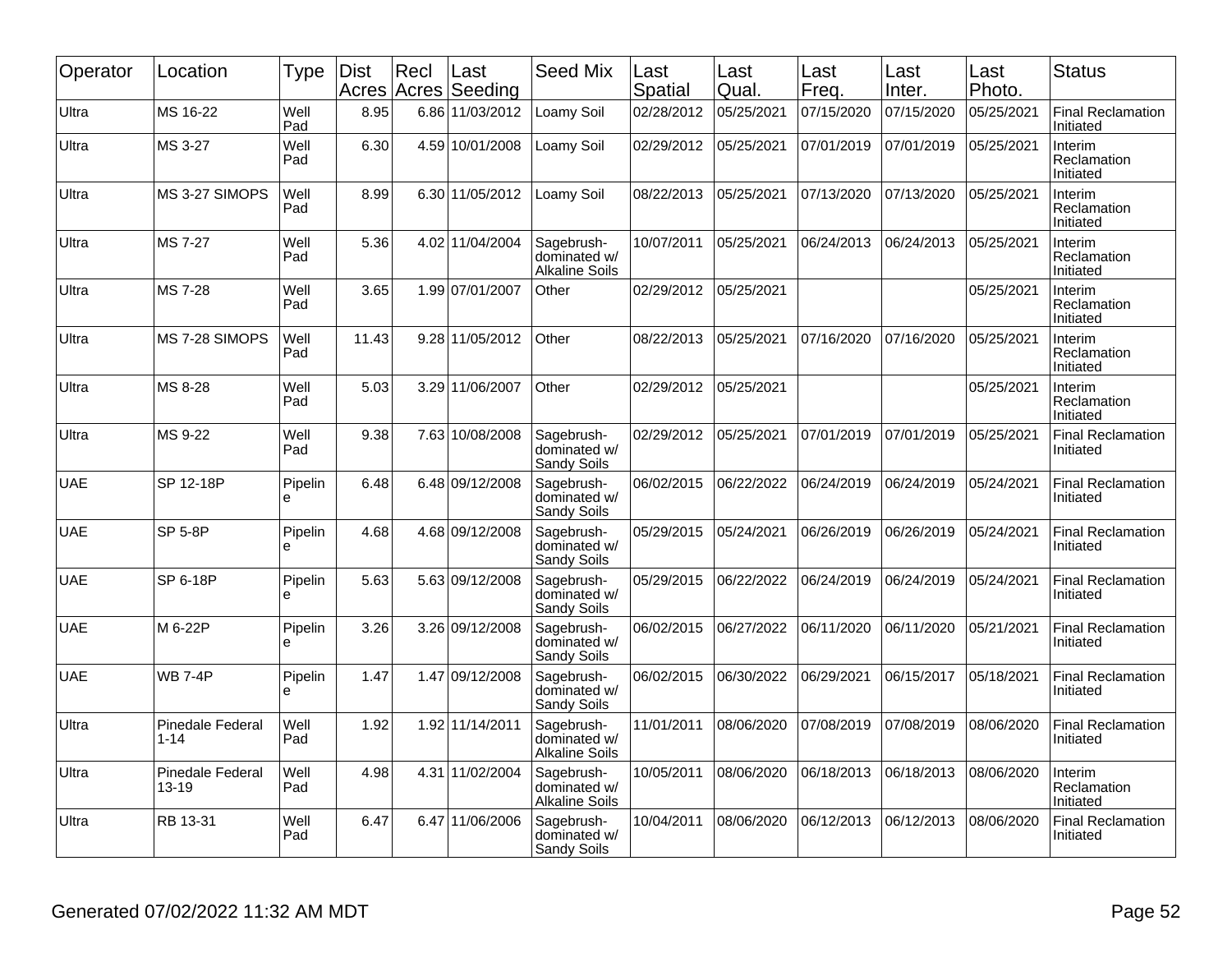| Operator   | Location                            | Type         | <b>Dist</b> | Recl<br>Acres Acres | Last<br>Seeding  | <b>Seed Mix</b>                                     | Last<br>Spatial | Last<br>Qual. | Last<br>Freq. | Last<br>Inter. | Last<br>Photo. | <b>Status</b>                         |
|------------|-------------------------------------|--------------|-------------|---------------------|------------------|-----------------------------------------------------|-----------------|---------------|---------------|----------------|----------------|---------------------------------------|
| Ultra      | South Mesa 12-14<br>Water Injection | Other        | 6.24        |                     | 1.63 11/08/2007  | Sagebrush-<br>dominated w/<br><b>Alkaline Soils</b> | 10/07/2011      | 08/06/2020    | 06/19/2013    | 06/19/2013     | 08/06/2020     | Interim<br>Reclamation<br>Initiated   |
| Ultra      | WB 5-15 Simops                      | Well<br>Pad  | 24.43       |                     | 11/05/2013       | Other                                               | 11/01/2016      | 08/06/2020    | 07/14/2016    | 06/26/2014     | 08/06/2020     | <b>Reclamation Not</b><br>Initiated   |
| Ultra      | WB 7-23 Simops                      | Well<br>Pad  | 20.70       |                     | 10/23/2010       | Loamy Soil                                          | 11/01/2016      | 08/06/2020    | 05/27/2015    | 05/27/2015     | 08/06/2020     | <b>Reclamation Not</b><br>Initiated   |
| Ultra      | North LGS                           | Other        | 12.93       | 1.43                |                  |                                                     | 10/05/2011      |               |               |                | 08/05/2020     | Interim<br>Reclamation<br>Initiated   |
| <b>UAE</b> | <b>WB 11-27P</b>                    | Pipelin<br>e | 9.26        |                     | 9.26 09/12/2008  | Sagebrush-<br>dominated w/<br>Sandy Soils           | 06/02/2015      | 08/04/2020    | 06/20/2018    | 06/20/2018     | 08/04/2020     | <b>Final Reclamation</b><br>Initiated |
| <b>UAE</b> | <b>WB 13-27P</b>                    | Pipelin<br>e | 9.34        |                     | 9.34 09/12/2008  | Sagebrush-<br>dominated w/<br>Sandy Soils           | 06/02/2015      | 08/04/2020    | 06/20/2018    | 06/20/2018     | 08/04/2020     | <b>Final Reclamation</b><br>Initiated |
| <b>UAE</b> | <b>WB 14-33P</b>                    | Pipelin<br>e | 11.04       |                     | 11.04 09/12/2008 | Sagebrush-<br>dominated w/<br>Sandy Soils           | 06/02/2015      | 08/04/2020    | 06/25/2018    | 06/25/2018     | 08/04/2020     | <b>Final Reclamation</b><br>Initiated |
| <b>UAE</b> | <b>WB 16-22P</b>                    | Pipelin<br>e | 7.54        |                     | 7.54 09/12/2008  | Sagebrush-<br>dominated w/<br><b>Sandy Soils</b>    | 06/02/2015      | 08/04/2020    | 06/20/2018    | 06/22/2018     | 08/04/2020     | <b>Final Reclamation</b><br>Initiated |
| <b>UAE</b> | <b>WB 2-27P</b>                     | Pipelin<br>е | 9.28        |                     | 9.28 09/12/2008  | Sagebrush-<br>dominated w/<br>Sandy Soils           | 06/02/2015      | 08/04/2020    | 06/20/2018    | 06/20/2018     | 08/04/2020     | <b>Final Reclamation</b><br>Initiated |
| <b>UAE</b> | <b>WB 7-33P</b>                     | Pipelin<br>е | 9.21        |                     | 9.21 09/12/2008  | Sagebrush-<br>dominated w/<br>Sandy Soils           | 06/02/2015      | 08/04/2020    | 06/20/2018    | 06/20/2018     | 08/04/2020     | <b>Final Reclamation</b><br>Initiated |
| <b>UAE</b> | <b>WB 8-22P</b>                     | Pipelin<br>e | 7.94        |                     | 7.94 09/12/2008  | Sagebrush-<br>dominated w/<br>Sandy Soils           | 06/02/2015      | 08/04/2020    | 06/20/2018    | 06/20/2018     | 08/04/2020     | <b>Final Reclamation</b><br>Initiated |
| <b>UAE</b> | <b>WB 11-33BP</b>                   | Pipelin<br>e | 0.48        |                     | 0.48 09/12/2008  | Sagebrush-<br>dominated w/<br>Sandy Soils           | 06/02/2015      | 07/30/2020    | 06/21/2017    | 06/21/2017     | 07/30/2020     | <b>Final Reclamation</b><br>Initiated |
| <b>UAE</b> | M 1-19P                             | Pipelin<br>e | 6.53        |                     | 6.53 09/12/2008  | Sagebrush-<br>dominated w/<br>Sandy Soils           | 05/29/2015      | 07/28/2021    | 06/12/2019    | 06/13/2019     | 07/28/2020     | <b>Final Reclamation</b><br>Initiated |
| <b>UAE</b> | M 15-19P                            | Pipelin<br>e | 3.18        |                     | 3.18 09/12/2008  | Sagebrush-<br>dominated w/<br><b>Sandy Soils</b>    | 05/29/2015      | 07/28/2021    | 06/20/2019    | 06/12/2019     | 07/28/2020     | <b>Final Reclamation</b><br>Initiated |
| <b>UAE</b> | M 16-18P                            | Pipelin<br>е | 5.37        |                     | 5.37 09/12/2008  | Sagebrush-<br>dominated w/<br>Sandy Soils           | 05/29/2015      | 07/28/2021    | 06/17/2019    | 06/17/2019     | 07/28/2020     | Final Reclamation<br>Initiated        |
| <b>UAE</b> | M 16-19P                            | Pipelin<br>e | 0.85        |                     | 0.85 09/12/2008  | Sagebrush-<br>dominated w/<br>Sandy Soils           | 05/29/2015      | 07/28/2021    | 06/12/2019    | 06/12/2019     | 07/28/2020     | <b>Final Reclamation</b><br>Initiated |
| <b>UAE</b> | M 2-30P                             | Pipelin<br>е | 1.80        |                     | 1.80 09/12/2008  | Sagebrush-<br>dominated w/<br><b>Sandy Soils</b>    | 05/29/2015      | 07/28/2021    | 06/12/2019    | 06/12/2019     | 07/28/2020     | <b>Final Reclamation</b><br>Initiated |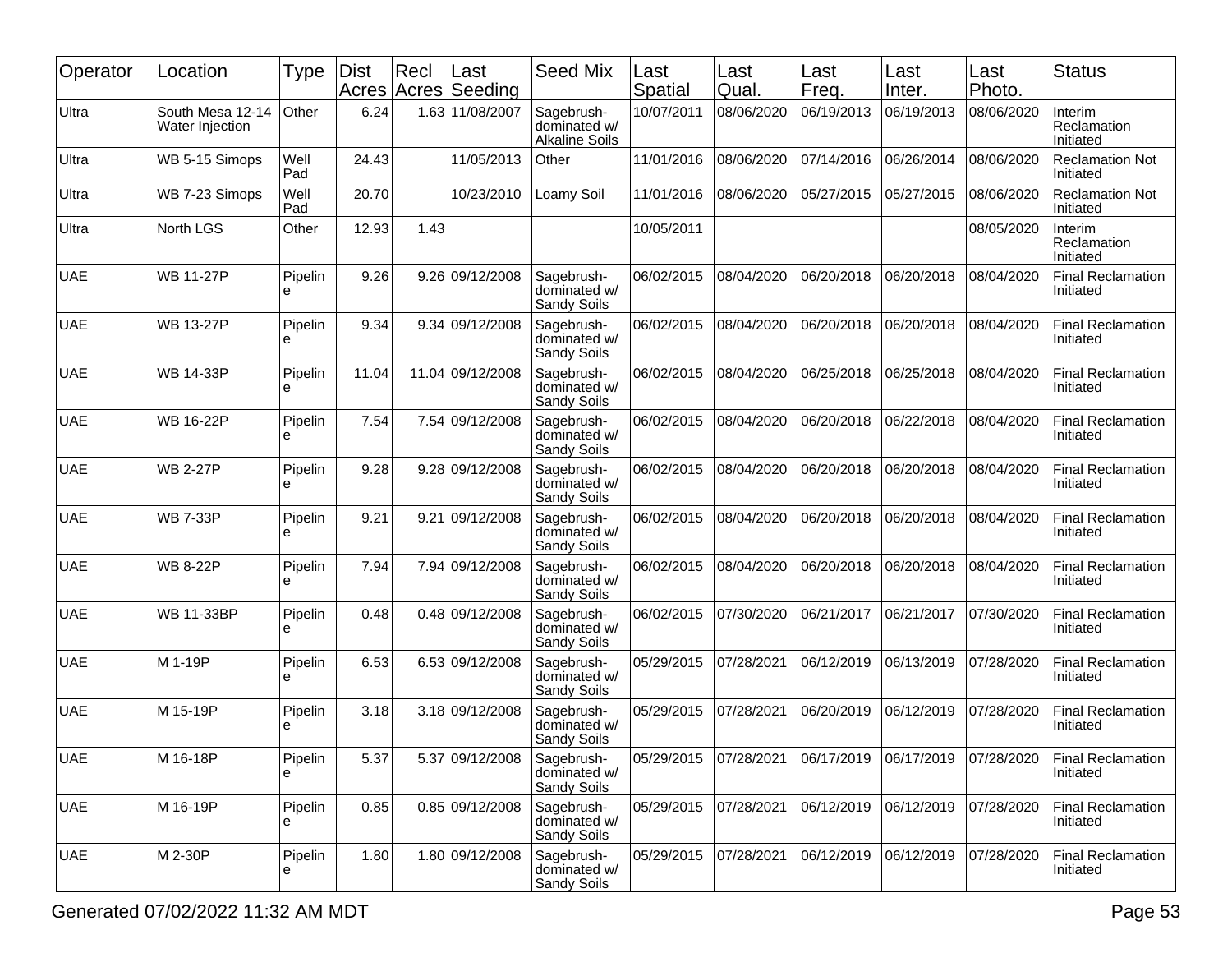| Operator   | Location        | <b>Type</b>   | Dist<br>Acres | Recl<br>Acres | Last<br>Seeding | <b>Seed Mix</b>                           | Last<br>Spatial | Last<br>Qual. | Last<br>Freq. | Last<br>Inter. | Last<br>Photo. | <b>Status</b>                         |
|------------|-----------------|---------------|---------------|---------------|-----------------|-------------------------------------------|-----------------|---------------|---------------|----------------|----------------|---------------------------------------|
| <b>UAE</b> | M 5-17P         | Pipelin<br>e  | 7.69          |               | 7.69 09/12/2008 | Sagebrush-<br>dominated w/<br>Sandy Soils | 05/29/2015      | 07/28/2021    | 06/17/2019    | 06/17/2019     | 07/28/2020     | <b>Final Reclamation</b><br>Initiated |
| <b>UAE</b> | M 5-20P         | Pipelin<br>е  | 3.56          |               | 3.56 09/12/2008 | Sagebrush-<br>dominated w/<br>Sandy Soils | 05/29/2015      | 07/28/2021    | 06/12/2019    | 06/12/2019     | 07/28/2020     | <b>Final Reclamation</b><br>Initiated |
| <b>UAE</b> | M 6-18P         | Pipelin<br>e  | 3.63          |               | 3.63 09/12/2008 | Sagebrush-<br>dominated w/<br>Sandy Soils | 05/29/2015      | 07/28/2021    | 06/24/2019    | 06/17/2019     | 07/28/2020     | <b>Final Reclamation</b><br>Initiated |
| <b>UAE</b> | M 8-19P         | Pipelin<br>e  | 3.19          |               | 3.19 09/12/2008 | Sagebrush-<br>dominated w/<br>Sandy Soils | 05/29/2015      | 07/28/2021    | 06/13/2019    | 06/12/2019     | 07/28/2020     | <b>Final Reclamation</b><br>Initiated |
| <b>UAE</b> | M 10-17P        | Pipelin<br>e  | 5.70          |               | 5.70 09/12/2008 | Sagebrush-<br>dominated w/<br>Sandy Soils | 05/29/2015      | 06/17/2019    | 06/17/2019    | 06/17/2019     | 07/27/2020     | <b>Final Reclamation</b><br>Initiated |
| <b>UAE</b> | M 13-15P        | Pipelin<br>e  | 1.81          |               | 1.81 07/23/2014 | Sagebrush-<br>dominated w/<br>Sandy Soils | 06/02/2015      | 07/27/2021    | 06/10/2019    | 06/10/2019     | 07/27/2020     | <b>Final Reclamation</b><br>Initiated |
| <b>UAE</b> | M 3-7P          | Pipelin<br>e  | 1.01          |               | 1.01 09/12/2008 | Sagebrush-<br>dominated w/<br>Sandy Soils | 06/02/2015      | 07/27/2021    | 06/18/2019    | 06/18/2019     | 07/27/2020     | <b>Final Reclamation</b><br>Initiated |
| <b>UAE</b> | M 6-17P         | Pipelin<br>e  | 7.13          |               | 7.13 09/12/2008 | Sagebrush-<br>dominated w/<br>Sandy Soils | 05/29/2015      | 07/27/2021    | 06/17/2019    | 06/17/2019     | 07/27/2020     | <b>Final Reclamation</b><br>Initiated |
| <b>UAE</b> | M 6-7P          | Pipelin<br>е  | 1.07          |               | 1.07 09/12/2008 | Sagebrush-<br>dominated w/<br>Sandy Soils | 06/02/2015      | 06/22/2022    | 06/18/2019    | 06/18/2019     | 07/27/2020     | <b>Final Reclamation</b><br>Initiated |
| <b>UAE</b> | M 8-29P         | Pipelin<br>e  | 5.32          |               | 5.32 09/12/2008 | Sagebrush-<br>dominated w/<br>Sandy Soils | 05/29/2015      | 06/23/2022    | 06/12/2019    | 06/12/2019     | 07/23/2020     | <b>Final Reclamation</b><br>Initiated |
| <b>UAE</b> | SP 10-17P       | Pipelin<br>e  | 2.77          |               | 2.77 08/10/2016 | Sagebrush-<br>dominated w/<br>Sandy Soils | 04/10/2017      | 07/23/2020    |               | 06/27/2019     | 07/23/2020     | <b>Final Reclamation</b><br>Initiated |
| <b>UAE</b> | <b>SP 1-20P</b> | Pipelin<br>e  | 1.62          |               | 1.62 10/15/2017 | Sagebrush-<br>dominated w/<br>Sandy Soils | 03/21/2018      | 07/23/2020    | 06/27/2019    | 06/27/2019     | 07/23/2020     | <b>Final Reclamation</b><br>Initiated |
| <b>UAE</b> | SP 12-29P       | Pipelin<br>le | 1.22          |               | 1.22 07/12/2009 | Sagebrush-<br>dominated w/<br>Sandy Soils | 06/02/2015      | 07/23/2020    | 06/19/2019    | 06/08/2016     | 07/23/2020     | <b>Final Reclamation</b><br>Initiated |
| <b>UAE</b> | <b>SP 1-29P</b> | Pipelin<br>႕  | 2.22          |               | 2.22 10/01/2016 | Sagebrush-<br>dominated w/<br>Sandy Soils | 04/10/2017      | 07/23/2020    | 06/19/2019    | 06/19/2019     | 07/23/2020     | <b>Final Reclamation</b><br>Initiated |
| <b>UAE</b> | SP 14-19P       | Pipelin<br>le | 4.43          |               | 4.43 10/15/2017 | Sagebrush-<br>dominated w/<br>Sandy Soils | 03/21/2018      | 07/23/2020    | 06/24/2019    | 06/24/2019     | 07/23/2020     | <b>Final Reclamation</b><br>Initiated |
| <b>UAE</b> | SP14-21P        | Pipelin<br>le | 2.98          |               | 2.98 10/01/2016 | Sagebrush-<br>dominated w/<br>Sandy Soils | 04/10/2017      | 07/23/2020    |               | 06/28/2019     | 07/23/2020     | <b>Final Reclamation</b><br>Initiated |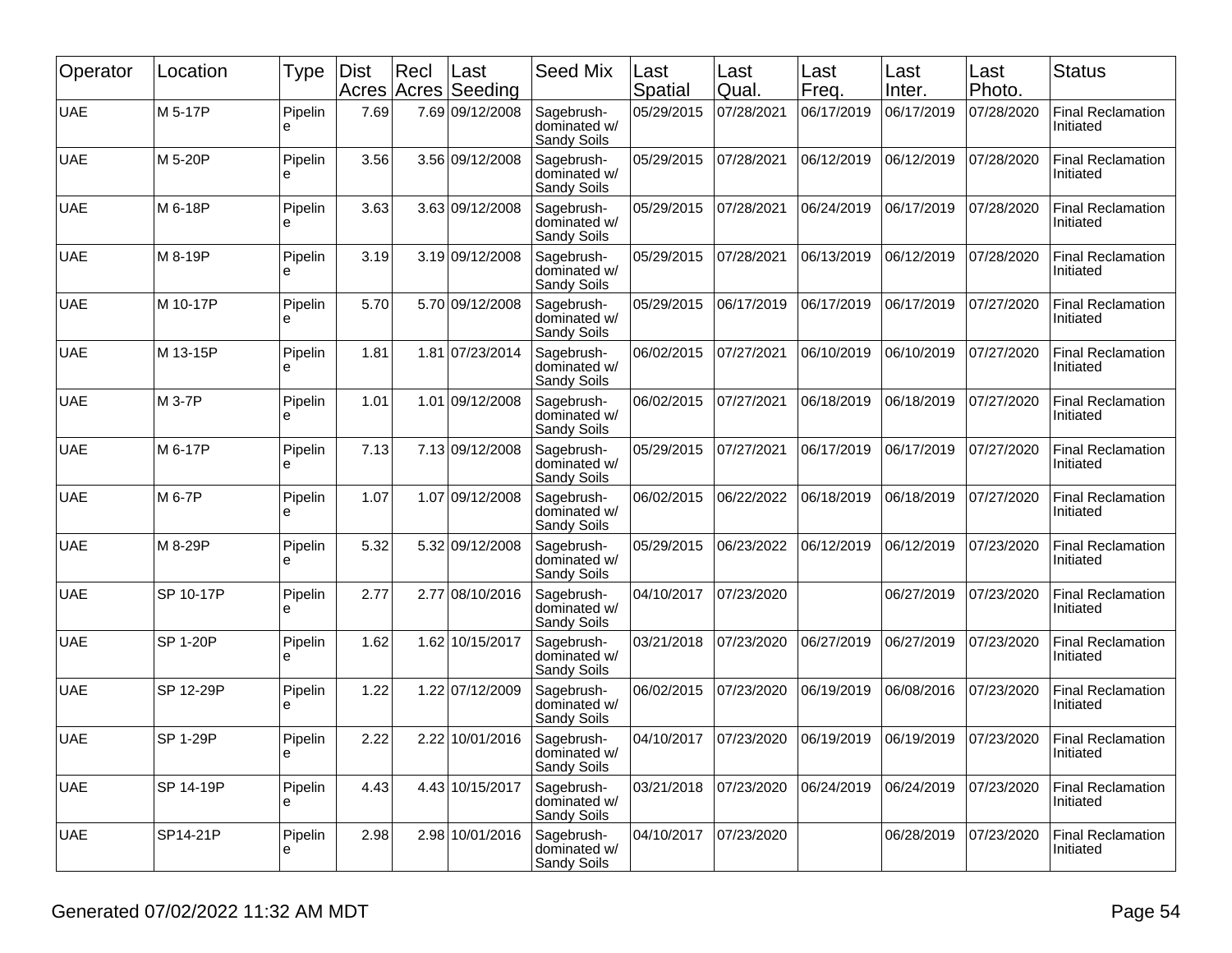| Operator   | Location        | <b>Type</b>   | Dist<br>Acres | Recl<br>Acres | Last<br>Seeding | <b>Seed Mix</b>                           | Last<br>Spatial | Last<br>Qual. | Last<br>Freq. | Last<br>Inter. | Last<br>Photo. | <b>Status</b>                         |
|------------|-----------------|---------------|---------------|---------------|-----------------|-------------------------------------------|-----------------|---------------|---------------|----------------|----------------|---------------------------------------|
| <b>UAE</b> | SP 15-17P       | Pipelin<br>e  | 0.45          |               | 0.45 08/10/2016 | Sagebrush-<br>dominated w/<br>Sandy Soils | 04/10/2017      | 07/23/2020    | 06/27/2019    | 06/27/2019     | 07/23/2020     | <b>Final Reclamation</b><br>Initiated |
| <b>UAE</b> | SP 15-19P       | Pipelin<br>е  | 4.10          |               | 4.10 10/15/2017 | Sagebrush-<br>dominated w/<br>Sandy Soils | 03/21/2018      | 07/23/2020    |               | 06/20/2019     | 07/23/2020     | <b>Final Reclamation</b><br>Initiated |
| <b>UAE</b> | SP 2-17P        | Pipelin<br>e  | 1.40          |               | 1.40 08/10/2016 | Sagebrush-<br>dominated w/<br>Sandy Soils | 04/10/2017      | 07/23/2020    | 06/24/2019    | 06/24/2019     | 07/23/2020     | <b>Final Reclamation</b><br>Initiated |
| <b>UAE</b> | <b>SP 2-20P</b> | Pipelin<br>e  | 1.90          |               | 1.90 10/15/2016 | Sagebrush-<br>dominated w/<br>Sandy Soils | 04/10/2017      | 07/23/2020    | 06/28/2019    | 06/28/2019     | 07/23/2020     | <b>Final Reclamation</b><br>Initiated |
| <b>UAE</b> | <b>SP 2-29P</b> | Pipelin<br>e  | 2.28          |               | 2.28 10/13/2016 | Sagebrush-<br>dominated w/<br>Sandy Soils | 04/10/2017      | 07/23/2020    | 06/19/2019    | 06/19/2019     | 07/23/2020     | <b>Final Reclamation</b><br>Initiated |
| <b>UAE</b> | SP 3-28P        | Pipelin<br>e  | 0.49          |               | 0.49 10/01/2016 | Sagebrush-<br>dominated w/<br>Sandy Soils | 04/10/2017      | 07/23/2020    | 06/19/2019    | 06/19/2019     | 07/23/2020     | <b>Final Reclamation</b><br>Initiated |
| <b>UAE</b> | SP 5-17P        | Pipelin<br>e  | 3.03          |               | 3.03 08/10/2016 | Sagebrush-<br>dominated w/<br>Sandy Soils | 04/10/2017      | 07/23/2020    | 06/24/2019    | 06/24/2019     | 07/23/2020     | <b>Final Reclamation</b><br>Initiated |
| <b>UAE</b> | SP 5-21P        | Pipelin<br>e  | 0.70          |               | 0.70 10/01/2016 | Sagebrush-<br>dominated w/<br>Sandy Soils | 04/10/2017      | 07/23/2020    | 06/28/2019    | 06/28/2019     | 07/23/2020     | <b>Final Reclamation</b><br>Initiated |
| <b>UAE</b> | SP 6-18BP       | Pipelin<br>e  | 0.66          |               | 0.66 09/12/2008 | Sagebrush-<br>dominated w/<br>Sandy Soils | 04/10/2017      | 07/23/2020    | 06/24/2019    | 06/24/2019     | 07/23/2020     | <b>Final Reclamation</b><br>Initiated |
| <b>UAE</b> | <b>SP 6-20P</b> | Pipelin<br>e  | 3.90          |               | 3.90 10/13/2016 | Sagebrush-<br>dominated w/<br>Sandy Soils | 04/10/2017      | 07/23/2020    | 06/28/2019    | 06/28/2019     | 07/23/2020     | <b>Final Reclamation</b><br>Initiated |
| <b>UAE</b> | SP 6-21P        | Pipelin<br>e  | 3.60          |               | 3.60 10/13/2016 | Sagebrush-<br>dominated w/<br>Sandy Soils | 04/10/2017      | 07/23/2020    | 06/28/2019    | 06/28/2019     | 07/23/2020     | <b>Final Reclamation</b><br>Initiated |
| <b>UAE</b> | SP 6-28P        | Pipelin<br>e  | 0.72          |               | 0.72 09/12/2008 | Sagebrush-<br>dominated w/<br>Sandy Soils | 06/04/2015      | 07/23/2020    | 06/19/2019    | 06/19/2019     | 07/23/2020     | <b>Final Reclamation</b><br>Initiated |
| <b>UAE</b> | <b>SP 7-17P</b> | Pipelin<br>le | 2.93          |               | 2.93 08/10/2016 | Sagebrush-<br>dominated w/<br>Sandy Soils | 04/10/2017      | 07/23/2020    | 06/26/2019    | 06/26/2019     | 07/23/2020     | <b>Final Reclamation</b><br>Initiated |
| <b>UAE</b> | <b>SP 7-18P</b> | Pipelin<br>႕  | 2.88          |               | 2.88 10/13/2016 | Sagebrush-<br>dominated w/<br>Sandy Soils | 04/10/2017      | 07/23/2020    | 06/24/2019    | 06/24/2019     | 07/23/2020     | <b>Final Reclamation</b><br>Initiated |
| <b>UAE</b> | <b>SP 7-20P</b> | Pipelin<br>le | 3.34          |               | 3.34 10/13/2017 | Sagebrush-<br>dominated w/<br>Sandy Soils | 03/21/2018      | 07/23/2020    |               | 06/28/2019     | 07/23/2020     | <b>Final Reclamation</b><br>Initiated |
| <b>UAE</b> | SP 8-20P        | Pipelin<br>le | 3.72          |               | 3.72 09/12/2008 | Sagebrush-<br>dominated w/<br>Sandy Soils | 04/10/2017      | 07/23/2020    | 06/28/2019    | 06/28/2019     | 07/23/2020     | <b>Final Reclamation</b><br>Initiated |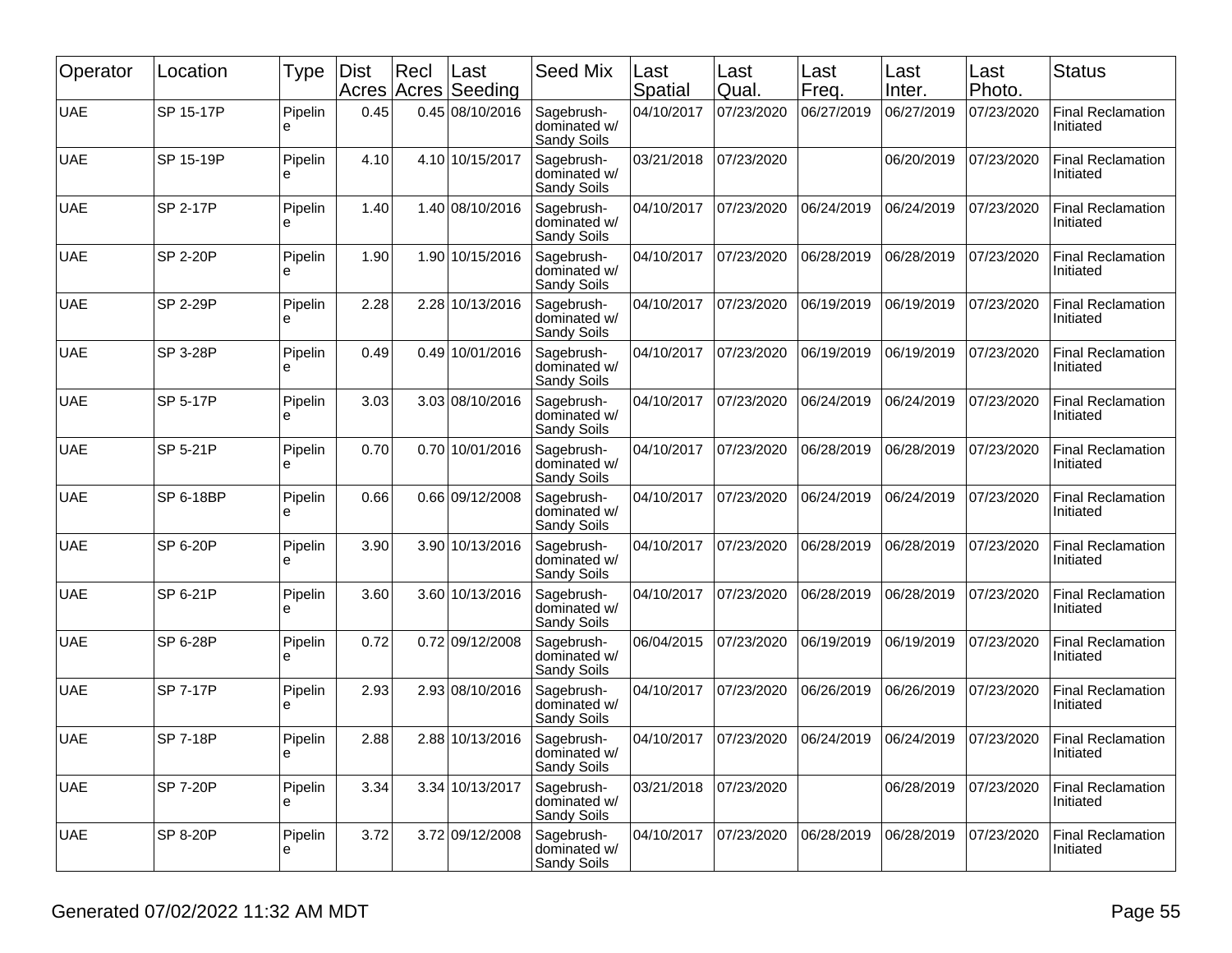| Operator   | Location                           | <b>Type</b>  | Dist<br>Acres | Recl<br>Acres | Last<br>Seeding  | <b>Seed Mix</b>                                     | Last<br>Spatial | Last<br>Qual. | Last<br>Freq. | Last<br>Inter. | Last<br>Photo. | <b>Status</b>                         |
|------------|------------------------------------|--------------|---------------|---------------|------------------|-----------------------------------------------------|-----------------|---------------|---------------|----------------|----------------|---------------------------------------|
| <b>UAE</b> | M 12-21P                           | Pipelin<br>e | 1.12          |               | 1.12 09/12/2008  | Sagebrush-<br>dominated w/<br>Sandy Soils           | 05/29/2015      | 07/22/2021    | 06/13/2019    | 06/13/2019     | 07/22/2020     | <b>Final Reclamation</b><br>Initiated |
| <b>UAE</b> | M 5-21P                            | Pipelin<br>е | 0.30          |               | 0.30 09/12/2008  | Sagebrush-<br>dominated w/<br>Sandy Soils           | 05/29/2015      | 07/22/2021    | 06/13/2019    | 06/13/2019     | 07/22/2020     | <b>Final Reclamation</b><br>Initiated |
| <b>UAE</b> | M 6-5P                             | Pipelin<br>e | 1.51          |               | 1.51 10/15/2017  | Sagebrush-<br>dominated w/<br>Sandy Soils           | 03/20/2018      | 07/21/2021    | 06/18/2019    | 06/18/2019     | 07/21/2020     | <b>Final Reclamation</b><br>Initiated |
| <b>UAE</b> | SP 11-33P                          | Pipelin<br>e | 2.80          |               | 2.80 09/12/2008  | Sagebrush-<br>dominated w/<br>Sandy Soils           | 06/02/2015      | 07/21/2020    | 06/18/2019    | 06/18/2019     | 07/21/2020     | <b>Final Reclamation</b><br>Initiated |
| <b>UAE</b> | SP 16-13P                          | Pipelin<br>e | 8.10          |               | 8.10 09/12/2008  | Sagebrush-<br>dominated w/<br>Sandy Soils           | 06/02/2015      | 06/22/2022    | 06/24/2019    | 06/24/2019     | 07/21/2020     | <b>Final Reclamation</b><br>Initiated |
| <b>UAE</b> | SP 16-32P                          | Pipelin<br>e | 7.43          |               | 7.43 09/12/2008  | Sagebrush-<br>dominated w/<br>Sandy Soils           | 03/21/2016      | 07/21/2020    | 06/18/2019    | 06/18/2019     | 07/21/2020     | <b>Final Reclamation</b><br>Initiated |
| <b>UAE</b> | SP 16-33P                          | Pipelin<br>e | 4.86          |               | 4.86 09/12/2008  | Sagebrush-<br>dominated w/<br>Sandy Soils           | 03/21/2016      | 07/21/2020    | 06/18/2019    | 06/18/2019     | 07/21/2020     | <b>Final Reclamation</b><br>Initiated |
| <b>UAE</b> | SP 19-29P                          | Pipelin<br>e | 3.21          |               | 3.21 09/12/2008  | Sagebrush-<br>dominated w/<br>Sandy Soils           | 03/21/2016      | 07/21/2020    | 06/08/2016    | 06/08/2016     | 07/21/2020     | <b>Final Reclamation</b><br>Initiated |
| <b>UAE</b> | SP 3-32P                           | Pipelin<br>е | 3.41          |               | 3.41 09/12/2008  | Sagebrush-<br>dominated w/<br>Sandy Soils           | 03/21/2016      | 07/21/2020    | 06/19/2019    | 06/19/2019     | 07/21/2020     | <b>Final Reclamation</b><br>Initiated |
| <b>UAE</b> | SP 4-33P                           | Pipelin<br>e | 3.37          |               | 3.37 09/12/2008  | Sagebrush-<br>dominated w/<br>Sandy Soils           | 03/21/2016      | 07/21/2020    | 06/19/2019    | 06/19/2019     | 07/21/2020     | <b>Final Reclamation</b><br>Initiated |
| <b>UAE</b> | SP 6-32P                           | Pipelin<br>e | 2.97          |               | 2.97 09/12/2008  | Sagebrush-<br>dominated w/<br>Sandy Soils           | 03/21/2016      | 07/21/2020    | 06/13/2016    | 06/19/2019     | 07/21/2020     | <b>Final Reclamation</b><br>Initiated |
| <b>UAE</b> | SP 8-32P                           | Pipelin<br>e | 0.08          |               | 0.08 09/12/2008  | Sagebrush-<br>dominated w/<br>Sandy Soils           | 03/21/2016      | 05/25/2021    | 06/20/2019    | 06/20/2019     | 07/21/2020     | <b>Final Reclamation</b><br>Initiated |
| Ultra      | <b>Pinedale Federal</b><br>$13-2A$ | Well<br>Pad  | 2.21          |               | 0.73 10/01/2012  | Sagebrush-<br>dominated w/<br><b>Alkaline Soils</b> | 10/01/2012      | 07/15/2020    | 07/15/2020    | 07/15/2020     | 07/15/2020     | Interim<br>Reclamation<br>Initiated   |
| <b>UAE</b> | <b>BR 5-29P</b>                    | Pipelin<br>႕ | 22.36         |               | 22.36 09/12/2008 | Sagebrush-<br>dominated w/<br>Sandy Soils           | 06/02/2015      | 06/30/2022    | 06/23/2020    | 06/23/2020     | 06/23/2020     | <b>Final Reclamation</b><br>Initiated |
| <b>UAE</b> | M 11-18P                           | Pipelin<br>e | 3.74          |               | 3.74 09/12/2008  | Sagebrush-<br>dominated w/<br>Sandy Soils           | 05/29/2015      | 06/10/2021    | 06/10/2020    | 06/10/2020     | 06/10/2020     | <b>Final Reclamation</b><br>Initiated |
| Ultra      | AN 11-10 Road                      | Road         | 0.12          |               | 0.12 10/08/2012  | Sagebrush-<br>dominated w/<br><b>Alkaline Soils</b> | 09/01/2012      | 07/25/2018    |               |                | 07/25/2018     | <b>Final Reclamation</b><br>Initiated |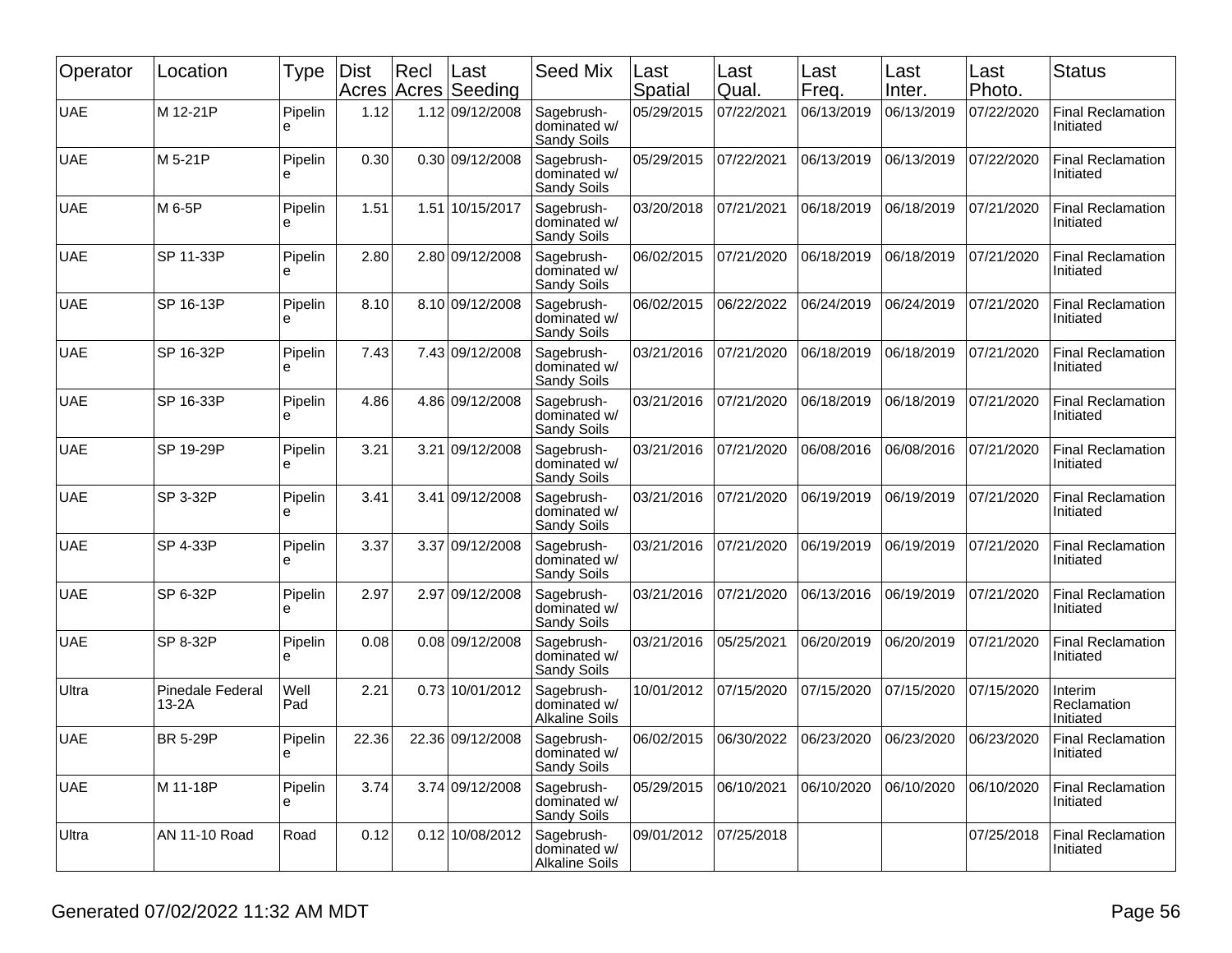| Operator   | Location                               | Type                   | Dist | Recl | Last<br>Acres Acres Seeding | <b>Seed Mix</b>                                     | Last<br>Spatial | Last<br>Qual. | Last<br>Freq. | Last<br>Inter. | Last<br>Photo. | <b>Status</b>                         |
|------------|----------------------------------------|------------------------|------|------|-----------------------------|-----------------------------------------------------|-----------------|---------------|---------------|----------------|----------------|---------------------------------------|
| Ultra      | RB 13-31 Road                          | Road                   | 0.99 |      | 0.99 11/01/2006             | Sagebrush-<br>dominated w/<br><b>Alkaline Soils</b> | 10/04/2011      | 07/25/2018    | 05/31/2013    | 05/31/2013     | 07/25/2018     | <b>Final Reclamation</b><br>Initiated |
| Ultra      | AN 7-4 Road                            | Road                   | 1.45 |      | 1.45 10/23/2006             | Sagebrush-<br>dominated w/<br><b>Alkaline Soils</b> | 10/04/2011      | 07/24/2018    | 06/06/2013    | 06/06/2013     | 07/24/2018     | <b>Final Reclamation</b><br>Initiated |
| Ultra      | AN 8-6 Road                            | Road                   | 2.55 |      | 2.55 10/24/2006             | Sagebrush-<br>dominated w/<br><b>Alkaline Soils</b> | 10/05/2011      | 07/24/2018    | 06/03/2013    | 06/03/2013     | 07/24/2018     | <b>Final Reclamation</b><br>Initiated |
| Ultra      | <b>Pinedale Federal</b><br>1-14 Road   | Road                   | 0.27 |      | 11/14/2011                  | Sagebrush-<br>dominated w/<br><b>Alkaline Soils</b> | 10/04/2011      | 07/23/2018    | 06/04/2014    | 06/04/2014     | 07/23/2018     | <b>Final Reclamation</b><br>Initiated |
| Ultra      | New Fork Unit<br>Federal 13-32<br>Road | Road                   | 0.14 |      | 10/08/2012                  | Sagebrush-<br>dominated w/<br><b>Alkaline Soils</b> | 10/04/2011      | 07/19/2018    |               |                | 07/19/2018     | <b>Final Reclamation</b><br>Initiated |
| <b>UAE</b> | CY 7-9 (UTE)                           | Refere<br>nce<br>Point |      |      |                             |                                                     |                 |               | 07/03/2018    | 07/03/2018     | 07/13/2018     |                                       |
| <b>UAE</b> | GR 7-9 (UTE)                           | Refere<br>nce<br>Point |      |      |                             |                                                     |                 |               | 07/03/2018    | 07/03/2018     | 07/13/2018     |                                       |
| <b>UAE</b> | Ly 10-14 (UTE)                         | Refere<br>nce<br>Point |      |      |                             |                                                     |                 |               | 07/03/2018    | 07/03/2018     | 07/13/2018     |                                       |
| <b>UAE</b> | SwLy 10-14 (UTE)                       | Refere<br>nce<br>Point |      |      |                             |                                                     |                 |               | 06/30/2017    | 07/03/2018     | 07/13/2018     |                                       |
| <b>UAE</b> | SwLy 7-9 (UTE)                         | Refere<br>nce<br>Point |      |      |                             |                                                     |                 |               | 07/05/2017    | 07/03/2018     | 07/13/2018     |                                       |
| Ultra      | Cy 7-9                                 | Refere<br>nce<br>Point |      |      |                             |                                                     |                 |               | 07/03/2018    | 07/03/2018     | 07/13/2018     |                                       |
| Ultra      | Gr 7-9                                 | Refere<br>nce<br>Point |      |      |                             |                                                     |                 |               | 07/03/2018    | 07/03/2018     | 07/13/2018     |                                       |
| Ultra      | Ly 10-14                               | Refere<br>nce<br>Point |      |      |                             |                                                     |                 |               | 07/03/2018    | 07/03/2018     | 07/13/2018     |                                       |
| Ultra      | SwLy 10-14                             | Refere<br>nce<br>Point |      |      |                             |                                                     |                 |               | 07/03/2018    | 07/03/2018     | 07/13/2018     |                                       |
| Ultra      | SwLy 7-9                               | Refere<br>nce<br>Point |      |      |                             |                                                     |                 |               | 07/03/2018    | 07/03/2018     | 07/13/2018     |                                       |
| <b>UAE</b> | <b>SLdr 7-9 (UTE)</b>                  | Refere<br>nce<br>Point |      |      |                             |                                                     |                 |               | 07/05/2018    | 07/05/2018     | 07/05/2018     |                                       |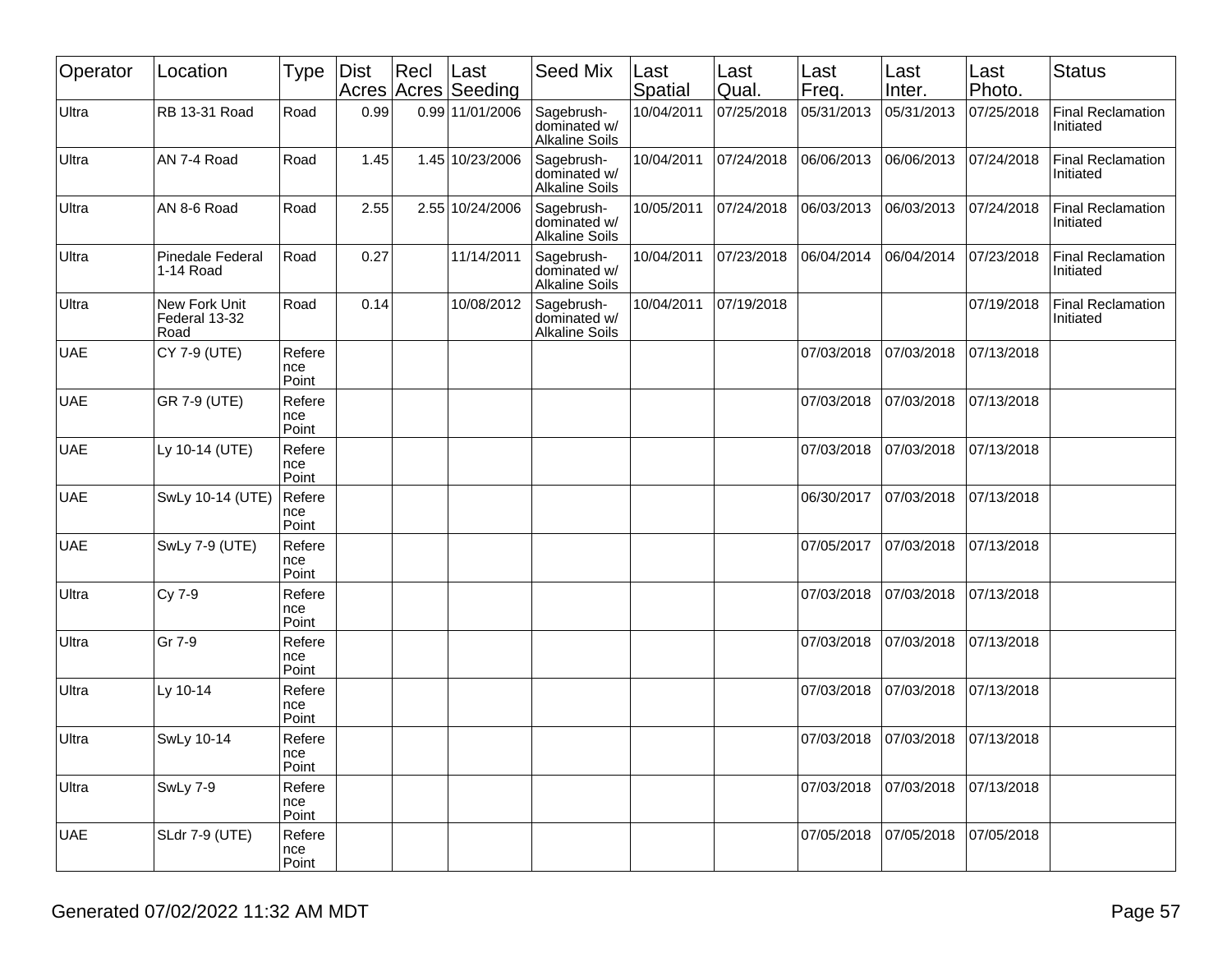| Operator     | Location            | <b>Type</b>            | Dist | Recl<br>Acres Acres | Last<br>Seeding | Seed Mix                                  | Last<br>Spatial        | Last<br>Qual. | Last<br>Freq. | Last<br>Inter. | Last<br>Photo. | <b>Status</b>                        |
|--------------|---------------------|------------------------|------|---------------------|-----------------|-------------------------------------------|------------------------|---------------|---------------|----------------|----------------|--------------------------------------|
| <b>UAE</b>   | SwCy 10-14          | Refere<br>nce<br>Point |      |                     |                 |                                           |                        |               | 07/05/2018    | 07/05/2018     | 07/05/2018     |                                      |
| <b>UAE</b>   | Sy 7-9 (UTE)        | Refere<br>nce<br>Point |      |                     |                 |                                           |                        |               |               | 07/05/2018     | 07/05/2018     |                                      |
| Ultra        | Sy 7-9              | Refere<br>nce<br>Point |      |                     |                 |                                           |                        |               | 07/05/2018    | 07/05/2018     | 07/05/2018     |                                      |
| <b>UAE</b>   | Ly 7-9 (UTE)        | Refere<br>nce<br>Point |      |                     |                 |                                           |                        |               | 07/04/2018    | 07/04/2018     | 07/04/2018     |                                      |
| <b>UAE</b>   | <b>SU 7-9 (UTE)</b> | Refere<br>nce<br>Point |      |                     |                 |                                           |                        |               | 07/04/2018    | 07/04/2018     | 07/04/2018     |                                      |
| Ultra        | Ly 7-9              | Refere<br>nce<br>Point |      |                     |                 |                                           |                        |               | 07/04/2018    | 07/04/2018     | 07/03/2018     |                                      |
| Jonah Energy | Antelope 15-23      | Well<br>Pad            | 4.61 |                     | 3.89 11/17/2014 | Other                                     | 06/09/2014             | 06/11/2021    | 06/30/2017    | 06/30/2017     | 06/25/2018     | Interim<br>Reclamation<br>Initiated  |
| Jonah Energy | Antelope 15-4       | Well<br>Pad            | 3.90 |                     | 2.60 11/12/2014 | Other                                     | 06/04/2014             | 06/11/2021    | 06/28/2017    | 06/28/2017     | 06/25/2018     | <b>Reclamation Not</b><br>Initiated  |
| Jonah Energy | Antelope 16-5       | Well<br>Pad            | 5.89 |                     | 4.37 11/19/2014 | Other                                     | 06/04/2014             | 06/11/2021    | 06/30/2017    | 06/28/2017     | 06/25/2018     | Interim<br>Reclamation<br>Initiated  |
| Jonah Energy | ANTELOPE 3-14       | Well<br>Pad            | 7.29 |                     | 7.29 09/14/2013 | Sagebrush-<br>dominated w/<br>Sandy Soils | 06/09/2014             | 06/11/2021    | 06/30/2017    | 06/30/2017     | 06/25/2018     | <b>Reclamation Not</b><br>Initiated  |
| Jonah Energy | Antelope 3-5        | Well<br>Pad            | 8.08 |                     | 3.57 09/14/2005 | Sagebrush-<br>dominated w/<br>Sandy Soils | 06/03/2014             | 06/10/2021    | 06/29/2017    | 06/29/2017     | 06/25/2018     | Interim<br>Reclamation<br>Initiated  |
| Jonah Energy | Antelope 3-9        | Well<br>Pad            | 4.41 |                     | 3.22 11/12/2014 | Other                                     | 06/04/2014             | 06/11/2021    | 06/28/2017    | 06/28/2017     | 06/25/2018     | <b>Reclamation Not</b><br>Initiated  |
| Jonah Energy | Antelope 4-15       | Well<br>Pad            | 7.95 |                     | 7.95 11/10/2010 | Sagebrush-<br>dominated w/<br>Sandy Soils | 06/04/2014             | 07/30/2019    | 06/14/2016    | 06/14/2016     | 06/25/2018     | <b>Final Reclamation</b><br>Achieved |
| Jonah Energy | Antelope 4-4        | Well<br>Pad            | 5.02 |                     | 3.66 11/17/2014 | Other                                     | 06/04/2014             | 06/10/2021    | 06/30/2017    | 06/30/2017     | 06/25/2018     | Interim<br>Reclamation<br>Initiated  |
| Jonah Energy | Antelope 4-5        | Well<br>Pad            | 6.00 |                     | 4.50 11/12/2014 | Other                                     | 06/03/2014  06/10/2021 |               | 06/29/2017    | 06/29/2017     | 06/25/2018     | Interim<br>Reclamation<br>Initiated  |
| Jonah Energy | Antelope 5-4        | Well<br>Pad            | 6.31 |                     | 5.08 11/17/2014 | Other                                     | 06/04/2014             | 06/10/2021    | 06/30/2017    | 06/30/2017     | 06/25/2018     | Interim<br>Reclamation<br>Initiated  |
| Jonah Energy | Antelope 5-5        | Well<br>Pad            | 5.74 |                     | 4.74 11/13/2014 | Other                                     | 06/03/2014             | 06/10/2021    | 06/29/2017    | 06/29/2017     | 06/25/2018     | Interim<br>Reclamation<br>Initiated  |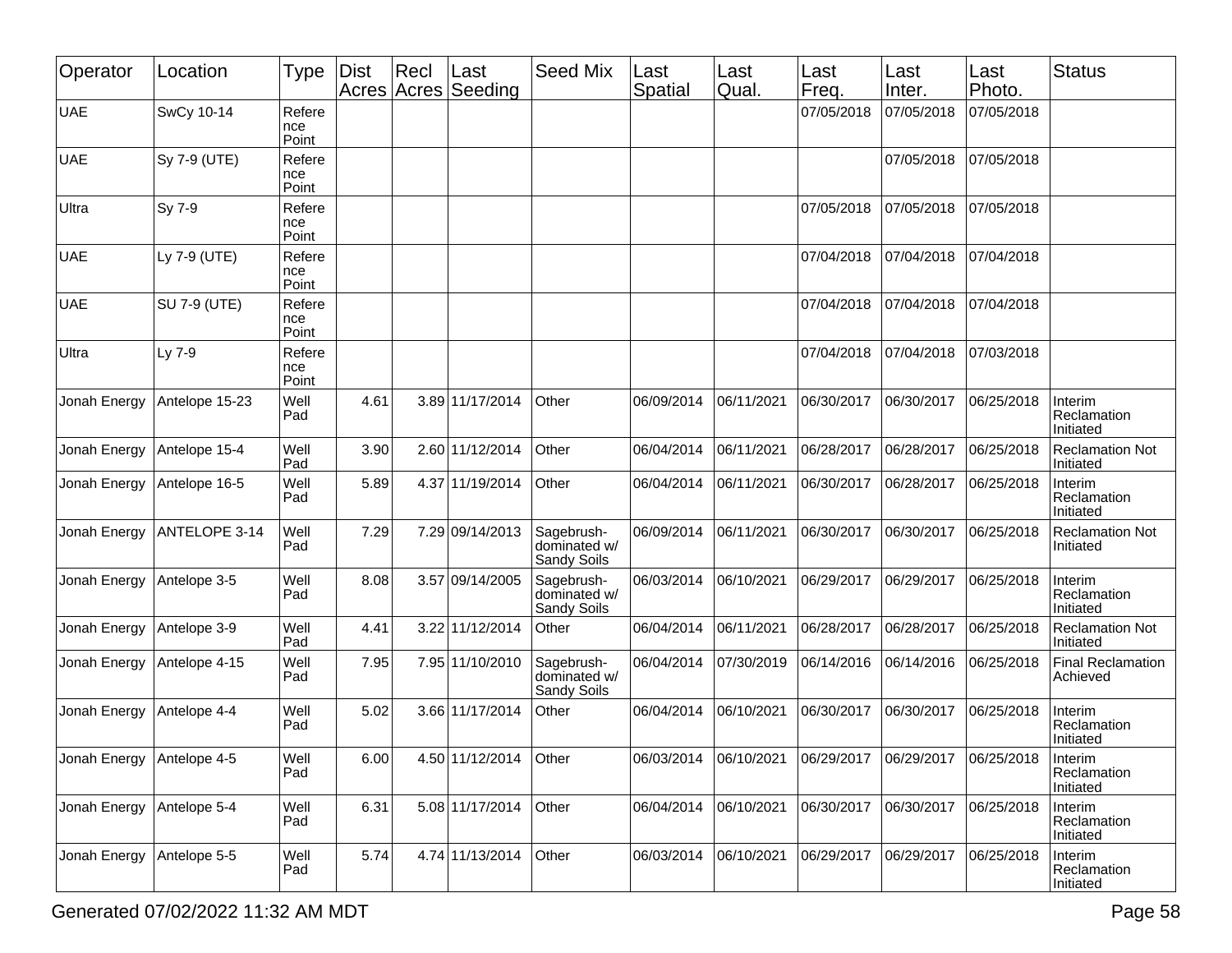| Operator     | Location                    | Type        | Dist<br>Acres | Recl | Last<br>Acres Seeding | Seed Mix                                  | Last<br>Spatial | Last<br>Qual. | Last<br>Freq. | Last<br>Inter. | Last<br>Photo. | <b>Status</b>                                     |
|--------------|-----------------------------|-------------|---------------|------|-----------------------|-------------------------------------------|-----------------|---------------|---------------|----------------|----------------|---------------------------------------------------|
| Jonah Energy | Antelope 6-4                | Well<br>Pad | 5.93          |      | 3.72 07/20/2013       | Sagebrush-<br>dominated w/<br>Sandy Soils | 06/04/2014      | 06/10/2021    | 06/30/2017    | 06/30/2017     | 06/25/2018     | Interim<br>Reclamation<br>Initiated               |
| Jonah Energy | Antelope 9-5                | Well<br>Pad | 6.17          |      | 4.58 11/17/2014       | Other                                     | 06/04/2014      | 06/11/2021    | 06/29/2017    | 06/29/2017     | 06/25/2018     | Interim<br>Reclamation<br>Initiated               |
| Jonah Energy | Newfield Laydown<br>Yard    | Other       | 8.32          |      | 1.84 01/01/1990       | Other                                     | 07/21/2013      | 06/11/2021    | 06/30/2017    | 06/30/2017     | 06/25/2018     | <b>Reclamation Not</b><br>Initiated               |
| Jonah Energy | NFX WDW #1                  | Well<br>Pad | 5.72          |      | 1.66 05/08/2010       | Sagebrush-<br>dominated w/<br>Sandy Soils | 06/09/2014      | 06/11/2021    | 06/30/2017    | 06/30/2017     | 06/25/2018     | <b>Reclamation Not</b><br>Initiated               |
| Jonah Energy | RAINBOW 10-30D              | Well<br>Pad | 6.95          |      | 5.55 09/26/2011       | Sagebrush-<br>dominated w/<br>Sandy Soils | 06/03/2014      | 06/10/2021    | 06/28/2017    | 06/28/2017     | 06/25/2018     | Interim<br>Reclamation<br>Initiated               |
| Jonah Energy | Rainbow 10-32               | Well<br>Pad | 6.41          |      | 5.13 11/19/2014       | Other                                     | 06/03/2014      | 06/10/2021    | 06/30/2017    | 06/30/2017     | 06/25/2018     | Interim<br>Reclamation<br>Initiated               |
| Jonah Energy | Rainbow 15-31<br><b>PAD</b> | Well<br>Pad | 9.18          |      | 3.85 09/25/2011       | Sagebrush-<br>dominated w/<br>Sandy Soils | 06/03/2014      | 06/10/2021    | 06/29/2017    | 06/29/2017     | 06/25/2018     | Interim<br>Reclamation<br>Initiated               |
| Jonah Energy | Rainbow 15-32               | Well<br>Pad | 5.50          |      | 4.34 11/19/2014       | Other                                     | 06/03/2014      | 06/10/2021    | 06/30/2017    | 06/30/2017     | 06/25/2018     | Interim<br>Reclamation<br>Initiated               |
| Jonah Energy | Rainbow 16-31               | Well<br>Pad | 4.45          |      | 3.30 11/17/2014       | Other                                     | 06/03/2014      | 06/10/2021    | 06/29/2017    | 06/29/2017     | 06/25/2018     | Interim<br>Reclamation<br>Initiated               |
| Jonah Energy | Rainbow 3-31                | Well<br>Pad | 5.63          |      | 3.77 11/20/2014       | Other                                     | 06/03/2014      | 06/10/2021    | 06/28/2017    | 06/28/2017     | 06/25/2018     | Interim<br>Reclamation<br>Initiated               |
| Jonah Energy | Rainbow 5-31                | Well<br>Pad | 6.42          |      | 5.19 11/17/2014       | Other                                     | 06/03/2014      | 06/10/2021    | 06/28/2017    | 06/28/2017     | 06/25/2018     | Interim<br>Reclamation<br>Initiated               |
| Jonah Energy | Rainbow 5-32                | Well<br>Pad | 6.09          |      | 5.05 11/15/2014       | Other                                     | 06/03/2014      | 06/10/2021    | 06/28/2017    | 06/28/2017     | 06/25/2018     | Interim<br>Reclamation<br>Initiated               |
| Jonah Energy | Rainbow 6-32                | Well<br>Pad | 6.00          |      | 4.25 11/20/2014       | Other                                     | 06/03/2014      | 06/10/2021    | 06/28/2017    | 06/28/2017     | 06/25/2018     | Interim<br>Reclamation<br>Initiated               |
| Jonah Energy | RAINBOW 9-30D               | Well<br>Pad | 9.83          |      | 7.81 11/14/2014       | Other                                     | 06/03/2014      | 06/10/2021    | 06/28/2017    | 06/28/2017     | 06/25/2018     | Interim<br>Reclamation<br>Initiated               |
| Jonah Energy | Rainbow 9-31                | Well<br>Pad | 7.89          |      | 5.94 11/15/2014       | Other                                     | 06/03/2014      | 06/10/2021    | 06/29/2017    | 06/29/2017     | 06/25/2018     | Interim<br>Reclamation<br>Initiated               |
| Ultra        | M 15-18                     | Well<br>Pad | 19.75         |      | 15.85 11/07/2013      | Other                                     | 07/02/2013      | 07/22/2021    | 07/22/2021    | 06/20/2018     | 06/20/2018     | Interim<br><b>Reclamation Full</b><br>Development |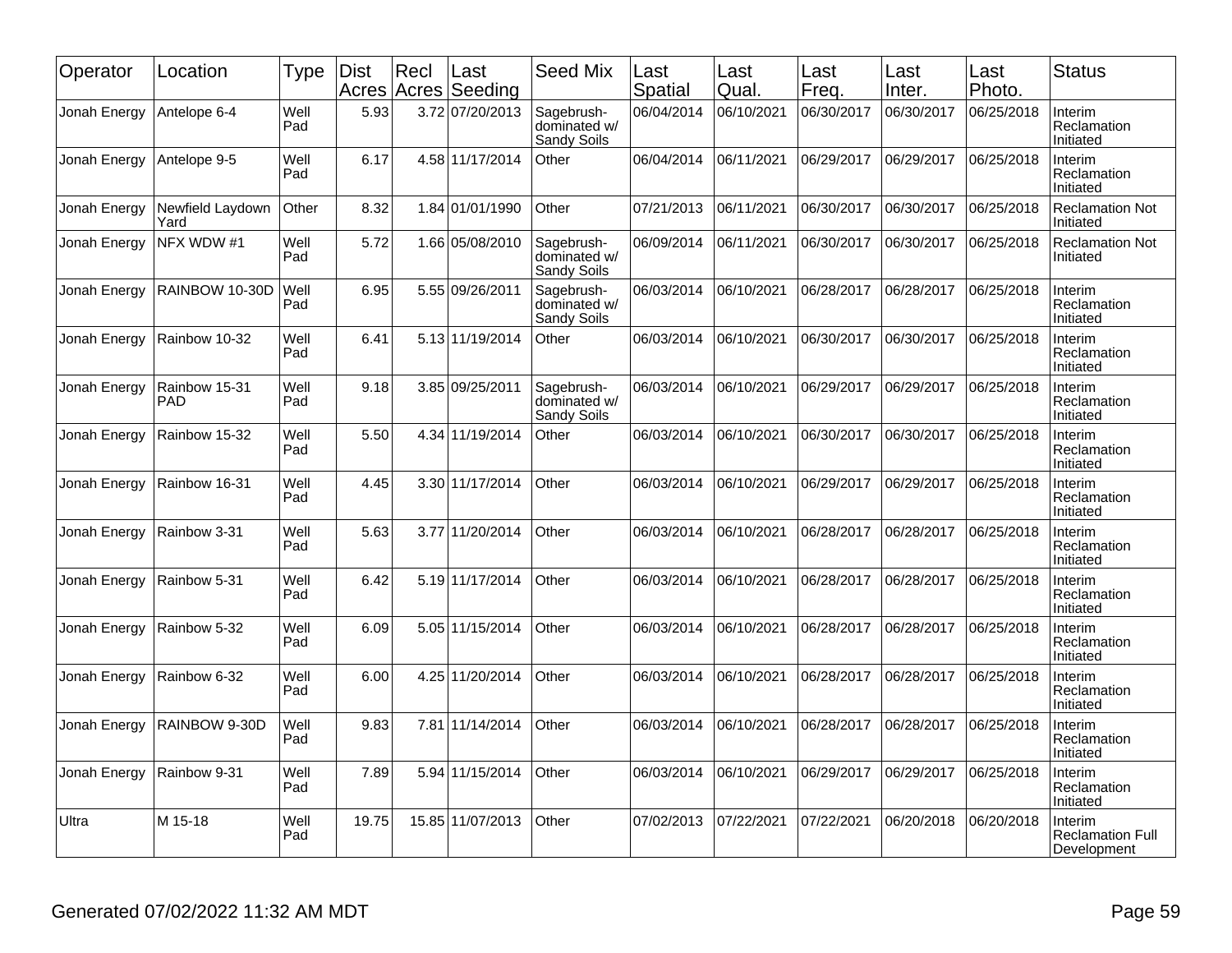| Operator     | Location                                   | <b>Type</b>            | Dist | $ $ Recl | Last<br>Acres Acres Seeding | <b>Seed Mix</b>                           | Last<br>Spatial | Last<br>Qual. | Last<br>Freq. | Last<br>Inter. | Last<br>Photo. | <b>Status</b>                         |
|--------------|--------------------------------------------|------------------------|------|----------|-----------------------------|-------------------------------------------|-----------------|---------------|---------------|----------------|----------------|---------------------------------------|
| Ultra        | QEP3 (2B)                                  | Refere<br>nce<br>Point |      |          |                             |                                           |                 |               | 08/02/2017    | 08/02/2017     | 08/02/2017     |                                       |
| <b>UAE</b>   | SP 15-29P                                  | Pipelin<br>е           | 0.06 |          | 0.06 09/08/2012             | Sagebrush-<br>dominated w/<br>Sandy Soils | 03/21/2016      | 07/13/2017    | 06/08/2016    | 06/08/2016     | 07/13/2017     | <b>Final Reclamation</b><br>Initiated |
| Ultra        | SLdr 7-9                                   | Refere<br>nce<br>Point |      |          |                             |                                           |                 |               | 07/05/2018    | 07/05/2018     | 07/03/2017     |                                       |
| Jonah Energy | Antelope_15-<br>$23$ <sub>_ref</sub>       | Refere<br>nce<br>Point |      |          |                             |                                           |                 |               | 08/06/2013    | 06/30/2017     | 06/30/2017     |                                       |
| Jonah Energy | <b>ANTELOPE 3-</b><br>$14$ <sub>_ref</sub> | Refere<br>nce<br>Point |      |          |                             |                                           |                 |               | 06/09/2014    | 06/30/2017     | 06/30/2017     |                                       |
| Jonah Energy | Antelope_4-4_ref                           | Refere<br>nce<br>Point |      |          |                             |                                           |                 |               | 06/04/2014    | 06/30/2017     | 06/30/2017     |                                       |
| Jonah Energy | Antelope_5-4_ref                           | Refere<br>nce<br>Point |      |          |                             |                                           |                 |               | 07/23/2013    | 06/30/2017     | 06/30/2017     |                                       |
| Jonah Energy | Antelope_6-4_ref                           | Refere<br>nce<br>Point |      |          |                             |                                           |                 |               | 07/23/2013    | 06/30/2017     | 06/30/2017     |                                       |
| Jonah Energy | Newfield Laydown<br>Yard_ref               | Refere<br>nce<br>Point |      |          |                             |                                           |                 |               |               | 06/30/2017     | 06/30/2017     |                                       |
| Jonah Energy | NFX WDW #1_ref                             | Refere<br>nce<br>Point |      |          |                             |                                           |                 |               | 08/27/2013    | 06/30/2017     | 06/30/2017     |                                       |
| Jonah Energy | Rainbow_10-<br>32_ref                      | Refere<br>nce<br>Point |      |          |                             |                                           |                 |               |               | 06/30/2017     | 06/30/2017     |                                       |
| Jonah Energy | Rainbow_15-<br>32_ref                      | Refere<br>nce<br>Point |      |          |                             |                                           |                 |               | 06/03/2014    | 06/30/2017     | 06/30/2017     |                                       |
| Jonah Energy | Antelope_3-5_ref                           | Refere<br>nce<br>Point |      |          |                             |                                           |                 |               | 10/19/2011    | 06/29/2017     | 06/29/2017     |                                       |
| Jonah Energy | Antelope_4-5_ref                           | Refere<br>nce<br>Point |      |          |                             |                                           |                 |               | 07/21/2013    | 06/29/2017     | 06/29/2017     |                                       |
| Jonah Energy | Antelope_5-5_ref                           | Refere<br>nce<br>Point |      |          |                             |                                           |                 |               | 06/03/2014    | 06/29/2017     | 06/29/2017     |                                       |
| Jonah Energy | Antelope_9-5_ref                           | Refere<br>nce<br>Point |      |          |                             |                                           |                 |               | 10/18/2011    | 06/29/2017     | 06/29/2017     |                                       |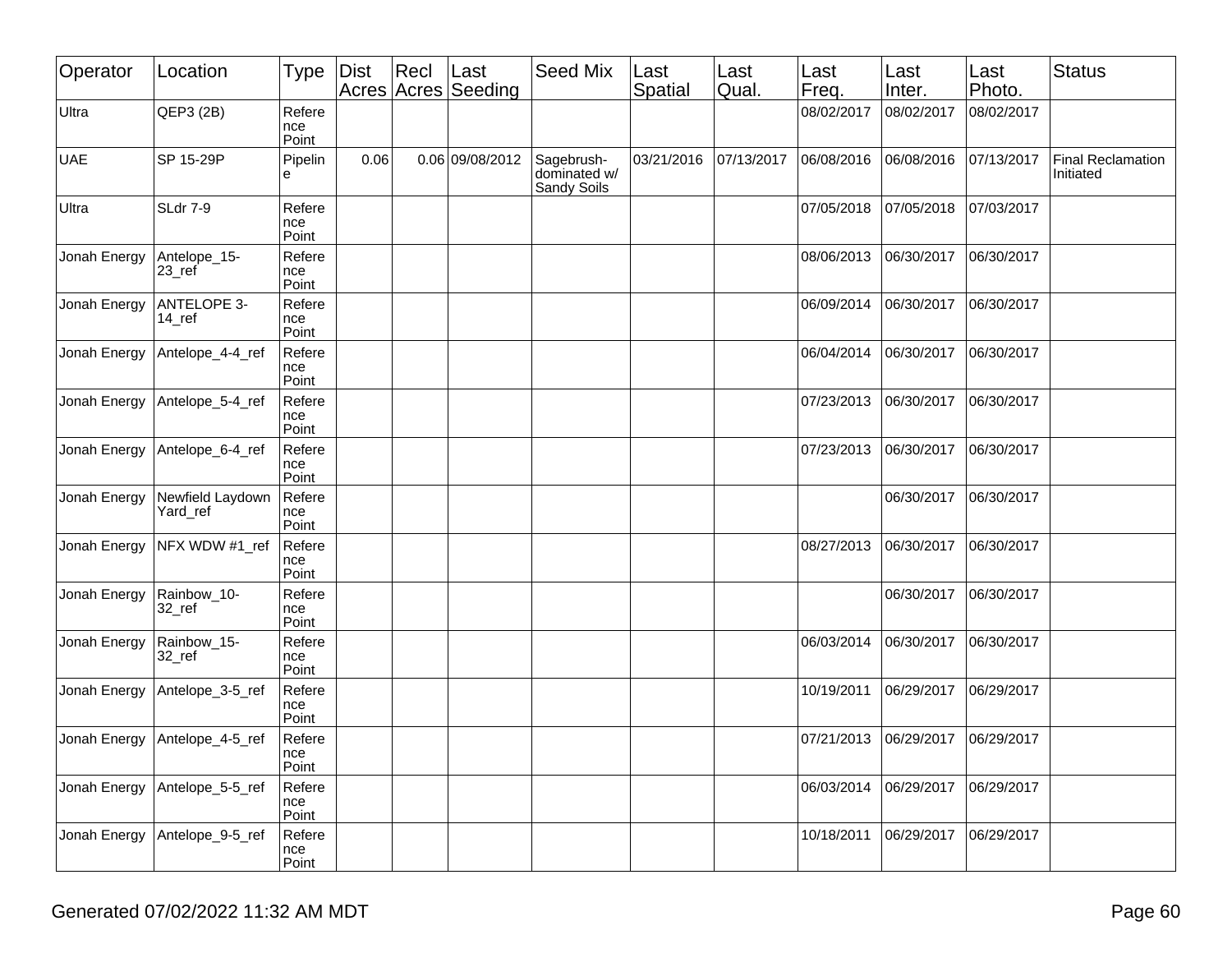| Operator     | Location                            | Type                   | <b>Dist</b> | Recl | ∣Last<br>Acres Acres Seeding | <b>Seed Mix</b>                           | Last<br>Spatial | Last<br>Qual. | Last<br>Freq. | Last<br>Inter. | Last<br>Photo. | <b>Status</b>                         |
|--------------|-------------------------------------|------------------------|-------------|------|------------------------------|-------------------------------------------|-----------------|---------------|---------------|----------------|----------------|---------------------------------------|
| Jonah Energy | Rainbow_15-<br>31_PAD_ref           | Refere<br>nce<br>Point |             |      |                              |                                           |                 |               | 06/03/2014    | 06/29/2017     | 06/29/2017     |                                       |
| Jonah Energy | Rainbow_16-<br>$31$ <sub>_ref</sub> | Refere<br>nce<br>Point |             |      |                              |                                           |                 |               | 07/20/2013    | 06/29/2017     | 06/29/2017     |                                       |
| Jonah Energy | Rainbow_9-31_ref                    | Refere<br>nce<br>Point |             |      |                              |                                           |                 |               | 06/03/2014    | 06/29/2017     | 06/29/2017     |                                       |
| Ultra        | Su 7-9                              | Refere<br>nce<br>Point |             |      |                              |                                           |                 |               | 07/04/2018    | 07/04/2018     | 106/29/2017    |                                       |
| Jonah Energy | Antelope_15-4_ref                   | Refere<br>nce<br>Point |             |      |                              |                                           |                 |               | 06/04/2014    | 06/28/2017     | 06/28/2017     |                                       |
| Jonah Energy | Antelope 16-5 ref                   | Refere<br>nce<br>Point |             |      |                              |                                           |                 |               | 06/04/2014    | 06/28/2017     | 06/28/2017     |                                       |
| Jonah Energy | RAINBOW 10-<br>30D ref              | Refere<br>nce<br>Point |             |      |                              |                                           |                 |               | 06/03/2014    | 06/28/2017     | 06/28/2017     |                                       |
| Jonah Energy | Rainbow_3-31_ref                    | Refere<br>nce<br>Point |             |      |                              |                                           |                 |               | 07/19/2013    | 06/28/2017     | 06/28/2017     |                                       |
| Jonah Energy | Rainbow_5-31_ref                    | Refere<br>nce<br>Point |             |      |                              |                                           |                 |               | 06/03/2014    | 06/28/2017     | 06/28/2017     |                                       |
| Jonah Energy | Rainbow 5-32 ref                    | Refere<br>nce<br>Point |             |      |                              |                                           |                 |               | 07/19/2013    | 06/28/2017     | 06/28/2017     |                                       |
| Ultra        | WB 9-14 Simops                      | Well<br>Pad            | 18.92       |      | 11.99 10/23/2010             | Loamy Soil                                | 09/30/2015      | 07/26/2016    |               |                | 07/26/2016     | Interim<br>Reclamation<br>Initiated   |
| Ultra        | WB 5-15 SIMOPS                      | Well<br>Pad            | 12.75       |      | 9.21 11/05/2013              | Other                                     | 09/01/2014      | 07/14/2016    | 07/14/2016    | 07/14/2016     | 07/14/2016     | Interim<br>Reclamation<br>Initiated   |
| Ultra        | BR 10-32 SIMOPS                     | Well<br>Pad            | 7.91        |      | 3.48 08/13/2013              | Loamy Soil                                | 08/25/2014      | 07/12/2016    | 07/12/2016    | 07/12/2016     | 07/13/2016     | Interim<br>Reclamation<br>Initiated   |
| Ultra        | BR 10-30 SIMOPS                     | Well<br>Pad            | 20.73       |      | 10/18/2015                   | Loamy Soil                                | 12/18/2014      | 07/11/2016    |               | 07/11/2016     | 07/11/2016     | <b>Reclamation Not</b><br>Initiated   |
| UAE          | <b>WB 3-10BP</b>                    | Pipelin<br>e           |             |      | 09/12/2008                   | Sagebrush-<br>dominated w/<br>Sandy Soils |                 | 07/21/2015    |               |                | 09/01/2015     | <b>Final Reclamation</b><br>Initiated |
| UAE          | <b>WB 3-10CP</b>                    | Pipelin<br>e           |             |      | 09/12/2008                   | Sagebrush-<br>dominated w/<br>Sandy Soils |                 | 07/21/2015    |               |                | 09/01/2015     | Final Reclamation<br>Initiated        |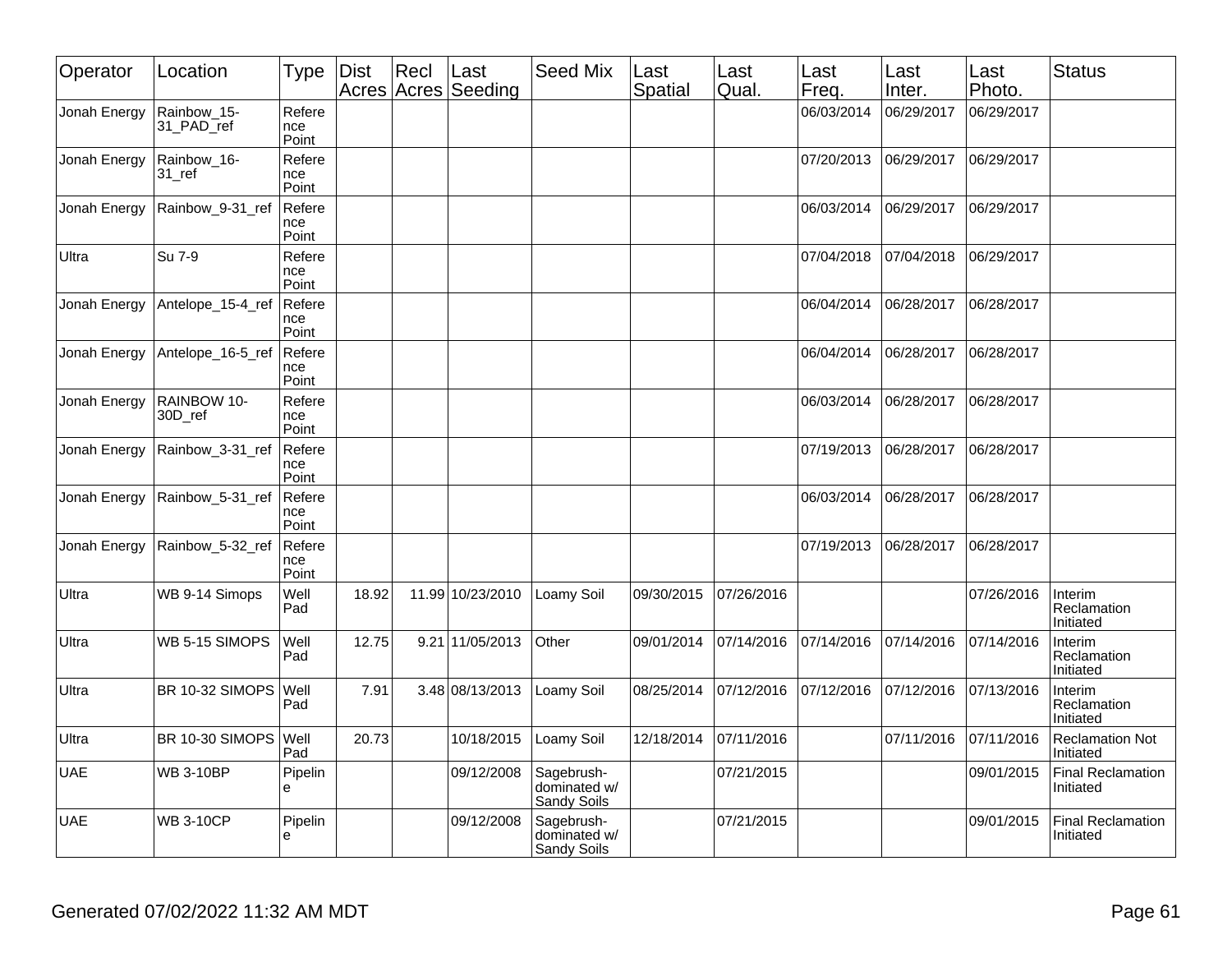| Operator              | Location                    | <b>Type</b>            | Dist | Recl | Last<br>Acres Acres Seeding | Seed Mix                                            | Last<br>Spatial | Last<br>Qual. | Last<br>Freq. | Last<br>Inter. | Last<br>Photo. | <b>Status</b>                         |
|-----------------------|-----------------------------|------------------------|------|------|-----------------------------|-----------------------------------------------------|-----------------|---------------|---------------|----------------|----------------|---------------------------------------|
| <b>UAE</b>            | M 8-17P                     | Pipelin<br>e           |      |      | 09/12/2008                  | Sagebrush-<br>dominated w/<br>Sandy Soils           |                 | 08/31/2015    |               |                | 08/31/2015     | <b>Final Reclamation</b><br>Initiated |
| <b>SWEPILP</b>        | Rainbow 7-31                | Well<br>Pad            | 4.99 |      | 3.74 10/06/2004             | Sagebrush-<br>dominated w/<br><b>Alkaline Soils</b> | 10/05/2011      | 07/14/2015    | 06/13/2013    | 06/13/2013     | 08/14/2015     | Interim<br>Reclamation<br>Initiated   |
| Ultra                 | BR 10-33                    | Well<br>Pad            | 0.35 |      | 10/23/2010                  | Loamy Soil                                          | 12/17/2014      | 07/10/2014    |               |                | 07/10/2014     | Interim<br>Reclamation<br>Initiated   |
| Ultra                 | WB 8-11                     | Well<br>Pad            | 2.65 |      | 10/28/2010                  | Loamy Soil                                          | 12/18/2014      | 07/09/2014    | 06/03/2013    | 06/03/2013     | 07/09/2014     | Interim<br>Reclamation<br>Initiated   |
| Ultra                 | SP 16-6 Reference           | Refere<br>nce<br>Point |      |      |                             |                                                     |                 |               | 06/06/2014    | 06/05/2014     | 06/06/2014     |                                       |
| Ultra                 | Riverside 13-4<br>Reference | Refere<br>nce<br>Point |      |      |                             |                                                     |                 |               | 06/05/2014    | 06/05/2014     | 06/05/2014     |                                       |
| Ultra                 | WB 1-9 Reference            | Refere<br>nce<br>Point |      |      |                             |                                                     |                 |               | 06/17/2014    | 06/05/2014     | 06/05/2014     |                                       |
| Ultra                 | WB 7-5 Reference            | Refere<br>nce<br>Point |      |      |                             |                                                     |                 |               | 06/18/2014    | 06/05/2014     | 06/05/2014     |                                       |
| Ultra                 | Riverside 13-3<br>Reference | Refere<br>nce<br>Point |      |      |                             |                                                     |                 |               | 06/04/2014    | 06/06/2014     | 06/04/2014     |                                       |
| Ultra                 | QEP6 (4A)                   | Refere<br>nce<br>Point |      |      |                             |                                                     |                 |               | 07/01/2013    | 07/03/2013     | 07/03/2013     |                                       |
| Ultra                 | QEP7 (4B)                   | Refere<br>nce<br>Point |      |      |                             |                                                     |                 |               | 08/02/2017    | 08/02/2017     | 07/03/2013     |                                       |
| Ultra                 | QEP8 (5B)                   | Refere<br>nce<br>Point |      |      |                             |                                                     |                 |               | 08/02/2017    | 08/02/2017     | 07/03/2013     |                                       |
| Ultra                 | QEP9 (3B)                   | Refere<br>nce<br>Point |      |      |                             |                                                     |                 |               | 08/02/2017    | 08/02/2017     | 07/03/2013     |                                       |
| QEP Energy<br>Company | SP 6-32                     | Well<br>Pad            | 8.42 |      | 6.39 11/07/2009             | Other                                               | 08/05/2010      | 07/03/2013    | 07/12/2012    | 07/12/2012     | 07/02/2013     | Interim<br>Reclamation<br>Initiated   |
| Ultra                 | QEP2 (1B)                   | Refere<br>nce<br>Point |      |      |                             |                                                     |                 |               | 07/02/2013    | 07/02/2013     | 07/02/2013     |                                       |
| Ultra                 | QEP4(2A)                    | Refere<br>nce<br>Point |      |      |                             |                                                     |                 |               | 07/01/2013    | 07/01/2013     | 07/02/2013     |                                       |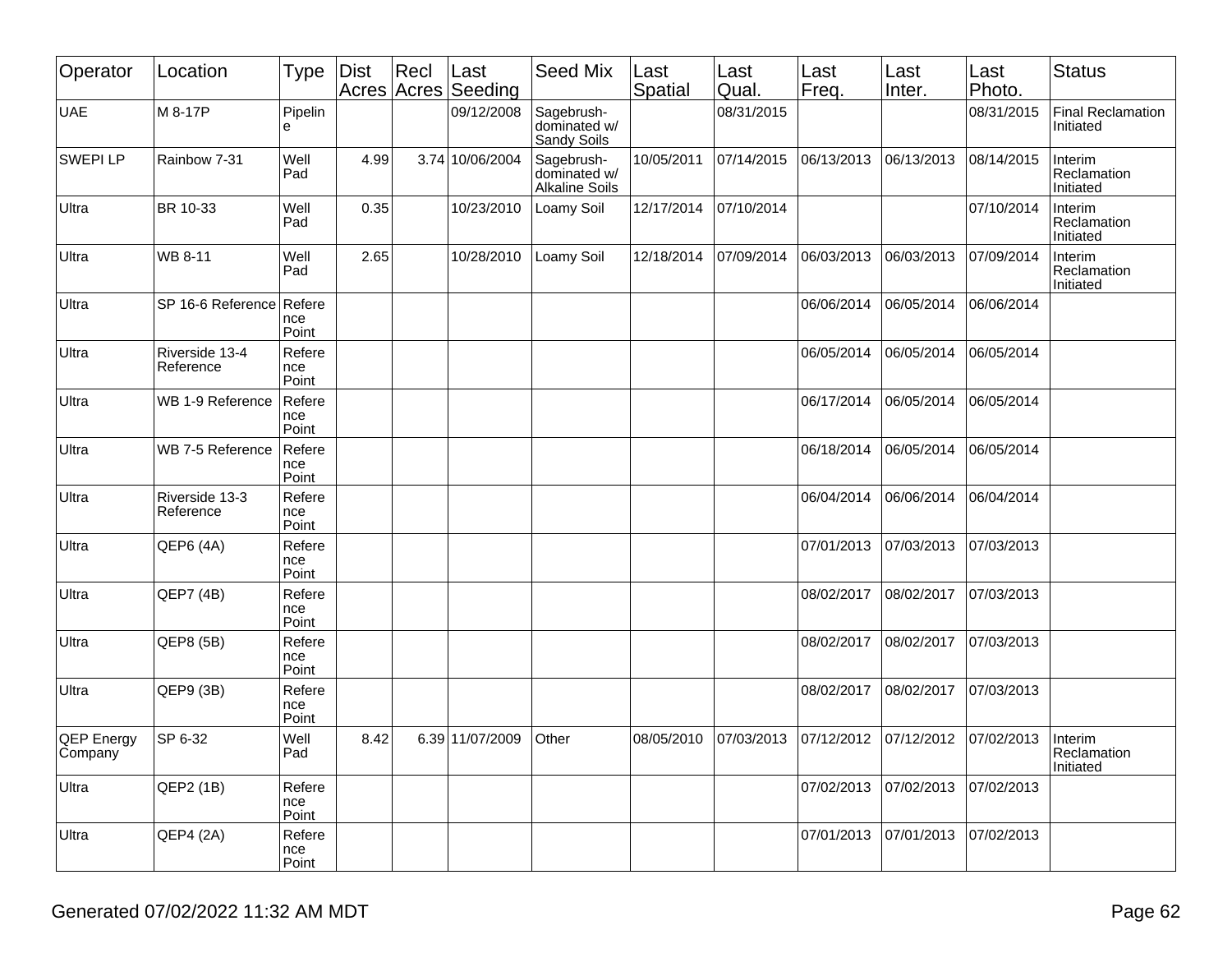| Operator | Location                                    | Type                   | Dist | $ $ Recl | ∣Last<br>Acres Acres Seeding | Seed Mix | Last<br>Spatial | Last<br>Qual. | Last<br>Freq. | Last<br>Inter. | Last<br>Photo. | <b>Status</b> |
|----------|---------------------------------------------|------------------------|------|----------|------------------------------|----------|-----------------|---------------|---------------|----------------|----------------|---------------|
| Ultra    | QEP5 (5A)                                   | Refere<br>nce<br>Point |      |          |                              |          |                 |               | 08/03/2017    | 08/02/2017     | 07/02/2013     |               |
| Ultra    | QEP1 (1A)                                   | Refere<br>nce<br>Point |      |          |                              |          |                 |               | 07/01/2013    | 07/01/2013     | 07/01/2013     |               |
| Ultra    | Mesa 13-26<br>Reference                     | Refere<br>nce<br>Point |      |          |                              |          |                 |               | 06/24/2013    | 06/24/2013     | 06/24/2013     |               |
| Ultra    | <b>Mesa 7-27</b><br>Reference               | Refere<br>nce<br>Point |      |          |                              |          |                 |               | 06/20/2013    | 06/20/2013     | 06/20/2013     |               |
| Ultra    | New Fork 11-24<br>Reference                 | Refere<br>nce<br>Point |      |          |                              |          |                 |               | 06/19/2013    | 06/19/2013     | 06/19/2013     |               |
| Ultra    | Riverside 2-14<br>Reference                 | Refere<br>nce<br>Point |      |          |                              |          |                 |               | 06/20/2013    | 06/19/2013     | 06/19/2013     |               |
| Ultra    | New Fork Unit<br>Federal 13-32<br>Reference | Refere<br>nce<br>Point |      |          |                              |          |                 |               | 06/18/2013    | 06/18/2013     | 06/18/2013     |               |
| Ultra    | <b>Pinedale Federal</b><br>13-19 Reference  | Refere<br>nce<br>Point |      |          |                              |          |                 |               | 06/18/2013    | 06/18/2013     | 06/18/2013     |               |
| Ultra    | North Mesa 4-7<br>Reference                 | Refere<br>nce<br>Point |      |          |                              |          |                 |               | 06/14/2013    | 06/14/2013     | 06/14/2013     |               |
| Ultra    | Rainbow 7-31<br>Reference                   | Refere<br>nce<br>Point |      |          |                              |          |                 |               | 06/13/2013    | 06/13/2013     | 06/13/2013     |               |
| Ultra    | RB 11-31<br>Reference                       | Refere<br>nce<br>Point |      |          |                              |          |                 |               | 06/13/2013    | 06/13/2013     | 06/13/2013     |               |
| Ultra    | RB 14-32<br>Reference                       | Refere<br>nce<br>Point |      |          |                              |          |                 |               | 06/12/2013    | 06/13/2013     | 06/13/2013     |               |
| Ultra    | Falcon 8-36<br>Reference                    | Refere<br>nce<br>Point |      |          |                              |          |                 |               | 06/12/2013    | 06/12/2013     | 06/12/2013     |               |
| Ultra    | RB 13-31<br>Reference                       | Refere<br>nce<br>Point |      |          |                              |          |                 |               | 06/12/2013    | 06/12/2013     | 06/12/2013     |               |
| Ultra    | RB 13-32<br>Reference                       | Refere<br>nce<br>Point |      |          |                              |          |                 |               | 06/12/2013    | 06/12/2013     | 06/12/2013     |               |
| Ultra    | Antelope 2-6<br>Reference                   | Refere<br>nce<br>Point |      |          |                              |          |                 |               | 06/10/2013    | 06/10/2013     | 06/10/2013     |               |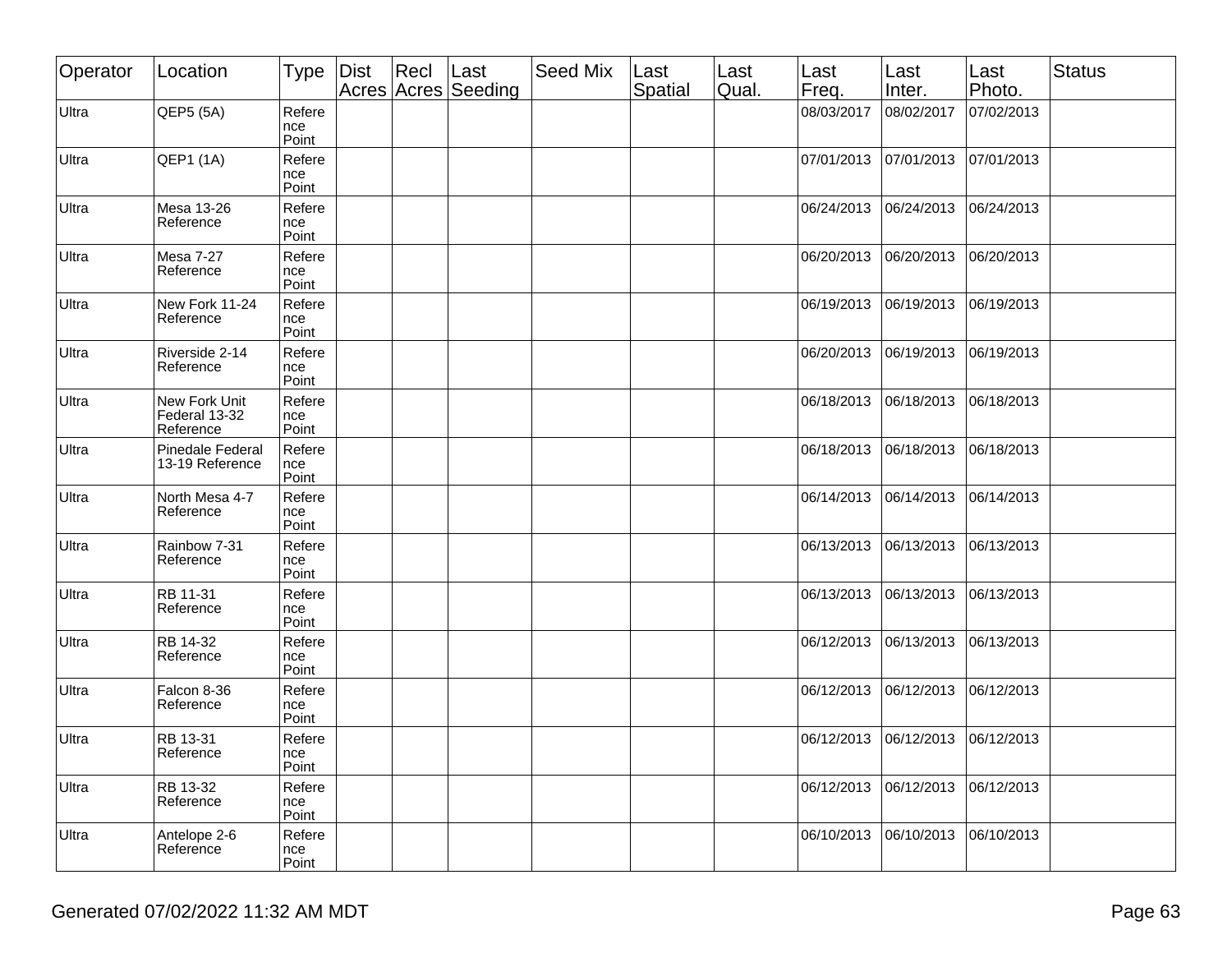| Operator | Location                                         | <b>Type</b>            | Dist | Recl | Last<br>Acres Acres Seeding | Seed Mix | Last<br>Spatial | Last<br>Qual. | Last<br>Freq. | Last<br>Inter. | Last<br>Photo. | <b>Status</b> |
|----------|--------------------------------------------------|------------------------|------|------|-----------------------------|----------|-----------------|---------------|---------------|----------------|----------------|---------------|
| Ultra    | Antelope 8-6<br>Reference                        | Refere<br>nce<br>Point |      |      |                             |          |                 |               | 06/10/2013    | 06/10/2013     | 06/10/2013     |               |
| Ultra    | Antelope 11-4<br>Reference                       | Refere<br>nce<br>Point |      |      |                             |          |                 |               | 06/07/2013    | 06/07/2013     | 06/07/2013     |               |
| Ultra    | Antelope 14-4<br>Reference                       | Refere<br>nce<br>Point |      |      |                             |          |                 |               | 06/07/2013    | 06/07/2013     | 06/07/2013     |               |
| Ultra    | AN 11-10<br>Reference                            | Refere<br>nce<br>Point |      |      |                             |          |                 |               | 06/05/2013    | 06/05/2013     | 06/05/2013     |               |
| Ultra    | Mesa 12-28<br>Reference                          | Refere<br>nce<br>Point |      |      |                             |          |                 |               | 06/14/2013    | 06/01/2013     | 06/01/2013     |               |
| Ultra    | New Fork 7-3<br>Reference                        | Refere<br>nce<br>Point |      |      |                             |          |                 |               | 06/20/2013    | 06/20/2013     | 06/01/2013     |               |
| Ultra    | Falcon 1-36<br>Reference                         | Refere<br>nce<br>Point |      |      |                             |          |                 |               | 06/17/2013    | 06/17/2013     | 06/13/2012     |               |
| Ultra    | Warbonnet 11-10<br>Reference                     | Refere<br>nce<br>Point |      |      |                             |          |                 |               | 06/17/2013    | 06/17/2013     | 06/13/2012     |               |
| Ultra    | AN 7-4 Reference                                 | Refere<br>nce<br>Point |      |      |                             |          |                 |               | 06/07/2013    | 06/06/2013     | 06/05/2012     |               |
| Ultra    | Antelope 1-9<br>Reference                        | Refere<br>nce<br>Point |      |      |                             |          |                 |               | 06/06/2013    | 06/06/2013     | 06/04/2012     |               |
| Ultra    | Antelope 2-9<br>Reference                        | Refere<br>nce<br>Point |      |      |                             |          |                 |               | 06/06/2013    | 06/06/2013     | 06/04/2012     |               |
| Ultra    | South Mesa 12-14<br>Water Injection<br>Reference | Refere<br>nce<br>Point |      |      |                             |          |                 |               | 07/12/2011    | 07/12/2011     | 07/12/2011     |               |
| Ultra    | Warbonnet<br>Pipeline Reference                  | Refere<br>nce<br>Point |      |      |                             |          |                 |               | 07/12/2011    | 07/12/2011     | 07/12/2011     |               |
| Ultra    | Warbonnet<br>Pipeline Reference   nce<br>2       | Refere<br>Point        |      |      |                             |          |                 |               | 06/28/2011    | 07/12/2011     | 07/12/2011     |               |
| Ultra    | Warbonnet<br>Pipeline Reference   nce<br>3       | Refere<br>Point        |      |      |                             |          |                 |               | 07/12/2011    | 07/12/2011     | 07/12/2011     |               |
| Ultra    | Warbonnet<br>Pipeline Reference   nce            | Refere<br>Point        |      |      |                             |          |                 |               | 07/12/2011    | 07/12/2011     | 07/12/2011     |               |